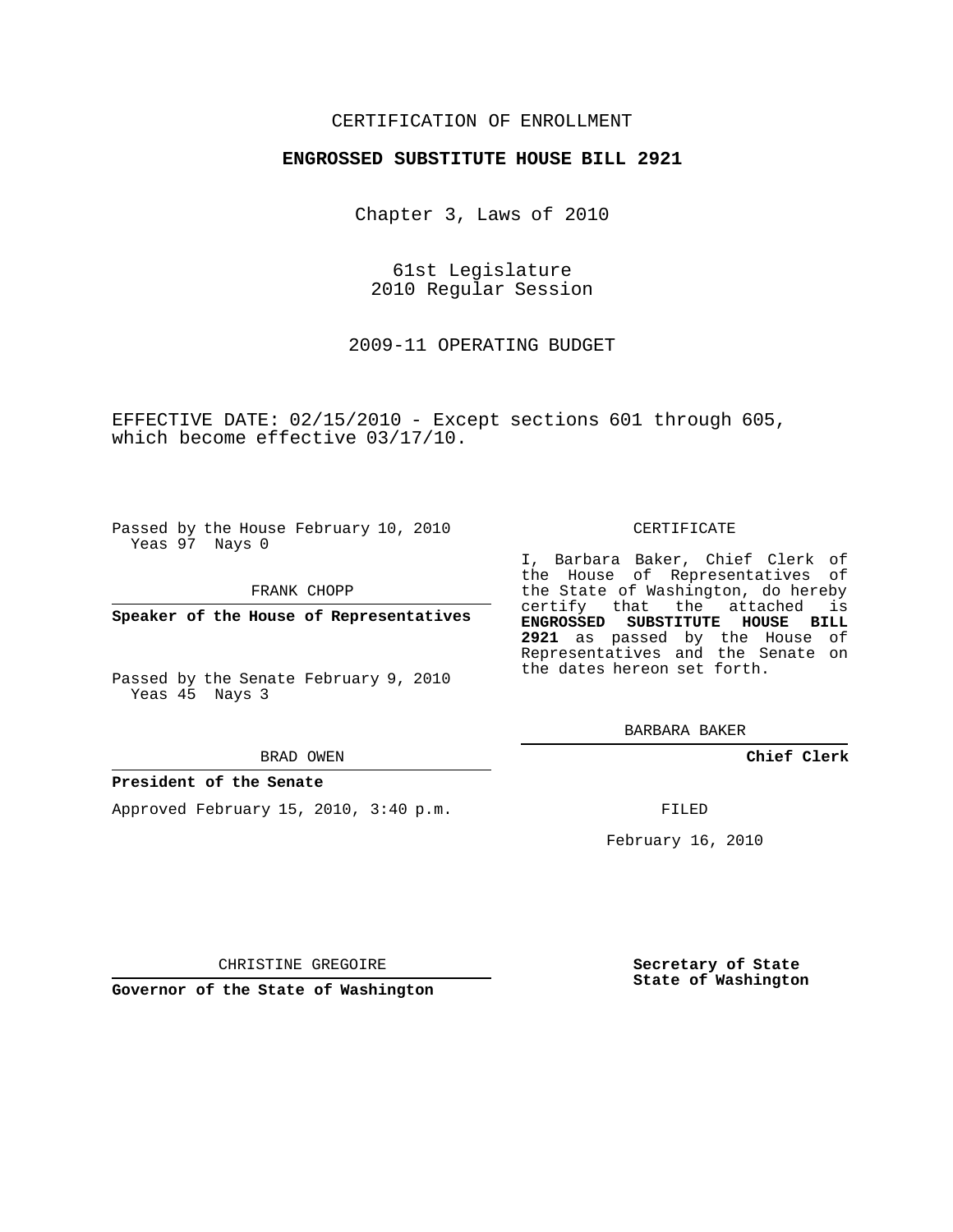### **ENGROSSED SUBSTITUTE HOUSE BILL 2921** \_\_\_\_\_\_\_\_\_\_\_\_\_\_\_\_\_\_\_\_\_\_\_\_\_\_\_\_\_\_\_\_\_\_\_\_\_\_\_\_\_\_\_\_\_

\_\_\_\_\_\_\_\_\_\_\_\_\_\_\_\_\_\_\_\_\_\_\_\_\_\_\_\_\_\_\_\_\_\_\_\_\_\_\_\_\_\_\_\_\_

AS AMENDED BY THE SENATE

Passed Legislature - 2010 Regular Session

**State of Washington 61st Legislature 2010 Regular Session**

**By** House Ways & Means (originally sponsored by Representatives Linville, Darneille, Ericks, Pettigrew, Probst, Haigh, Sullivan, Kelley, and Wallace)

READ FIRST TIME 01/21/10.

 AN ACT Relating to fiscal matters; amending 2009 c 564 ss 120, 125, 126, 127, 128, 129, 130, 137, 139, 143, 151, 153, 154, 202, 203, 204, 205, 206, 207, 208, 209, 210, 211, 212, 215, 219, 222, 223, 225, 302, 303, 306, 307, 309, 311, 401, 402, and 513 (uncodified); adding new sections to 2009 c 564 (uncodified); and declaring an emergency.

BE IT ENACTED BY THE LEGISLATURE OF THE STATE OF WASHINGTON:

- 
- 

## **PART I**

### **GENERAL GOVERNMENT**

 **Sec. 101.** 2009 c 564 s 120 (uncodified) is amended to read as follows:

#### **FOR THE SECRETARY OF STATE**

| 12 <sup>°</sup> | General Fund--State Appropriation (FY 2010) $($ $($ $\frac{21}{7}$ , $\frac{370}{700})$ ) |
|-----------------|-------------------------------------------------------------------------------------------|
| 13              | \$20,649,000                                                                              |
| 14              | General Fund--State Appropriation (FY 2011) ( $(\frac{248}{18}, \frac{444}{1000})$        |
| 15              | \$17,733,000                                                                              |
| 16              | General Fund--Federal Appropriation \$8,121,000                                           |
| 17              | Archives and Records Management Account--State                                            |
| 18              |                                                                                           |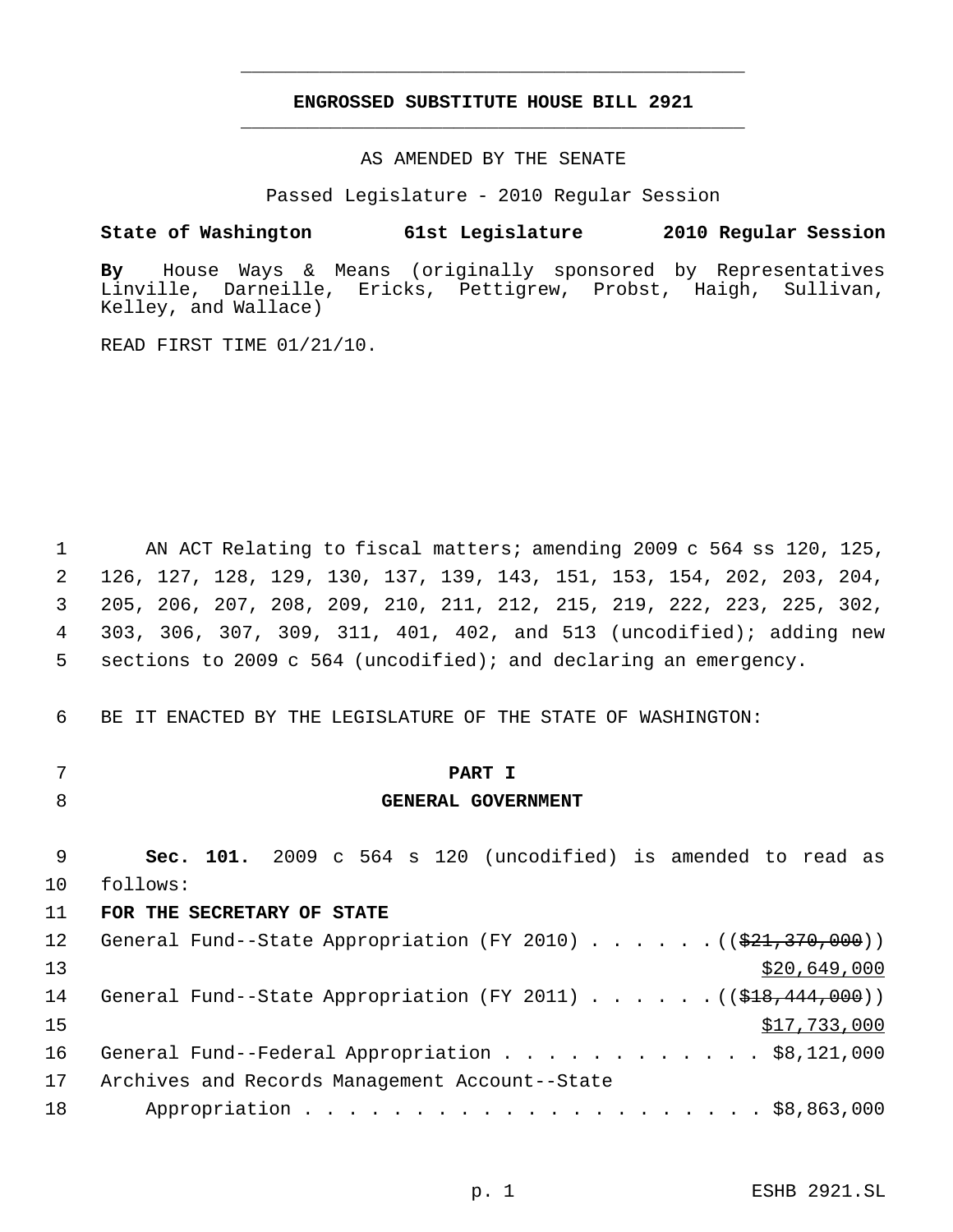Department of Personnel Service Account--State Appropriation . . . . . . . . . . . . . . . . . . . . . . \$760,000 Local Government Archives Account--State Appropriation . . \$11,777,000 4 Election Account--Federal Appropriation . . . . . . . . . . \$29,715,000 5 TOTAL APPROPRIATION . . . . . . . . . . . . . . ((\$99,050,000))  $\frac{1}{597,618,000}$ 

 The appropriations in this section are subject to the following conditions and limitations:

 (1) \$4,101,000 of the general fund--state appropriation for fiscal year 2010 is provided solely to reimburse counties for the state's share of primary and general election costs and the costs of conducting mandatory recounts on state measures. Counties shall be reimbursed only for those odd-year election costs that the secretary of state validates as eligible for reimbursement.

 (2)(a) \$1,897,000 of the general fund--state appropriation for fiscal year 2010 and \$2,076,000 of the general fund--state appropriation for fiscal year 2011 are provided solely for contracting with a nonprofit organization to produce gavel-to-gavel television coverage of state government deliberations and other events of statewide significance during the 2009-2011 biennium. The funding level for each year of the contract shall be based on the amount provided in this subsection. The nonprofit organization shall be required to raise contributions or commitments to make contributions, in cash or in kind, in an amount equal to forty percent of the state contribution. The office of the secretary of state may make full or partial payment once all criteria in this subsection have been satisfactorily documented.

 (b) The legislature finds that the commitment of on-going funding is necessary to ensure continuous, autonomous, and independent coverage of public affairs. For that purpose, the secretary of state shall enter into a contract with the nonprofit organization to provide public affairs coverage.

 (c) The nonprofit organization shall prepare an annual independent audit, an annual financial statement, and an annual report, including benchmarks that measure the success of the nonprofit organization in meeting the intent of the program.

 (d) No portion of any amounts disbursed pursuant to this subsection may be used, directly or indirectly, for any of the following purposes: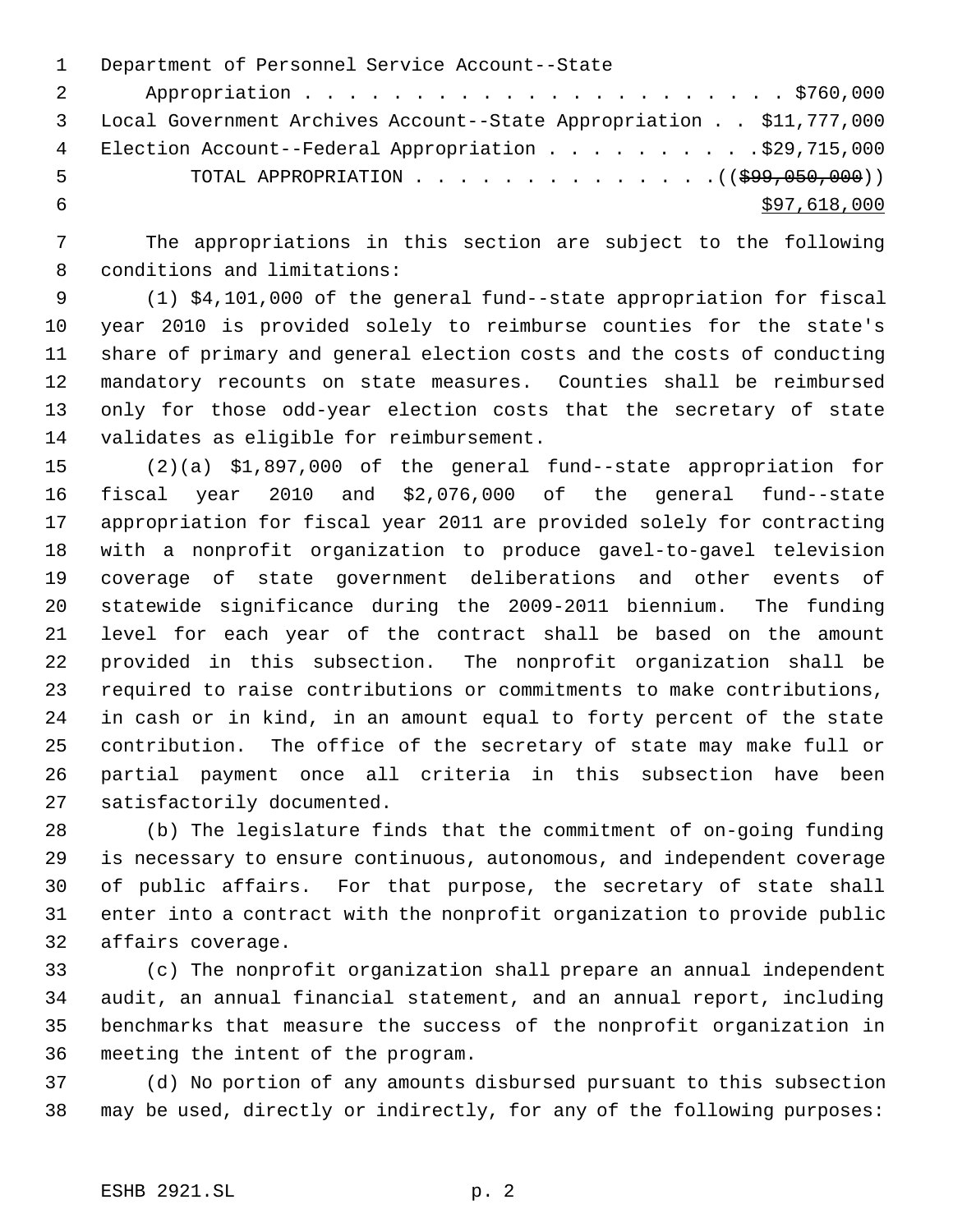(i) Attempting to influence the passage or defeat of any legislation by the legislature of the state of Washington, by any county, city, town, or other political subdivision of the state of Washington, or by the congress, or the adoption or rejection of any rule, standard, rate, or other legislative enactment of any state agency;

(ii) Making contributions reportable under chapter 42.17 RCW; or

 (iii) Providing any: (A) Gift; (B) honoraria; or (C) travel, lodging, meals, or entertainment to a public officer or employee.

 (3) The appropriations in this section are based upon savings assumed from the implementation of Senate Bill No. 6122 (election costs).

 (4) The secretary of state shall not reduce the services provided by the talking book and Braille library below the service level provided in fiscal year 2008.

 (5) In implementing budget reductions, the office of the secretary of state must make its first priority to maintain funding for the elections division.

 **Sec. 102.** 2009 c 564 s 125 (uncodified) is amended to read as follows:

 **FOR THE CITIZENS' COMMISSION ON SALARIES FOR ELECTED OFFICIALS** 22 General Fund--State Appropriation (FY 2010) . . . . . . ((\$171,000)) 24 General Fund--State Appropriation (FY 2011) . . . . . . ((\$212,000)) 26 TOTAL APPROPRIATION . . . . . . . . . . . . . . ((\$383,000)) 

 **Sec. 103.** 2009 c 564 s 126 (uncodified) is amended to read as follows:

#### **FOR THE ATTORNEY GENERAL**

| 31 |  | General Fund--State Appropriation (FY 2010) ( $(\frac{25}{325}, \frac{325}{900})$  |  |  |  |  |  |             |
|----|--|------------------------------------------------------------------------------------|--|--|--|--|--|-------------|
| 32 |  |                                                                                    |  |  |  |  |  | \$5,285,000 |
| 33 |  | General Fund--State Appropriation (FY 2011) ( $(\frac{25}{65}, \frac{654}{600})$ ) |  |  |  |  |  |             |
| 34 |  |                                                                                    |  |  |  |  |  | \$5,614,000 |
| 35 |  | General Fund--Federal Appropriation \$4,026,000                                    |  |  |  |  |  |             |
| 36 |  | New Motor Vehicle Arbitration Account--State                                       |  |  |  |  |  |             |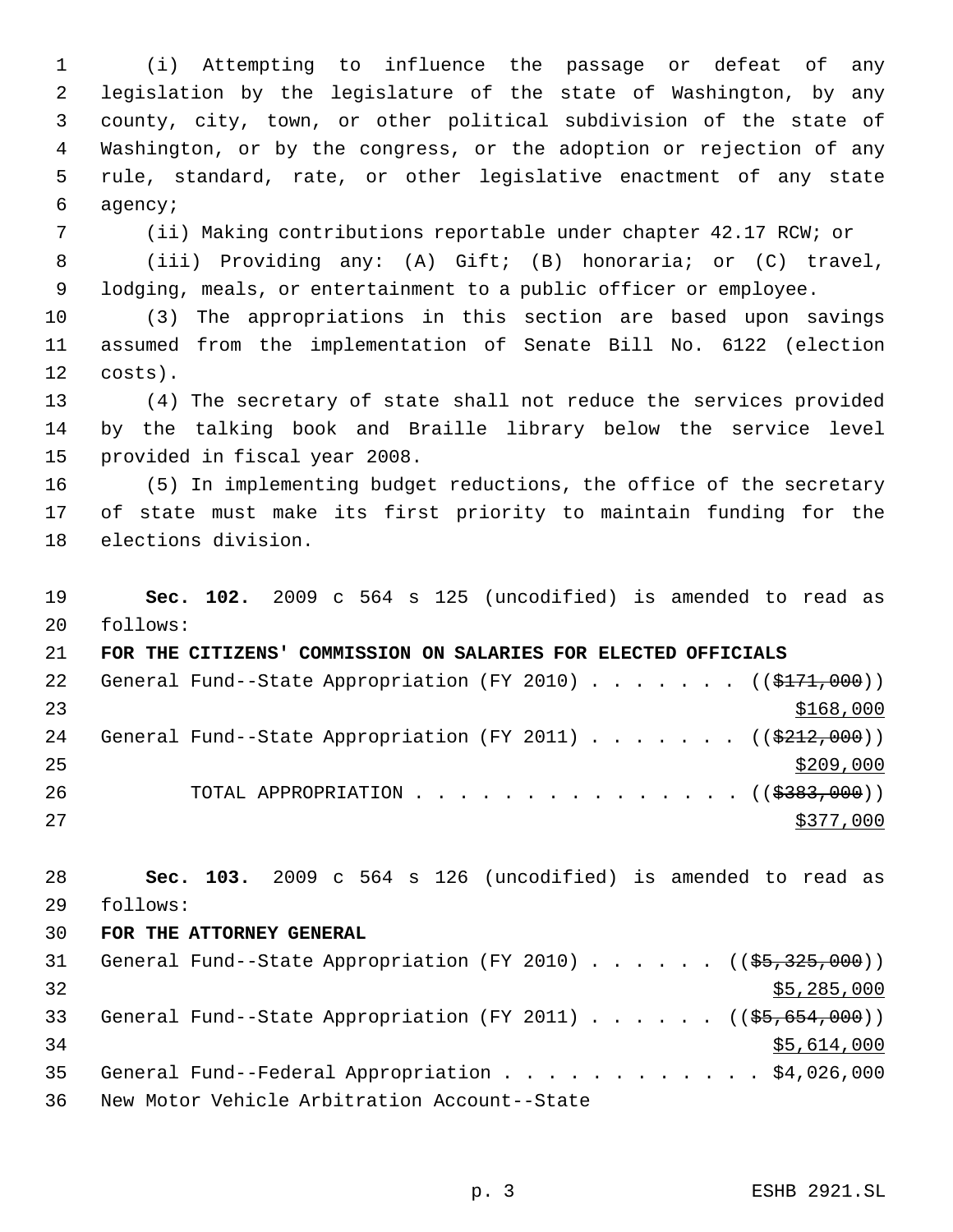| $\overline{2}$ | Legal Services Revolving Account--State           |
|----------------|---------------------------------------------------|
|                | Appropriation \$221,515,000                       |
| 4              | Tobacco Prevention and Control Account--State     |
| .5             |                                                   |
| 6              | TOTAL APPROPRIATION ( $(\frac{2238}{136}, 000)$ ) |
|                | \$238,056,000                                     |
|                |                                                   |

 The appropriations in this section are subject to the following conditions and limitations:

 (1) The attorney general shall report each fiscal year on actual legal services expenditures and actual attorney staffing levels for each agency receiving legal services. The report shall be submitted to the office of financial management and the fiscal committees of the senate and house of representatives no later than ninety days after the end of each fiscal year. As part of its by agency report to the legislative fiscal committees and the office of financial management, the office of the attorney general shall include information detailing the agency's expenditures for its agency-wide overhead and a breakdown by division of division administration expenses.

 (2) Prior to entering into any negotiated settlement of a claim against the state that exceeds five million dollars, the attorney general shall notify the director of financial management and the chairs of the senate committee on ways and means and the house of representatives committee on ways and means.

 (3) The office of the attorney general is authorized to expend \$2,100,000 from the Zyprexa and other cy pres awards towards consumer protection costs in accordance with uses authorized in the court orders.

 (4) The attorney general shall annually report to the fiscal committees of the legislature all new cy pres awards and settlements and all new accounts, disclosing their intended uses, balances, the nature of the claim or account, proposals, and intended timeframes for the expenditure of each amount. The report shall be distributed electronically and posted on the attorney general's web site. The report shall not be printed on paper or distributed physically.

 **Sec. 104.** 2009 c 564 s 127 (uncodified) is amended to read as follows: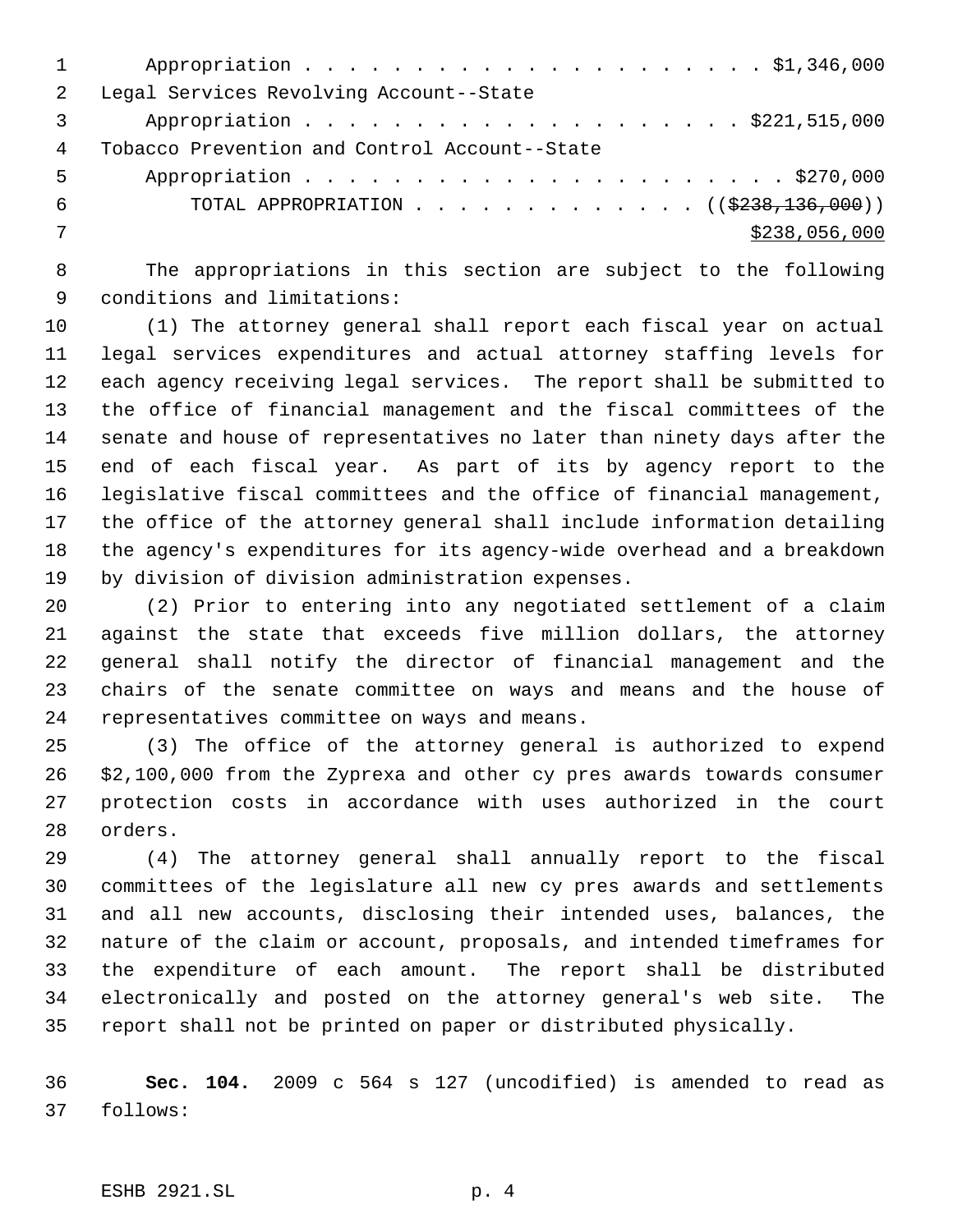**FOR THE CASELOAD FORECAST COUNCIL**

|   | General Fund--State Appropriation (FY 2010) ( $(\frac{2779}{000})$ ) |  |  |  |  |             |
|---|----------------------------------------------------------------------|--|--|--|--|-------------|
|   |                                                                      |  |  |  |  | \$766,000   |
| 4 | General Fund--State Appropriation (FY 2011) ( $(\frac{2772}{000})$   |  |  |  |  |             |
|   |                                                                      |  |  |  |  | \$759,000   |
|   | TOTAL APPROPRIATION $($ $(\frac{1}{21}, \frac{551}{100})$            |  |  |  |  |             |
|   |                                                                      |  |  |  |  | \$1,525,000 |

 The appropriations in this section are subject to the following conditions and limitations: \$13,000 of the general fund--state appropriation for fiscal year 2010 and \$7,000 of the general fund-- state appropriation for fiscal year 2011 are for the implementation of Second Substitute House Bill No. 2106 (improving child welfare outcomes through the phased implementation of strategic and proven reforms). If the bill is not enacted by June 30, 2009, the amounts provided in this subsection shall lapse.

 **Sec. 105.** 2009 c 564 s 128 (uncodified) is amended to read as follows: **FOR THE DEPARTMENT OF ((COMMUNITY, TRADE, AND ECONOMIC DEVELOPMENT)) COMMERCE** 20 General Fund--State Appropriation (FY 2010) . . . . . . ((\$51,240,000))  $$51,015,000$ 22 General Fund--State Appropriation (FY 2011) . . . . . . ((\$51,938,000))  $\frac{$51,813,000}{51}$ 24 General Fund--Federal Appropriation . . . . . . . . . . \$384,540,000 25 General Fund--Private/Local Appropriation . . . . . . . . . \$16,266,000 Public Works Assistance Account--State Appropriation . . . . \$2,990,000 Tourism Development and Promotion Account--State Appropriation . . . . . . . . . . . . . . . . . . . . . \$1,003,000 Drinking Water Assistance Administrative 30 Account--State Appropriation . . . . . . . . . . . . . . . \$439,000 31 Lead Paint Account--State Appropriation . . . . . . . . . . . . \$18,000 Building Code Council Account--State Appropriation . . . . . \$1,286,000 Home Security Fund Account--State Appropriation . . . . . . \$23,498,000 Affordable Housing for All Account--State Appropriation . . \$11,900,000 Washington Auto Theft Prevention Authority 36 Account--State Appropriation . . . . . . . . . . . . . . . \$300,000 Independent Youth Housing Account--State Appropriation . . . . \$80,000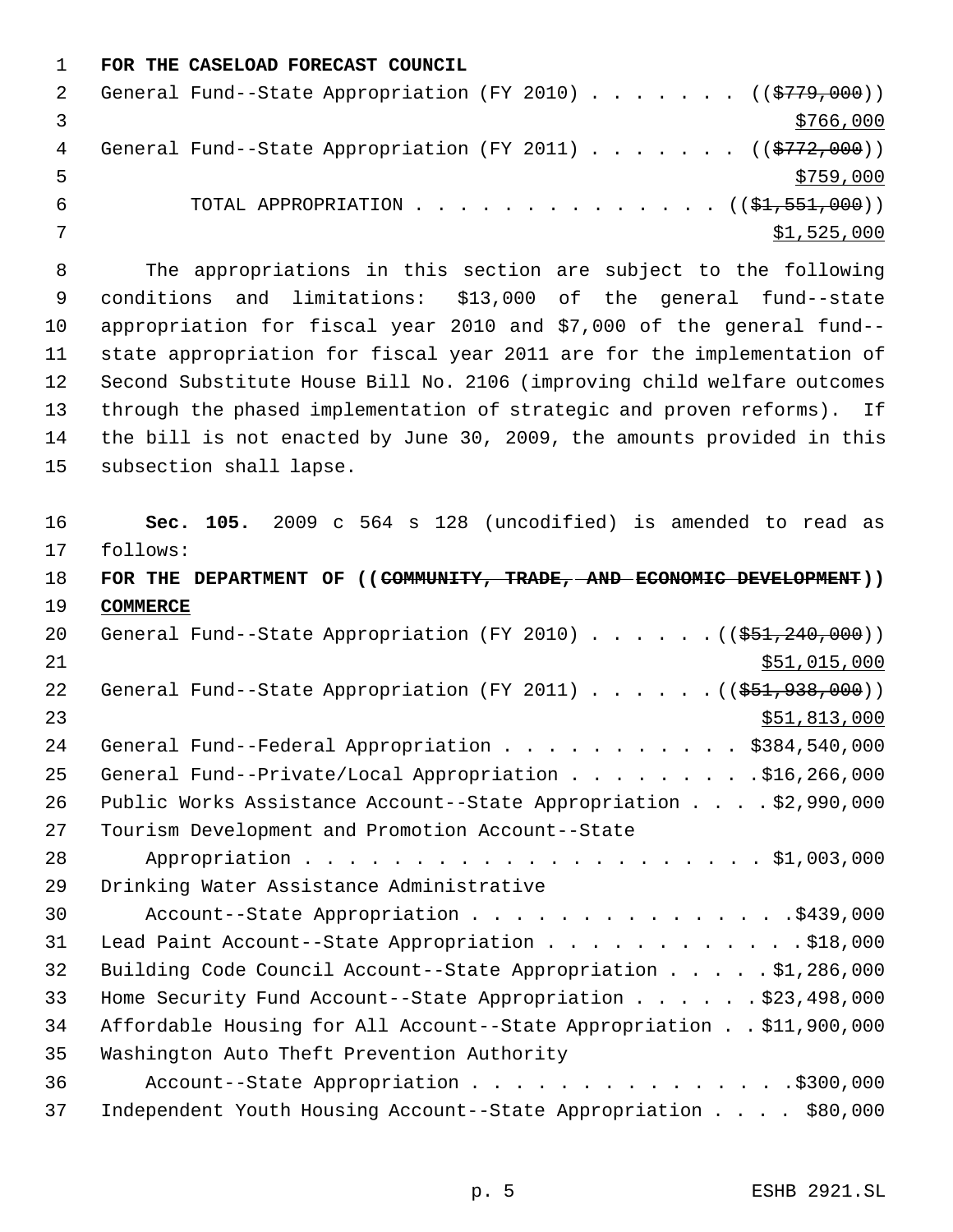| 1. | Community Preservation and Development Authority                   |
|----|--------------------------------------------------------------------|
| 2  | Account--State Appropriation \$350,000                             |
| 3  | Financial Fraud and Identity Theft Crimes Investigation            |
| 4  |                                                                    |
| 5  | Low-Income Weatherization Assistance Account--State                |
| 6  |                                                                    |
| 7  | Manufacturing Innovation and Modernization                         |
| 8  | Account--State Appropriation \$246,000                             |
| 9  | Community and Economic Development Fee                             |
| 10 | Account--State Appropriation \$1,833,000                           |
| 11 | Washington Housing Trust Account--State Appropriation \$15,372,000 |
| 12 | Public Facility Construction Loan Revolving                        |
| 13 | Account--State Appropriation \$755,000                             |
| 14 | TOTAL APPROPRIATION ( $(\frac{2573}{602},000)$ )                   |
| 15 | \$573,252,000                                                      |
|    |                                                                    |

 The appropriations in this section are subject to the following conditions and limitations:

 (1) \$2,520,000 of the general fund--state appropriation for fiscal year 2010 and \$2,521,000 of the general fund--state appropriation for fiscal year 2011 are provided solely for a contract with the Washington technology center for work essential to the mission of the Washington technology center and conducted in partnership with universities.

 (2) Repayments of outstanding loans granted under RCW 43.63A.600, the mortgage and rental assistance program, shall be remitted to the department, including any current revolving account balances. The department shall collect payments on outstanding loans, and deposit them into the state general fund. Repayments of funds owed under the program shall be remitted to the department according to the terms included in the original loan agreements.

 (3) \$100,000 of the general fund--state appropriation for fiscal year 2010 and \$100,000 of the general fund--state appropriation for fiscal year 2011 are provided solely to implement section 2(7) of Engrossed Substitute House Bill No. 1959 (land use and transportation planning for marine container ports).

 (4) \$102,000 of the building code council account--state appropriation is provided solely for the implementation of sections 3 and 7 of Engrossed Second Substitute Senate Bill No. 5854 (built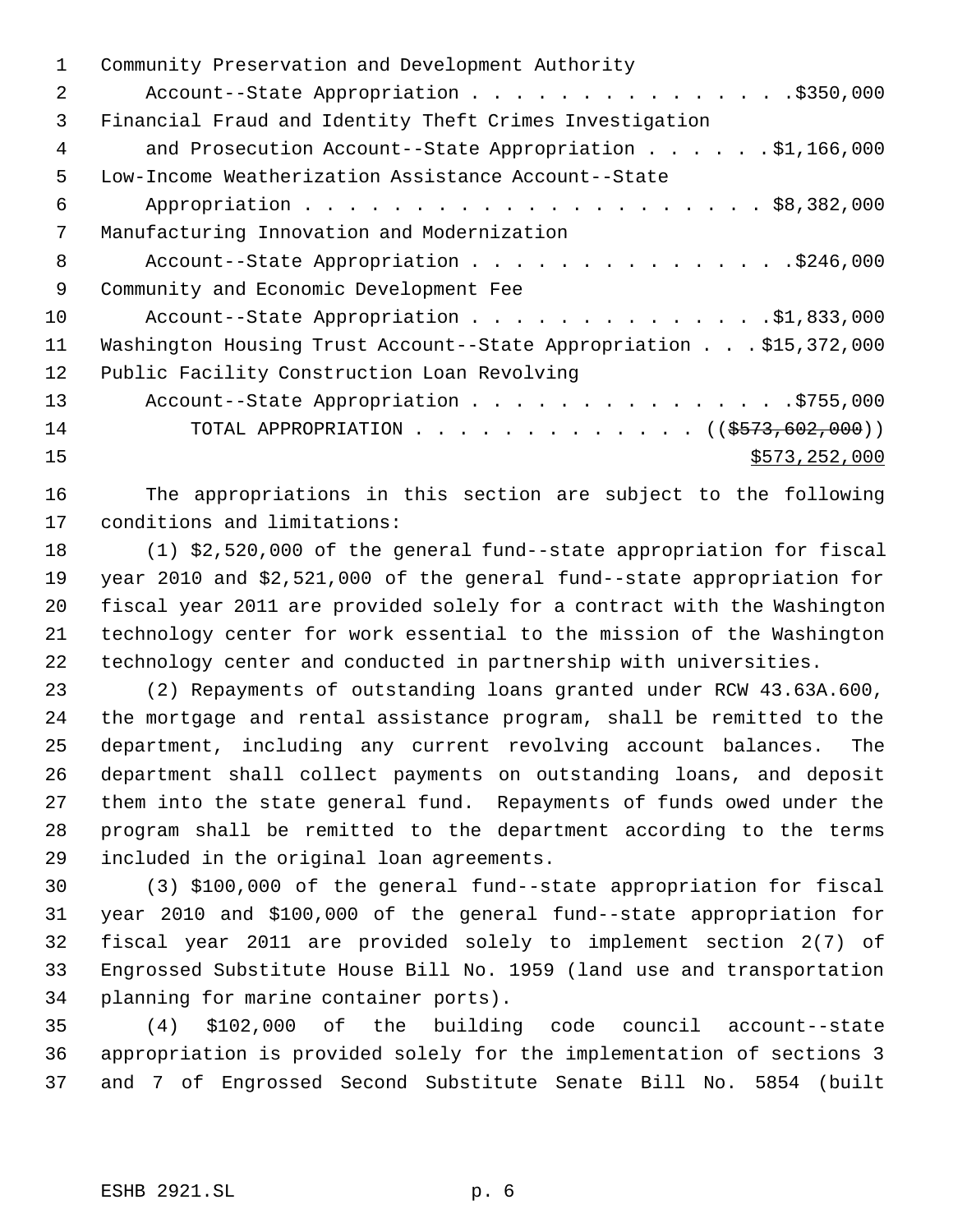environment pollution). If sections 3 and 7 of the bill are not enacted by June 30, 2009, the amounts provided in this subsection shall lapse.

 (5)(a) \$10,500,000 of the general fund--federal appropriation is provided for training and technical assistance associated with low income weatherization programs. Subject to federal requirements, the department shall provide: (i) Up to \$4,000,000 to the state board for community and technical colleges to provide workforce training related to weatherization and energy efficiency; (ii) up to \$3,000,000 to the Bellingham opportunity council to provide workforce training related to energy efficiency and weatherization; and (iii) up to \$3,500,000 to community-based organizations and to community action agencies consistent with the provisions of Engrossed Second Substitute House Bill No. 2227 (evergreen jobs act). Any funding remaining shall be expended in project 91000013, weatherization, in the omnibus capital appropriations act, Substitute House Bill No. 1216 (capital budget).

 (b) \$6,787,000 of the general fund--federal appropriation is provided solely for the state energy program, including not less than \$5,000,000 to provide credit enhancements consistent with the provisions of Engrossed Second Substitute Senate Bill No. 5649 (energy efficiency in buildings).

 (c) Of the general fund--federal appropriation the department shall provide: \$14,500,000 to the Washington State University for the purpose of making grants for pilot projects providing community-wide urban, residential, and commercial energy efficiency upgrades consistent with the provisions of Engrossed Second Substitute Senate Bill No. 5649 (energy efficiency in buildings); \$500,000 to Washington State University to conduct farm energy assessments. In contracting with the Washington State University for the provision of these services, the total administration of Washington State University and the department shall not exceed 3 percent of the amounts provided.

 (d) \$38,500,000 of the general fund--federal appropriation is provided for deposit in the energy recovery act account to establish a revolving loan program, consistent with the provisions of Engrossed Substitute House Bill No. 2289 (expanding energy freedom program).

 (e) \$10,646,000 of the general fund--federal appropriation is provided pursuant to the energy efficiency and conservation block grant under the American reinvestment and recovery act. The department may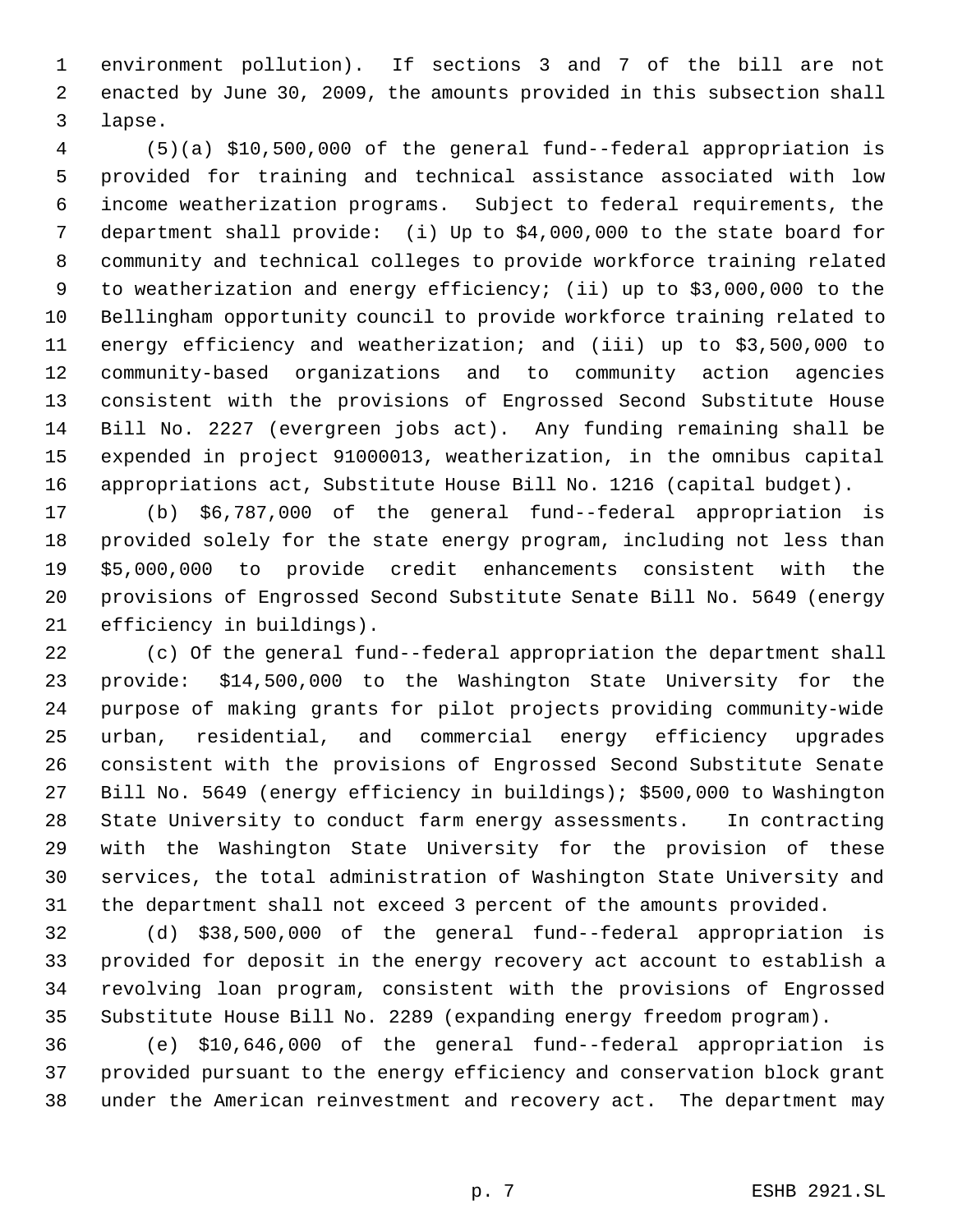use up to \$3,000,000 of the amount provided in this subsection to provide technical assistance for energy programs administered by the agency under the American reinvestment and recovery act.

 (6) \$14,000 of the general fund--state appropriation for fiscal year 2010 is provided solely for the implementation of Engrossed Second Substitute Senate Bill No. 5560 (state agency climate leadership). If the bill is not enacted by June 30, 2009, the amount provided in this subsection shall lapse.

 $((+8))$   $(7)$  \$22,400,000 of the general fund--federal appropriation is provided solely for the justice assistance grant program and is contingent upon the department transferring: \$1,200,000 to the department of corrections for security threat mitigation, \$2,336,000 to the department of corrections for offender reentry, \$1,960,000 to the Washington state patrol for law enforcement activities, \$2,087,000 to the department of social and health services, division of alcohol and substance abuse for drug courts, and \$428,000 to the department of social and health services for sex abuse recognition training. The remaining funds shall be distributed by the department to local jurisdictions.

 $((+9))$   $(8)$  \$20,000 of the general fund--state appropriation for fiscal year 2010 and \$20,000 of the general fund--state appropriation for fiscal year 2011 are provided solely for a grant to KCTS public television to support Spanish language programming and the V-me Spanish language channel.

 ( $(\overline{+10})$ )  $(9)$  \$500,000 of the general fund--state appropriation for fiscal year 2010 and \$500,000 of the general fund--state appropriation for fiscal year 2011 are provided solely for a grant to resolution Washington to building statewide capacity for alternative dispute resolution centers and dispute resolution programs that guarantee that citizens have access to low-cost resolution as an alternative to litigation.

 (( $(12)$ )) (10) \$30,000 of the general fund--state appropriation for fiscal year 2010 is provided solely for implementation of Engrossed Second Substitute Senate Bill No. 6015 (commercialization of technology). If the bill is not enacted by June 30, 2009, the amount provided in this subsection shall lapse.

37  $((+13))$   $(11)$  By June 30, 2011, the department shall request information that describes what jurisdictions have adopted, or are in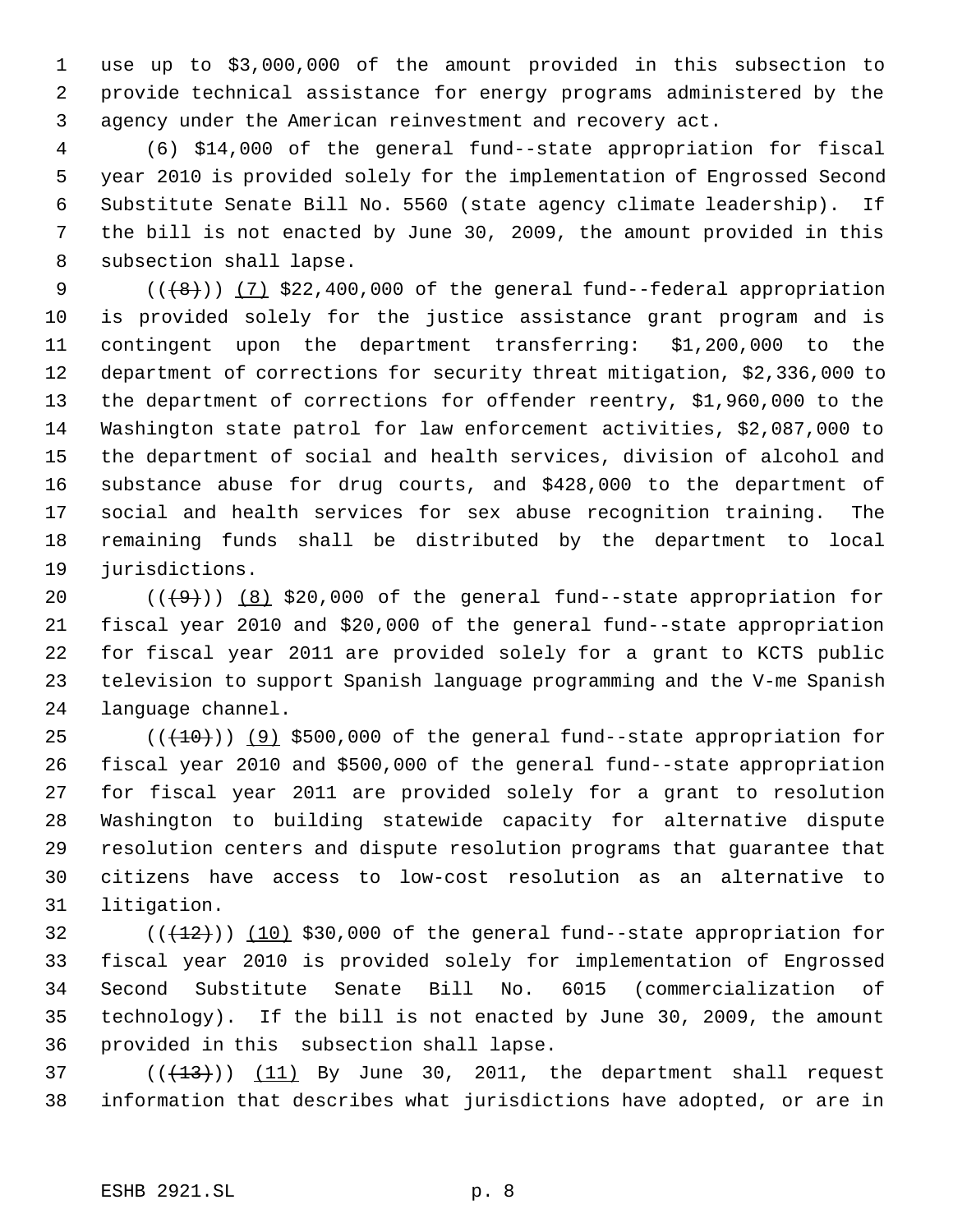the process of adopting, plans that address RCW 36.70A.020 and helps achieve the greenhouse gas emission reductions established in RCW 70.235.020. This information request in this subsection applies to jurisdictions that are required to review and if necessary revise their comprehensive plans by December 1, 2011, in accordance with RCW 36.70A.130.

 $((+14))$   $(12)$  During the 2009-11 fiscal biennium, the department shall allot all of its appropriations subject to allotment by object, account, and expenditure authority code to conform with the office of financial management's definition of an option 2 allotment. For those funds subject to allotment but not appropriation, the agency shall submit option 2 allotments to the office of financial management.

13 (( $(16)$ )) (13) \$50,000 of the general fund--state appropriation for fiscal year 2010 and \$50,000 of the general fund--state appropriation for fiscal year 2011 are provided solely for a grant for the state's participation in the Pacific Northwest economic region.

17 (( $(18)$ )) (14) \$712,000 of the general fund--state appropriation for fiscal year 2010 and \$712,000 of the general fund--state appropriation for fiscal year 2011 are provided solely to the office of crime victims advocacy. These funds shall be contracted with the 39 county prosecuting attorneys' offices to support victim-witness services. The funds must be prioritized to ensure a full-time victim-witness coordinator in each county. The office may retain only the amount currently allocated for this activity for administrative costs.

 ( $(\overline{+19})$ )  $(15)$  \$306,000 of the general fund--state appropriation for fiscal year 2010 and \$306,000 of the general fund--state appropriation for fiscal year 2011 are provided solely for a grant to the retired senior volunteer program.

 $((+20))$  (16) \$65,000 of the general fund--state appropriation for fiscal year 2010 and \$65,000 of the general fund--state appropriation for fiscal year 2011 are provided solely for a contract with a food distribution program for communities in the southwestern portion of the state and for workers impacted by timber and salmon fishing closures and reductions. The department may not charge administrative overhead or expenses to the funds provided in this subsection.

36  $((21))$  (17) \$371,000 of the general fund--state appropriation for fiscal year 2010 and \$371,000 of the general fund--state appropriation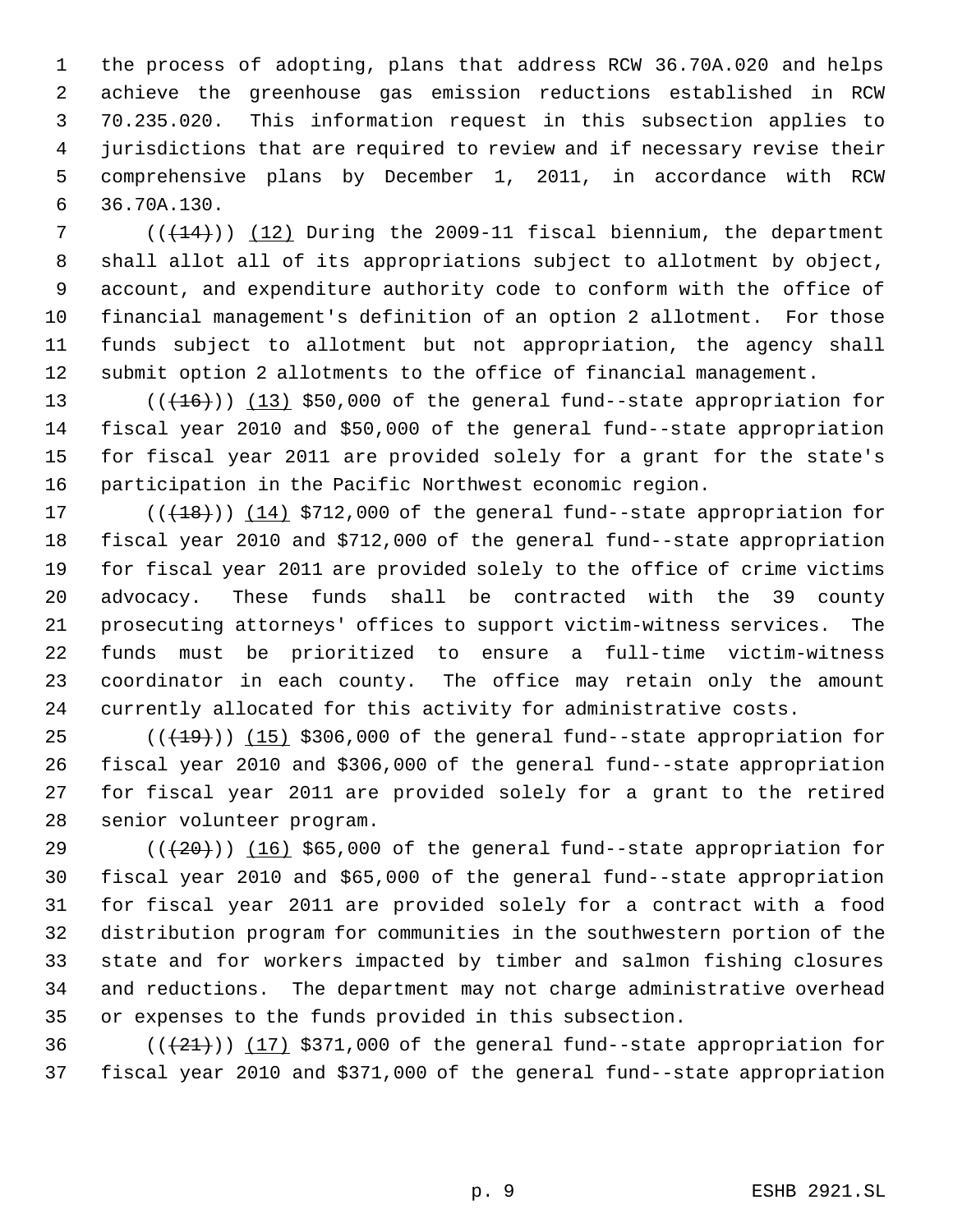for fiscal year 2011 are provided solely to the northwest agriculture business center.

 (( $(22)$ )) (18) The department shall administer its growth management act technical assistance so that smaller cities receive proportionately more assistance than larger cities or counties. Pass-through grants shall continue to be funded under 2007-09 policy.

 $((+23))$   $(19)$  \$212,000 of the general fund--federal appropriation is provided solely for implementation of Second Substitute House Bill No. 1172 (development rights transfer). If the bill is not enacted by June 30, 2009, the amount provided in this subsection shall lapse.

 $((+25))$   $(20)$  \$69,000 of the general fund--state appropriation for fiscal year 2010 and \$66,000 of the general fund--state appropriation for fiscal year 2011 are provided solely for implementation of Engrossed Second Substitute House Bill No. 2227 (evergreen jobs act). If the bill is not enacted by June 30, 2009, the amounts provided in this subsection shall lapse.

 $((+26))$   $(21)$  \$350,000 of the community development and preservation authority account--state appropriation is provided solely for a grant to a community development authority established under chapter 43.167 RCW. The community preservation and development's board of directors may contract with nonprofit community organizations to aid in mitigating the effects of increased public impact on urban neighborhoods due to events in stadia that have a capacity of over 50,000 spectators.

 $((+27))$   $(22)$  \$300,000 of the Washington auto theft prevention authority account--state appropriation is provided solely for a contract with a community group to build local community capacity and economic development within the state by strengthening political relationships between economically distressed communities and governmental institutions. The community group shall identify opportunities for collaboration and initiate activities and events that bring community organizations, local governments, and state agencies together to address the impacts of poverty, political disenfranchisement, and economic inequality on communities of color. These funds must be matched by other nonstate sources on an equal basis.

37  $((+28))$   $(23)$  \$1,800,000 of the home security fund--state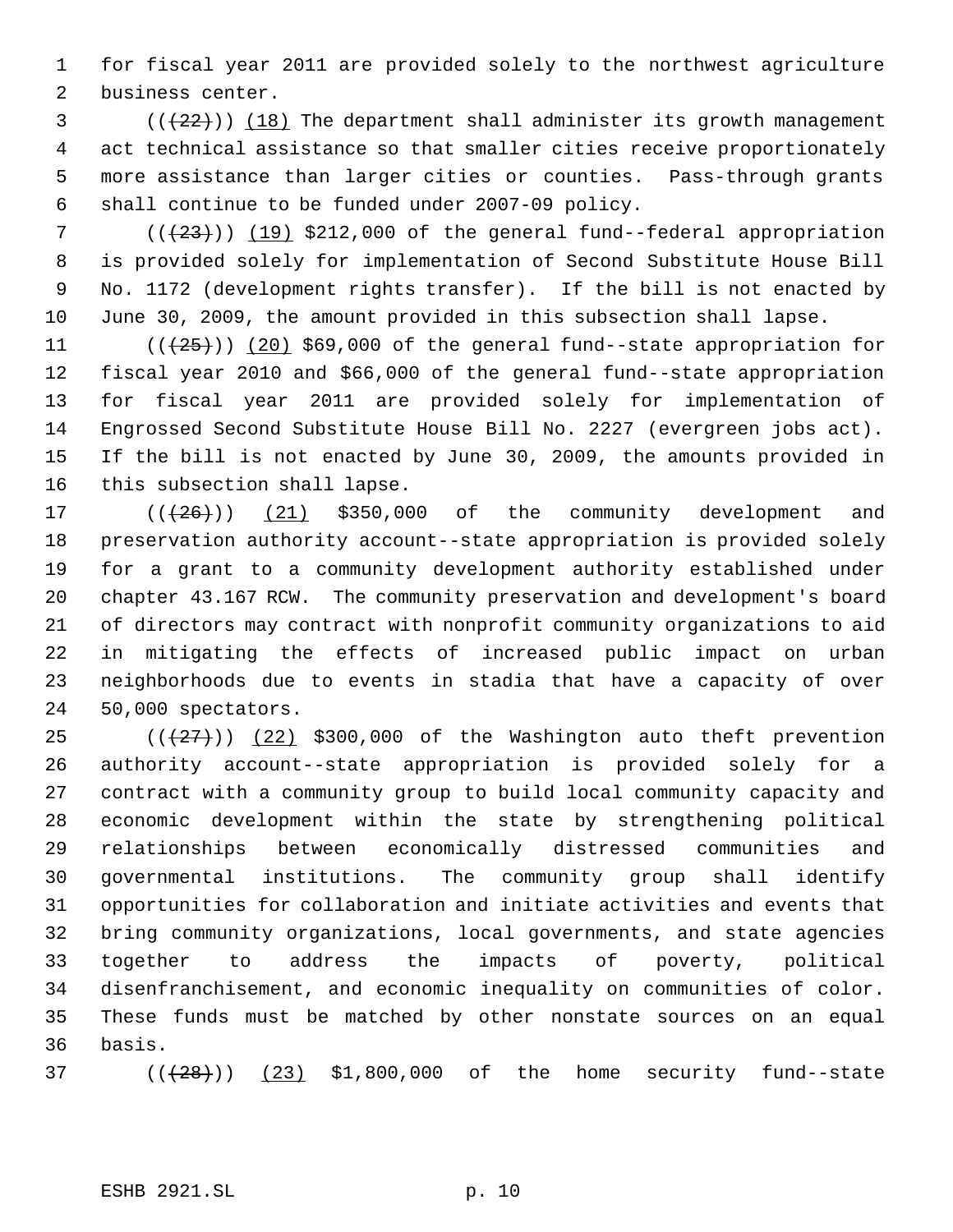appropriation is provided for transitional housing assistance or partial payments for rental assistance under the independent youth housing program. 4 (( $(29)$ )) (24) \$5,000,000 of the home security fund--state appropriation is provided solely for the operation, repair, and staffing of shelters in the homeless family shelter program. **Sec. 106.** 2009 c 564 s 129 (uncodified) is amended to read as follows: **FOR THE ECONOMIC AND REVENUE FORECAST COUNCIL** 10 General Fund--State Appropriation (FY 2010) . . . . . . ((\$727,000))  $\frac{$711,000}{}$ 12 General Fund--State Appropriation (FY 2011) . . . . . . ((\$793,000))  $\frac{13}{2785,000}$ 14 TOTAL APPROPRIATION . . . . . . . . . . . . . (  $(\frac{21}{21}, \frac{520}{100})$  )  $\frac{$1,496,000}{1}$  **Sec. 107.** 2009 c 564 s 130 (uncodified) is amended to read as follows: **FOR THE OFFICE OF FINANCIAL MANAGEMENT** 19 General Fund--State Appropriation (FY 2010) . . . . . . ((\$22,163,000)) \$21,599,000 21 General Fund--State Appropriation (FY 2011) . . . . . . ((\$20,792,000)) \$20,670,000 23 General Fund--Federal Appropriation . . . . . . . . . . . . \$23,597,000 24 General Fund--Private/Local Appropriation . . . . . . . . \$1,270,000 State Auditing Services Revolving 26 Account--State Appropriation . . . . . . . . . . . . . . \$25,000 Economic Development Strategic Reserve Account-- 28 State Appropriation . . . . . . . . . . . . . . . . . . \$280,000 29 TOTAL APPROPRIATION . . . . . . . . . . . . . . ((\$68,127,000))  $30 \,$  \$67,441,000 The appropriations in this section are subject to the following conditions and limitations: (1) \$188,000 of the general fund--state appropriation for fiscal year 2010 is provided solely for the implementation of Second Substitute Senate Bill No. 5945 (Washington health partnership plan).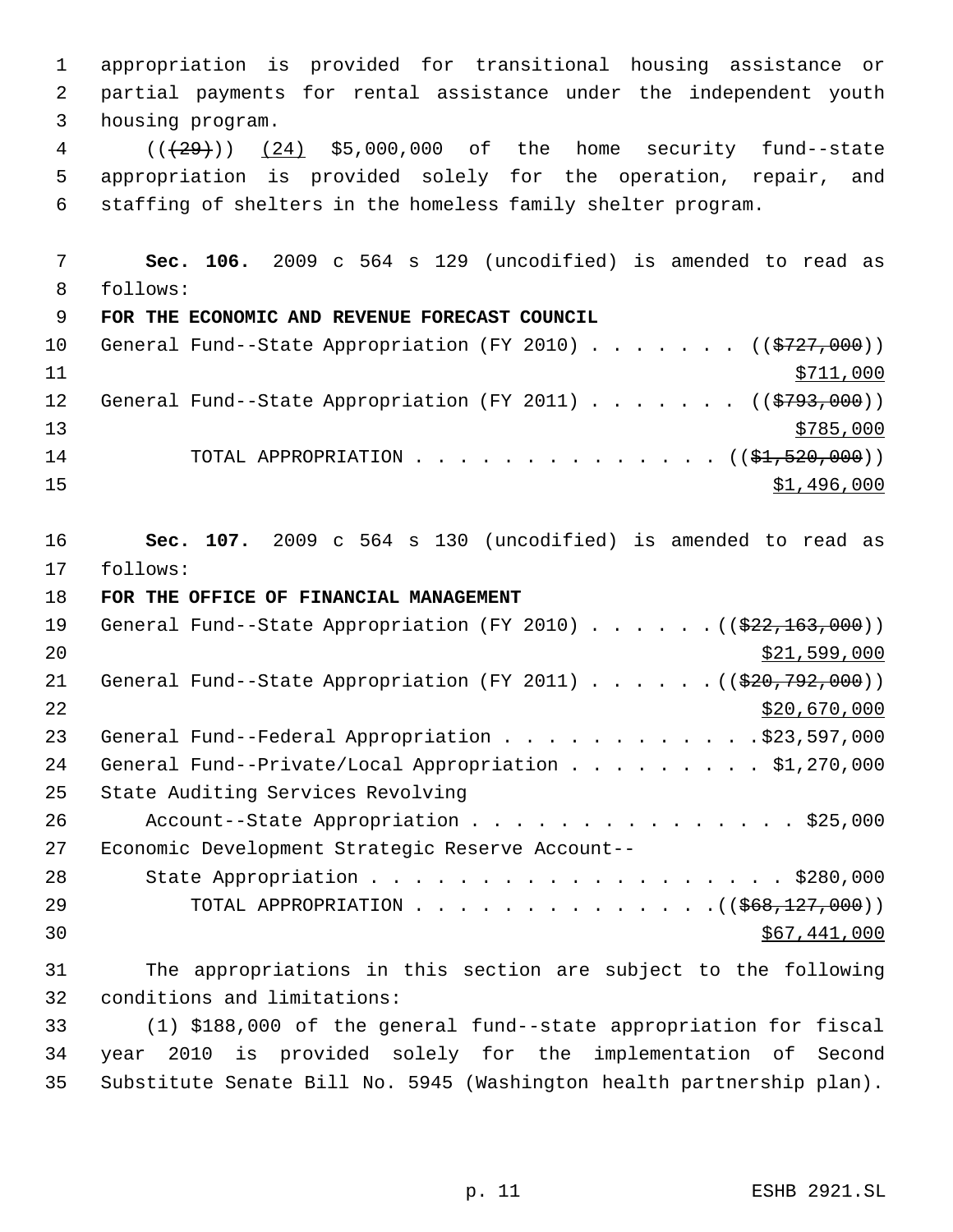1 If the bill is not enacted by June 30, 2009, the amount provided in this subsection shall lapse.

 (2) The office of financial management shall conduct a study on alternatives for consolidating or transferring activities and responsibilities of the state lottery commission, state horse racing commission, state liquor control board, and the state gambling commission to achieve cost savings and regulatory efficiencies. In conducting the study, the office of financial management shall consult with the legislative fiscal committees. Further, the office of financial management shall establish an advisory group to include, but not be limited to, representatives of affected businesses, state agencies or entities, local governments, and stakeholder groups. The office of financial management shall submit a final report to the governor and the legislative fiscal committees by November 15, 2009.

 (3) \$500,000 of the general fund--state appropriation for fiscal year 2010 is provided solely for a study of the feasibility of closing state institutional facilities and a plan on eliminating beds in the state institutional facility inventory. The office of financial management shall contract with consultants with expertise related to the subject matters included in this study. The office of financial management and the consultants shall consult with the department of social and health services, the department of corrections, stakeholder groups that represent the people served in these institutions, labor organizations that represent employees who work in these institutions and other persons or entities with expertise in the areas being studied.

 (a) For the purposes of this study, "state institutional facilities" means facilities operated by the department of corrections to house persons convicted of a criminal offense, Green Hill school and Maple Lane school operated by the department of social and health services juvenile rehabilitation administration, and residential habilitation centers operated by the department of social and health services.

 (b) In conducting this study, the consultants shall consider the following factors as appropriate:

 (i) The availability of alternate facilities including alternatives and opportunities for consolidation with other facilities, impacts on those alternate facilities, and any related capital costs;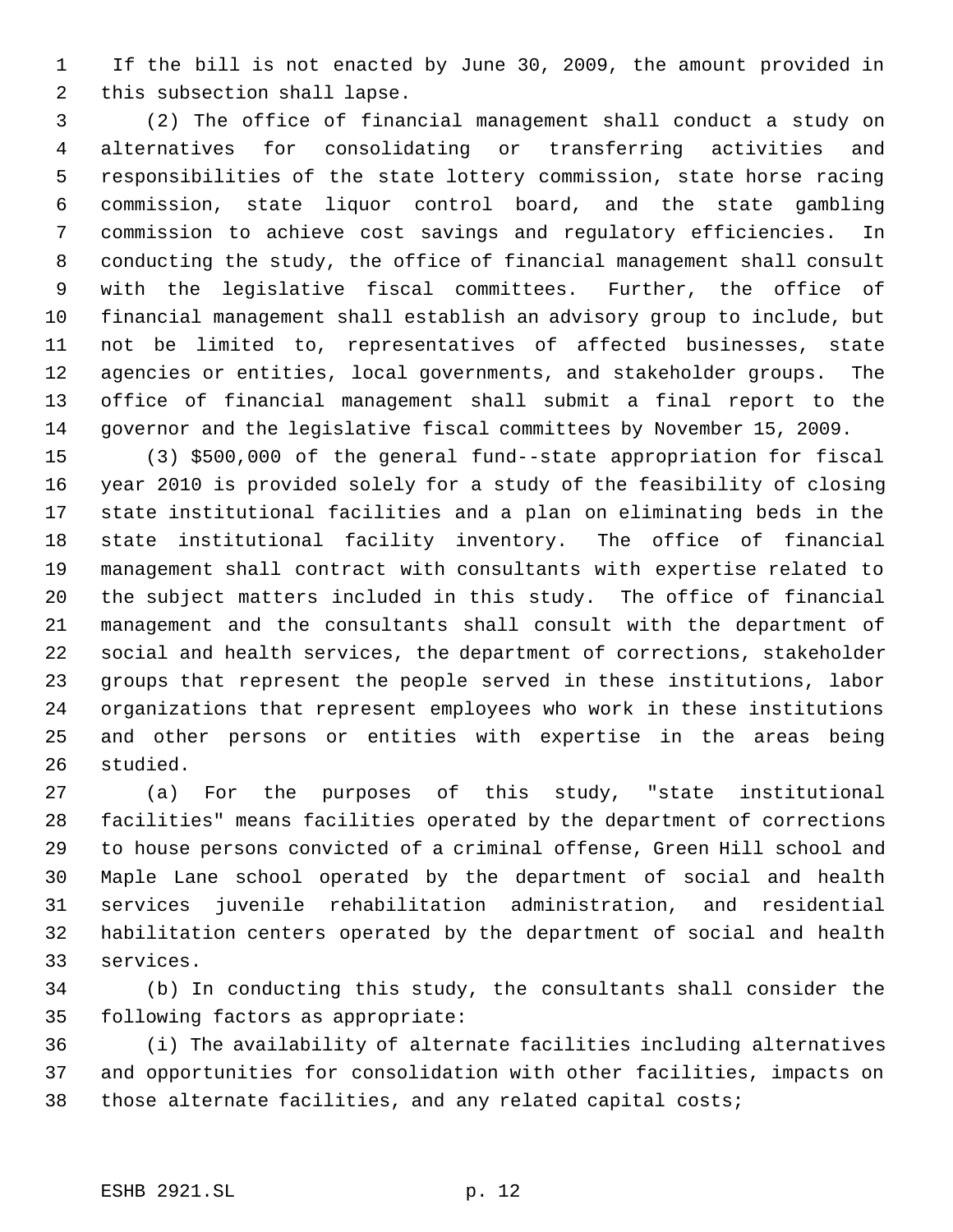(ii) The cost of operating the facility, including the cost of providing services and the cost of maintaining or improving the physical plant of the facility;

 (iii) The geographic factors associated with the facility, including the impact of the facility on the local economy and the economic impact of its closure, and alternative uses for a facility recommended for closure;

 (iv) The costs associated with closing the facility, including the continuing costs following the closure of the facility;

 (v) Number and type of staff and the impact on the facility staff including other employment opportunities if the facility is closed;

 (vi) The savings that will accrue to the state from closure or consolidation of a facility and the impact any closure would have on 14 funding the associated services; and

 (vii) For the residential habilitation centers, the impact on clients in the facility being recommended for closure and their families, including ability to get alternate services and impact on being moved to another facility.

 (c) The office of financial management shall submit a final report to the governor and the ways and means committees of the house of representatives and senate by November 1, 2009. The report shall provide a recommendation and a plan to eliminate 1,580 beds in the department of corrections facilities, 235 beds from juvenile rehabilitation facilities, and 250 funded beds in the residential habilitation centers through closure or consolidation of facilities. The report shall include an assessment of each facility studied, where and how the services should be provided, and any costs or savings associated with each recommendation. In considering the recommendations of the report, the governor and the legislature shall not consider closure of any state institutional facility unless the report recommended the facility for closure.

 **Sec. 108.** 2009 c 564 s 137 (uncodified) is amended to read as follows:

### **FOR THE DEPARTMENT OF REVENUE**

35 General Fund--State Appropriation (FY 2010) . . . . . ((\$109,412,000))  $$108,215,000$ 37 General Fund--State Appropriation (FY 2011) . . . . . ((\$108,505,000))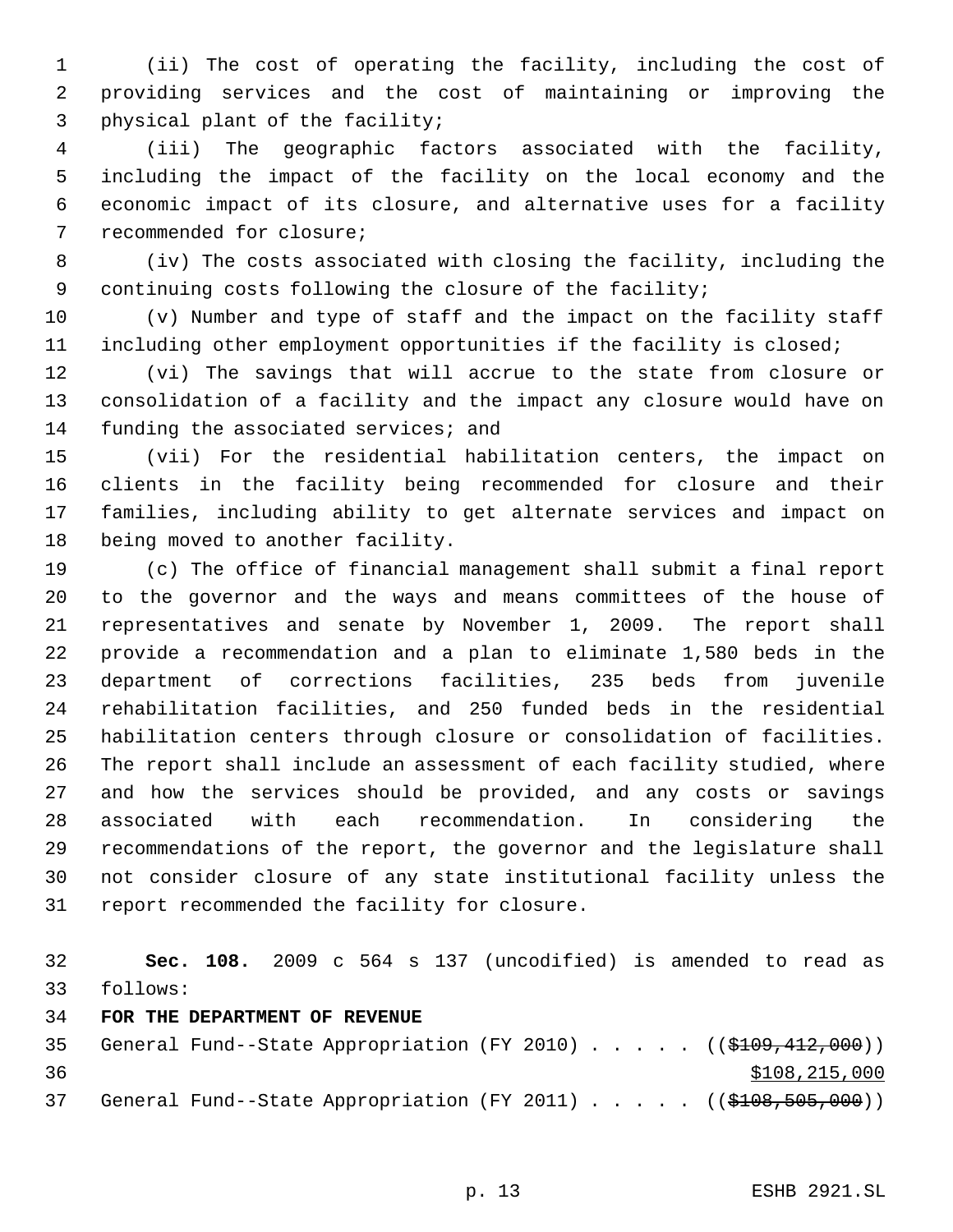$1 \quad$  \$106,995,000

| $\mathcal{L}$ | Timber Tax Distribution Account--State                     |
|---------------|------------------------------------------------------------|
| 3             |                                                            |
| 4             | Waste Reduction/Recycling/Litter                           |
| 5             | Control--State Appropriation \$130,000                     |
| 6             | Waste Tire Removal Account--State Appropriation \$2,000    |
| 7             | Real Estate Excise Tax Grant Account--State                |
| 8             |                                                            |
| - 9           | State Toxics Control Account--State Appropriation \$87,000 |
| 10            | Oil Spill Prevention Account--State Appropriation \$19,000 |
| 11            | TOTAL APPROPRIATION ( $(\frac{2225,109,000}{s})$ )         |
| 12            | \$222, 402, 000                                            |
|               |                                                            |

 The appropriations in this section are subject to the following conditions and limitations:

 (1) \$469,000 of the general fund--state appropriation for fiscal year 2010 and \$374,000 of the general fund--state appropriation for fiscal year 2011 are for the implementation of Substitute Senate Bill No. 5368 (annual property revaluation). If the bill is not enacted by June 30, 2009, the amounts in this subsection shall lapse.

20 (2) ((\$5,453,000)) \$4,653,000 of the general fund--state 21 appropriation for fiscal year 2010 and  $($   $(*5, 242, 000)$  )  $*4,424,000$  of the general fund--state appropriation for fiscal year 2011 are for the implementation of revenue enhancement strategies. The strategies must include increased out-of-state auditing and compliance, the purchase of third party data sources for enhanced audit selection, and increased traditional auditing and compliance efforts.

 (3) \$3,127,000 of the general fund--state appropriation for fiscal year 2010 and \$1,737,000 of the general fund--state appropriation for fiscal year 2011 are for the implementation of Senate Bill No. 6173 (sales tax compliance). If the bill is not enacted by June 30, 2009, the amounts provided in this subsection shall lapse.

 **Sec. 109.** 2009 c 564 s 139 (uncodified) is amended to read as follows:

**FOR THE BOARD OF TAX APPEALS**

35 General Fund--State Appropriation (FY 2010)  $\ldots$  . . . . ((\$1,364,000))  $\frac{$1,342,000}{9}$ 37 General Fund--State Appropriation (FY 2011)  $\ldots$  . . . . (( $\frac{2}{31}$ , 368, 000))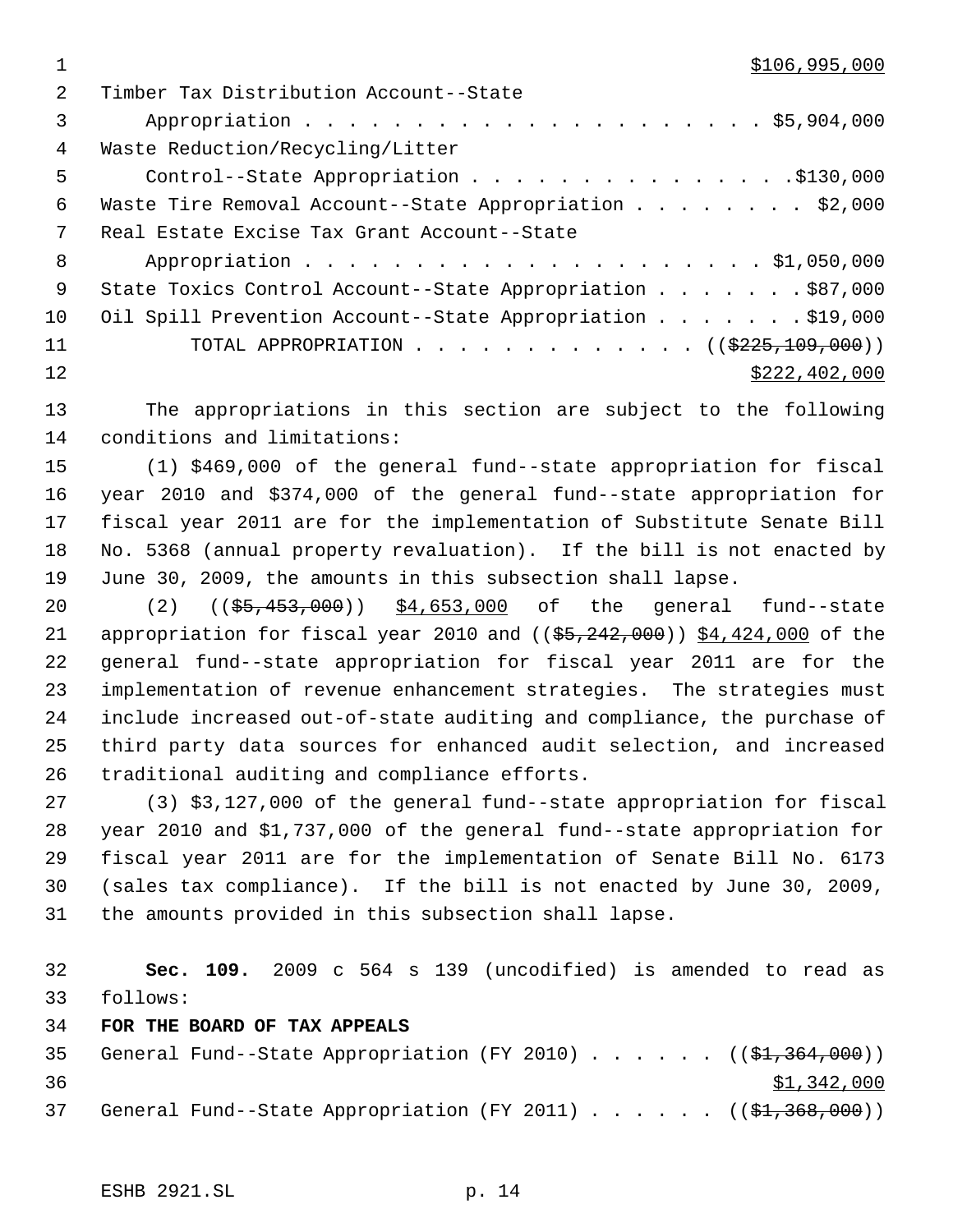$\frac{$1,346,000}{ }$ 

2 TOTAL APPROPRIATION . . . . . . . . . . . . . . ((\$2,732,000))  $3 \times 2,688,000$ 

 **Sec. 110.** 2009 c 564 s 143 (uncodified) is amended to read as follows:

## **FOR THE DEPARTMENT OF INFORMATION SERVICES**

7 General Fund--State Appropriation (FY 2010) . . . . . . ((\$1,104,000)) 8  $\text{S1,086,000}$ 9 General Fund--State Appropriation (FY 2011) . . . . . . ((\$1,104,000)) \$1,086,000 11 General Fund--Federal Appropriation . . . . . . . . . . . . . \$701,000 Data Processing Revolving Account--State Appropriation . . . \$7,824,000 13 TOTAL APPROPRIATION . . . . . . . . . . . . . . ((\$10,733,000)) \$10,697,000

 The appropriations in this section are subject to the following conditions and limitations:

 (1) \$100,000 of the general fund--state appropriation for fiscal year 2010 and \$100,000 of the general fund--state appropriation for fiscal year 2011 are provided solely for the purposes of Engrossed Second Substitute House Bill No. 1701 (high-speed internet), including expenditure for deposit to the community technology opportunity account. If the bill is not enacted by June 30, 2009, the amounts provided in this subsection shall lapse.

 (2) The department shall implement some or all of the following strategies to achieve savings on information technology expenditures through: (a) Holistic virtualization strategies; (b) wide-area network optimization strategies; (c) replacement of traditional telephone communications systems with alternatives; and (d) migration of external voice mail systems to internal voice mail systems coordinated by the department. The department shall report to the office of financial management and the fiscal committees of the legislature semiannually on progress made towards the implementation of savings strategies and the savings realized to date. No later than June 30, 2011, the department shall submit a final report on its findings and savings realized to the office of financial management and the fiscal committees of the legislature.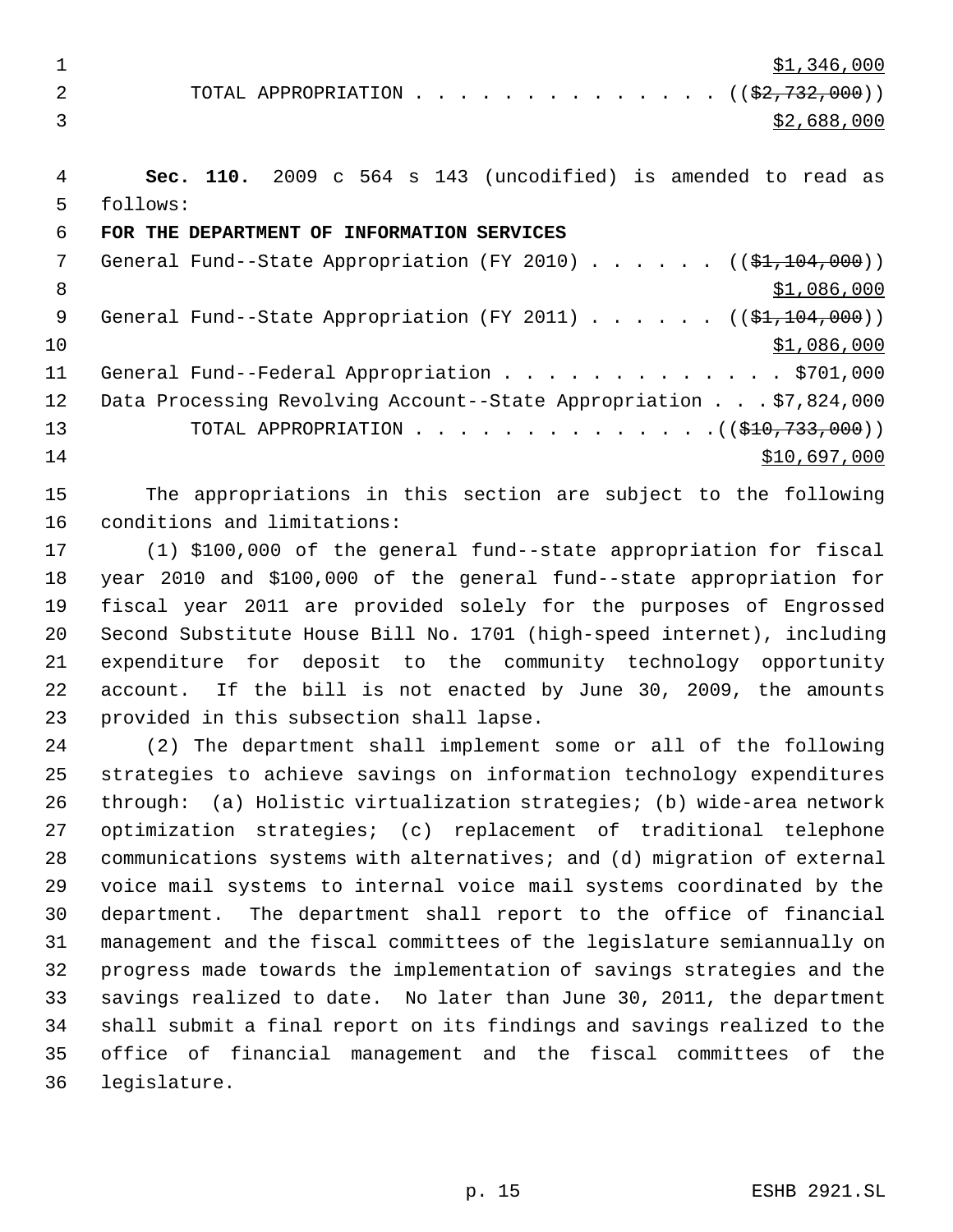**Sec. 111.** 2009 c 564 s 151 (uncodified) is amended to read as follows: **FOR THE MILITARY DEPARTMENT** 4 General Fund--State Appropriation (FY 2010) . . . . . . ((\$10,244,000))  $5 - 5$   $5 - 60$ 6 General Fund--State Appropriation (FY 2011) . . . . . . ((\$10,290,000)) \$10,190,000 8 General Fund--Federal Appropriation . . . . . . . . . . \$149,101,000 9 Enhanced 911 Account--State Appropriation . . . . . . . . \$39,598,000 10 Disaster Response Account--State Appropriation . . . . . \$28,194,000 Disaster Response Account--Federal Appropriation . . . . . \$91,263,000 Military Department Rent and Lease Account--State Appropriation . . . . . . . . . . . . . . . . . . . . . . \$615,000 Military Department Active State Service Account--Federal Appropriation . . . . . . . . . . . . . . . . . . . . . . \$200,000 Worker and Community Right-to-Know Account--State Appropriation . . . . . . . . . . . . . . . . . . . . . . \$341,000 Nisqually Earthquake Account--State Appropriation . . . . . . \$144,000 Nisqually Earthquake Account--Federal Appropriation . . . . . \$856,000 20 TOTAL APPROPRIATION . . . . . . . . . . . . ((\$330,846,000)) \$330,586,000

 The appropriations in this section are subject to the following conditions and limitations:

 (1) \$28,194,000 of the disaster response account--state appropriation and \$91,263,000 of the disaster response account--federal appropriation may be spent only on disasters declared by the governor and with the approval of the office of financial management. The military department shall submit a report quarterly to the office of financial management and the legislative fiscal committees detailing information on the disaster response account, including: (a) The amount and type of deposits into the account; (b) the current available fund balance as of the reporting date; and (c) the projected fund balance at the end of the 2009-2011 biennium based on current revenue and expenditure patterns.

 (2) \$144,000 of the Nisqually earthquake account--state appropriation and \$856,000 of the Nisqually earthquake account--federal appropriation are provided solely for response and recovery costs associated with the February 28, 2001, earthquake. The military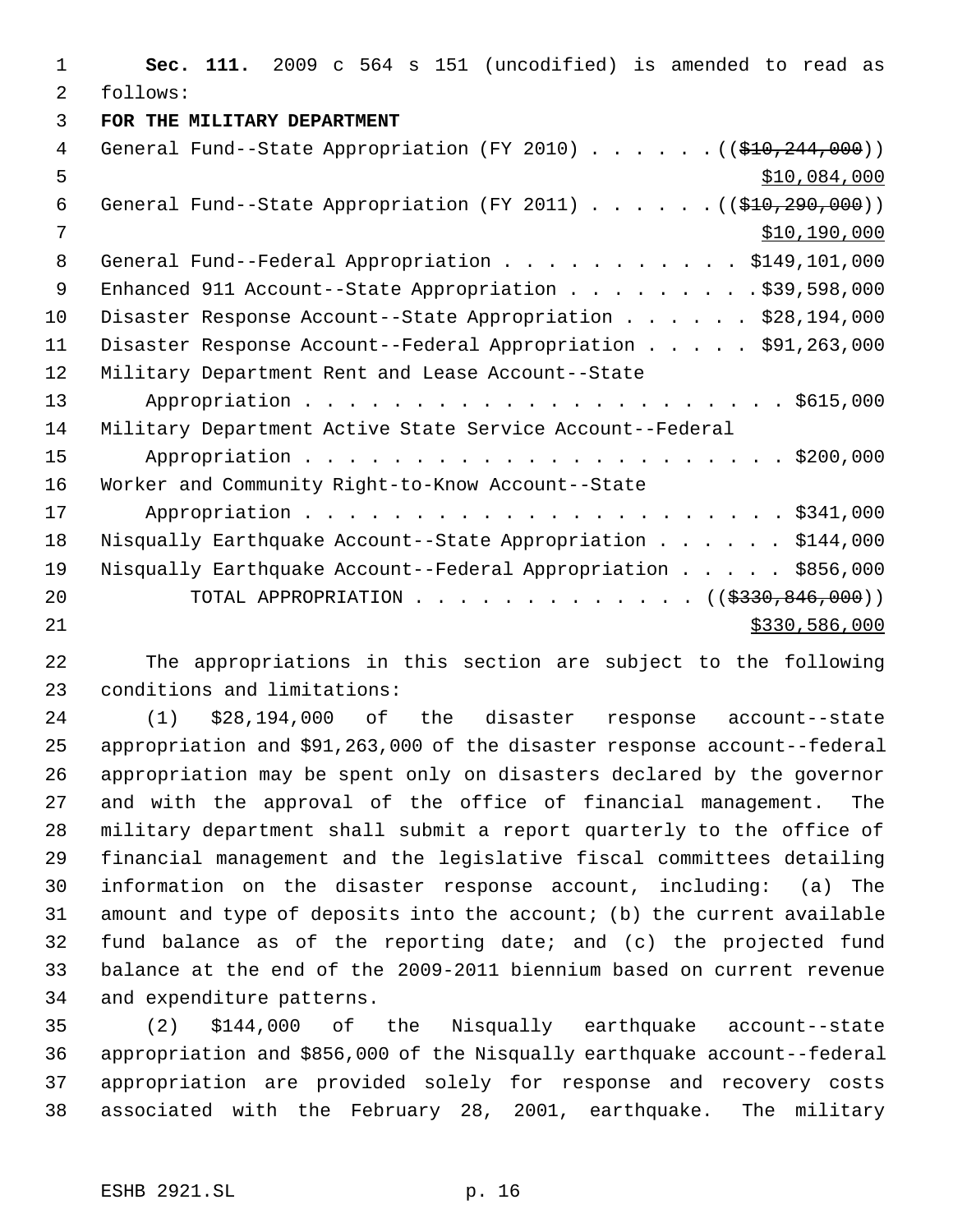department shall submit a report quarterly to the office of financial management and the legislative fiscal committees detailing earthquake recovery costs, including: (a) Estimates of total costs; (b) incremental changes from the previous estimate; (c) actual expenditures; (d) estimates of total remaining costs to be paid; and (e) estimates of future payments by biennium. This information shall be displayed by fund, by type of assistance, and by amount paid on behalf of state agencies or local organizations. The military department shall also submit a report quarterly to the office of financial management and the legislative fiscal committees detailing information on the Nisqually earthquake account, including: (a) The amount and type of deposits into the account; (b) the current available fund balance as of the reporting date; and (c) the projected fund balance at the end of the 2009-2011 biennium based on current revenue and expenditure patterns.

 (3) \$85,000,000 of the general fund--federal appropriation is provided solely for homeland security, subject to the following conditions:

 (a) Any communications equipment purchased by local jurisdictions or state agencies shall be consistent with standards set by the Washington state interoperability executive committee;

 (b) The department shall submit a quarterly report to the office of financial management and the legislative fiscal committees detailing 24 the governor's domestic security advisory group recommendations; homeland security revenues and expenditures, including estimates of total federal funding for the state; incremental changes from the previous estimate, planned and actual homeland security expenditures by the state and local governments with this federal funding; and matching or accompanying state or local expenditures; and

 (c) The department shall submit a report by December 1st of each year to the office of financial management and the legislative fiscal committees detailing homeland security revenues and expenditures for the previous fiscal year by county and legislative district.

 (4) \$500,000 of the general fund--state appropriation for fiscal year 2010 and \$500,000 of the general fund--state appropriation for fiscal year 2011 are provided solely for the military department to contract with the Washington information network 2-1-1 to operate a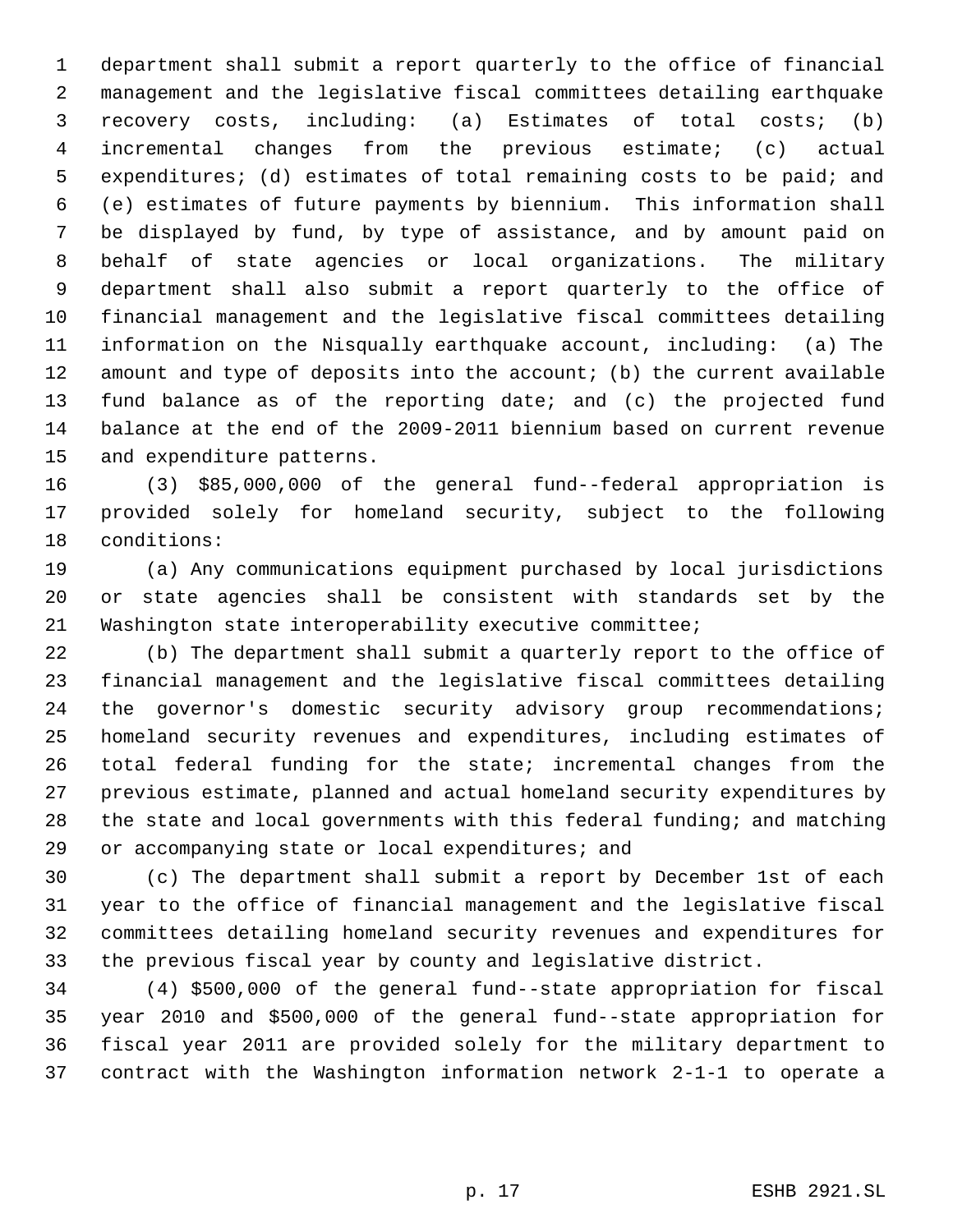1 statewide 2-1-1 system. The department shall provide the entire amount 2 for 2-1-1 and shall use any of the funds for administrative purposes.

 3 **Sec. 112.** 2009 c 564 s 153 (uncodified) is amended to read as 4 follows:

### 5 **FOR THE DEPARTMENT OF ARCHAEOLOGY AND HISTORIC PRESERVATION**

| 6            | General Fund--State Appropriation (FY 2010) $($ $(\frac{1}{2}, 418, 000) )$ |
|--------------|-----------------------------------------------------------------------------|
| 7            | \$1,371,000                                                                 |
| - 8          | General Fund--State Appropriation (FY 2011) ( $(\frac{21.380}{1.380.000})$  |
| <sup>o</sup> | \$1,349,000                                                                 |
| 10           | General Fund--Federal Appropriation \$1,653,000                             |
| 11           | General Fund--Private/Local Appropriation 914,000                           |
| 12           | TOTAL APPROPRIATION $($ $($ \$4,465,000 $)$ )                               |
| 13           | \$4,387,000                                                                 |

14 **Sec. 113.** 2009 c 564 s 154 (uncodified) is amended to read as 15 follows:

16 **FOR THE GROWTH MANAGEMENT HEARINGS BOARD**

| 17 |  | General Fund--State Appropriation (FY 2010) ( $(\frac{1}{2}, 674, 000)$ ) |  |  |  |  |             |  |
|----|--|---------------------------------------------------------------------------|--|--|--|--|-------------|--|
| 18 |  |                                                                           |  |  |  |  | \$1,623,000 |  |
| 19 |  | General Fund--State Appropriation (FY 2011) \$1,549,000                   |  |  |  |  |             |  |
| 20 |  | TOTAL APPROPRIATION $($ $(\frac{23}{223}, \frac{223}{100})$               |  |  |  |  |             |  |
| 21 |  |                                                                           |  |  |  |  | \$3,172,000 |  |

(End of part)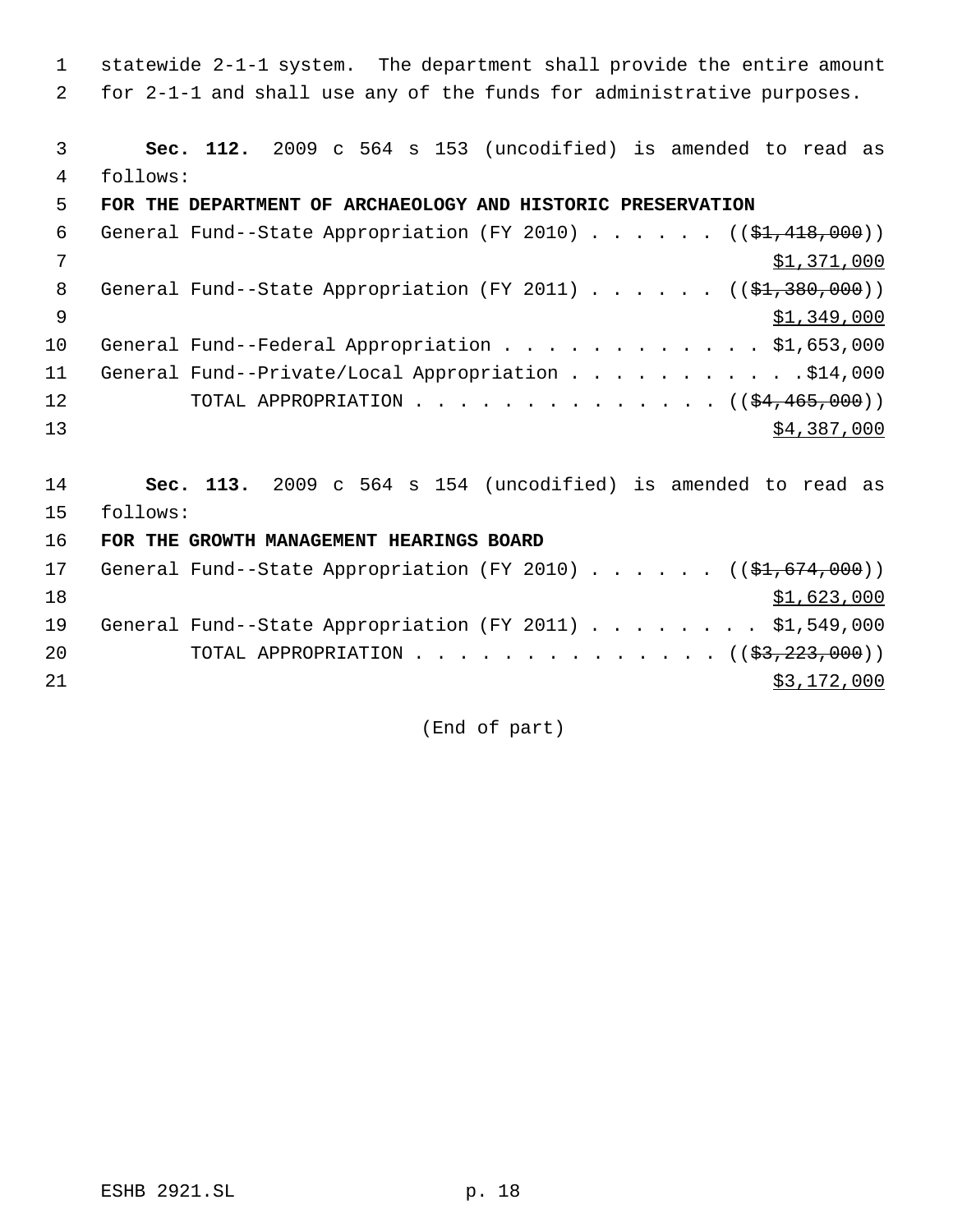| $\mathbf{1}$   | PART II                                                                                                         |
|----------------|-----------------------------------------------------------------------------------------------------------------|
| $\overline{2}$ | <b>HUMAN SERVICES</b>                                                                                           |
|                |                                                                                                                 |
| 3              | Sec. 201. 2009 c 564 s 202 (uncodified) is amended to read as                                                   |
| 4              | follows:                                                                                                        |
| 5              | FOR THE DEPARTMENT OF SOCIAL AND HEALTH SERVICES--CHILDREN AND FAMILY                                           |
| 6              | SERVICES PROGRAM                                                                                                |
| 7              | General Fund--State Appropriation (FY 2010) $($ $($ \$315,241,000))                                             |
| 8              | \$314,698,000                                                                                                   |
| 9              | General Fund--State Appropriation (FY 2011) $($ $($ \$317,248,000))                                             |
| 10             | \$316,181,000                                                                                                   |
| 11             | General Fund--Federal Appropriation $($ $($ $\frac{2496}{509},000)$                                             |
| 12             | \$494,889,000                                                                                                   |
| 13             | General Fund--Private/Local Appropriation \$828,000                                                             |
| 14             | Home Security Fund Appropriation \$8,389,000                                                                    |
| 15             | Domestic Violence Prevention Account--State                                                                     |
| 16             |                                                                                                                 |
| 17             | Education Legacy Trust Account--State Appropriation \$725,000                                                   |
| 18             | TOTAL APPROPRIATION ( $(\frac{1}{21}, 140, 094, 000)$ )                                                         |
| 19             | \$1,136,864,000                                                                                                 |
|                | the contract of the contract of the contract of the contract of the contract of the contract of the contract of |

 The appropriations in this section are subject to the following conditions and limitations:

 (1) \$5,563,000 of the general fund--state appropriation for fiscal year 2010 and \$5,563,000 of the general fund--state appropriation for fiscal year 2011 are provided solely for intensive family preservation services as defined in RCW 74.14C.010 and for evidence-based services that prevent out-of-home placement and reduce length of stay in the child welfare system.

 (2) \$993,000 of the general fund--state appropriation for fiscal year 2010 and \$993,000 of the general fund--state appropriation for fiscal year 2011 are provided solely to contract for the operation of one pediatric interim care facility. The facility shall provide residential care for up to seventeen children through two years of age. Seventy-five percent of the children served by the facility must be in need of special care as a result of substance abuse by their mothers. The facility shall also provide on-site training to biological, adoptive, or foster parents. The facility shall provide at least three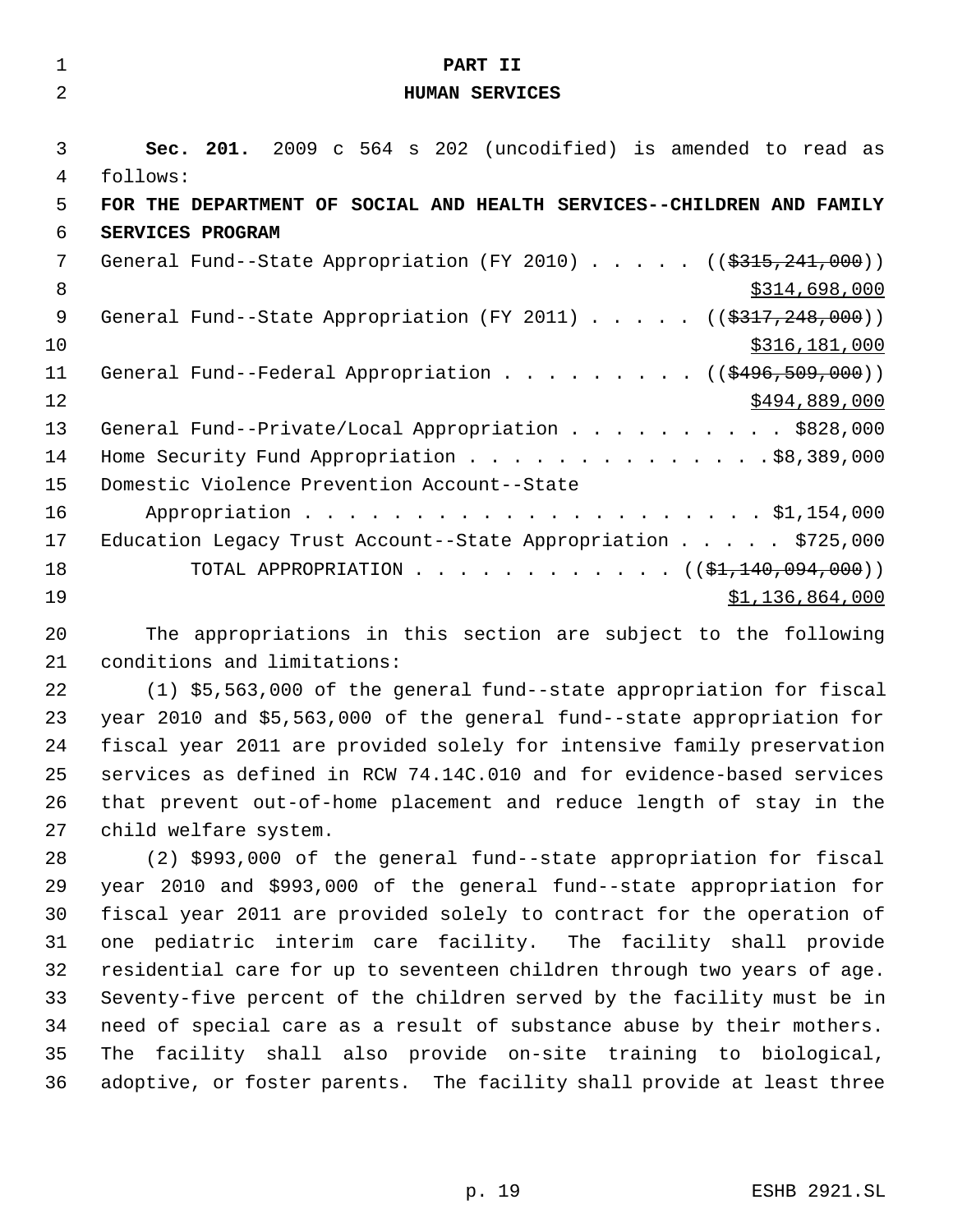months of consultation and support to parents accepting placement of children from the facility. The facility may recruit new and current foster and adoptive parents for infants served by the facility. The department shall not require case management as a condition of the contract.

 (3) \$375,000 of the general fund--state appropriation for fiscal year ((2008)) 2010, \$375,000 of the general fund--state appropriation for fiscal year ((2009)) 2011, and \$322,000 of the general fund-- federal appropriation are provided solely for up to three nonfacility- based programs for the training, consultation, support, and recruitment of biological, foster, and adoptive parents of children through age three in need of special care as a result of substance abuse by their mothers, except that each program may serve up to three medically fragile nonsubstance-abuse-affected children. In selecting nonfacility-based programs, preference shall be given to programs whose federal or private funding sources have expired or that have successfully performed under the existing pediatric interim care program.

 (4) \$2,500,000 of the general fund--state appropriation for fiscal year 2010 and \$2,500,000 of the general fund--state appropriation for fiscal year 2011 are provided solely for secure crisis residential centers. Within appropriated amounts, the department shall collaborate with providers to maintain no less than forty-five beds that are geographically representative of the state. The department shall examine current secure crisis residential staffing requirements, flexible payment options, center specific waivers, and other appropriate methods to accomplish this outcome.

 (5) A maximum of \$76,831,000 of the general fund--state appropriations and \$56,901,000 of the general fund--federal appropriations for the 2009-11 biennium shall be expended for behavioral rehabilitative services and these amounts are provided solely for this purpose. The department shall work with behavioral rehabilitative service providers to decrease the length of stay through improved emotional, behavioral, or medical outcomes for children in behavioral rehabilitative services in order to achieve the appropriated levels.

(a) Contracted providers shall act in good faith and accept the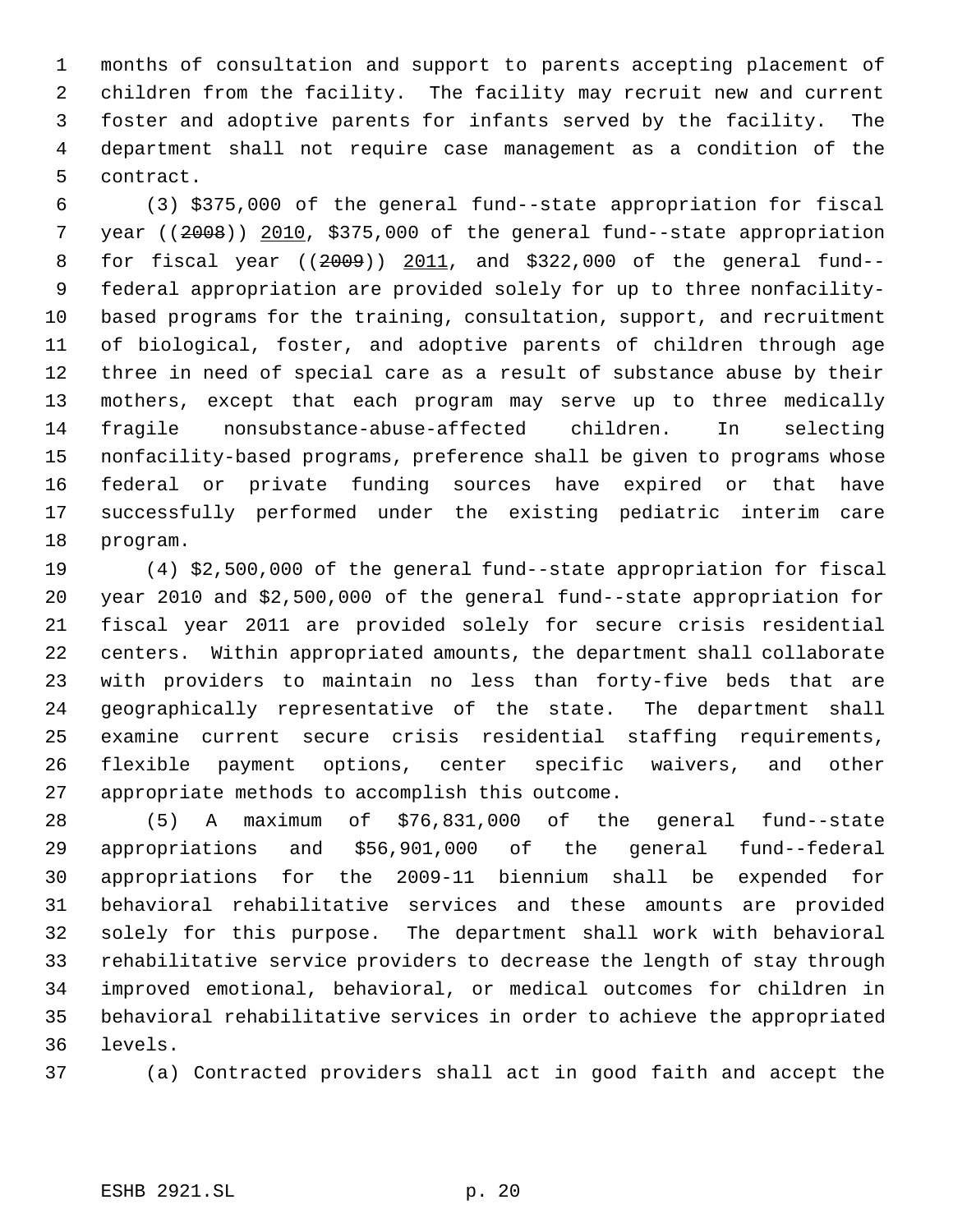hardest to place children, to the greatest extent possible, in order to improve their emotional, behavioral, or medical conditions.

 (b) The department and the contracted provider shall mutually agree and establish an exit date for when the child is to exit the behavioral rehabilitative service provider. The department and the contracted provider should mutually agree, to the greatest extent possible, on a viable placement for the child to go to once the child's treatment process has been completed. The child shall exit only when the emotional, behavioral, or medical condition has improved or if the provider has not shown progress toward the outcomes specified in the signed contract at the time of exit. This subsection (b) does not prevent or eliminate the department's responsibility for removing the child from the provider if the child's emotional, behavioral, or medical condition worsens or is threatened.

 (c) The department is encouraged to use performance-based contracts with incentives directly tied to outcomes described in this section. The contracts should incentivize contracted providers to accept the hardest to place children and incentivize improvement in children's emotional, mental, and medical well-being within the established exit date. The department is further encouraged to increase the use of behavioral rehabilitative service group homes, wrap around services to facilitate and support placement of youth with relatives, and other means to control expenditures.

 (d) The total foster care per capita amount shall not increase more than four percent in the 2009-11 biennium and shall not include behavioral rehabilitative service.

 (6) Within amounts provided for the foster care and adoption support programs, the department shall control reimbursement decisions for foster care and adoption support cases such that the aggregate average cost per case for foster care and for adoption support does not exceed the amounts assumed in the projected caseload expenditures.

 (7) Within amounts appropriated in this section, priority shall be given to proven intervention models, including evidence-based prevention and early intervention programs identified by the Washington state institute for public policy and the department. The department shall include information on the number, type, and outcomes of the evidence-based programs being implemented in its reports on child welfare reform efforts.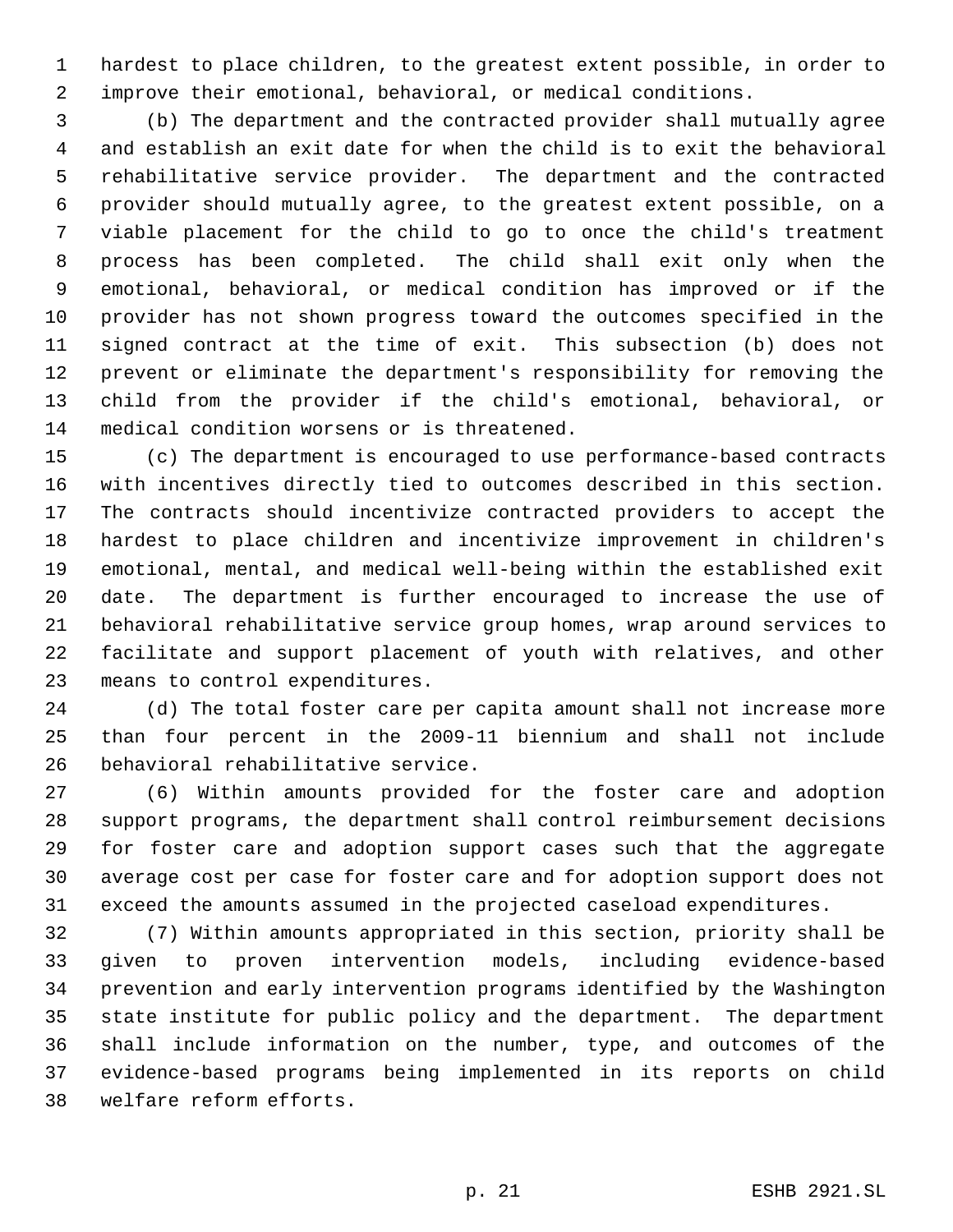(8) \$37,000 of the general fund--state appropriation for fiscal year 2010, \$37,000 of the general fund--state appropriation for fiscal year 2011, and \$32,000 of the general fund--federal appropriation are provided solely for the implementation of chapter 465, Laws of 2007 (child welfare).

 (9) \$125,000 of the general fund--state appropriation for fiscal year 2010 and \$125,000 of the general fund--state appropriation for fiscal year 2011 are provided solely for continuum of care services. \$100,000 of this amount is for Casey family partners and \$25,000 of this amount is for volunteers of America crosswalk in fiscal year 2010. \$100,000 of this amount is for Casey family partners and \$25,000 of this amount is for volunteers of America crosswalk in fiscal year 2011.

 (10) \$616,000 of the general fund--state appropriation for fiscal year 2010, \$616,000 of the general fund--state appropriation for fiscal year 2011, and \$368,000 of the general fund--federal appropriation are provided solely to contract with medical professionals for comprehensive safety assessments of high-risk families. The safety assessments will use validated assessment tools to guide intervention decisions through the identification of additional safety and risk factors. \$800,000 of this amount is for comprehensive safety assessments for families receiving in-home child protective services or family voluntary services. \$800,000 of this amount is for comprehensive safety assessments of families with an infant age birth to fifteen days where the infant was, at birth, diagnosed as substance exposed and the department received an intake referral related to the infant due to the substance exposure.

 (11) \$7,970,000 of the general fund--state appropriation for fiscal year 2010, \$7,711,000 of the general fund--state appropriation for fiscal year 2011, and \$5,177,000 of the general fund--federal appropriation are provided solely for court-ordered supervised visits between parents and dependent children and for sibling visits. The department shall work collaboratively with the juvenile dependency courts to stay within appropriations without impeding reunification outcomes between parents and dependent children. The department shall report to the legislative fiscal committees quarterly, the number of children in foster care who receive supervised visits, their frequency, length of time of each visit, and whether reunification is attained.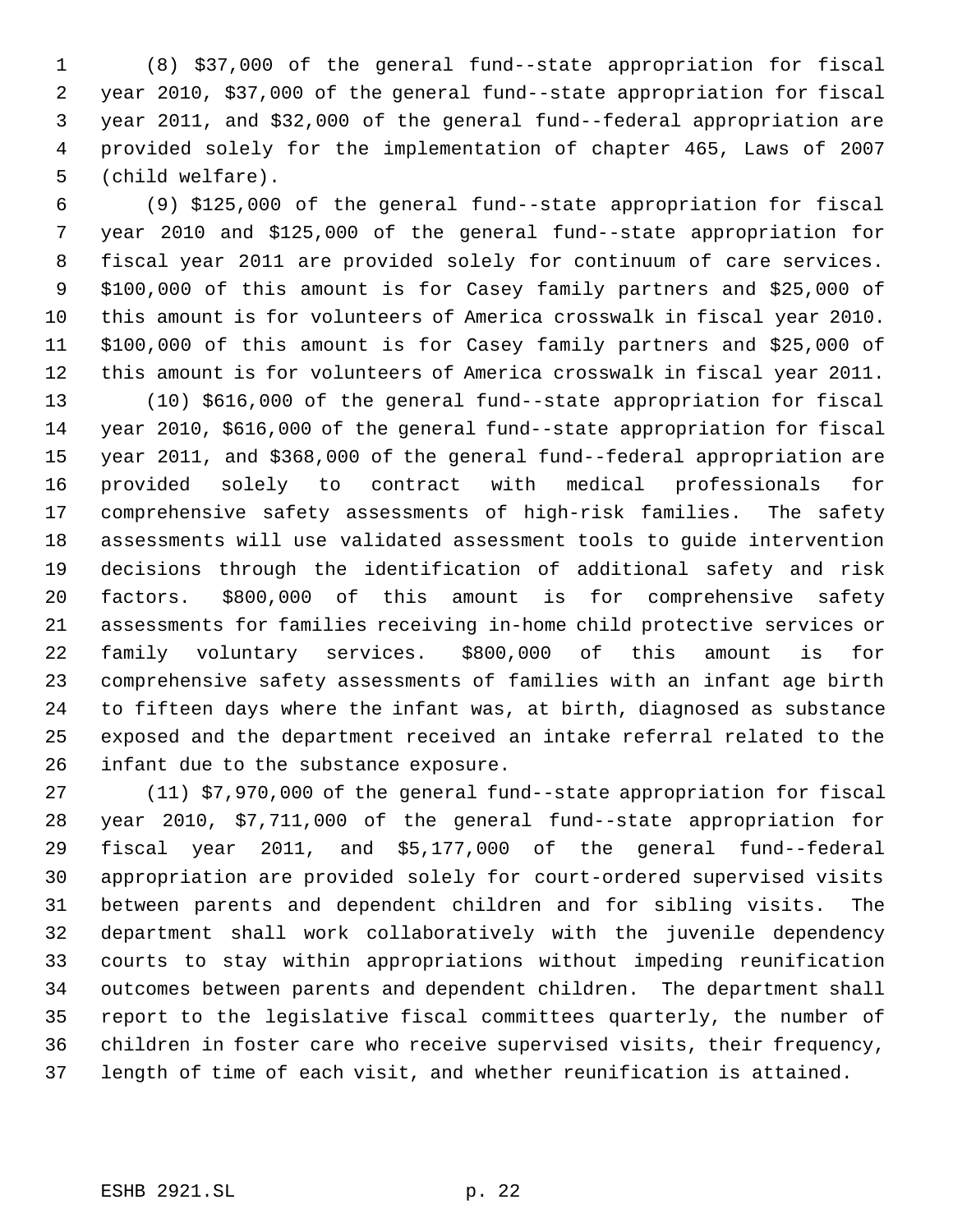(12) \$1,789,000 of the home security fund--state appropriation is provided solely for street youth program services.

 (13) \$1,584,000 of the general fund--state appropriation for fiscal year 2010, \$1,584,000 of the general fund--state appropriation for fiscal year 2011, and \$1,586,000 of the general fund--federal appropriation are provided solely for the department to recruit foster parents. The recruitment efforts shall include collaborating with community-based organizations and current or former foster parents to recruit foster parents.

 (14) \$725,000 of the education legacy trust account--state appropriation is provided solely for children's administration to contract with an educational advocacy provider with expertise in foster care educational outreach. Funding is provided solely for contracted education coordinators to assist foster children in succeeding in K-12 and higher education systems. Funding shall be prioritized to regions with high numbers of foster care youth and/or regions where backlogs of youth that have formerly requested educational outreach services exist. (15) \$1,300,000 of the home security fund account--state

appropriation is provided solely for HOPE beds.

 (16) \$5,300,000 of the home security fund account--state appropriation is provided solely for the crisis residential centers.

 (17) The appropriations in this section reflect reductions in the appropriations for the children's administration administrative expenses. It is the intent of the legislature that these reductions shall be achieved, to the greatest extent possible, by reducing those administrative costs that do not affect direct client services or direct service delivery or programs.

 (18) Within the amounts appropriated in this section, the department shall contract for a pilot project with family and community networks in Whatcom county and up to four additional counties to provide services. The pilot project shall be designed to provide a continuum of services that reduce out-of-home placements and the lengths of stay for children in out-of-home placement. The department and the community networks shall collaboratively select the additional counties for the pilot project and shall collaboratively design the contract. Within the framework of the pilot project, the contract shall seek to maximize federal funds. The pilot project in each county shall include the creation of advisory and management teams which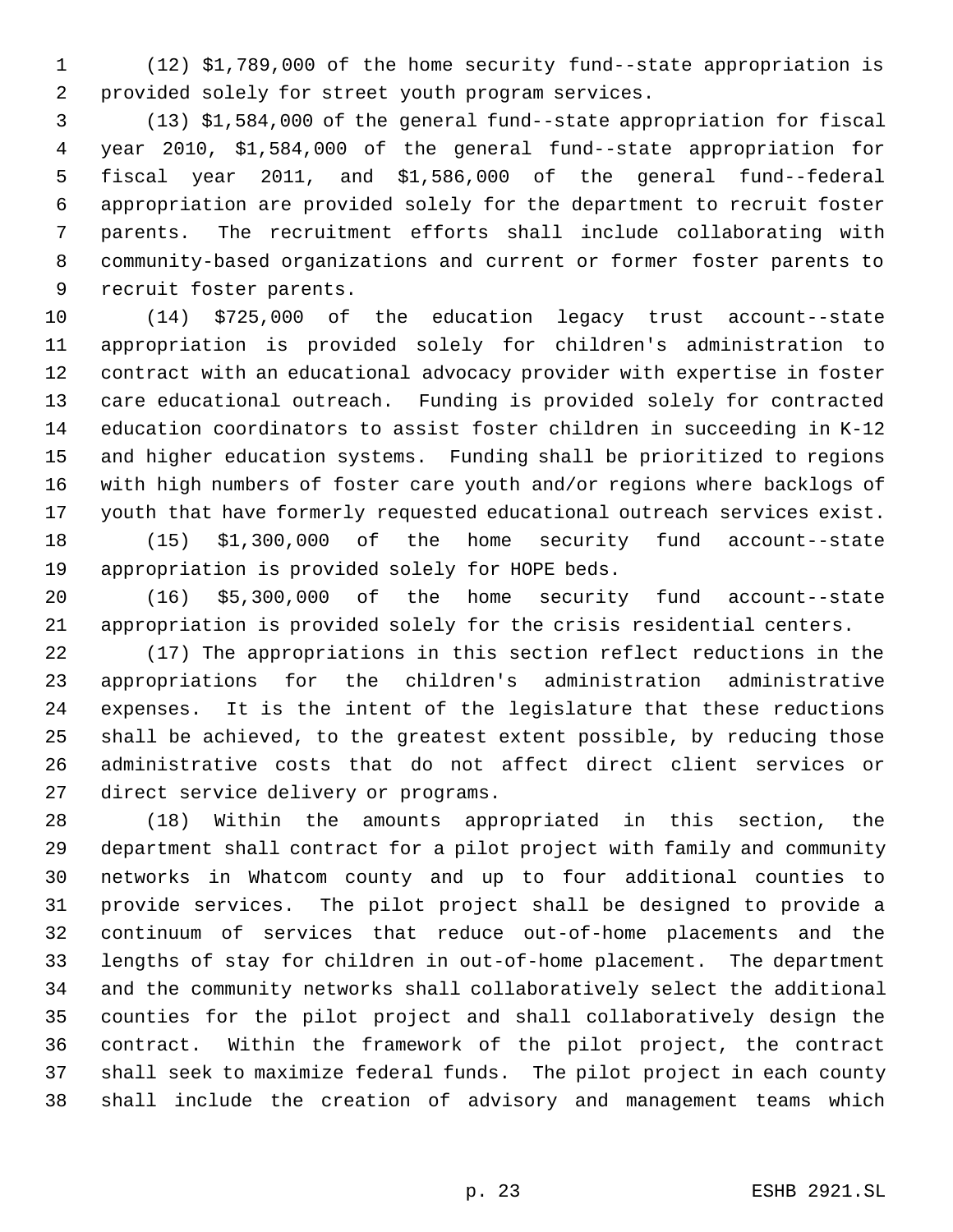include members from neighborhood-based family advisory committees, residents, parents, youth, providers, and local and regional department staff. The Whatcom county team shall facilitate the development of outcome-based protocols and policies for the pilot project and develop a structure to oversee, monitor, and evaluate the results of the pilot projects. The department shall report the costs and savings of the pilot project to the appropriate committees of the legislature by November 1 of each year.

 (19) \$157,000 of the general fund--state appropriation for fiscal year 2010 and \$157,000 of the general fund--state appropriation for fiscal year 2011 are provided solely for the department to contract with a nonprofit entity for a reunification pilot project in Whatcom and Skagit counties. The contract for the reunification pilot project shall include a rate of \$46.16 per hour for evidence-based interventions, in combination with supervised visits, to provide 3,564 hours of services to reduce the length of stay for children in the child welfare system. The contract shall also include evidence-based intensive parenting skills building services and family support case management services for 38 families participating in the reunification pilot project. The contract shall include the flexibility for the nonprofit entity to subcontract with trained providers.

 (20) \$303,000 of the general fund--state appropriation for fiscal year 2010, \$418,000 of the general fund--state appropriation for fiscal year 2011, and \$257,000 of the general fund--federal appropriation are provided solely to implement Engrossed Substitute House Bill No. 1961 (increasing adoptions act). If the bill is not enacted by June 30, 2009, the amounts provided in this subsection shall lapse.

 (21) \$100,000 of the general fund--state appropriation for fiscal year 2010 and \$100,000 of the general fund--state appropriation for fiscal year 2011 are provided solely for the department to contract with an agency that is working in partnership with, and has been evaluated by, the University of Washington school of social work to implement promising practice constellation hub models of foster care support.

 (22) The legislature intends for the department to reduce the time a child remains in the child welfare system. The department shall establish a measurable goal and report progress toward meeting that goal to the legislature by January 15 of each fiscal year of the 2009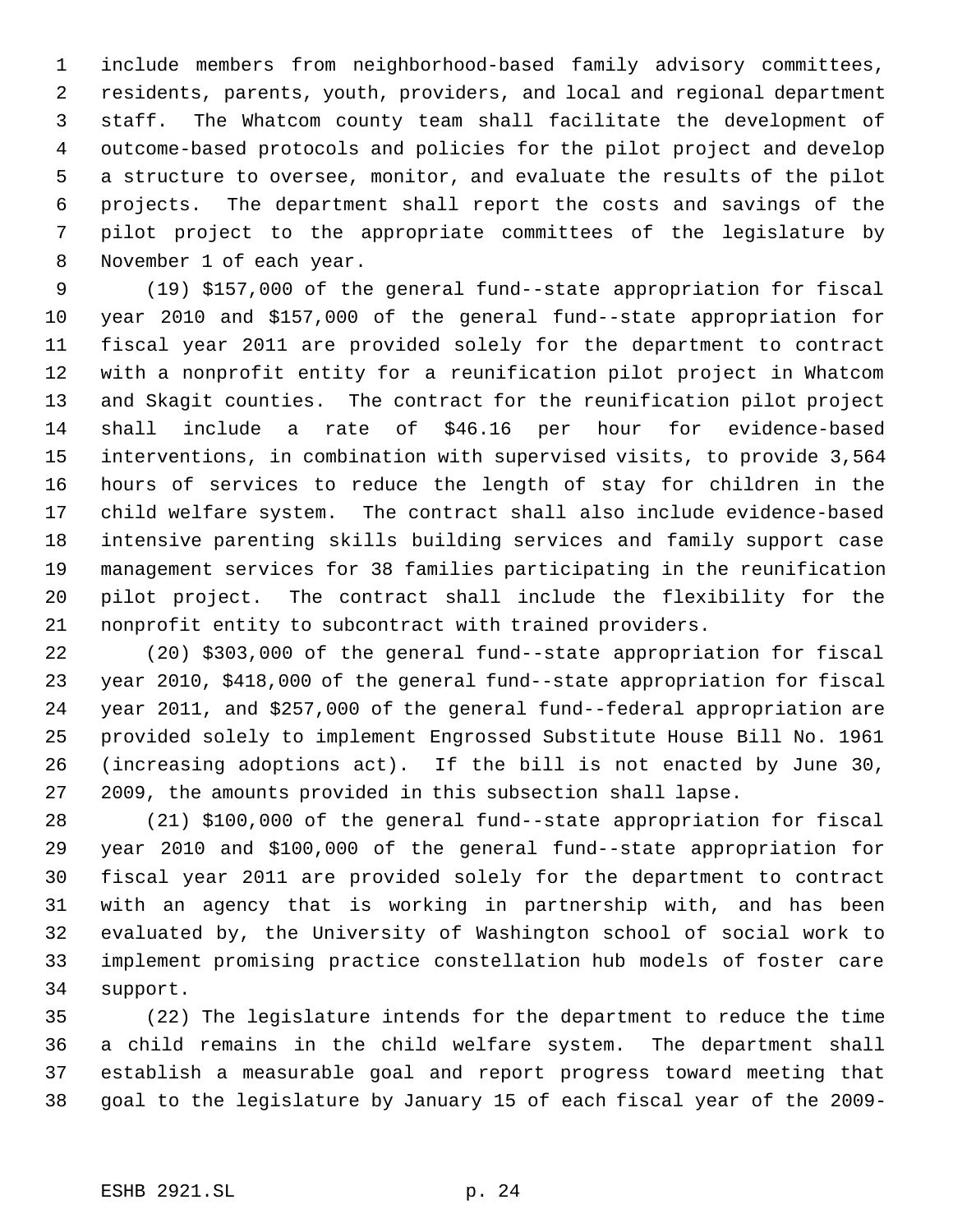11 fiscal biennium. To the extent that actual caseloads exceed those assumed in this section, it is the intent of the legislature to address those issues in a manner similar to all other caseload programs.

 **Sec. 202.** 2009 c 564 s 203 (uncodified) is amended to read as follows: **FOR THE DEPARTMENT OF SOCIAL AND HEALTH SERVICES--JUVENILE REHABILITATION PROGRAM** 8 General Fund--State Appropriation (FY 2010) . . . . . ((\$104,870,000)) \$104,185,000 10 General Fund--State Appropriation (FY 2011) . . . . . . ((\$93,081,000))  $\frac{11}{292,392,000}$ 12 General Fund--Federal Appropriation . . . . . . . . . . . \$6,565,000 13 General Fund--Private/Local Appropriation . . . . . . . . \$1,900,000 Washington Auto Theft Prevention Authority Account-- 15 State Appropriation . . . . . . . . . . . . . . . . . \$3,896,000 Juvenile Accountability Incentive Account--Federal Appropriation . . . . . . . . . . . . . . . . . . . . . \$2,801,000 18 TOTAL APPROPRIATION . . . . . . . . . . . . ((\$213,113,000))  $\frac{$211,739,000}{2}$ 

 The appropriations in this section are subject to the following conditions and limitations:

 (1) \$353,000 of the general fund--state appropriation for fiscal year 2010 and \$353,000 of the general fund--state appropriation for fiscal year 2011 are provided solely for deposit in the county criminal justice assistance account for costs to the criminal justice system associated with the implementation of chapter 338, Laws of 1997 (juvenile code revisions). The amounts provided in this subsection are intended to provide funding for county adult court costs associated with the implementation of chapter 338, Laws of 1997 and shall be distributed in accordance with RCW 82.14.310.

 (2) \$3,578,000 of the general fund--state appropriation for fiscal year 2010 and \$3,578,000 of the general fund--state appropriation for fiscal year 2011 are provided solely for the implementation of chapter 338, Laws of 1997 (juvenile code revisions). The amounts provided in this subsection are intended to provide funding for county impacts associated with the implementation of chapter 338, Laws of 1997 and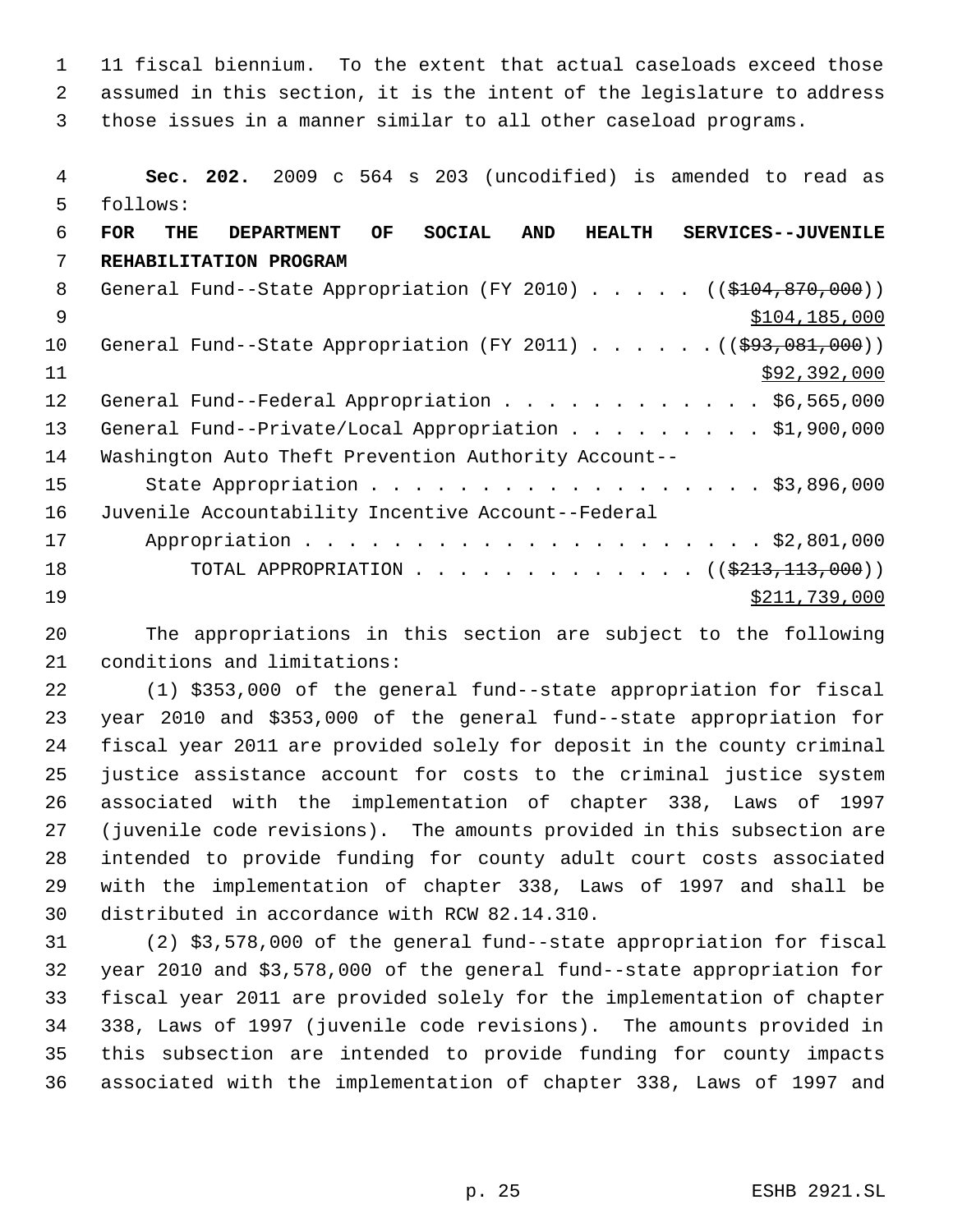shall be distributed to counties as prescribed in the current consolidated juvenile services (CJS) formula.

 (3) \$3,716,000 of the general fund--state appropriation for fiscal year 2010 and \$3,716,000 of the general fund--state appropriation for fiscal year 2011 are provided solely to implement community juvenile accountability grants pursuant to chapter 338, Laws of 1997 (juvenile code revisions). Funds provided in this subsection may be used solely for community juvenile accountability grants, administration of the grants, and evaluations of programs funded by the grants.

 (4) \$1,506,000 of the general fund--state appropriation for fiscal year 2010 and \$1,506,000 of the general fund--state appropriation for fiscal year 2011 are provided solely to implement alcohol and substance abuse treatment programs for locally committed offenders. The juvenile rehabilitation administration shall award these moneys on a competitive basis to counties that submitted a plan for the provision of services approved by the division of alcohol and substance abuse. The juvenile rehabilitation administration shall develop criteria for evaluation of plans submitted and a timeline for awarding funding and shall assist counties in creating and submitting plans for evaluation.

 (5) \$3,066,000 of the general fund--state appropriation for fiscal year 2010 and \$3,066,000 of the general fund--state appropriation for fiscal year 2011 are provided solely for grants to county juvenile courts for the following programs identified by the Washington state institute for public policy (institute) in its October 2006 report: "Evidence-Based Public Policy Options to Reduce Future Prison Construction, Criminal Justice Costs and Crime Rates": Functional family therapy, multi-systemic therapy, aggression replacement training and interagency coordination programs, or other programs with a positive benefit-cost finding in the institute's report. County juvenile courts shall apply to the juvenile rehabilitation administration for funding for program-specific participation and the administration shall provide grants to the courts consistent with the per-participant treatment costs identified by the institute.

 (6) \$1,287,000 of the general fund--state appropriation for fiscal year 2010 and \$1,287,000 of the general fund--state appropriation for fiscal year 2011 are provided solely for expansion of the following treatments and therapies in juvenile rehabilitation administration programs identified by the Washington state institute for public policy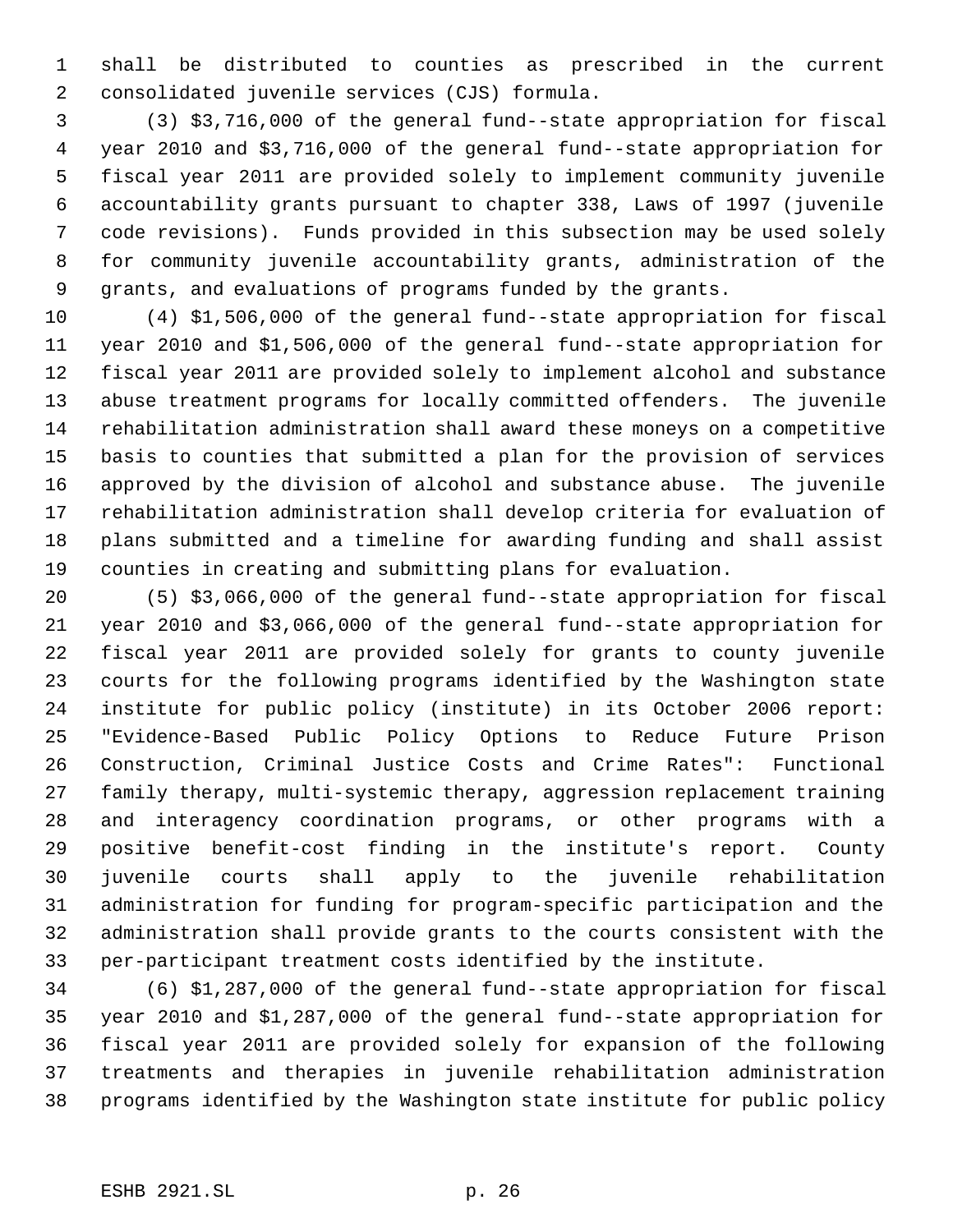in its October 2006 report: "Evidence-Based Public Policy Options to Reduce Future Prison Construction, Criminal Justice Costs and Crime Rates": Multidimensional treatment foster care, family integrated transitions, and aggression replacement training. The administration may concentrate delivery of these treatments and therapies at a limited number of programs to deliver the treatments in a cost-effective manner.

 (7)(a) For the fiscal year ending June 30, 2010, the juvenile rehabilitation administration shall administer a block grant, rather than categorical funding, of consolidated juvenile service funds, community juvenile accountability act grants, the chemical dependency disposition alternative funds, the special sex offender disposition alternative funds, the mental health disposition alternative, sentencing disposition alternative, and evidence-based program expansion grants to juvenile courts for the purpose of serving youth adjudicated in the juvenile justice system. Evidence-based programs, based on the criteria established by the Washington state institute for public policy, and disposition alternatives will be funding priorities. Funds may be used for promising practices when approved by juvenile rehabilitation administration, based on criteria established in consultation with Washington state institute for public policy and the juvenile courts.

 By September 1, 2009, a committee with four members, in consultation with Washington state institute for public policy, shall develop a funding formula that takes into account the juvenile courts average daily population of program eligible youth in conjunction with the number of youth served in each approved evidence-based program or disposition alternative. The committee shall have one representative from the juvenile rehabilitation administration, one representative from the office of financial management, one representative from the office of the administrator of the courts, and one representative from the juvenile courts. Decision making will be by majority rule.

 By September 1, 2010, the Washington state institute for public policy shall provide a report to the office of financial management and the legislature on the administration of the block grant authorized in this subsection. The report shall include the criteria used for allocating the funding as a block grant and the participation targets and actual participation in the programs subject to the block grant.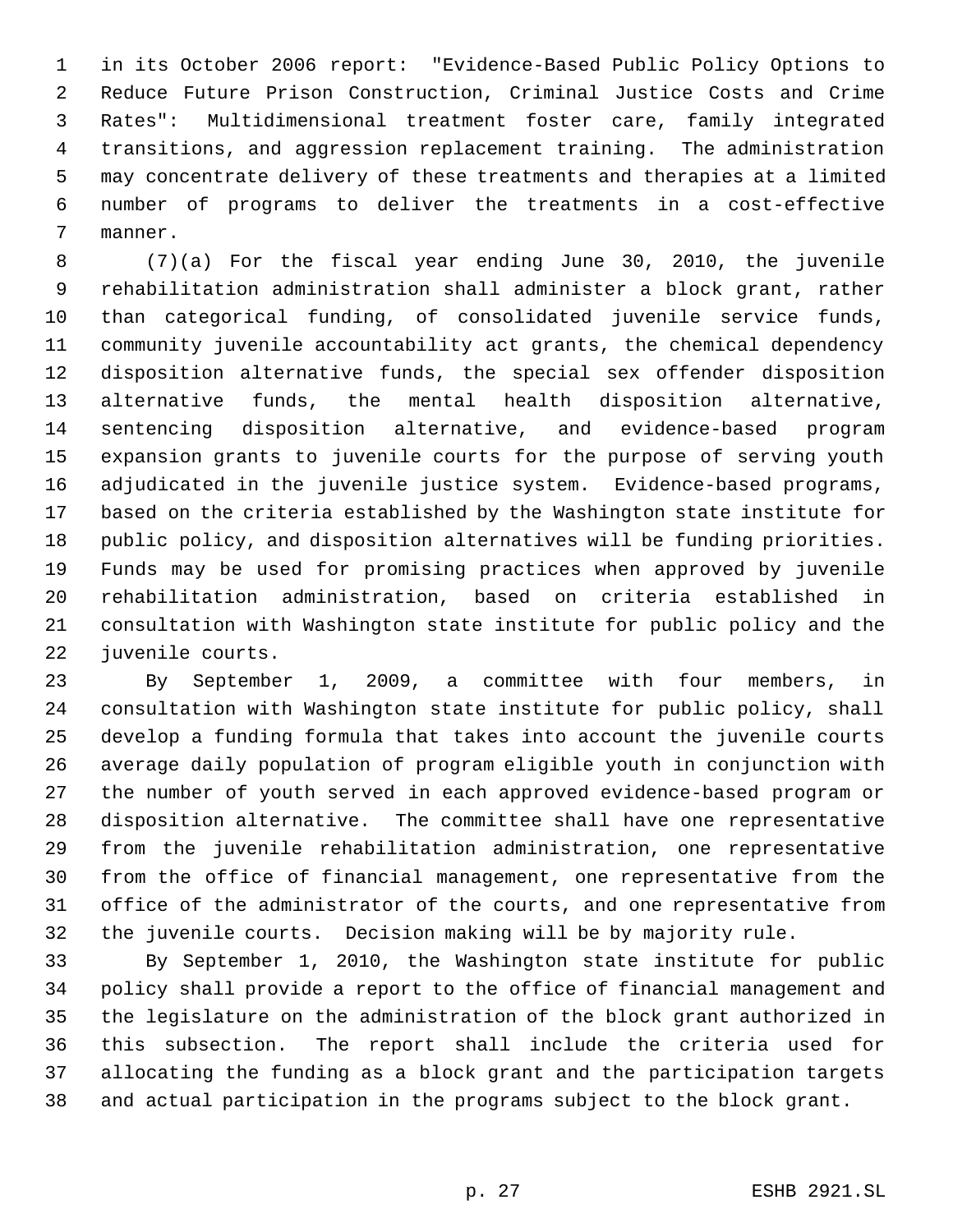(b) By December 1, 2009, the committee established in (a) of this subsection, in consultation with Washington state institute for public policy, shall propose to the office of financial management and the legislature changes in the process of funding and managing, including accountability and information collection and dissemination, grants to juvenile courts for serving youth adjudicated in the juvenile court system use in the fiscal year ending June 30, 2011. The proposal shall include, but is not limited to: A process of making a block grant of funds consistent with (a) of this subsection; a program of data collection and measurement criteria for receiving the funds which will include targets of the number of youth served in identified evidence- based programs and disposition alternatives in which the juvenile courts and office of the administrator of the courts will have responsibility for collecting and distributing information and providing access to the data systems to the juvenile rehabilitation administration and the Washington state institute for public policy 17 related to program and outcome data; and necessary changes to the Washington administrative code.

 (c) Within the funds provided for criminal justice analysis in section 610(4) of this act, the Washington state institute for public policy shall conduct an analysis of the costs per participant of evidence-based programs by the juvenile courts and by December 1, 2009, shall report the results of this analysis to the juvenile rehabilitation administration, the juvenile courts, office of the administrator of the courts, the office of financial management, and the fiscal committees of the legislature.

 (8) \$3,700,000 of the Washington auto theft prevention authority account--state appropriation is provided solely for competitive grants to community-based organizations to provide at-risk youth intervention services, including but not limited to, case management, employment services, educational services, and street outreach intervention programs. Projects funded should focus on preventing, intervening, and suppressing behavioral problems and violence while linking at-risk youth to pro-social activities. The department may not expend more than \$1,850,000 per fiscal year. The costs of administration must not exceed four percent of appropriated funding for each grant recipient. Each entity receiving funds must report to the juvenile rehabilitation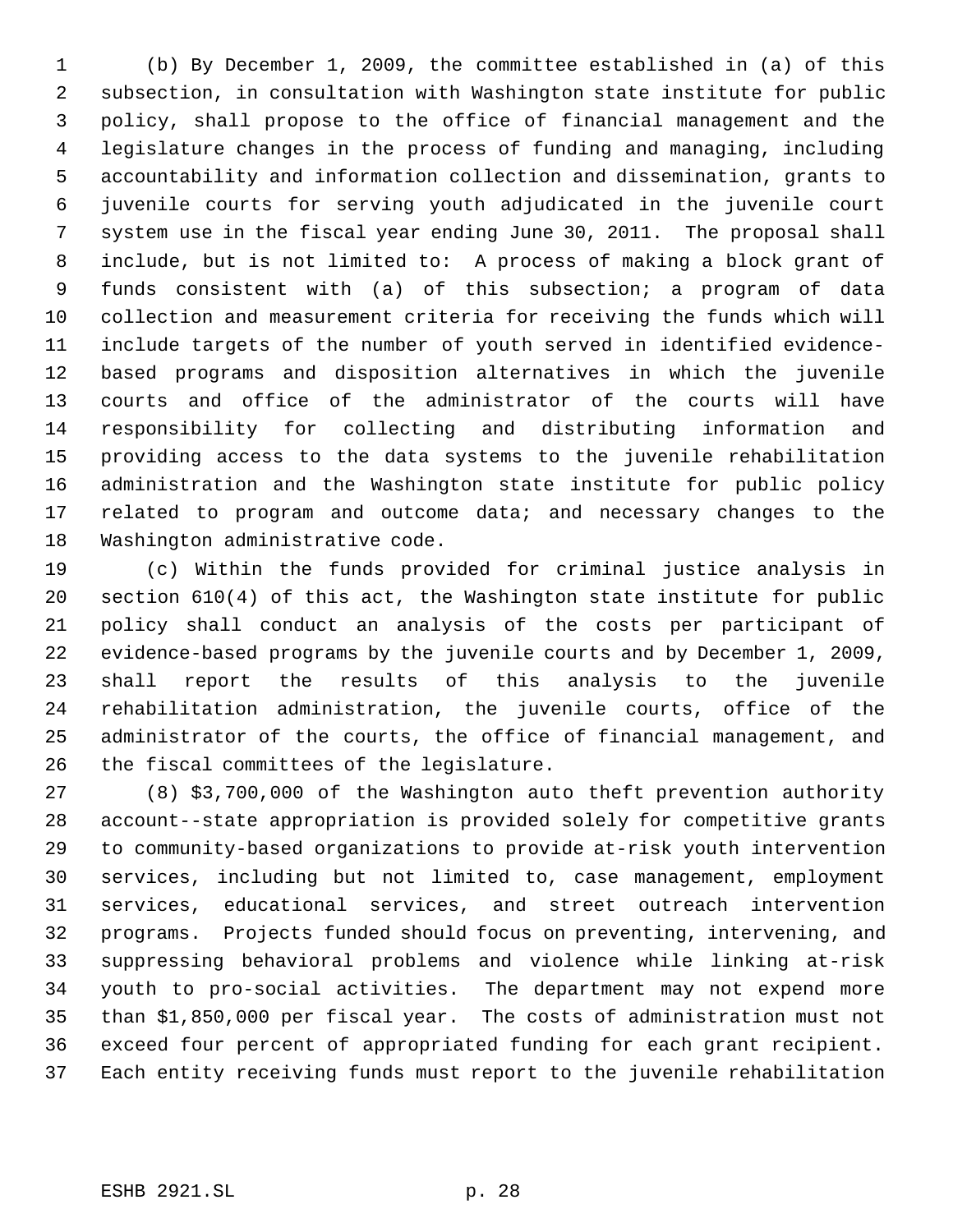administration on the number and types of youth served, the services provided, and the impact of those services upon the youth and the community.

 **Sec. 203.** 2009 c 564 s 204 (uncodified) is amended to read as follows:

# **FOR THE DEPARTMENT OF SOCIAL AND HEALTH SERVICES--MENTAL HEALTH PROGRAM**

(1) COMMUNITY SERVICES/REGIONAL SUPPORT NETWORKS

| 9 General Fund--State Appropriation (FY 2010) \$266,677,000  |
|--------------------------------------------------------------|
| 10 General Fund--State Appropriation (FY 2011) \$296,619,000 |
| 11 General Fund--Federal Appropriation \$463,180,000         |
| 12 General Fund--Private/Local Appropriation \$14,868,000    |
| TOTAL APPROPRIATION \$1,041,344,000                          |
|                                                              |

 The appropriations in this subsection are subject to the following conditions and limitations:

 (a) \$113,689,000 of the general fund--state appropriation for fiscal year 2010 and \$113,689,000 of the general fund--state appropriation for fiscal year 2011 are provided solely for persons and services not covered by the medicaid program. This is a reduction of \$11,606,000 each fiscal year from the nonmedicaid funding that was allocated for expenditure by regional support networks during fiscal year 2009 prior to supplemental budget reductions. This \$11,606,000 reduction shall be distributed among regional support networks proportional to each network's share of the total state population. To the extent possible, levels of regional support network spending shall be maintained in the following priority order: (i) Crisis and 27 commitment services; (ii) community inpatient services; and (iii) residential care services, including personal care and emergency housing assistance.

 (b) \$16,900,000 of the general fund--state appropriation for fiscal year 2010 and \$16,900,000 of the general fund--state appropriation for fiscal year 2011 are provided solely for the department and regional support networks to contract for implementation of high-intensity program for active community treatment (PACT) teams, and other proven program approaches that the department concurs will enable the regional support network to achieve significant reductions in the number of beds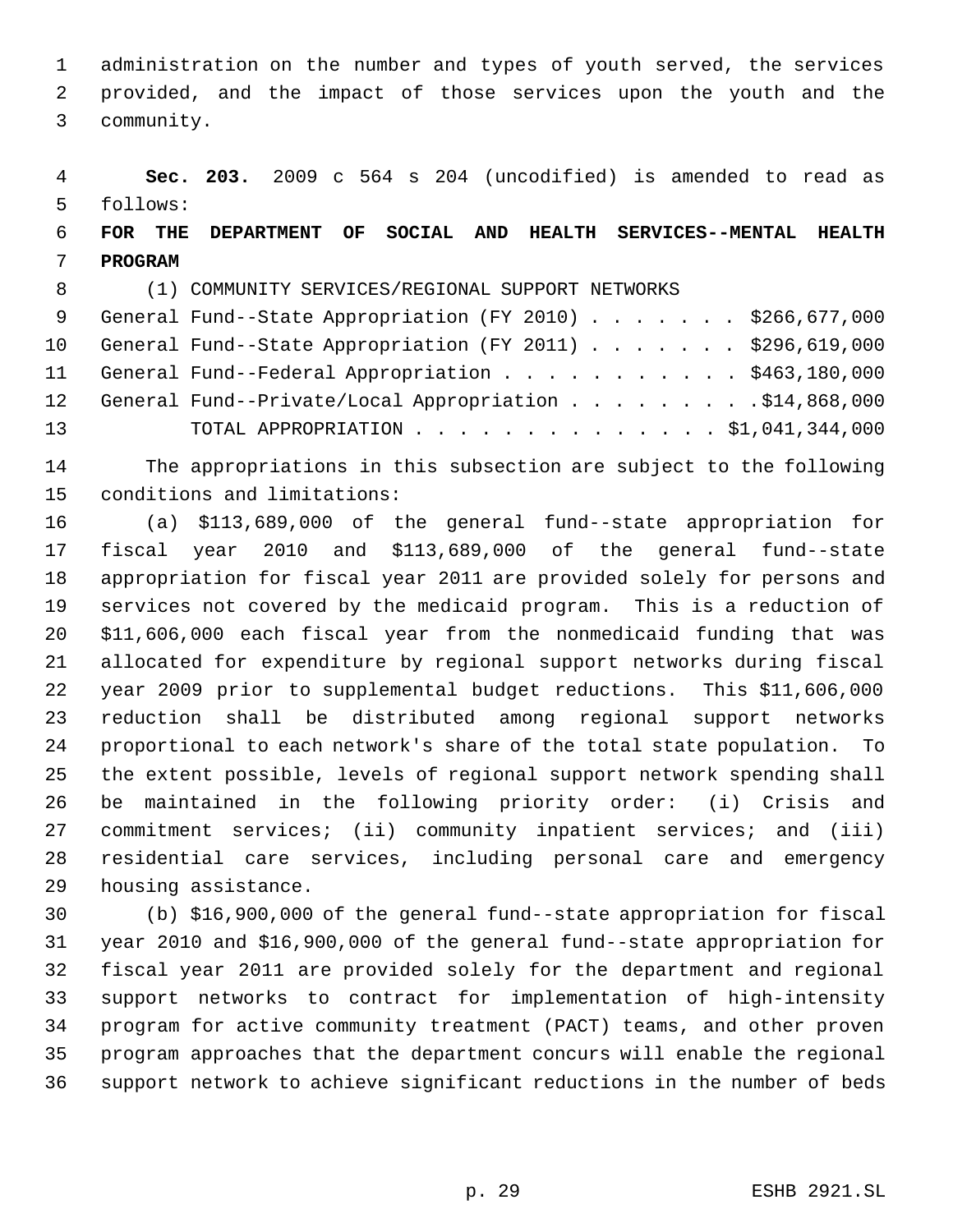the regional support network would otherwise need to use at the state hospitals.

 (c) The number of nonforensic beds allocated for use by regional support networks at eastern state hospital shall be 192 per day. The number of nonforensic beds allocated for use by regional support networks at western state hospital shall be 617 per day during the first quarter of fiscal year 2010, and 587 per day thereafter. Beds in the program for adaptive living skills (PALS) are not included in the preceding bed allocations. The department shall separately charge regional support networks for persons served in the PALS program.

 (d) From the general fund--state appropriations in this subsection, the secretary of social and health services shall assure that regional support networks reimburse the aging and disability services administration for the general fund--state cost of medicaid personal care services that enrolled regional support network consumers use because of their psychiatric disability.

 (e) \$4,582,000 of the general fund--state appropriation for fiscal year 2010 and \$4,582,000 of the general fund--state appropriation for fiscal year 2011 are provided solely for mental health services for mentally ill offenders while confined in a county or city jail and for facilitating access to programs that offer mental health services upon release from confinement.

 (f) The department is authorized to continue to contract directly, rather than through contracts with regional support networks, for children's long-term inpatient facility services.

 (g) \$750,000 of the general fund--state appropriation for fiscal year 2010 and \$750,000 of the general fund--state appropriation for fiscal year 2011 are provided solely to continue performance-based incentive contracts to provide appropriate community support services for individuals with severe mental illness who were discharged from the state hospitals as part of the expanding community services initiative. These funds will be used to enhance community residential and support services provided by regional support networks through other state and federal funding.

 (h) \$1,500,000 of the general fund--state appropriation for fiscal year 2010 and \$1,500,000 of the general fund--state appropriation for fiscal year 2011 are provided solely for the Spokane regional support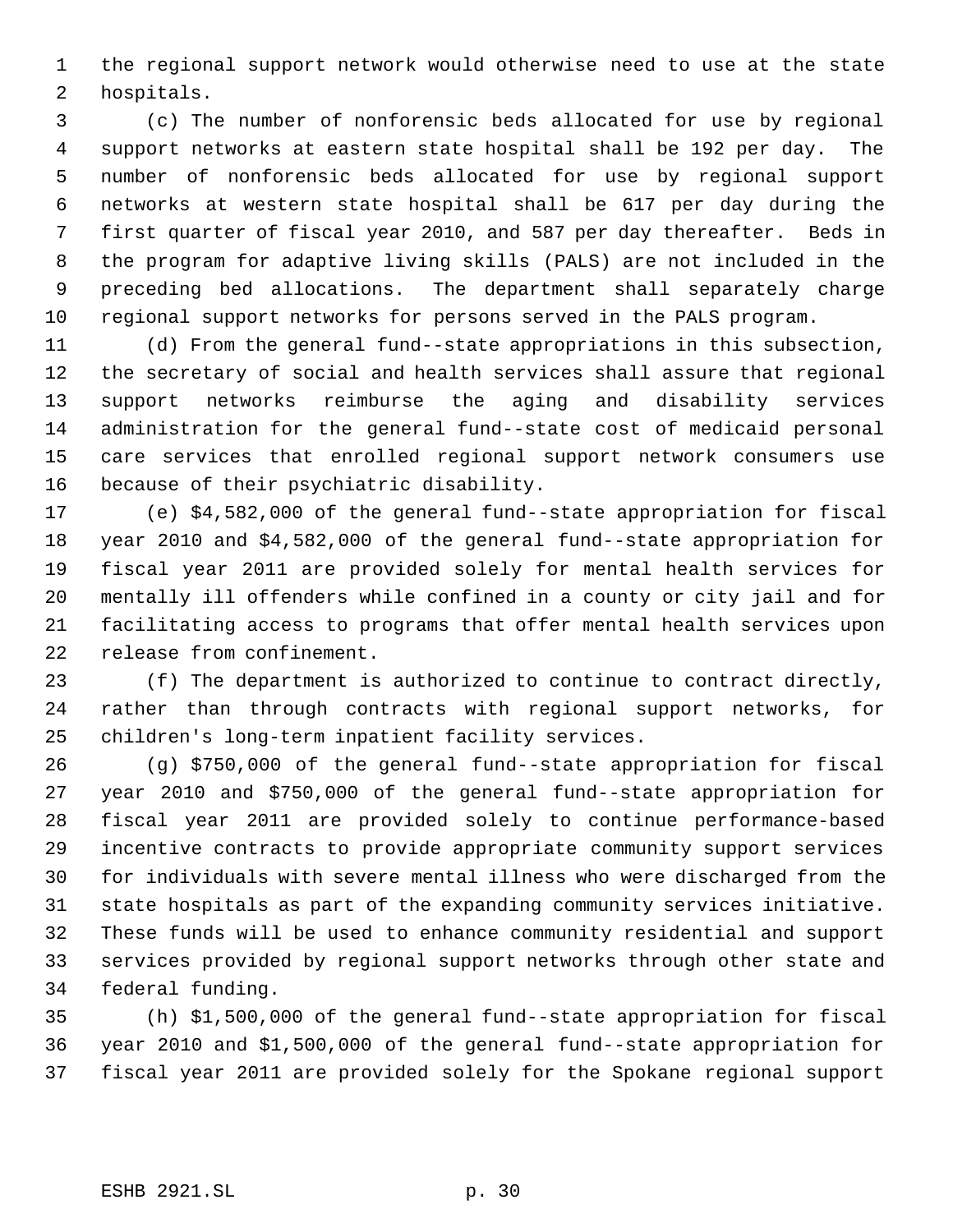network to implement services to reduce utilization and the census at eastern state hospital. Such services shall include:

 (i) High intensity treatment team for persons who are high utilizers of psychiatric inpatient services, including those with co- occurring disorders and other special needs;

 (ii) Crisis outreach and diversion services to stabilize in the community individuals in crisis who are at risk of requiring inpatient care or jail services;

 (iii) Mental health services provided in nursing facilities to individuals with dementia, and consultation to facility staff treating those individuals; and

 (iv) Services at the sixteen-bed evaluation and treatment facility. At least annually, the Spokane regional support network shall assess the effectiveness of these services in reducing utilization at eastern state hospital, identify services that are not optimally effective, and modify those services to improve their effectiveness.

 (i) The department shall return to the Spokane regional support network fifty percent of the amounts assessed against the network during the last six months of calendar year 2009 for state hospital utilization in excess of its contractual limit. The regional support network shall use these funds for operation during its initial months of a new sixteen-bed evaluation and treatment facility that will enable the network to reduce its use of the state hospital, and for diversion and community support services for persons with dementia who would likely otherwise require care at the state hospital.

 (j) The department is directed to identify and implement program efficiencies and benefit changes in its delivery of medicaid managed- care services that are sufficient to operate within the state and federal appropriations in this section. Such actions may include but 30 are not limited to methods such as adjusting the care access standards; improved utilization management of ongoing, recurring, and high- intensity services; and increased uniformity in provider payment rates. The department shall ensure that the capitation rate adjustments necessary to accomplish these efficiencies and changes are distributed uniformly and equitably across all regional support networks statewide. The department is directed to report to the relevant legislative fiscal and policy committees at least thirty days prior to implementing rate adjustments reflecting these changes.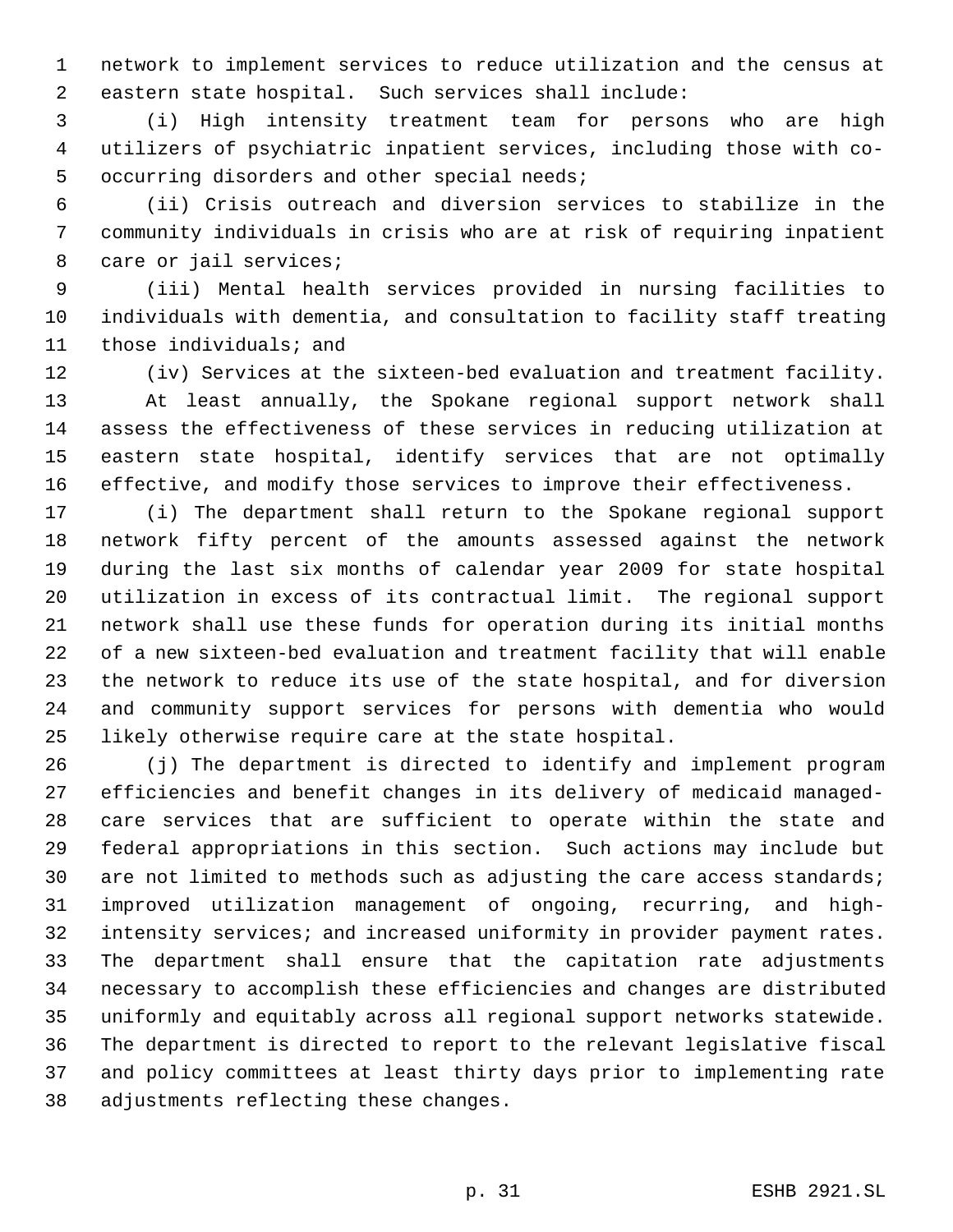(k) In developing the new medicaid managed care rates under which the public mental health managed care system will operate during the five years beginning in fiscal year 2011, the department should seek to estimate the reasonable and necessary cost of efficiently and effectively providing a comparable set of medically necessary mental health benefits to persons of different acuity levels regardless of where in the state they live. Actual prior period spending in a regional administrative area shall not be a key determinant of future payment rates. The department shall report to the office of financial management and to the relevant fiscal and policy committees of the legislature on its proposed new waiver and mental health managed care rate-setting approach by October 1, 2009, and again at least sixty days prior to implementation of new capitation rates.

 (l) \$1,529,000 of the general fund--state appropriation for fiscal year 2010 and \$1,529,000 of the general fund--state appropriation for fiscal year 2011 are provided solely to reimburse Pierce and Spokane counties for the cost of conducting 180-day commitment hearings at the state psychiatric hospitals.

 (m) The legislature intends and expects that regional support networks and contracted community mental health agencies shall make all possible efforts to, at a minimum, maintain current compensation levels of direct care staff. Such efforts shall include, but not be limited to, identifying local funding that can preserve client services and staff compensation, achieving administrative reductions at the regional support network level, and engaging stakeholders on cost-savings ideas that maintain client services and staff compensation. For purposes of this section, "direct care staff" means persons employed by community mental health agencies whose primary responsibility is providing direct treatment and support to people with mental illness, or whose primary responsibility is providing direct support to such staff in areas such as client scheduling, client intake, client reception, client records-keeping, and facilities maintenance.

(2) INSTITUTIONAL SERVICES

34 General Fund--State Appropriation (FY 2010) . . . . . ((\$120,679,000)) \$120,637,000 36 General Fund--State Appropriation (FY 2011) . . . . ((\$125,017,000))  $$124,995,000$ 38 General Fund--Federal Appropriation . . . . . . . . ((\$151,300,000))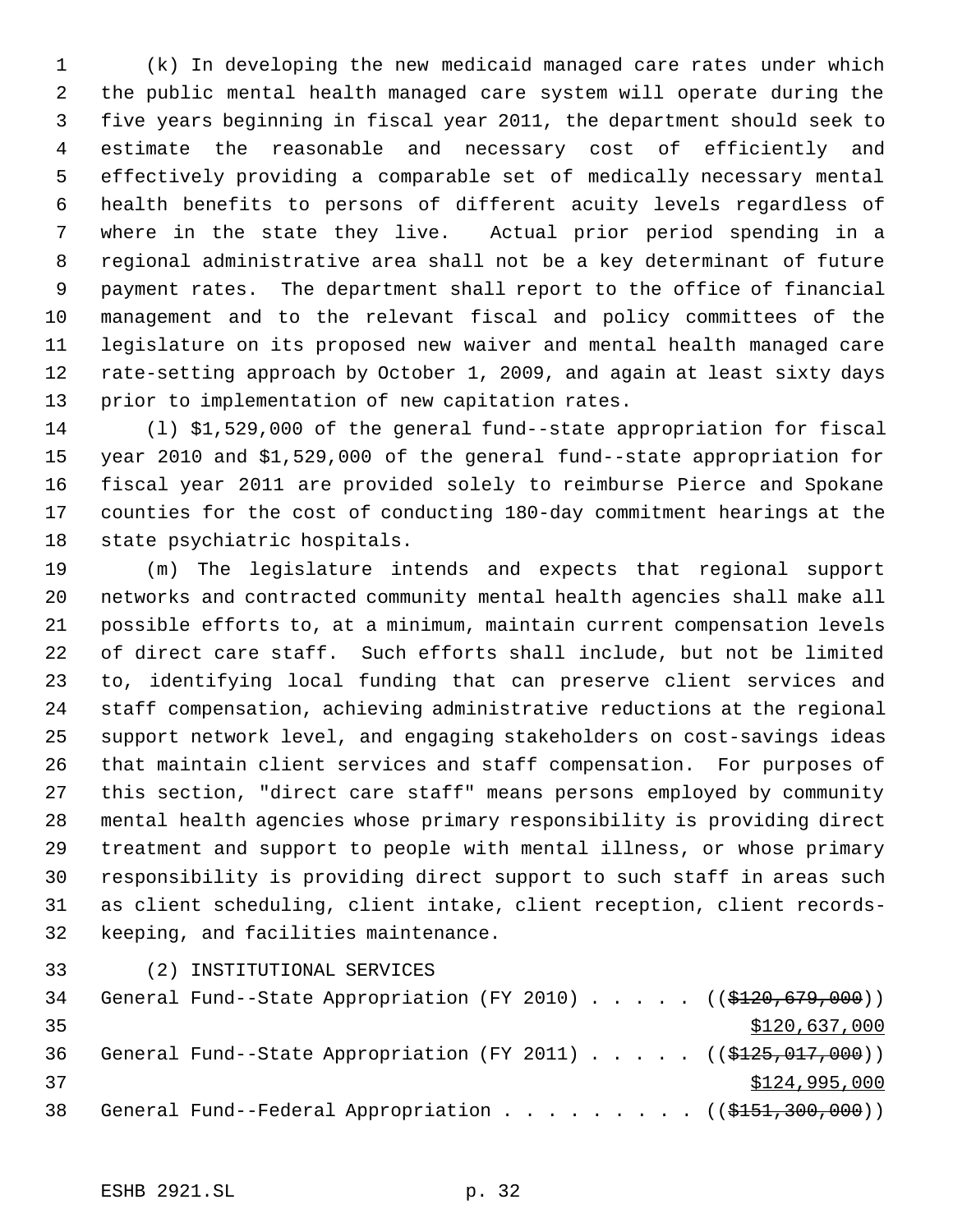$\frac{$151,160,000}{2}$ 2 General Fund--Private/Local Appropriation . . . . . . . ((\$65,870,000))  $3 \times 565,868,000$ 4 TOTAL APPROPRIATION . . . . . . . . . . . . . ((\$462,866,000))  $5 - 5$  \$462,660,000

 The appropriations in this subsection are subject to the following conditions and limitations:

 (a) The state psychiatric hospitals may use funds appropriated in this subsection to purchase goods and supplies through hospital group purchasing organizations when it is cost-effective to do so.

 (b) \$231,000 of the general fund--state appropriation for fiscal year 2008 and \$231,000 of the general fund--state appropriation for fiscal year 2009 are provided solely for a community partnership between western state hospital and the city of Lakewood to support community policing efforts in the Lakewood community surrounding western state hospital. The amounts provided in this subsection (2)(b) are for the salaries, benefits, supplies, and equipment for one full- time investigator, one full-time police officer, and one full-time community service officer at the city of Lakewood.

 (c) \$45,000 of the general fund--state appropriation for fiscal year 2010 and \$45,000 of the general fund--state appropriation for fiscal year 2011 are provided solely for payment to the city of Lakewood for police services provided by the city at western state hospital and adjacent areas.

(3) SPECIAL PROJECTS

|    | 26 General Fund--State Appropriation (FY 2010) \$1,819,000 |
|----|------------------------------------------------------------|
|    | 27 General Fund--State Appropriation (FY 2011) \$1,812,000 |
|    | 28 General Fund--Federal Appropriation \$2,142,000         |
| 29 | TOTAL APPROPRIATION $\ldots$ \$5,773,000                   |

 The appropriations in this subsection are subject to the following conditions and limitations: \$1,511,000 of the general fund--state appropriation for fiscal year 2010 and \$1,511,000 of the general fund-- state appropriation for fiscal year 2011 are provided solely for children's evidence based mental health services. Funding is sufficient to continue serving children at the same levels as fiscal year 2009.

(4) PROGRAM SUPPORT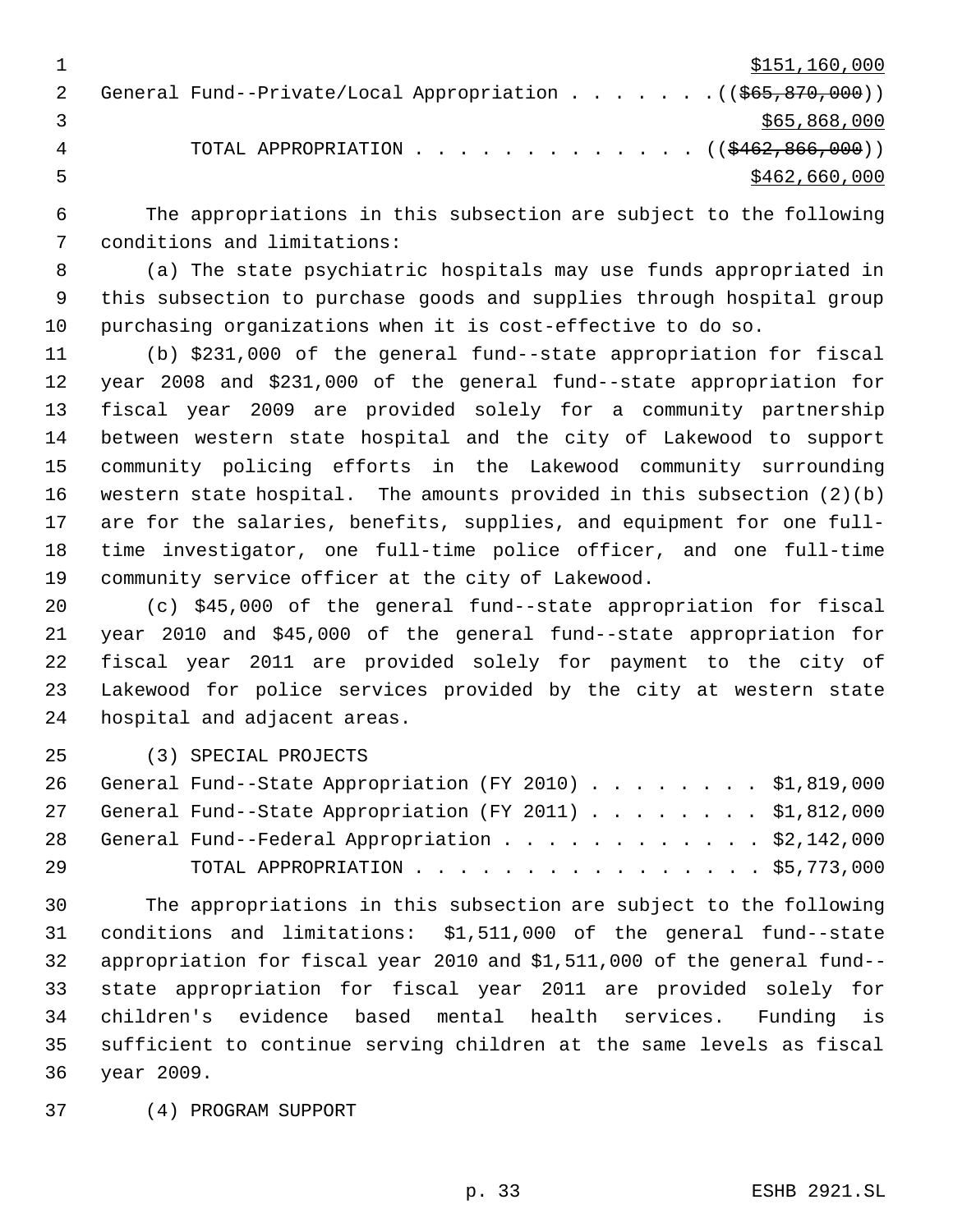|   | General Fund--State Appropriation (FY 2010) $($ $($ $\frac{23}{123},000)$ ) |
|---|-----------------------------------------------------------------------------|
|   | \$4,077,000                                                                 |
| 3 | General Fund--State Appropriation (FY 2011) ( $(\frac{24,155,000}{2})$      |
| 4 | \$4,094,000                                                                 |
| 5 | General Fund--Federal Appropriation ( $(\frac{27}{330}, 000)$ )             |
| 6 | \$7,227,000                                                                 |
|   | TOTAL APPROPRIATION $($ $($ $\frac{215,608,000)}{1000})$                    |
| 8 | \$15,398,000                                                                |
|   |                                                                             |

 $((+b))$  The department is authorized and encouraged to continue its contract with the Washington state institute for public policy to provide a longitudinal analysis of long-term mental health outcomes as directed in chapter 334, Laws of 2001 (mental health performance audit); to build upon the evaluation of the impacts of chapter 214, Laws of 1999 (mentally ill offenders); and to assess program outcomes and cost effectiveness of the children's mental health pilot projects as required by chapter 372, Laws of 2006.

 **Sec. 204.** 2009 c 564 s 205 (uncodified) is amended to read as follows:

 **FOR THE DEPARTMENT OF SOCIAL AND HEALTH SERVICES--DEVELOPMENTAL DISABILITIES PROGRAM**

(1) COMMUNITY SERVICES

| 22 | General Fund--State Appropriation (FY 2010) $($ $($ \$313,050,000)) |
|----|---------------------------------------------------------------------|
| 23 | \$311,589,000                                                       |
| 24 | General Fund--State Appropriation (FY 2011) $($ $($ \$368,549,000)) |
| 25 | \$366, 489, 000                                                     |
| 26 | General Fund--Federal Appropriation ( $(\frac{18851,610,000}{2})$ ) |
| 27 | \$849,263,000                                                       |
| 28 | TOTAL APPROPRIATION ( $(\frac{1}{2}, 533, 209, 000)$ )              |
| 29 | \$1,527,341,000                                                     |

 The appropriations in this subsection are subject to the following conditions and limitations:

 (a) Individuals receiving services as supplemental security income (SSI) state supplemental payments shall not become eligible for medical assistance under RCW 74.09.510 due solely to the receipt of SSI state supplemental payments.

 (b) Amounts appropriated in this section reflect a reduction to funds appropriated for in-home care. The department shall reduce the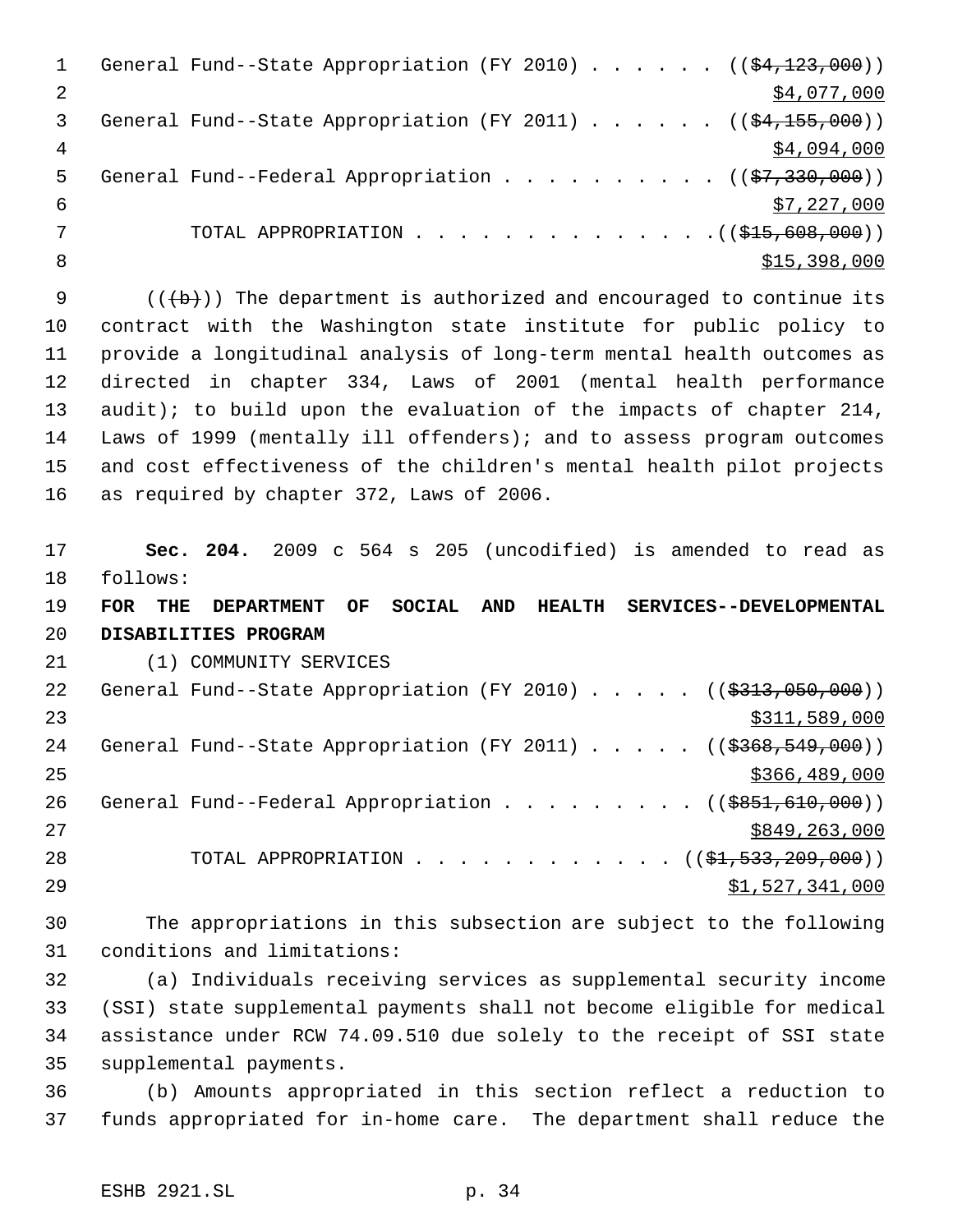number of in-home hours authorized. The reduction shall be scaled based on the acuity level of care recipients. The largest hour reductions shall be to lower acuity patients and the smallest hour reductions shall be to higher acuity patients. In doing so, the department shall comply with all maintenance of effort requirements contained in the American reinvestment and recovery act.

 (c) Amounts appropriated in this section are sufficient to develop and implement the use of a consistent, statewide outcome-based vendor contract for employment and day services by April 1, 2011. The rates paid to vendors under this contract shall also be made consistent. In its description of activities the agency shall include activity listings and dollars appropriated for: Employment services, day services, child development services and county administration of services to the developmentally disabled. The department shall begin reporting to the office of financial management on these activities beginning in fiscal year 2010.

 (d) \$5,593,000 of the general fund--state appropriation for fiscal year 2010, \$4,002,000 of the general fund--state appropriation for fiscal year 2011, and \$14,701,000 of the general fund--federal appropriation are provided solely for community residential and support services. Funding in this subsection shall be prioritized for (i) residents of residential habilitation centers who are able to be adequately cared for in community settings and who choose to live in those community settings; (ii) clients without residential services who are at immediate risk of institutionalization or in crisis; (iii) children who are at risk of institutionalization or who are aging out of other state services; and (iv) current home and community-based waiver program clients who have been assessed as having an immediate need for increased services. First priority shall be given to children who are at risk of institutionalization. The department shall ensure that the average cost per day for all program services other than start-up costs shall not exceed \$300. In order to maximize the number of clients served and ensure the cost-effectiveness of the waiver programs, the department will strive to limit new client placement expenditures to 90 percent of the budgeted daily rate. If this can be accomplished, additional clients may be served with excess funds, provided the total projected carry-forward expenditures do not exceed the amounts estimated. The department shall electronically report to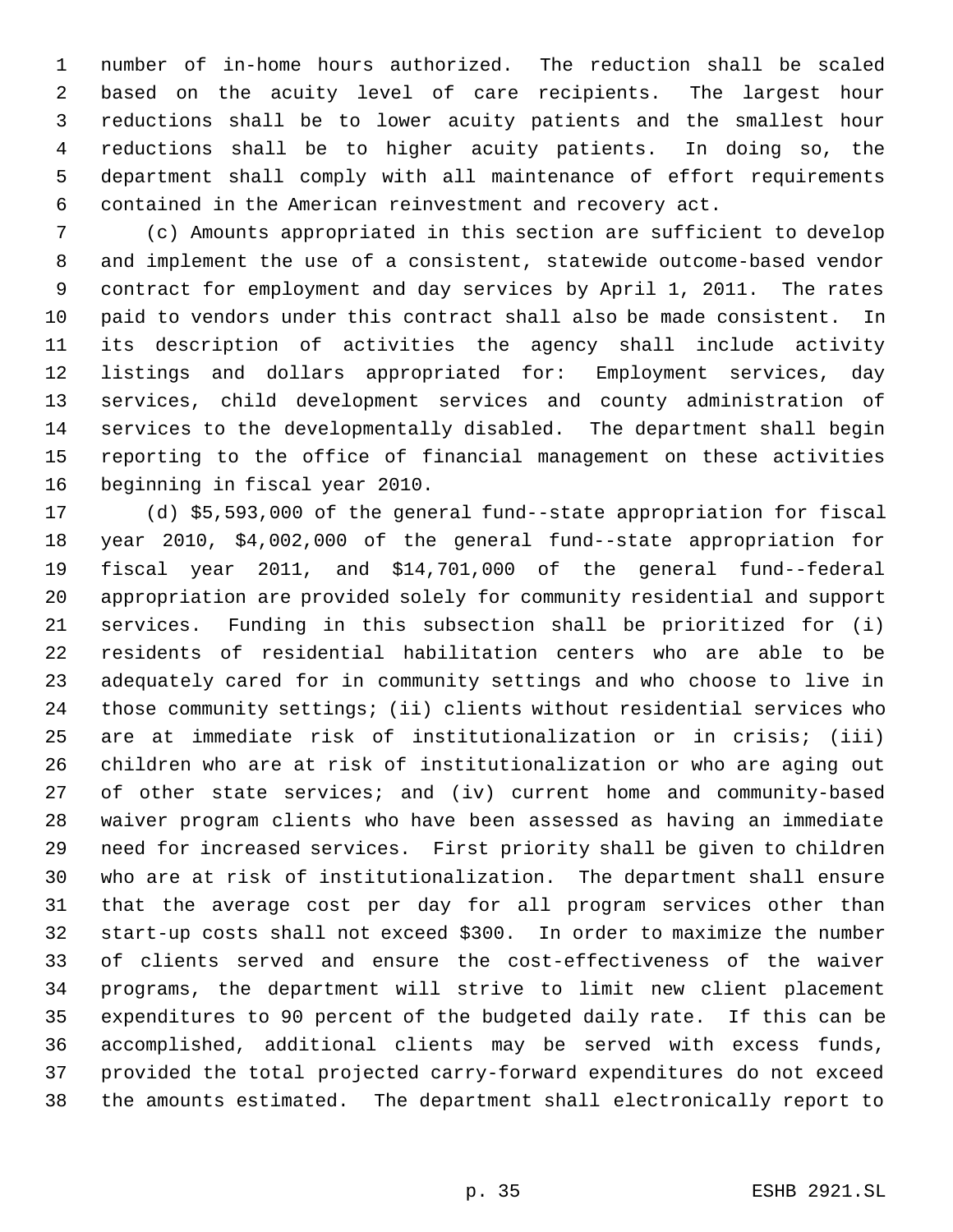the appropriate committees of the legislature, within 45 days following each fiscal year quarter, the number of persons served with these additional community services, where they were residing, what kinds of services they were receiving prior to placement, and the actual expenditures for all community services to support these clients.

 (e)(i) \$493,000 of the general fund--state appropriation for fiscal year 2010, \$1,463,000 of the general fund--state appropriation for fiscal year 2011, and \$2,741,000 of the general fund--federal appropriation are provided solely for community services for persons with developmental disabilities who also have community protection issues. Funding in this subsection shall be prioritized for (A) clients being diverted or discharged from the state psychiatric hospitals; (B) clients participating in the dangerous mentally ill offender program; (C) clients participating in the community protection program; and (D) mental health crisis diversion outplacements. The department shall ensure that the average cost per day for all program services other than start-up costs shall not exceed \$349 per day in fiscal year 2010 and \$356 per day in fiscal year 2011. In order to maximize the number of clients served and ensure the cost-effectiveness of the waiver programs, the department will strive to limit new client placement expenditures to 90 percent of the budgeted daily rate. If this can be accomplished, additional clients may be served with excess funds if the total projected carry-forward expenditures do not exceed the amounts estimated.

 (ii) The department shall electronically report to the appropriate committees of the legislature, within 45 days following each fiscal year quarter, the number of persons served with these additional community services, where they were residing, what kinds of services they were receiving prior to placement, and the actual expenditures for all community services to support these clients.

 (f) \$302,000 of the general fund--state appropriation for fiscal year 2010, \$831,000 of the general fund--state appropriation for fiscal year 2011, and \$1,592,000 of the general fund--federal appropriation are provided solely for health care benefits pursuant to a collective bargaining agreement negotiated with the exclusive bargaining representative of individual providers established under RCW 74.39A.270.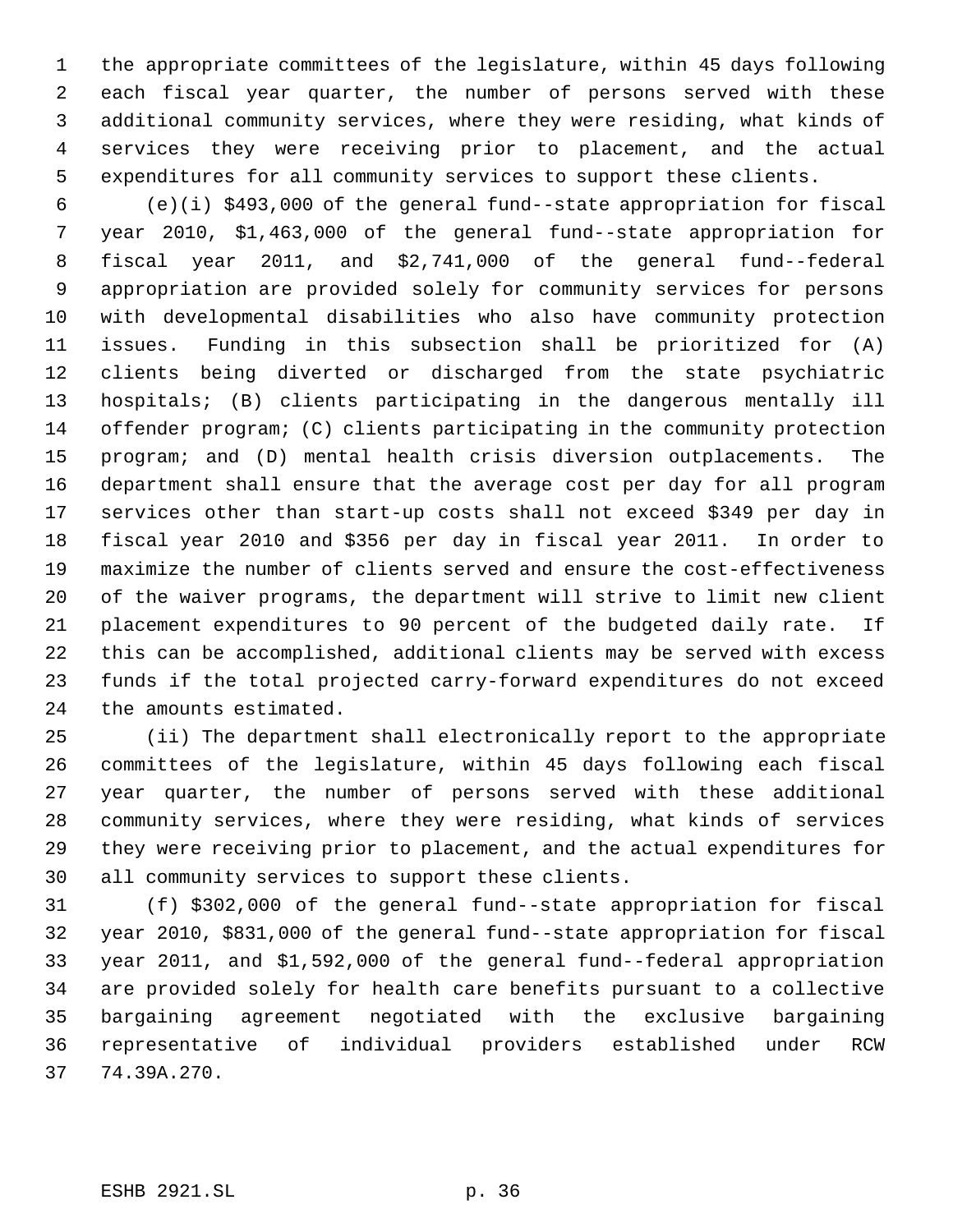(g)(i) \$682,000 of the general fund--state appropriation for fiscal year 2010, \$1,651,000 of the general fund--state appropriation for fiscal year 2011, and \$1,678,000 of the general fund--federal appropriation are provided solely for the state's contribution to the training partnership, as provided in RCW 74.39A.360, pursuant to a collective bargaining agreement negotiated with the exclusive bargaining representative of individual providers established under RCW 74.39A.270.

 (ii) The federal portion of the amounts in this subsection (g) is contingent upon federal approval of participation in contributions to the trust and shall remain unallotted and placed in reserve status until the office of financial management and the department of social and health services receive federal approval.

 (iii) Expenditures for the purposes specified in this subsection (g) shall not exceed the amounts provided in this subsection.

16 ( $(\{\pm\})$ ) (h) Within the amounts appropriated in this subsection (1), the department shall implement all necessary rules to facilitate the transfer to a department home and community-based services (HCBS) waiver of all eligible individuals who (i) currently receive services under the existing state-only employment and day program or the existing state-only residential program, and (ii) otherwise meet the waiver eligibility requirements. The amounts appropriated are sufficient to ensure that all individuals currently receiving services under the state-only employment and day and state-only residential programs who are not transferred to a department HCBS waiver will continue to receive services.

27 ( $(\{\dagger\})$ ) (i) Adult day health services shall only be authorized for in-home clients.

29 ( $(\overline{+k})$ ) (j) In addition to other reductions, the appropriations in this subsection reflect reductions targeted specifically to state government administrative costs. These administrative reductions shall be achieved, to the greatest extent possible, by reducing those administrative costs that do not affect direct client services or direct service delivery or programs.

 $((+1))$   $(k)$  The department shall not pay a home care agency licensed under chapter 70.127 RCW for personal care services provided by a family member, pursuant to Substitute House Bill No. 2361 (modifying state payments for in-home care).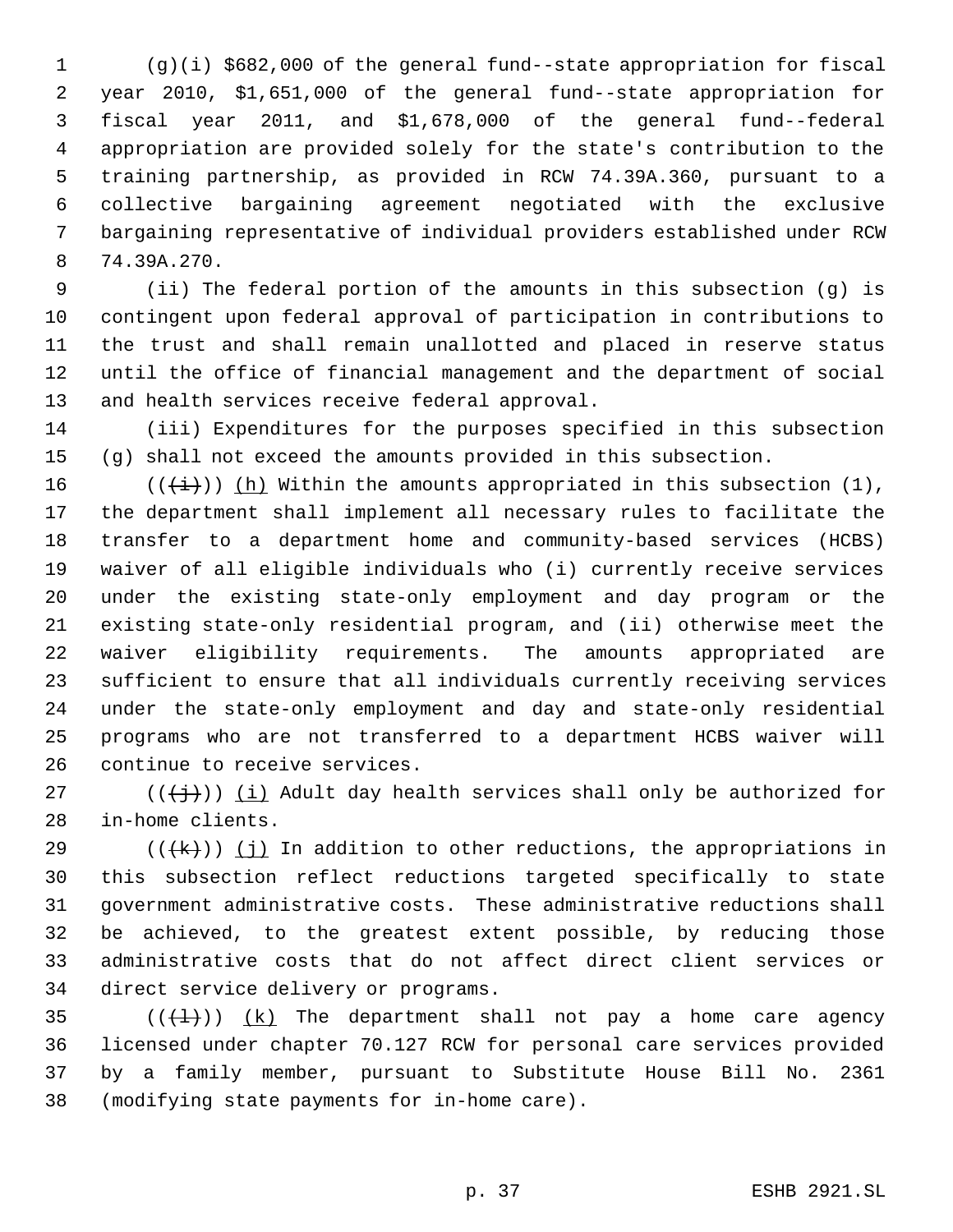$((+m))$   $(1)$  Within the appropriations of this section, the department shall reduce all seventeen payment levels of the seventeen- level payment system from the fiscal year 2009 levels for boarding homes, boarding homes contracted as assisted living, and adult family homes. Excluded from the reductions are exceptional care rate add-ons. The long-term care program may develop add-ons to pay exceptional care rates to adult family homes and boarding homes with specialty contracts to provide support for the following specifically eligible clients:

 (i) Persons with AIDS or HIV-related diseases who might otherwise 10 require nursing home or hospital care;

 (ii) Persons with Alzheimer's disease and related dementia who 12 might otherwise require nursing home care; and

 (iii) Persons with co-occurring mental illness and long-term care needs who are eligible for expanded community services and who might otherwise require state and local psychiatric hospital care.

 Within amounts appropriated, exceptional add-on rates for AIDS/HIV, dementia specialty care, and expanded community services may be standardized within each program.

19 ( $(\overline{+n})$ )  $(m)$  The amounts appropriated in this subsection reflect a reduction in funds available for employment and day services. In administering this reduction the department shall negotiate with counties and their vendors so that this reduction, to the greatest extent possible, is achieved by reducing vendor rates and allowable contract administrative charges (overhead) and not through reductions to direct client services or direct service delivery or programs.

26 ( $(\overline{\left\langle 0+\right\rangle})$ ) (n) Within the amounts allotted for employment and day services in this section, the department shall prioritize the funding of employment services for students graduating from high school during fiscal years 2010 and 2011. However, nothing in this subsection is intended to displace services for other recipients of employment services.

 ( $(\overline{\mathcal{P}})$ ) (o) As part of the needs assessment instrument, the department may collect data on family income for minor children with developmental disabilities and all individuals who are receiving state- only funded services. The department may ensure that this information is collected as part of the client assessment process.

(2) INSTITUTIONAL SERVICES

General Fund--State Appropriation (FY 2010) . . . . . . . . \$61,612,000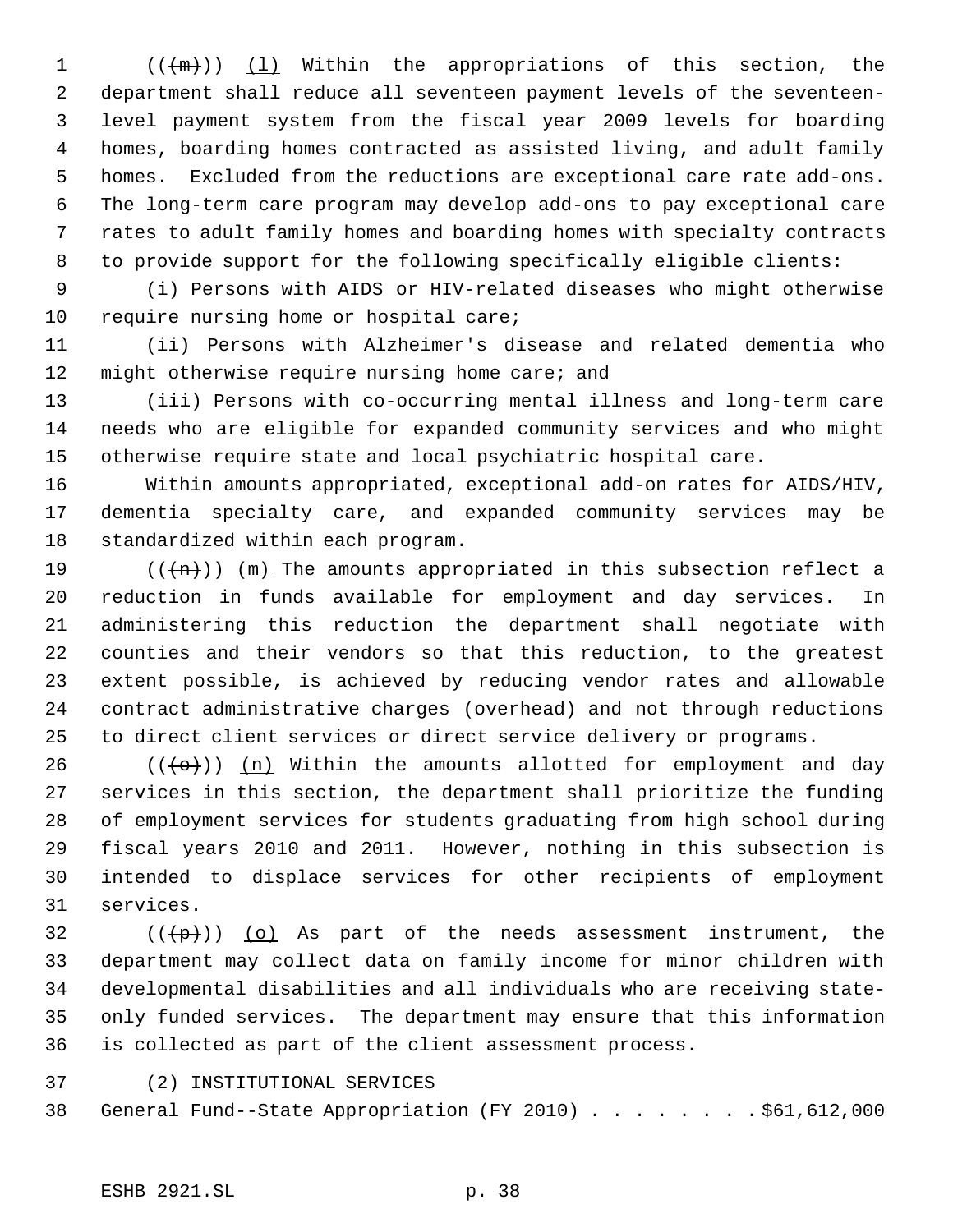|    | 1 General Fund--State Appropriation (FY 2011) \$74,185,000 |
|----|------------------------------------------------------------|
|    | 2 General Fund--Federal Appropriation \$202,160,000        |
|    | 3 General Fund--Private/Local Appropriation \$22,441,000   |
| -4 | TOTAL APPROPRIATION $\ldots$ , \$360,398,000               |

 The appropriations in this subsection are subject to the following conditions and limitations:

 (a) Individuals receiving services as supplemental security income (SSI) state supplemental payments shall not become eligible for medical assistance under RCW 74.09.510 due solely to the receipt of SSI state supplemental payments.

 (b) The developmental disabilities program is authorized to use funds appropriated in this subsection to purchase goods and supplies through direct contracting with vendors when the program determines it is cost-effective to do so.

 (c) \$721,000 of the general fund--state appropriation for fiscal year 2010 and \$721,000 of the general fund--state appropriation for fiscal year 2011 are provided solely for the department to fulfill its contracts with the school districts under chapter 28A.190 RCW to provide transportation, building space, and other support services as are reasonably necessary to support the educational programs of students living in residential habilitation centers.

 (d) In addition to other reductions, the appropriations in this subsection reflect reductions targeted specifically to state government administrative costs. These administrative reductions shall be achieved, to the greatest extent possible, by reducing those administrative costs that do not affect direct client services or direct service delivery or programs.

(3) PROGRAM SUPPORT

| 29 | General Fund--State Appropriation (FY 2010) $($ $($ \$1,428,000))        |
|----|--------------------------------------------------------------------------|
| 30 | \$1,420,000                                                              |
| 31 | General Fund--State Appropriation (FY 2011) $($ $($ \$1,388,000))        |
| 32 | \$1,372,000                                                              |
| 33 | General Fund--Federal Appropriation ( $(\frac{1}{2}, \frac{372}{100})$ ) |
| 34 | \$1,360,000                                                              |
| 35 | TOTAL APPROPRIATION $\ldots$ , ( $(\frac{64,188,000}{2})$ )              |
| 36 | \$4,152,000                                                              |
|    |                                                                          |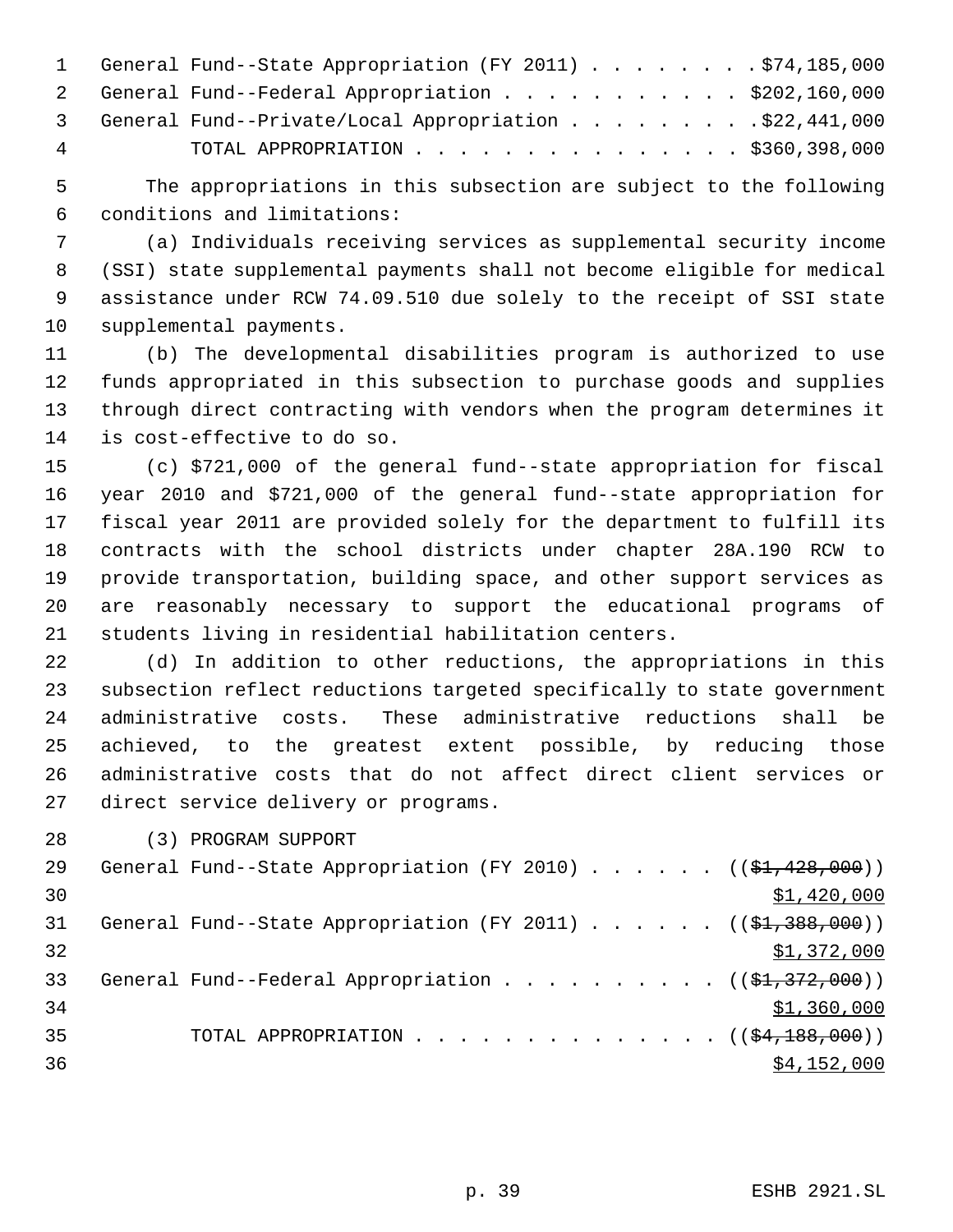The appropriations in this subsection are subject to the following conditions and limitations: In addition to other reductions, the appropriations in this subsection reflect reductions targeted specifically to state government administrative costs. These administrative reductions shall be achieved, to the greatest extent possible, by reducing those administrative costs that do not affect direct client services or direct service delivery or programs. (4) SPECIAL PROJECTS 9 General Fund--State Appropriation (FY 2010) . . . . . . . . . \$15,000 10 General Fund--State Appropriation (FY 2011) . . . . . . . . . . \$15,000 11 General Fund--Federal Appropriation . . . . . . . . . . . \$21,066,000 12 TOTAL APPROPRIATION . . . . . . . . . . . . . . . . \$21,096,000 The appropriations in this subsection are subject to the following conditions and limitations: The appropriations in this subsection are available solely for the infant toddler early intervention program. **Sec. 205.** 2009 c 564 s 206 (uncodified) is amended to read as follows: **FOR THE DEPARTMENT OF SOCIAL AND HEALTH SERVICES--AGING AND ADULT SERVICES PROGRAM** 20 General Fund--State Appropriation (FY 2010) . . . . . ((\$585,667,000)) \$584,741,000 22 General Fund--State Appropriation (FY 2011) . . . . . ((\$698,622,000))  $$693,325,000$ 24 General Fund--Federal Appropriation . . . . . . . ((\$1,814,099,000))  $\frac{$1,805,958,000}{25}$ 26 General Fund--Private/Local Appropriation . . . . . . . ((\$20,373,000)) \$19,973,000 Traumatic Brain Injury Account--State Appropriation . . . . \$1,816,000 29 TOTAL APPROPRIATION . . . . . . . . . . . . ((\$3,120,577,000)) 30 \$3,105,813,000

 The appropriations in this section are subject to the following conditions and limitations:

 (1) For purposes of implementing chapter 74.46 RCW, the weighted average nursing facility payment rate shall not exceed \$156.37 for fiscal year 2010 and shall not exceed \$158.74 for fiscal year 2011, including the rate add-on described in subsection (12) of this section.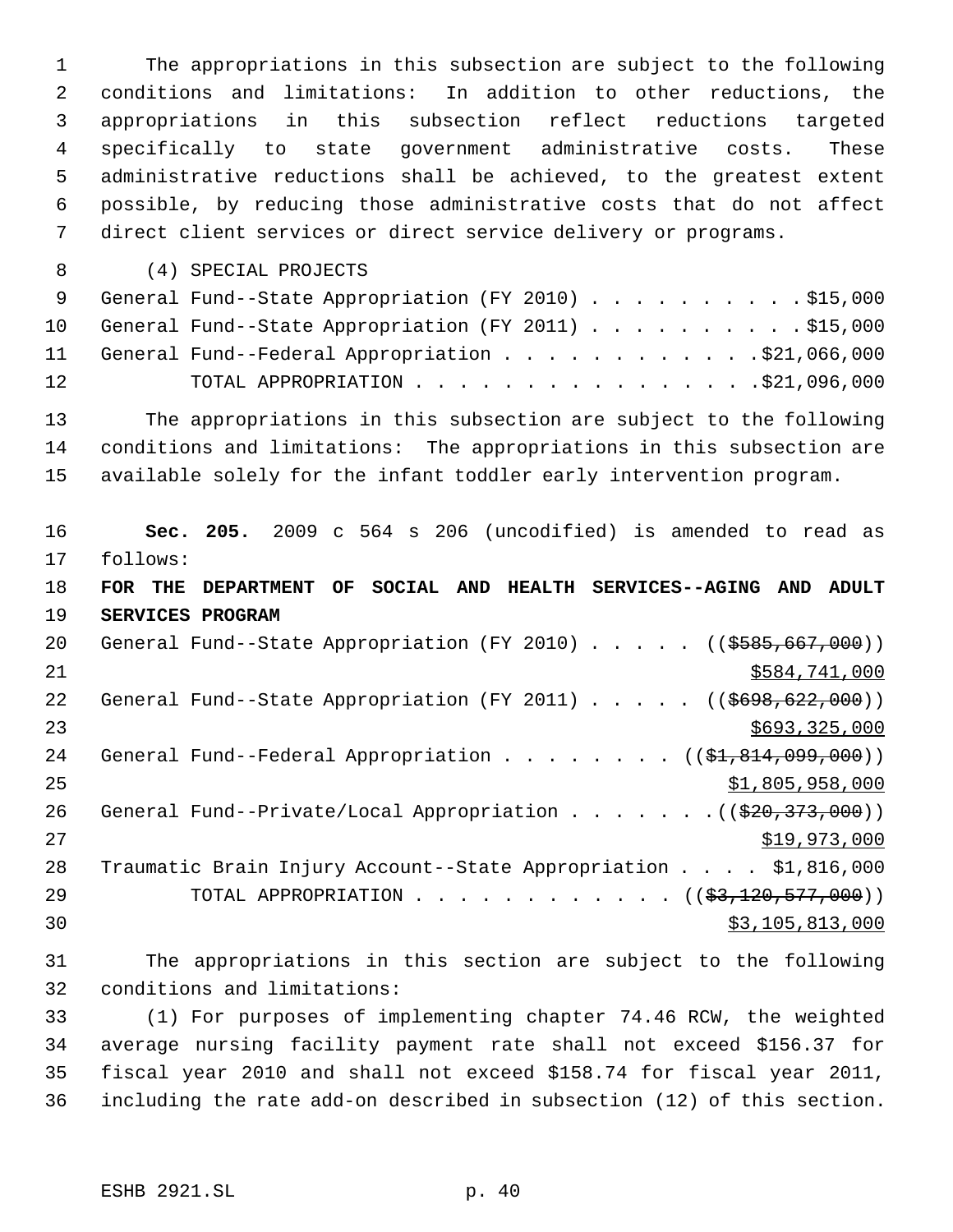There will be no adjustments for economic trends and conditions in fiscal years 2010 and 2011. The economic trends and conditions factor or factors defined in the biennial appropriations act shall not be compounded with the economic trends and conditions factor or factors defined in any other biennial appropriations acts before applying it to the component rate allocations established in accordance with chapter 74.46 RCW. When no economic trends and conditions factor for either fiscal year is defined in a biennial appropriations act, no economic trends and conditions factor or factors defined in any earlier biennial appropriations act shall be applied solely or compounded to the component rate allocations established in accordance with chapter 74.46 RCW.

 (2) In accordance with chapter 74.46 RCW, the department shall issue no additional certificates of capital authorization for fiscal year 2010 and no new certificates of capital authorization for fiscal year 2011.

 (3) The long-term care program may develop and pay enhanced rates for exceptional care to nursing homes for persons with traumatic brain injuries who are transitioning from hospital care. The cost per patient day for caring for these clients in a nursing home setting may be equal to or less than the cost of caring for these clients in a hospital setting.

 (4) Within the appropriations of this section, the department shall reduce all seventeen payment levels of the seventeen-level payment system from the fiscal year 2009 levels for boarding homes, boarding homes contracted as assisted living, and adult family homes. Excluded from the reductions are exceptional care rate add-ons. The long-term care program may develop add-ons to pay exceptional care rates to adult family homes and boarding homes with specialty contracts to provide support for the following specifically eligible clients:

 (a) Persons with AIDS or HIV-related diseases who might otherwise require nursing home or hospital care;

 (b) Persons with Alzheimer's disease and related dementia who might 34 otherwise require nursing home care; and

 (c) Persons with co-occurring mental illness and long-term care needs who are eligible for expanded community services and who might otherwise require state and local psychiatric hospital care.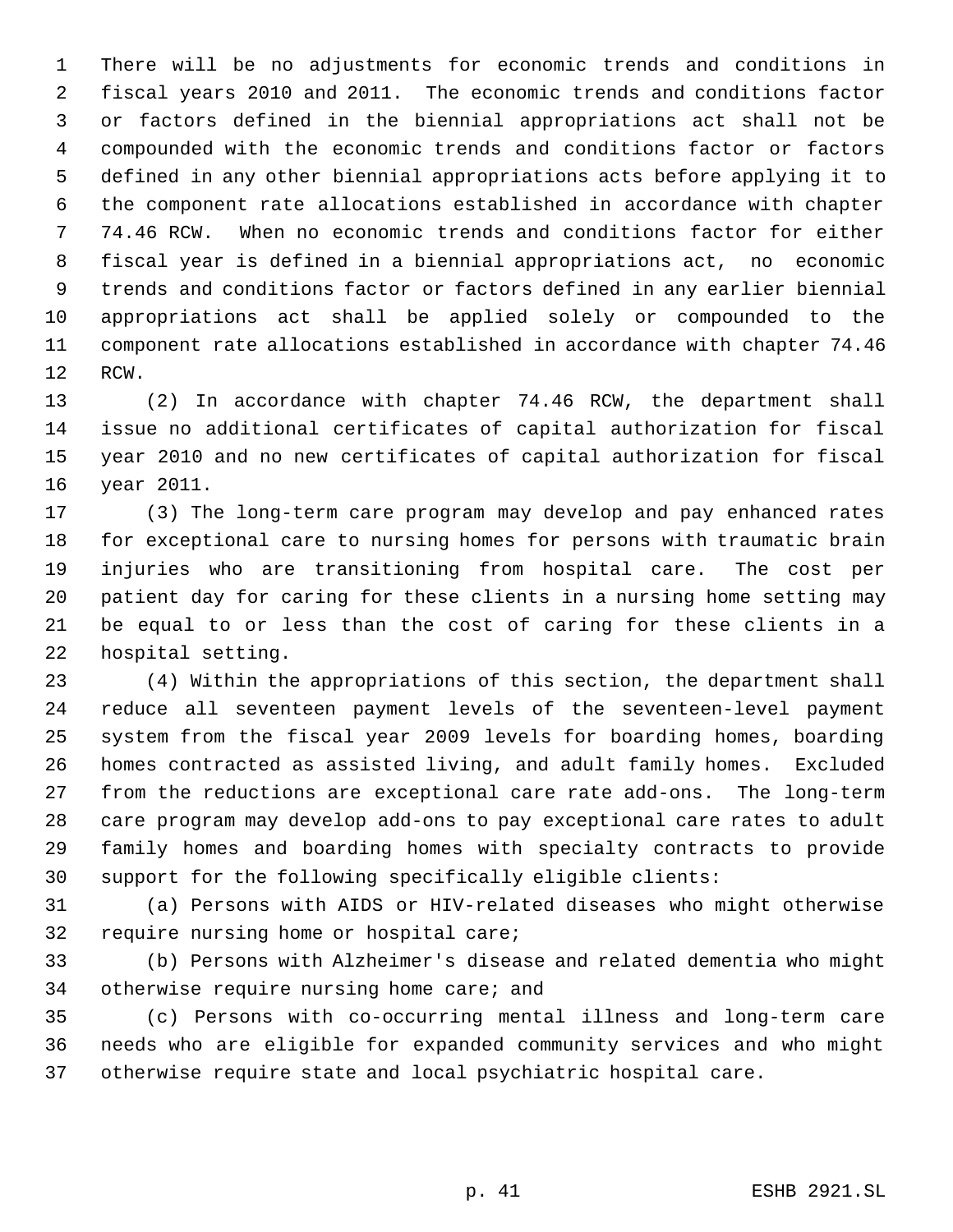Within amounts appropriated, exceptional add-on rates for AIDS/HIV, dementia specialty care, and expanded community services may be standardized within each program.

 (5) Amounts appropriated in this section reflect a reduction to funds appropriated for in-home care. The department shall reduce the number of in-home hours authorized. The reduction shall be scaled based on the acuity level of care recipients. The largest hour reductions shall be to lower acuity patients and the smallest hour reductions shall be to higher acuity patients. In doing so, the department shall comply with all maintenance of effort requirements contained in the American reinvestment and recovery act.

 (6) \$536,000 of the general fund--state appropriation for fiscal year 2010, \$1,477,000 of the general fund--state appropriation for fiscal year 2011, and \$2,830,000 of the general fund--federal appropriation are provided solely for health care benefits pursuant to a collective bargaining agreement negotiated with the exclusive bargaining representative of individual providers established under RCW 74.39A.270.

 (7)(a) \$1,212,000 of the general fund--state appropriation for fiscal year 2010, \$2,934,000 of the general fund--state appropriation for fiscal year 2011, and \$2,982,000 of the general fund--federal appropriation are provided solely for the state's contribution to the training partnership, as provided in RCW 74.39A.360, pursuant to a collective bargaining agreement negotiated with the exclusive bargaining representative of individual providers established under RCW 74.39A.270.

 (b) \$330,000 of the general fund--state appropriation for fiscal year 2010, \$660,000 of the general fund-state appropriation for fiscal year 2011, and \$810,000 of the general fund--federal appropriation are provided solely for transfer from the department to the training partnership, as provided in RCW 74.39A.360, for infrastructure and instructional costs associated with training of individual providers, pursuant to a collective bargaining agreement negotiated with the exclusive bargaining representative of individual providers established under RCW 74.39A.270.

 (c) The federal portion of the amounts in this subsection is contingent upon federal approval of participation in contributions to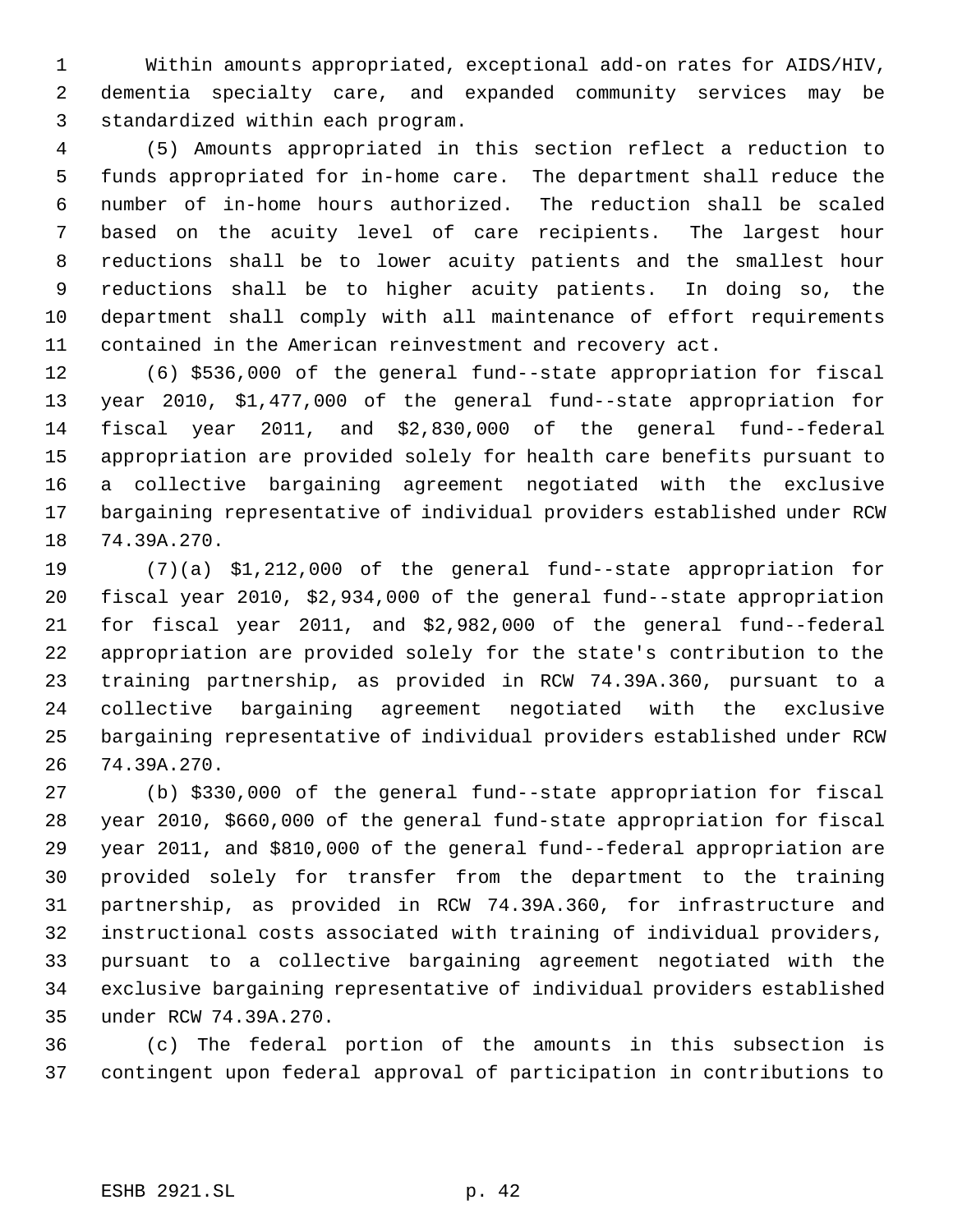the trust and shall remain unallotted and placed in reserve status until the office of financial management and the department of social and health services receive federal approval.

 (d) Expenditures for the purposes specified in this subsection shall not exceed the amounts provided in this subsection.

 (8) Within the amounts appropriated in this section, the department may expand the new freedom waiver program to accommodate new waiver recipients throughout the state. As possible, and in compliance with current state and federal laws, the department shall allow current waiver recipients to transfer to the new freedom waiver.

 (9) Individuals receiving services as supplemental security income (SSI) state supplemental payments shall not become eligible for medical assistance under RCW 74.09.510 due solely to the receipt of SSI state supplemental payments.

 (10) Adult day health services shall only be authorized for in-home clients.

 (11) \$3,955,000 of the general fund--state appropriation for fiscal year 2010, \$4,239,000 of the general fund--state appropriation for fiscal year 2011, and \$10,190,000 of the general fund--federal appropriation are provided solely for the continued operation of community residential and support services for persons who are older adults or who have co-occurring medical and behavioral disorders and who have been discharged or diverted from a state psychiatric hospital. These funds shall be used to serve individuals whose treatment needs constitute substantial barriers to community placement, who no longer require active psychiatric treatment at an inpatient hospital level of care, and who no longer meet the criteria for inpatient involuntary commitment. Coordination of these services will be done in partnership between the mental health program and the aging and disability services administration.

 (12) Within the funds provided, the department shall continue to provide an add-on per medicaid resident day per facility not to exceed \$1.57. The add-on shall be used to increase wages, benefits, and/or staffing levels for certified nurse aides; or to increase wages and/or benefits for dietary aides, housekeepers, laundry aides, or any other category of worker whose statewide average dollars-per-hour wage was less than \$15 in calendar year 2008, according to cost report data. The add-on may also be used to address resulting wage compression for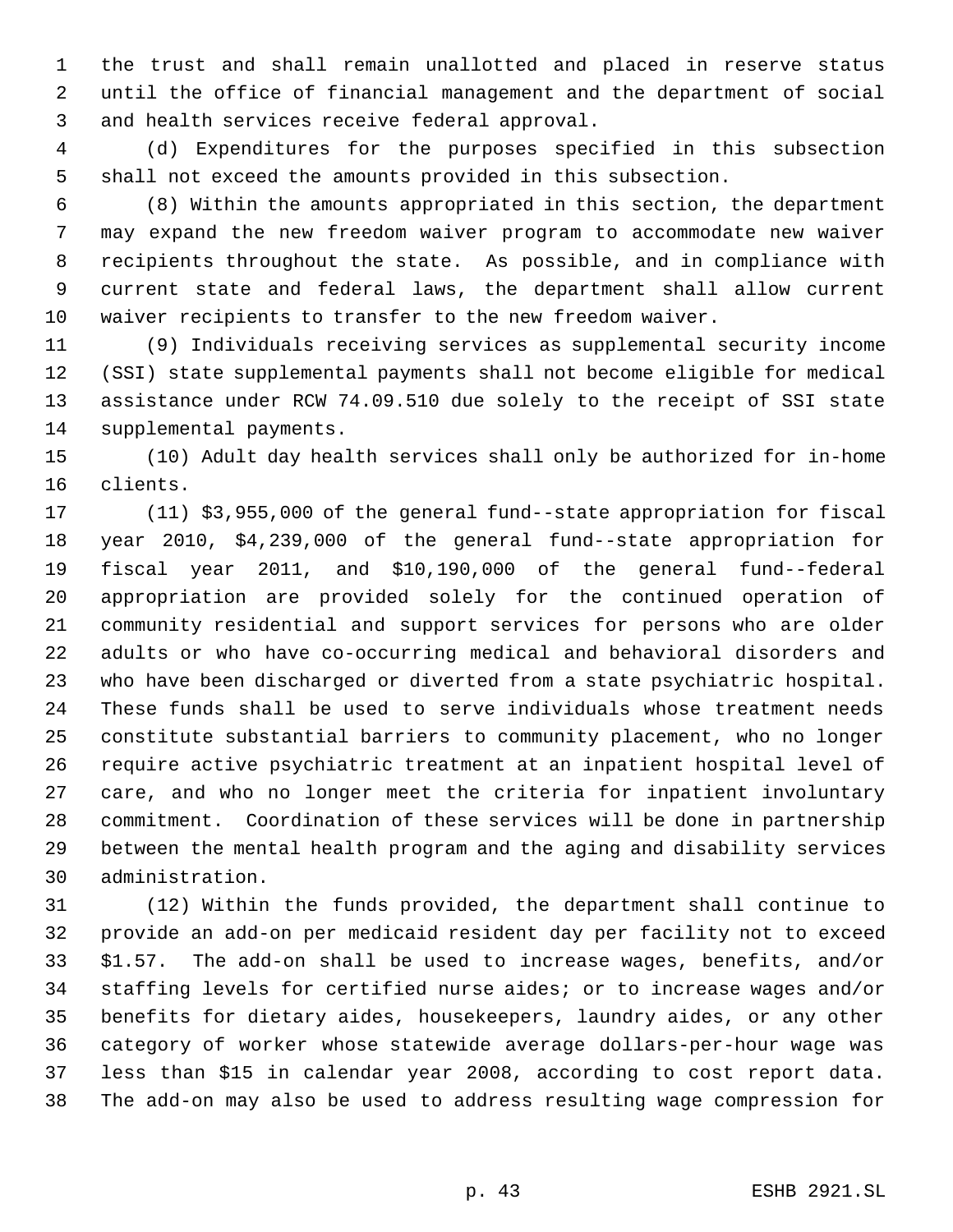related job classes immediately affected by wage increases to low-wage workers. The department shall continue reporting requirements and a settlement process to ensure that the funds are spent according to this subsection. The department shall adopt rules to implement the terms of this subsection.

 (13) \$1,840,000 of the general fund--state appropriation for fiscal year 2010 and \$1,877,000 of the general fund--state appropriation for fiscal year 2011 are provided solely for operation of the volunteer chore services program.

 (14) In accordance with chapter 74.39 RCW, the department may implement two medicaid waiver programs for persons who do not qualify for such services as categorically needy, subject to federal approval and the following conditions and limitations:

 (a) One waiver program shall include coverage of care in community residential facilities. Enrollment in the waiver shall not exceed 600 persons at any time.

 (b) The second waiver program shall include coverage of in-home care. Enrollment in this second waiver shall not exceed 200 persons at any time.

 (c) The department shall identify the number of medically needy nursing home residents, and enrollment and expenditures on each of the two medically needy waivers, on monthly management reports.

 (d) If it is necessary to establish a waiting list for either waiver because the budgeted number of enrollment opportunities has been reached, the department shall track how the long-term care needs of applicants assigned to the waiting list are met.

 (15) The department shall establish waiting lists to the extent necessary to assure that annual expenditures on the community options program entry systems (COPES) program do not exceed appropriated levels. In establishing and managing any such waiting list, the department shall assure priority access to persons with the greatest unmet needs, as determined by department assessment processes.

 (16) The department shall contract for housing with service models, such as cluster care, to create efficiencies in service delivery and responsiveness to unscheduled personal care needs by clustering hours for clients that live in close proximity to each other.

(17) The department shall not pay a home care agency licensed under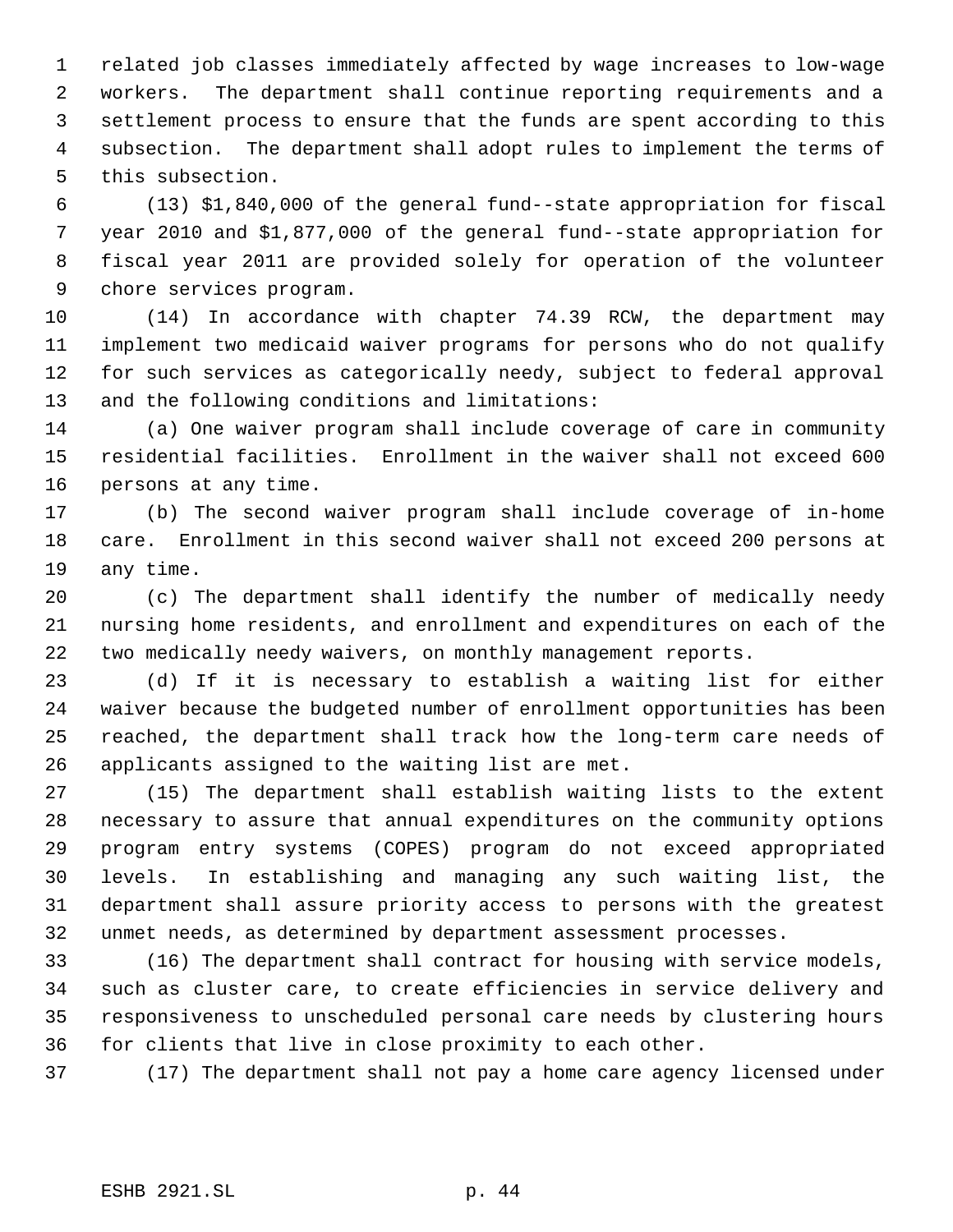chapter 70.127 RCW for personal care services provided by a family member, pursuant to Substitute House Bill No. 2361 (modifying state payments for in-home care).

 (18) \$204,000 of the general fund--state appropriation for fiscal year 2010, \$1,099,000 of the general fund--state appropriation for fiscal year 2011, and \$1,697,000 of the general fund--federal appropriation are provided solely to implement Engrossed House Bill No. 2194 (extraordinary medical placement for offenders). The department shall work in partnership with the department of corrections to identify services and find placements for offenders who are released through the extraordinary medical placement program. The department shall collaborate with the department of corrections to identify and track cost savings to the department of corrections, including medical cost savings and to identify and track expenditures incurred by the aging and disability services program for community services and by the medical assistance program for medical expenses. A joint report regarding the identified savings and expenditures shall be provided to the office of financial management and the appropriate fiscal committees of the legislature by November 30, 2010. If this bill is not enacted by June 30, 2009, the amounts provided in this subsection shall lapse.

 (19) Sufficient funding is provided in this section for the department to implement Engrossed Second Substitute House Bill No. 1935 (adult family homes). During the 2009-11 biennium, the initial licensing fee for an adult family home shall be set at \$900.00. During the 2009-11 biennium, the annual licensing renewal fee shall be set at \$100.00.

 **Sec. 206.** 2009 c 564 s 207 (uncodified) is amended to read as follows: **FOR THE DEPARTMENT OF SOCIAL AND HEALTH SERVICES--ECONOMIC SERVICES PROGRAM** 32 General Fund--State Appropriation (FY 2010) . . . . . ((\$557,621,000))  $\frac{1}{2}$  33  $\frac{1}{2}$  33 34 General Fund--State Appropriation (FY 2011) . . . . . ((\$588,286,000))  $35 \times 587,973,000$ 36 General Fund--Federal Appropriation . . . . . . . ((\$1,140,367,000))  $\frac{1}{2}$   $\frac{1}{39}$ , 899, 000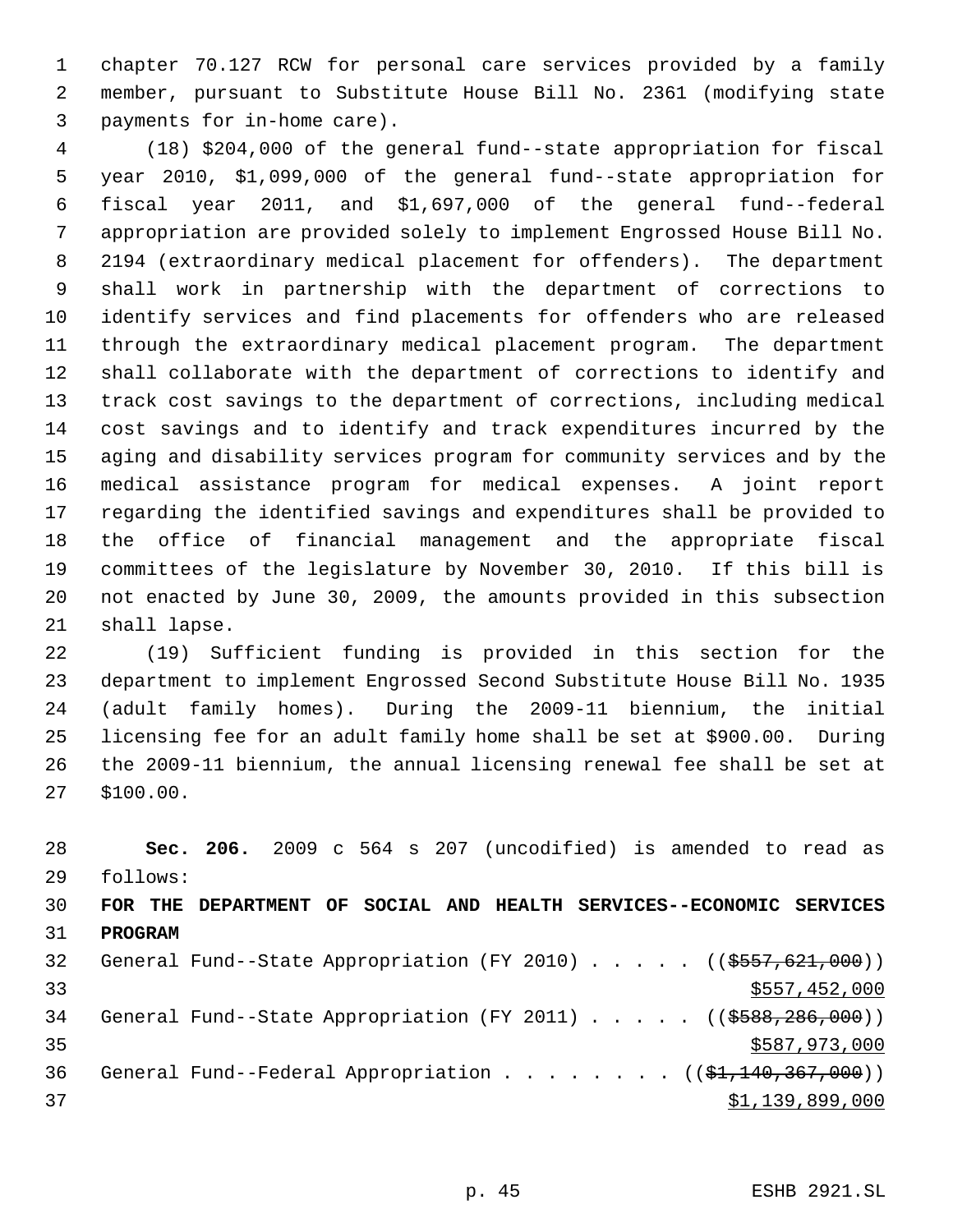|                | 1 General Fund--Private/Local Appropriation \$27,920,000                 |
|----------------|--------------------------------------------------------------------------|
|                | 2 Administrative Contingency Account--State                              |
| $\overline{3}$ | Appropriation \$29,136,000                                               |
| 4              | TOTAL APPROPRIATION ( $(\frac{2}{2}, \frac{343}{330}, \frac{300}{90})$ ) |
| - 5            | \$2,342,380,000                                                          |

 The appropriations in this section are subject to the following conditions and limitations:

 (1) \$303,196,000 of the general fund--state appropriation for fiscal year 2010, \$309,755,000 of the general fund--state appropriation for fiscal year 2011, \$29,136,000 of the administrative contingency account--state appropriation, and \$778,606,000 of the general fund-- federal appropriation are provided solely for all components of the WorkFirst program. The department shall use moneys from the administrative contingency account for WorkFirst job placement services provided by the employment security department. Within the amounts provided for the WorkFirst program, the department may provide assistance using state-only funds for families eligible for temporary assistance for needy families. In addition, within the amounts provided for WorkFirst the department shall:

(a) Establish a career services work transition program;

 (b) Continue to implement WorkFirst program improvements that are designed to achieve progress against outcome measures specified in RCW 74.08A.410. Outcome data regarding job retention and wage progression shall be reported quarterly to appropriate fiscal and policy committees of the legislature for families who leave assistance, measured after 12 months, 24 months, and 36 months. The department shall also report the percentage of families who have returned to temporary assistance for needy families after 12 months, 24 months, and 36 months;

 (c) Submit a report electronically by October 1, 2009, to the fiscal committees of the legislature containing a spending plan for the WorkFirst program. The plan shall identify how spending levels in the 2009-2011 biennium will be adjusted to stay within available federal grant levels and the appropriated state-fund levels;

 (d) Provide quarterly fiscal reports to the office of financial management and the legislative fiscal committees detailing information on the amount expended from general fund--state and general fund-- federal by activity;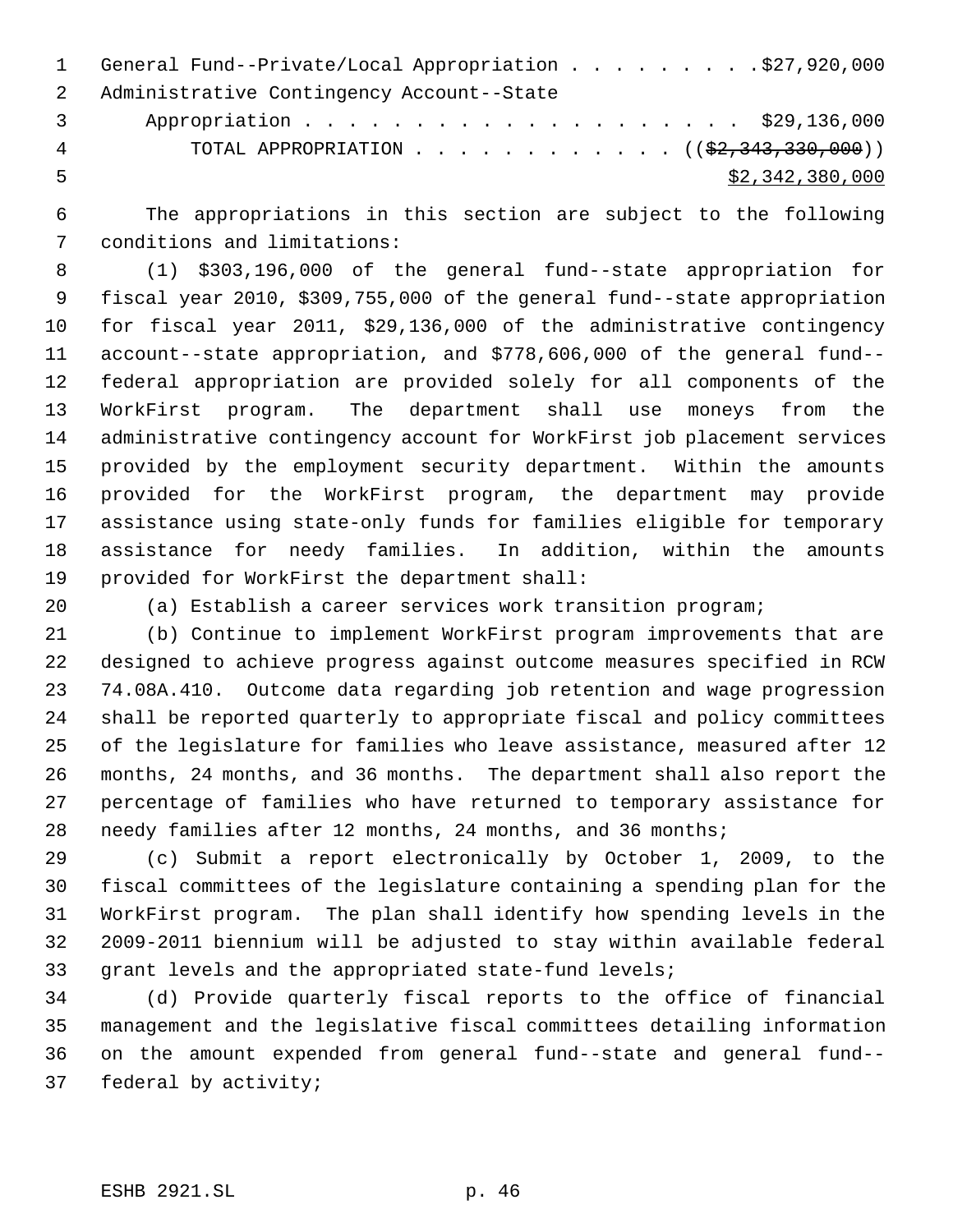(e) Maintain the fiscal year 2009 grant standard for the temporary assistance for needy families grant.

 (2) The department and the office of financial management shall electronically report quarterly the expenditures, maintenance of effort allotments, expenditure amounts, and caseloads for the WorkFirst program to the legislative fiscal committees.

 (3) \$84,856,000 of the general fund--state appropriation for fiscal year 2010 and \$95,173,000 of the general fund--state appropriation for fiscal year 2011 are provided solely for cash assistance and other services to recipients in the general assistance--unemployable program. Within these amounts:

 (a) The department shall aggressively pursue opportunities to transfer general assistance unemployable clients to general assistance expedited coverage and to facilitate client applications for federal supplemental security income when the client's incapacities indicate that he or she would be likely to meet the federal disability criteria for supplemental security income. The department shall initiate and file the federal supplemental security income interim agreement as 19 quickly as possible in order to maximize the recovery of federal funds;

 (b) The department shall review the general assistance caseload to identify recipients that would benefit from assistance in becoming naturalized citizens, and thus be eligible to receive federal supplemental security income benefits. Those cases shall be given high priority for naturalization funding through the department;

 (c) The department shall actively coordinate with local workforce development councils to expedite access to worker retraining programs for general assistance unemployable clients in those regions of the state with the greatest number of such clients;

 (d) By July 1, 2009, the department shall enter into an interagency agreement with the department of veterans' affairs to establish a process for referral of veterans who may be eligible for veteran's services. This agreement must include outstationing department of veterans' affairs staff in selected community service office locations in King and Pierce counties to facilitate applications for veterans' services; and

 (e) In addition to any earlier evaluation that may have been conducted, the department shall intensively evaluate those clients who have been receiving general assistance unemployable benefits for twelve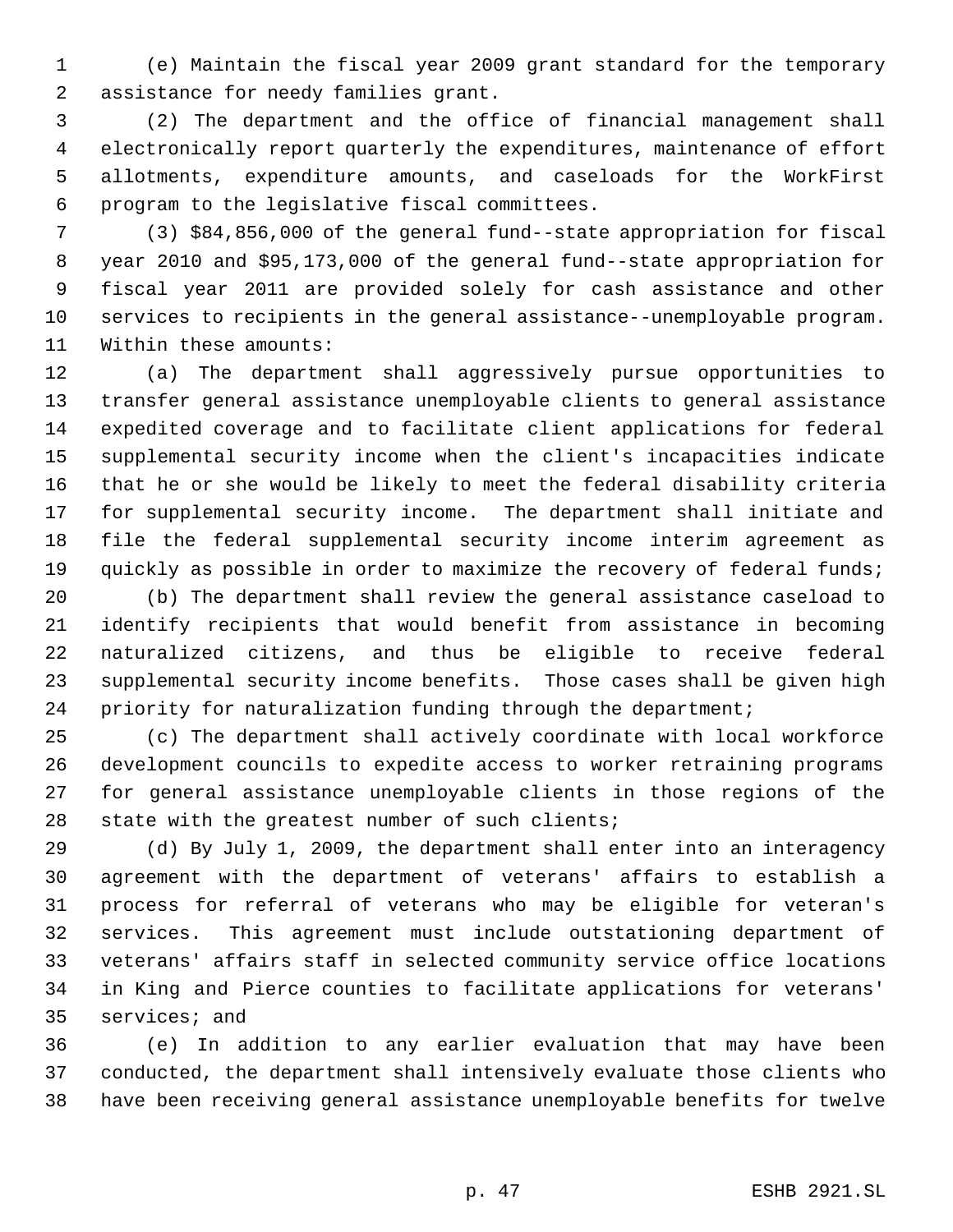months or more as of July 1, 2009, or thereafter, if the available medical and incapacity related evidence indicates that the client is unlikely to meet the disability standard for federal supplemental security income benefits. The evaluation shall identify services necessary to eliminate or minimize barriers to employment, including mental health treatment, substance abuse treatment and vocational rehabilitation services. The department shall expedite referrals to chemical dependency treatment, mental health and vocational rehabilitation services for these clients.

 (f) The appropriations in this subsection reflect a change in the earned income disregard policy for general assistance unemployable clients. It is the intent of the legislature that the department shall adopt the temporary assistance for needy families earned income policy for general assistance unemployable.

15  $((+5))$   $(4)$  \$750,000 of the general fund--state appropriation for fiscal year 2010 and \$750,000 of the general fund--state appropriation for fiscal year 2011 are provided solely for naturalization services.

 $((\text{(+6)}))$  (5)(a) \$3,550,000 of the general fund--state appropriation for fiscal year 2010 is provided solely for refugee employment services, of which \$2,650,000 is provided solely for the department to pass through to statewide refugee assistance organizations for limited English proficiency pathway services; and \$3,550,000 of the general fund--state appropriation for fiscal year 2011 is provided solely for refugee employment services, of which \$2,650,000 is provided solely for the department to pass through to statewide refugee assistance organizations for limited English proficiency pathway services.

 (b) The legislature intends that the appropriation in this subsection for the 2009-11 fiscal biennium will maintain funding for refugee programs at a level at least equal to expenditures on these programs in the 2007-09 fiscal biennium.

 $((+7))$  (6) The appropriations in this section reflect reductions in the appropriations for the economic services administration's administrative expenses. It is the intent of the legislature that these reductions shall be achieved, to the greatest extent possible, by reducing those administrative costs that do not affect direct client services or direct service delivery or program.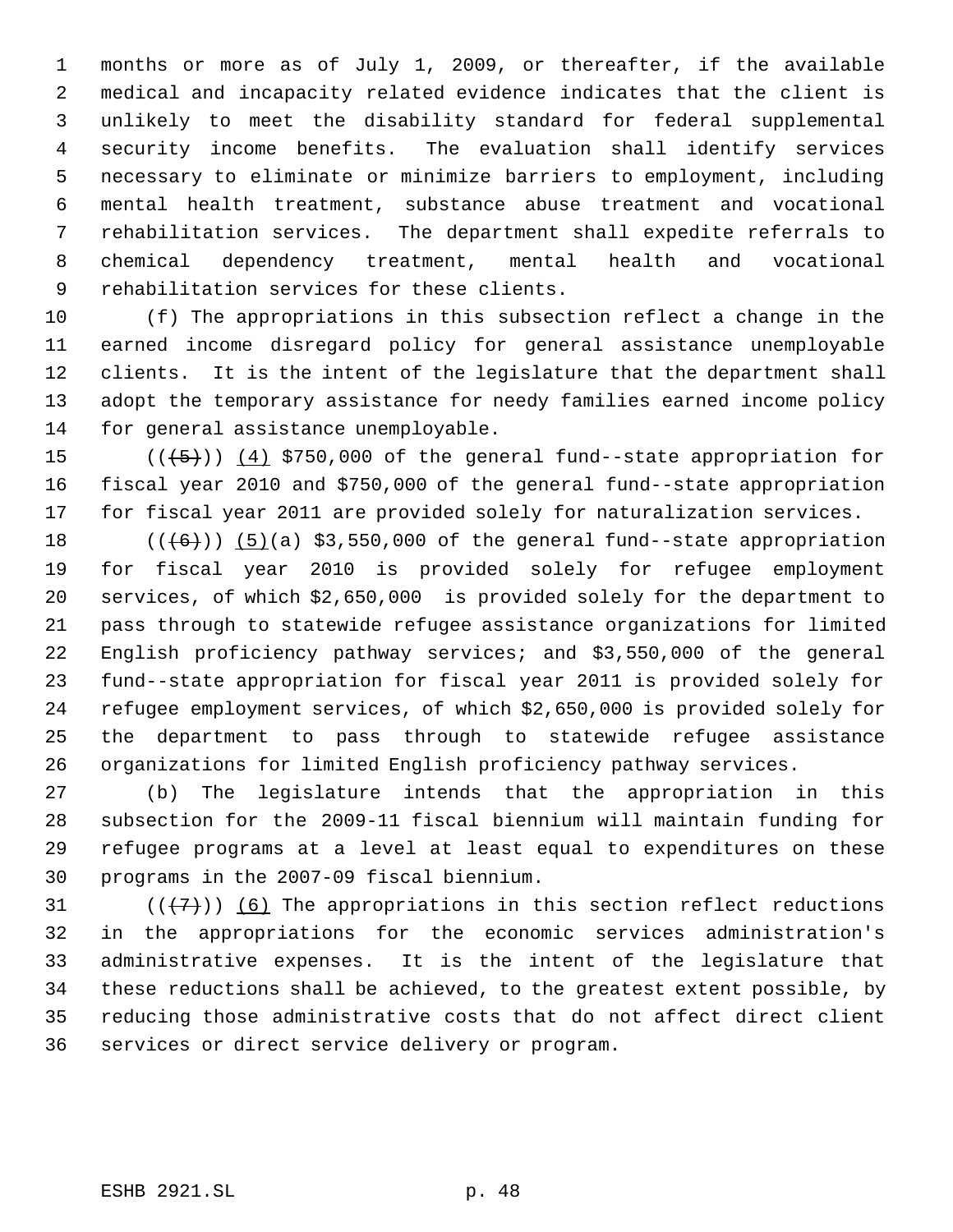**Sec. 207.** 2009 c 564 s 208 (uncodified) is amended to read as follows: **FOR THE DEPARTMENT OF SOCIAL AND HEALTH SERVICES--ALCOHOL AND SUBSTANCE ABUSE PROGRAM** 5 General Fund--State Appropriation (FY 2010) . . . . . . ((\$82,117,000))  $\frac{$82,028,000}{ }$ 7 General Fund--State Appropriation (FY 2011) . . . . . . ((\$84,772,000)) 8 \$84,682,000 \$84,682,000 9 General Fund--Federal Appropriation . . . . . . . . ((\$145,671,000)) \$145,604,000 11 General Fund--Private/Local Appropriation . . . . . . . . \$2,719,000 Criminal Justice Treatment Account--State Appropriation . . . . . . . . . . . . . . . . . . . . \$17,747,000 Problem Gambling Account--State Appropriation . . . . . . . \$1,459,000 15 TOTAL APPROPRIATION . . . . . . . . . . . . ((\$<del>334,485,000</del>)) \$334,239,000

 The appropriations in this section are subject to the following conditions and limitations:

 (1) Within the amounts appropriated in this section, the department may contract with the University of Washington and community-based providers for the provision of the parent-child assistance program. For all contractors, indirect charges for administering the program shall not exceed ten percent of the total contract amount.

 (2) Within the amounts appropriated in this section, the department shall continue to provide for chemical dependency treatment services for adult medicaid eligible and general assistance-unemployable patients.

 (3) In addition to other reductions, the appropriations in this section reflect reductions targeted specifically to state government administrative costs. These administrative reductions shall be achieved, to the greatest extent possible, by reducing those administrative costs that do not affect direct client services or direct service delivery or programs.

 **Sec. 208.** 2009 c 564 s 209 (uncodified) is amended to read as follows:

**FOR THE DEPARTMENT OF SOCIAL AND HEALTH SERVICES--MEDICAL ASSISTANCE**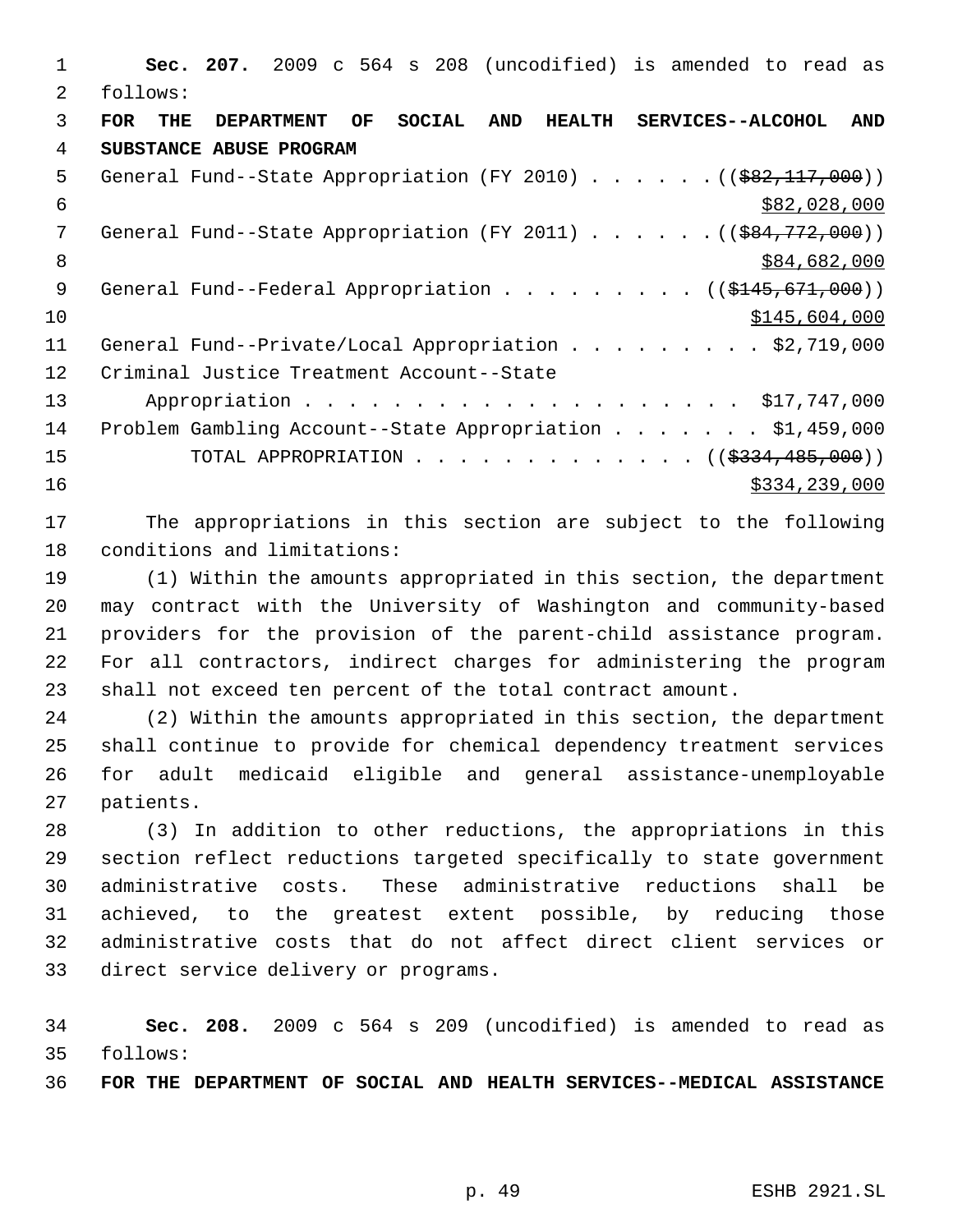**PROGRAM** 2 General Fund--State Appropriation (FY 2010) . . . . ((\$1,597,387,000))  $3 \hspace{2.5cm}$   $\frac{1}{3}$ ,598,043,000 4 General Fund--State Appropriation (FY 2011) . . . . ((\$1,984,797,000))  $5 - 5$   $\frac{1}{2}$ ,985,797,000 6 General Fund--Federal Appropriation . . . . . . .  $($   $($ \$5,210,672,000)) \$5,212,855,000 8 General Fund--Private/Local Appropriation . . . . . . . . . \$12,903,000 Emergency Medical Services and Trauma Care Systems 10 Trust Account--State Appropriation . . . . . . . . . \$15,076,000 Tobacco Prevention and Control Account-- 12 State Appropriation . . . . . . . . . . . . . . . . . \$3,766,000 13 TOTAL APPROPRIATION . . . . . . . . . . . . ((\$8,824,601,000)) \$8,828,440,000

 The appropriations in this section are subject to the following conditions and limitations:

 (1) Based on quarterly expenditure reports and caseload forecasts, if the department estimates that expenditures for the medical assistance program will exceed the appropriations, the department shall take steps including but not limited to reduction of rates or elimination of optional services to reduce expenditures so that total program costs do not exceed the annual appropriation authority.

 (2) In determining financial eligibility for medicaid-funded services, the department is authorized to disregard recoveries by Holocaust survivors of insurance proceeds or other assets, as defined in RCW 48.104.030.

 (3) The legislature affirms that it is in the state's interest for Harborview medical center to remain an economically viable component of the state's health care system.

 (4) When a person is ineligible for medicaid solely by reason of residence in an institution for mental diseases, the department shall provide the person with the same benefits as he or she would receive if eligible for medicaid, using state-only funds to the extent necessary.

 (5) In accordance with RCW 74.46.625, \$6,000,000 of the general fund--federal appropriation is provided solely for supplemental payments to nursing homes operated by public hospital districts. The public hospital district shall be responsible for providing the required nonfederal match for the supplemental payment, and the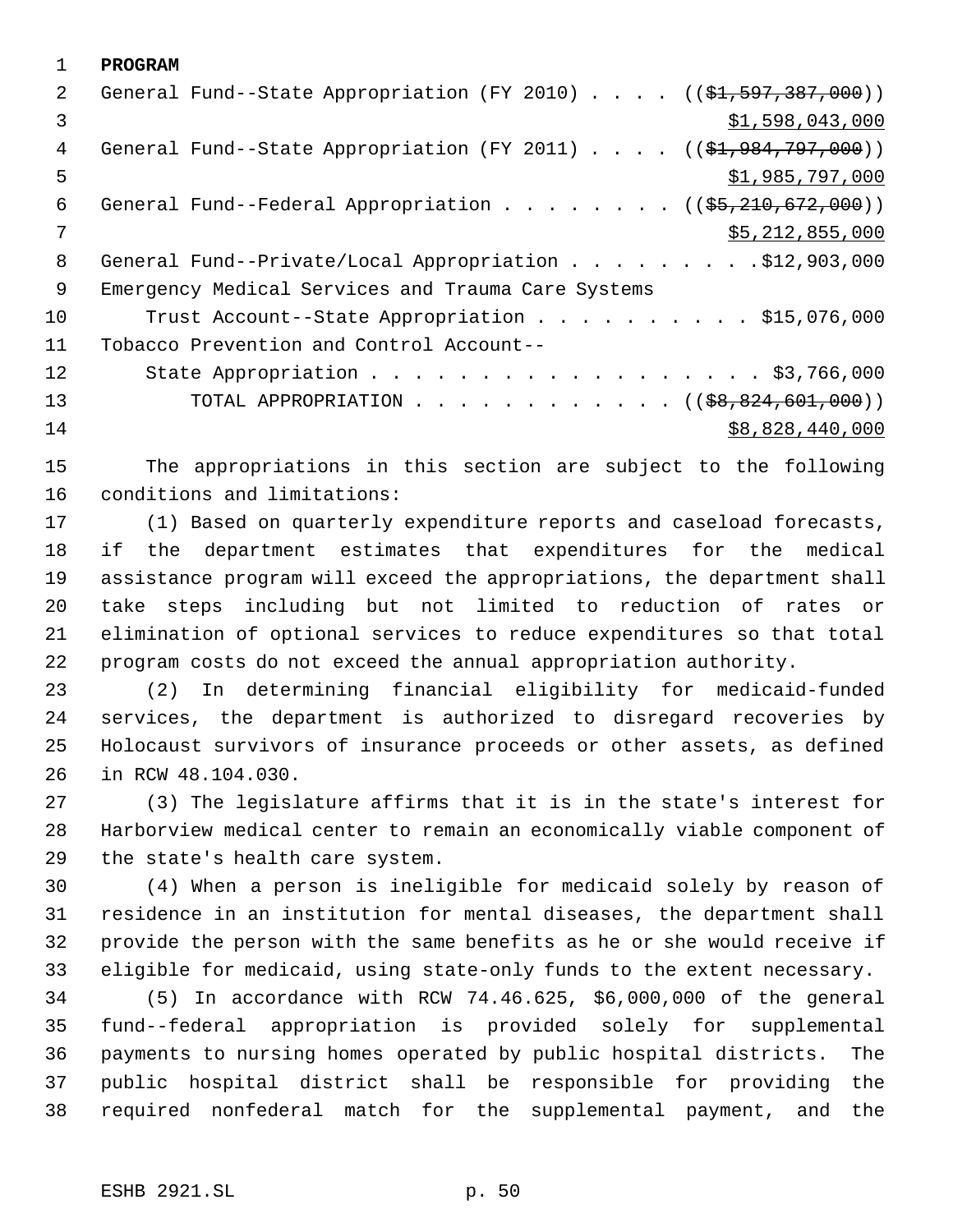payments shall not exceed the maximum allowable under federal rules. It is the legislature's intent that the payments shall be supplemental to and shall not in any way offset or reduce the payments calculated and provided in accordance with part E of chapter 74.46 RCW. It is the legislature's further intent that costs otherwise allowable for rate- setting and settlement against payments under chapter 74.46 RCW shall not be disallowed solely because such costs have been paid by revenues retained by the nursing home from these supplemental payments. The supplemental payments are subject to retrospective interim and final cost settlements based on the nursing homes' as-filed and final medicare cost reports. The timing of the interim and final cost settlements shall be at the department's discretion. During either the interim cost settlement or the final cost settlement, the department shall recoup from the public hospital districts the supplemental payments that exceed the medicaid cost limit and/or the medicare upper payment limit. The department shall apply federal rules for identifying the eligible incurred medicaid costs and the medicare upper payment limit.

 (6) \$1,110,000 of the general fund--federal appropriation and \$1,105,000 of the general fund--state appropriation for fiscal year 2011 are provided solely for grants to rural hospitals. The department shall distribute the funds under a formula that provides a relatively larger share of the available funding to hospitals that (a) serve a disproportionate share of low-income and medically indigent patients, and (b) have relatively smaller net financial margins, to the extent allowed by the federal medicaid program.

 (7) \$9,818,000 of the general fund--state appropriation for fiscal year 2011, and \$9,865,000 of the general fund--federal appropriation are provided solely for grants to nonrural hospitals. The department shall distribute the funds under a formula that provides a relatively larger share of the available funding to hospitals that (a) serve a disproportionate share of low-income and medically indigent patients, and (b) have relatively smaller net financial margins, to the extent allowed by the federal medicaid program.

 (8) The department shall continue the inpatient hospital certified public expenditures program for the 2009-11 biennium. The program shall apply to all public hospitals, including those owned or operated by the state, except those classified as critical access hospitals or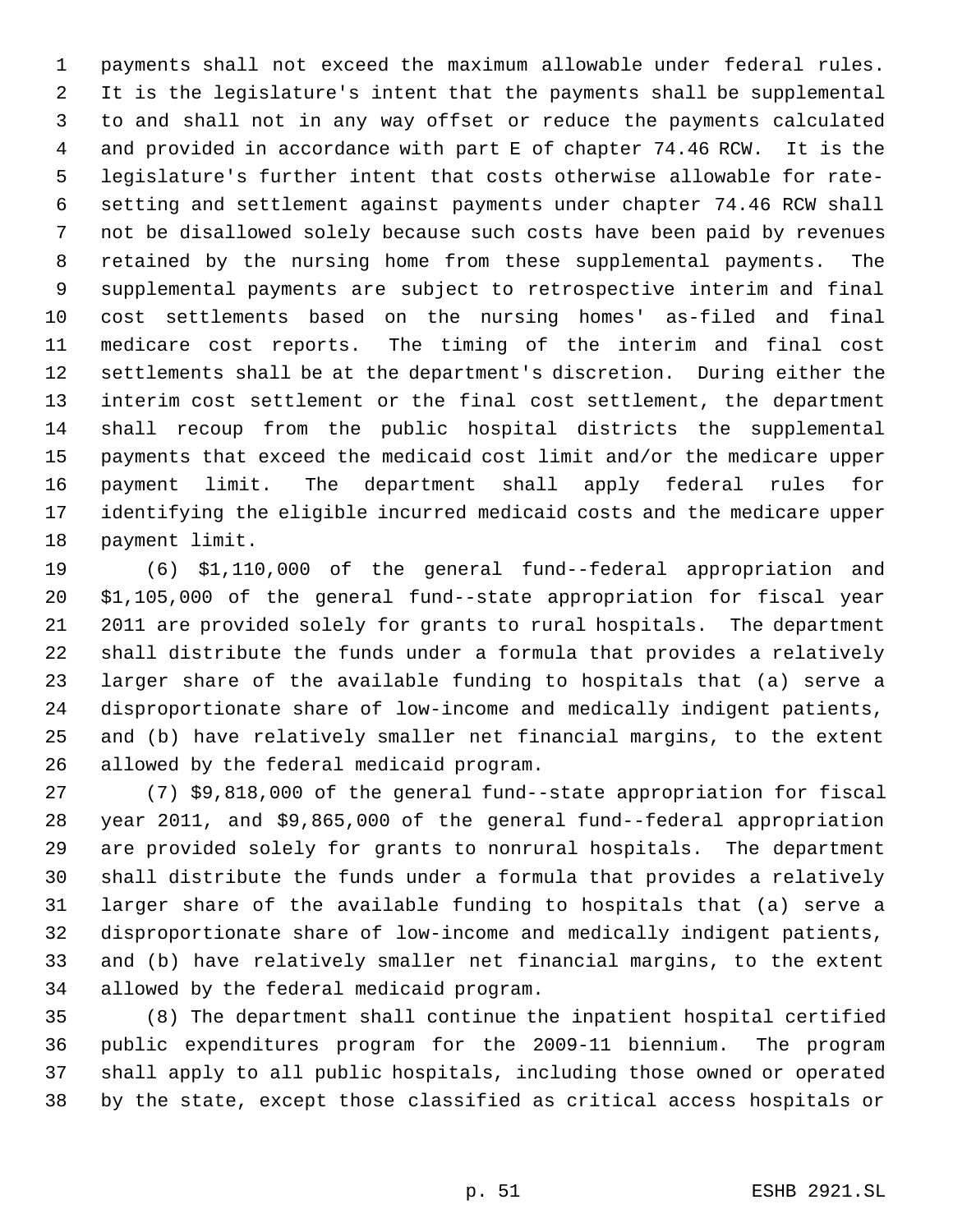state psychiatric institutions. The department shall submit reports to the governor and legislature by November 1, 2009, and by November 1, 2010, that evaluate whether savings continue to exceed costs for this program. If the certified public expenditures (CPE) program in its current form is no longer cost-effective to maintain, the department shall submit a report to the governor and legislature detailing cost-effective alternative uses of local, state, and federal resources as a replacement for this program. During fiscal year 2010 and fiscal year 2011, hospitals in the program shall be paid and shall retain one hundred percent of the federal portion of the allowable hospital cost for each medicaid inpatient fee-for-service claim payable by medical assistance and one hundred percent of the federal portion of the maximum disproportionate share hospital payment allowable under federal regulations. Inpatient medicaid payments shall be established using an allowable methodology that approximates the cost of claims submitted by the hospitals. Payments made to each hospital in the program in each fiscal year of the biennium shall be compared to a baseline amount. The baseline amount will be determined by the total of (a) the inpatient claim payment amounts that would have been paid during the fiscal year had the hospital not been in the CPE program, (b) one half of the indigent assistance disproportionate share hospital payment amounts paid to and retained by each hospital during fiscal year 2005, and (c) all of the other disproportionate share hospital payment amounts paid to and retained by each hospital during fiscal year 2005 to the extent the same disproportionate share hospital programs exist in the 2009-11 biennium. If payments during the fiscal year exceed the hospital's baseline amount, no additional payments will be made to the hospital except the federal portion of allowable disproportionate share hospital payments for which the hospital can certify allowable match. If payments during the fiscal year are less than the baseline amount, the hospital will be paid a state grant equal to the difference between payments during the fiscal year and the applicable baseline amount. Payment of the state grant shall be made in the applicable fiscal year and distributed in monthly payments. The grants will be recalculated and redistributed as the baseline is updated during the fiscal year. The grant payments are subject to an interim settlement within eleven months after the end of the fiscal year. A final settlement shall be performed. To the extent that either settlement determines that a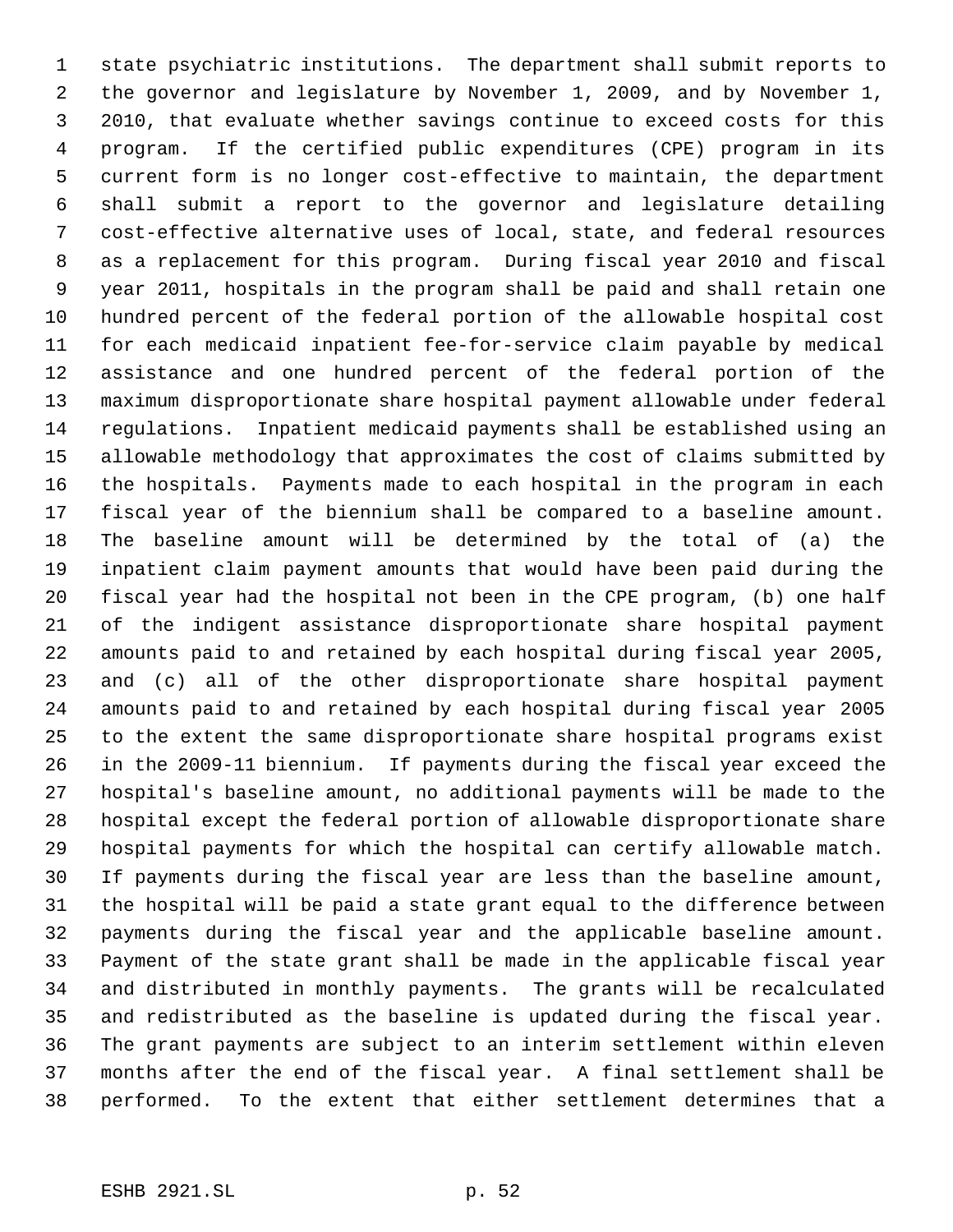hospital has received funds in excess of what it would have received as described in this subsection, the hospital must repay the excess amounts to the state when requested. \$6,570,000 of the general fund-- state appropriation for fiscal year 2010, which is appropriated in section 204(1) of this act, and \$1,500,000 of the general fund--state appropriation for fiscal year 2011, which is appropriated in section 204(1) of this act, are provided solely for state grants for the participating hospitals. Sufficient amounts are appropriated in this section for the remaining state grants for the participating hospitals.

 (9) The department is authorized to use funds appropriated in this section to purchase goods and supplies through direct contracting with vendors when the department determines it is cost-effective to do so.

13 (( $(12)$ )) (10) \$93,000 of the general fund--state appropriation for fiscal year 2010 and \$93,000 of the general fund--federal appropriation are provided solely for the department to pursue a federal Medicaid waiver pursuant to Second Substitute Senate Bill No. 5945 (Washington health partnership plan). If the bill is not enacted by June 30, 2009, the amounts provided in this subsection shall lapse.

19 (((13))) (11) The department shall require managed health care systems that have contracts with the department to serve medical assistance clients to limit any reimbursements or payments the systems make to providers not employed by or under contract with the systems to no more than the medical assistance rates paid by the department to providers for comparable services rendered to clients in the fee-for-service delivery system.

26 (( $(16)$ )) (12) A maximum of \$166,875,000 of the general fund--state appropriation and \$38,389,000 of the general fund--federal appropriation may be expended in the fiscal biennium for the general assistance-unemployable medical program, and these amounts are provided solely for this program. Of these amounts, \$10,749,000 of the general fund--state appropriation for fiscal year 2010 and \$10,892,000 of the general fund--federal appropriation are provided solely for payments to hospitals for providing outpatient services to low income patients who are recipients of general assistance-unemployable. Pursuant to RCW 74.09.035, the department shall not expend for the general assistance medical care services program any amounts in excess of the amounts provided in this subsection.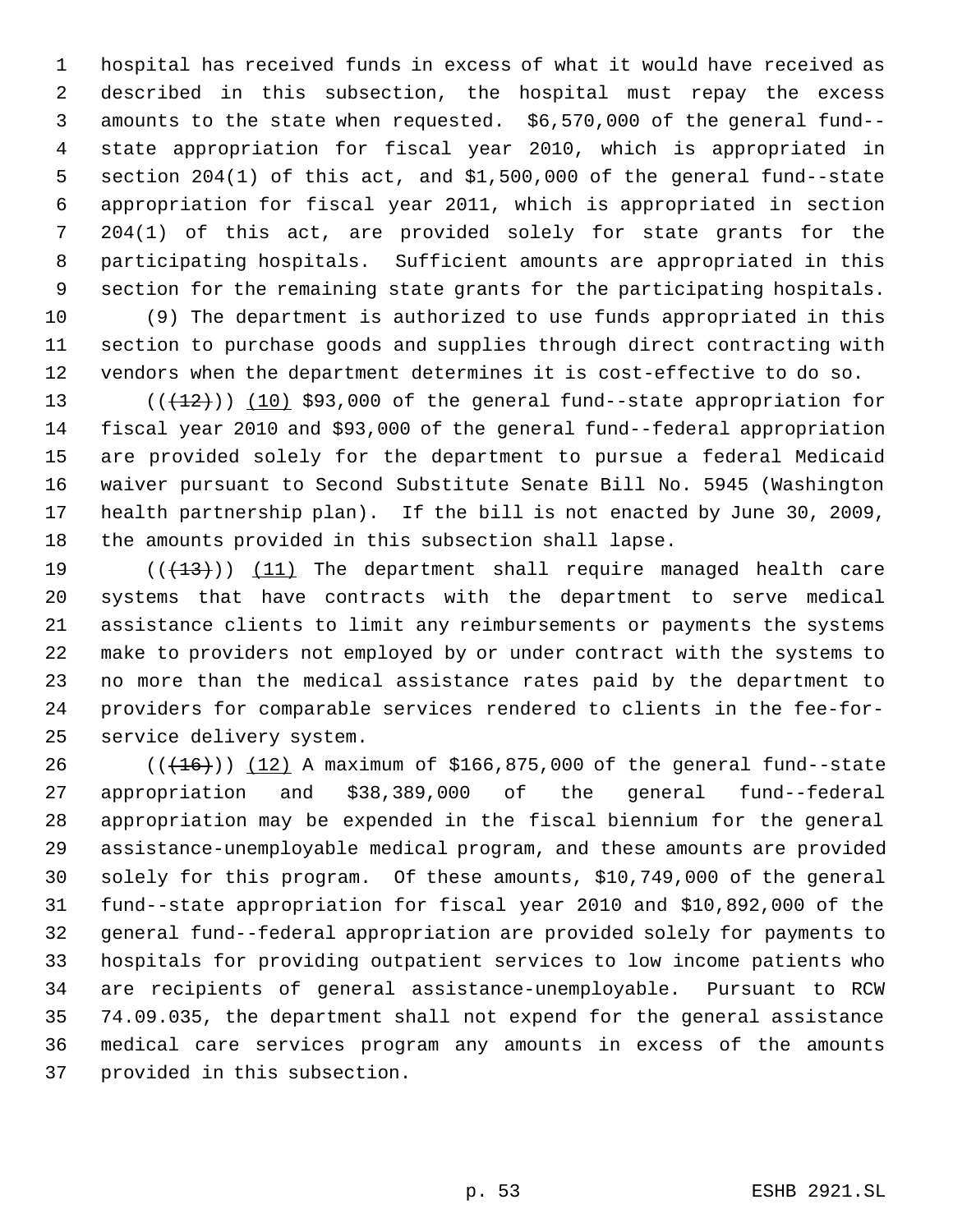(( $\left(\frac{17}{17}\right)$ ) (13) If the department determines that it is feasible within the amounts provided in subsection (16) of this section, and without the loss of federal disproportionate share hospital funds, the department shall contract with the carrier currently operating a managed care pilot project for the provision of medical care services to general assistance-unemployable clients. Mental health services shall be included in the services provided through the managed care system. If the department determines that it is feasible, effective October 1, 2009, in addition to serving clients in the pilot counties, the carrier shall expand managed care services to clients residing in at least the following counties: Spokane, Yakima, Chelan, Kitsap, and Cowlitz. If the department determines that it is feasible, the carrier shall complete implementation into the remaining counties. Total per person costs to the state, including outpatient and inpatient services and any additional costs due to stop loss agreements, shall not exceed the per capita payments projected for the general assistance- unemployable eligibility category, by fiscal year, in the February 2009 medical assistance expenditures forecast. The department, in collaboration with the carrier, shall seek to improve the transition rate of general assistance clients to the federal supplemental security income program.

 $((+18))$   $(14)$  The department shall evaluate the impact of the use of a managed care delivery and financing system on state costs and outcomes for general assistance medical clients. Outcomes measured shall include state costs, utilization, changes in mental health status and symptoms, and involvement in the criminal justice system.

 $((+19))$   $(15)$  The department shall report to the governor and the fiscal committees of the legislature by June 1, 2010, on its progress toward achieving a twenty percentage point increase in the generic prescription drug utilization rate.

31  $((+20))$   $(16)$  State funds shall not be used by hospitals for advertising purposes.

 $((+21))$   $(17)$  The department shall seek a medicaid state plan amendment to create a professional services supplemental payment program for University of Washington medicine professional providers no later than July 1, 2009. The department shall apply federal rules for identifying the shortfall between current fee-for-service medicaid payments to participating providers and the applicable federal upper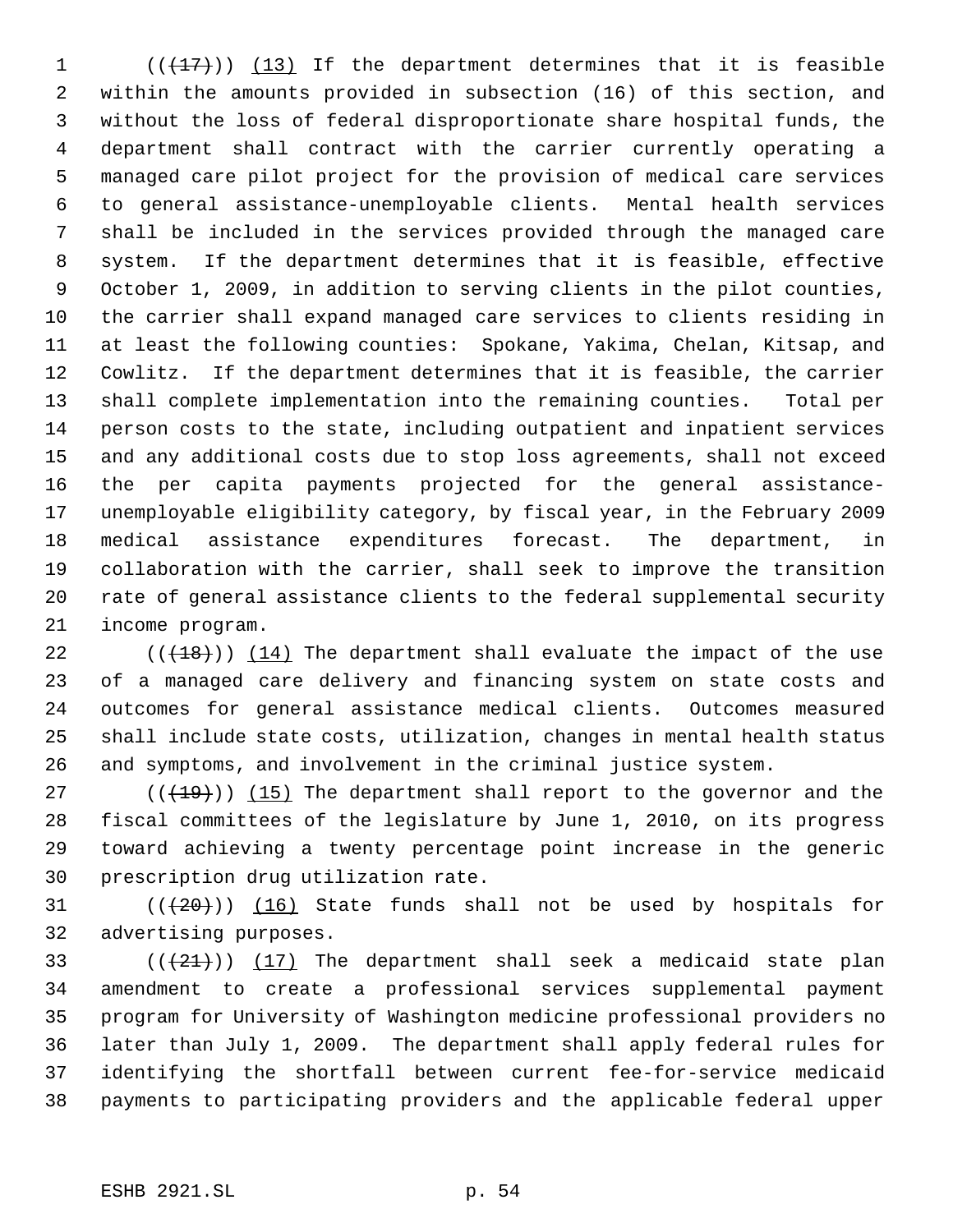payment limit. Participating providers shall be solely responsible for providing the local funds required to obtain federal matching funds. Any incremental costs incurred by the department in the development, implementation, and maintenance of this program will be the responsibility of the participating providers. Participating providers will retain the full amount of supplemental payments provided under this program, net of any potential costs for any related audits or litigation brought against the state. The department shall report to the governor and the legislative fiscal committees on the prospects for expansion of the program to other qualifying providers as soon as feasibility is determined but no later than December 31, 2009. The report will outline estimated impacts on the participating providers, the procedures necessary to comply with federal guidelines, and the administrative resource requirements necessary to implement the program. The department will create a process for expansion of the program to other qualifying providers as soon as it is determined feasible by both the department and providers but no later than June 30, 2010.

 $((+22))$   $(18)$  \$9,350,000 of the general fund--state appropriation for fiscal year 2010, \$8,313,000 of the general fund--state appropriation for fiscal year 2011, and \$20,371,000 of the general fund--federal appropriation are provided solely for development and implementation of a replacement system for the existing medicaid management information system. The amounts provided in this subsection are conditioned on the department satisfying the requirements of section 902 of this act.

 $((+23))$   $(19)$  \$506,000 of the general fund--state appropriation for fiscal year 2011 and \$657,000 of the general fund--federal appropriation are provided solely for the implementation of Second Substitute House Bill No. 1373 (children's mental health). If the bill is not enacted by June 30, 2009, the amounts provided in this subsection shall lapse.

33 ( $(\frac{24}{2})$ ) (20) Pursuant to 42 U.S.C. Sec. 1396(a)(25), the department shall pursue insurance claims on behalf of medicaid children served through its in-home medically intensive child program under WAC 388-551-3000. The department shall report to the Legislature by December 31, 2009, on the results of its efforts to recover such claims.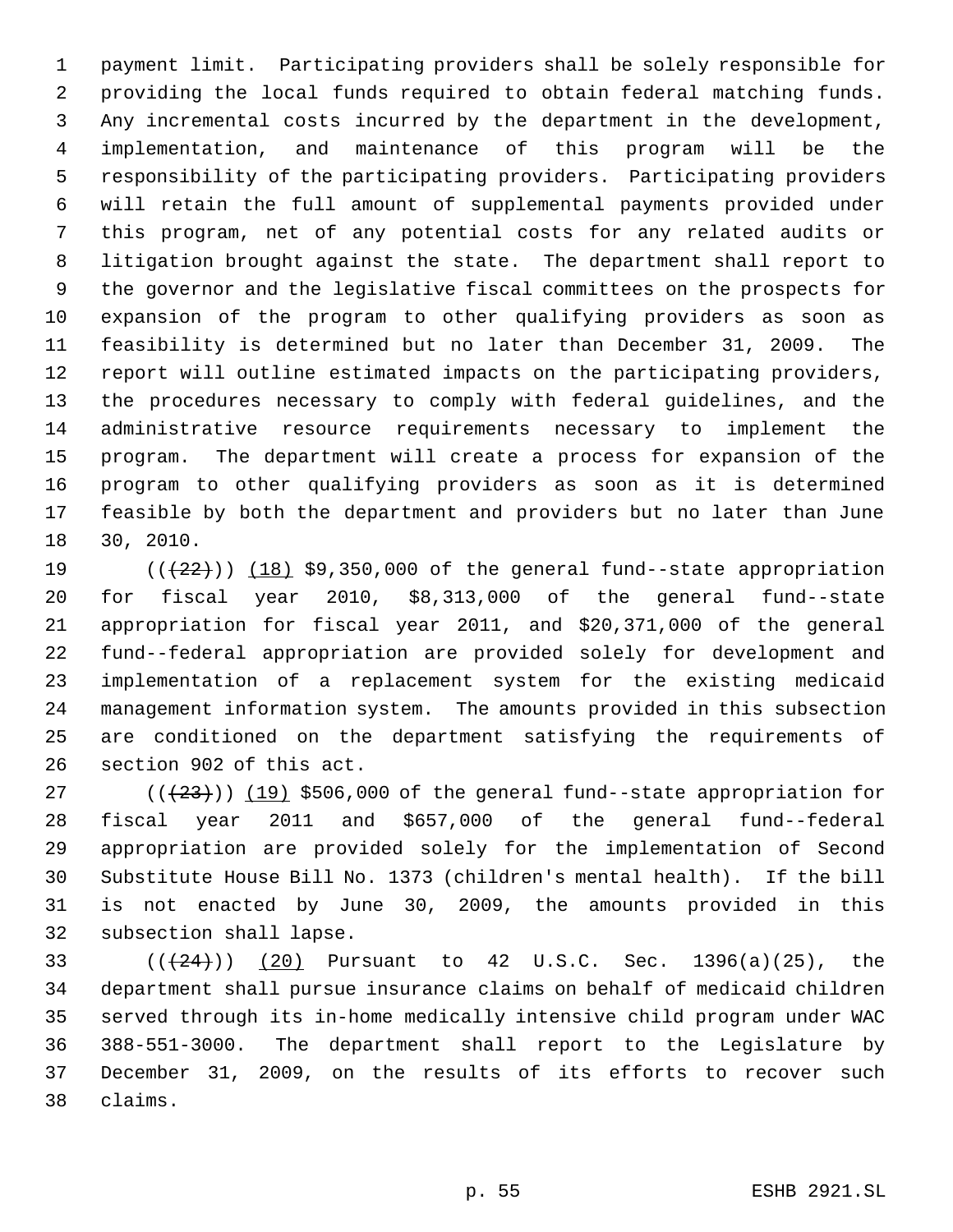( $(\frac{25}{1})$ ) (21) The department may, on a case-by-case basis and in the best interests of the child, set payment rates for medically intensive home care services to promote access to home care as an alternative to hospitalization. Expenditures related to these increased payments shall not exceed the amount the department would otherwise pay for hospitalization for the child receiving medically intensive home care services.

 $((+26))$   $(22)$  \$425,000 of the general fund--state appropriation for fiscal year 2010, \$425,000 of the general fund--state appropriation for fiscal year 2011, and \$1,580,000 of the general fund--federal appropriation are provided solely to continue children's health coverage outreach and education efforts under RCW 74.09.470. These efforts shall rely on existing relationships and systems developed with local public health agencies, health care providers, public schools, the women, infants, and children program, the early childhood education and assistance program, child care providers, newborn visiting nurses, and other community-based organizations. The department shall seek public-private partnerships and federal funds that are or may become available to provide on-going support for outreach and education efforts under the federal children's health insurance program reauthorization act of 2009.

 $((+27))$  (23) The department, in conjunction with the office of financial management, shall reduce outpatient and inpatient hospital rates and implement a prorated inpatient payment policy. In determining the level of reductions needed, the department shall include in its calculations services paid under fee-for-service, managed care, and certified public expenditure payment methods; but reductions shall not apply to payments for psychiatric inpatient services or payments to critical access hospitals.

 $((+28))$   $(24)$  The department will pursue a competitive procurement process for antihemophilic products, emphasizing evidence-based medicine and protection of patient access without significant disruption in treatment.

 (( $(29)$ )) (25) The department will pursue several strategies towards reducing pharmacy expenditures including but not limited to increasing generic prescription drug utilization by 20 percentage points and promoting increased utilization of the existing mail-order pharmacy program.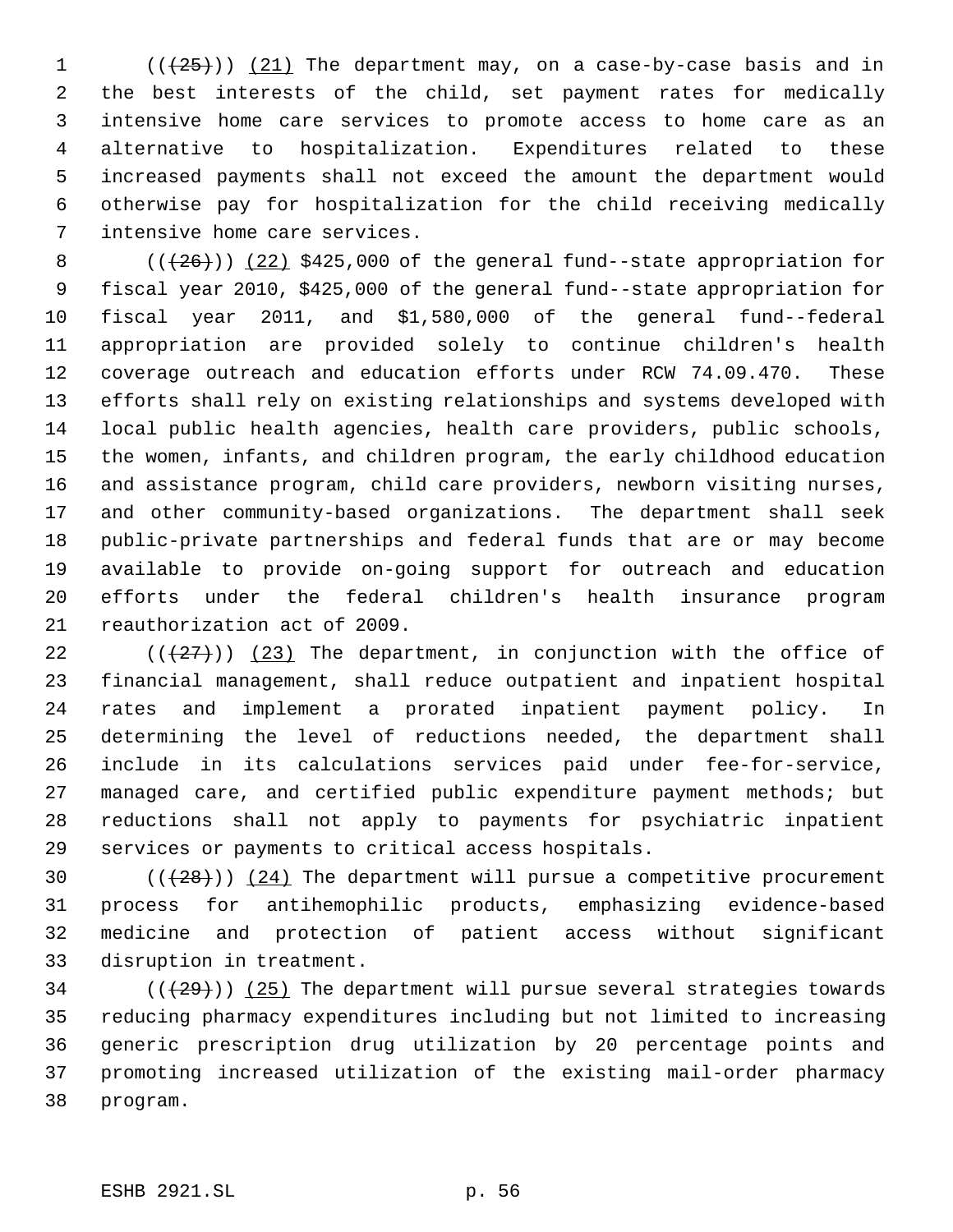$((+30))$   $(26)$  The department shall reduce reimbursement for over- the-counter medications while maintaining reimbursement for those over- the-counter medications that can replace more costly prescription medications.

 $((+31))$   $(27)$  The department shall seek public-private partnerships and federal funds that are or may become available to implement health information technology projects under the federal American recovery and reinvestment act of 2009.

9 (( $\left(\frac{1}{32}\right)$ ) (28) The department shall target funding for maternity support services towards pregnant women with factors that lead to higher rates of poor birth outcomes, including hypertension, a preterm or low birth weight birth in the most recent previous birth, a cognitive deficit or developmental disability, substance abuse, severe mental illness, unhealthy weight or failure to gain weight, tobacco use, or African American or Native American race.

 $((+34))$   $(29)$  \$79,000 of the general fund--state appropriation for fiscal year 2010 and \$53,000 of the general fund--federal appropriation are provided solely to implement Substitute House Bill No. 1845 (medical support obligations).

 $((+35))$   $(30)$  \$63,000 of the general fund--state appropriation for fiscal year 2010, \$583,000 of the general fund--state appropriation for fiscal year 2011, and \$864,000 of the general fund--federal appropriation are provided solely to implement Engrossed House Bill No. 2194 (extraordinary medical placement for offenders). The department shall work in partnership with the department of corrections to identify services and find placements for offenders who are released through the extraordinary medical placement program. The department shall collaborate with the department of corrections to identify and track cost savings to the department of corrections, including medical cost savings, and to identify and track expenditures incurred by the aging and disability services program for community services and by the medical assistance program for medical expenses. A joint report regarding the identified savings and expenditures shall be provided to the office of financial management and the appropriate fiscal committees of the legislature by November 30, 2010. If this bill is not enacted by June 30, 2009, the amounts provided in this subsection shall lapse.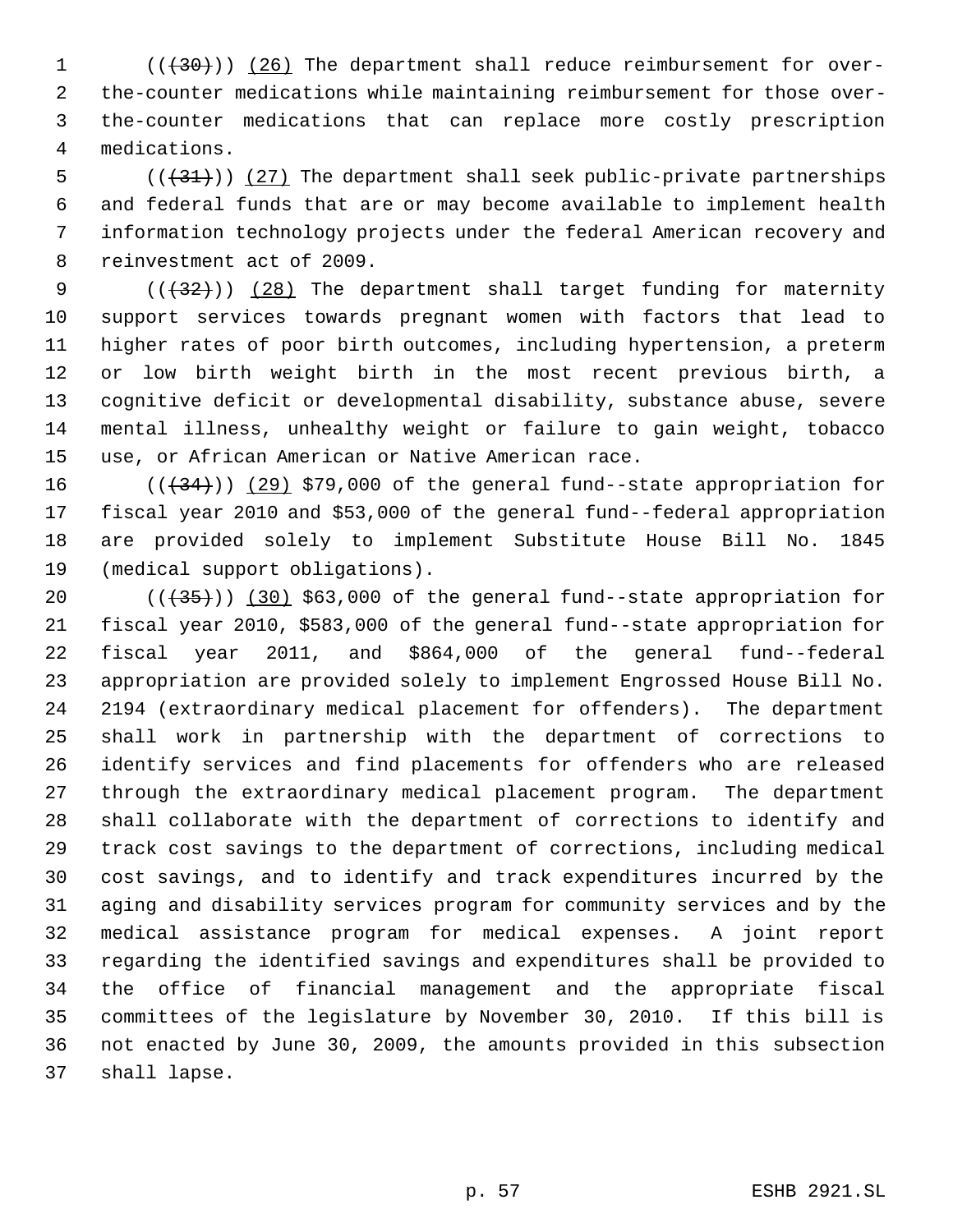1 (( $(36)$ )) (31) Sufficient amounts are provided in this section to provide full benefit dual eligible beneficiaries with medicare part D prescription drug copayment coverage in accordance with RCW 74.09.520.

 **Sec. 209.** 2009 c 564 s 210 (uncodified) is amended to read as follows: **FOR THE DEPARTMENT OF SOCIAL AND HEALTH SERVICES--VOCATIONAL REHABILITATION PROGRAM** 8 General Fund--State Appropriation (FY 2010) . . . . . . ((\$10,452,000)) \$10,451,000 10 General Fund--State Appropriation (FY 2011) . . . . . . ((\$10,127,000)) 11 \$10,125,000 12 General Fund--Federal Appropriation . . . . . . . . . . ((\$83,553,000)) \$83,534,000 Telecommunications Devices for the Hearing and 15 Speech Impaired--State Appropriation . . . . . . . . . \$1,979,000 16 TOTAL APPROPRIATION . . . . . . . . . . . . ((\$<del>106,111,000</del>)) \$106,089,000

 The appropriations in this section are subject to the following conditions and limitations: The vocational rehabilitation program shall coordinate closely with the economic services program to serve general assistance unemployable clients who are referred for eligibility determination and vocational rehabilitation services, and shall make every effort, within the requirements of the federal rehabilitation act of 1973, to serve these clients.

 **Sec. 210.** 2009 c 564 s 211 (uncodified) is amended to read as follows: **FOR THE DEPARTMENT OF SOCIAL AND HEALTH SERVICES--SPECIAL COMMITMENT PROGRAM** 29 General Fund--State Appropriation (FY 2010) . . . . . . ((\$54,027,000))  $\frac{1}{20}$  \$49,818,000 31 General Fund--State Appropriation (FY 2011) . . . . . . ((\$53,137,000)) \$47,259,000 33 TOTAL APPROPRIATION . . . . . . . . . . . . . ((\$107,164,000)) \$97,077,000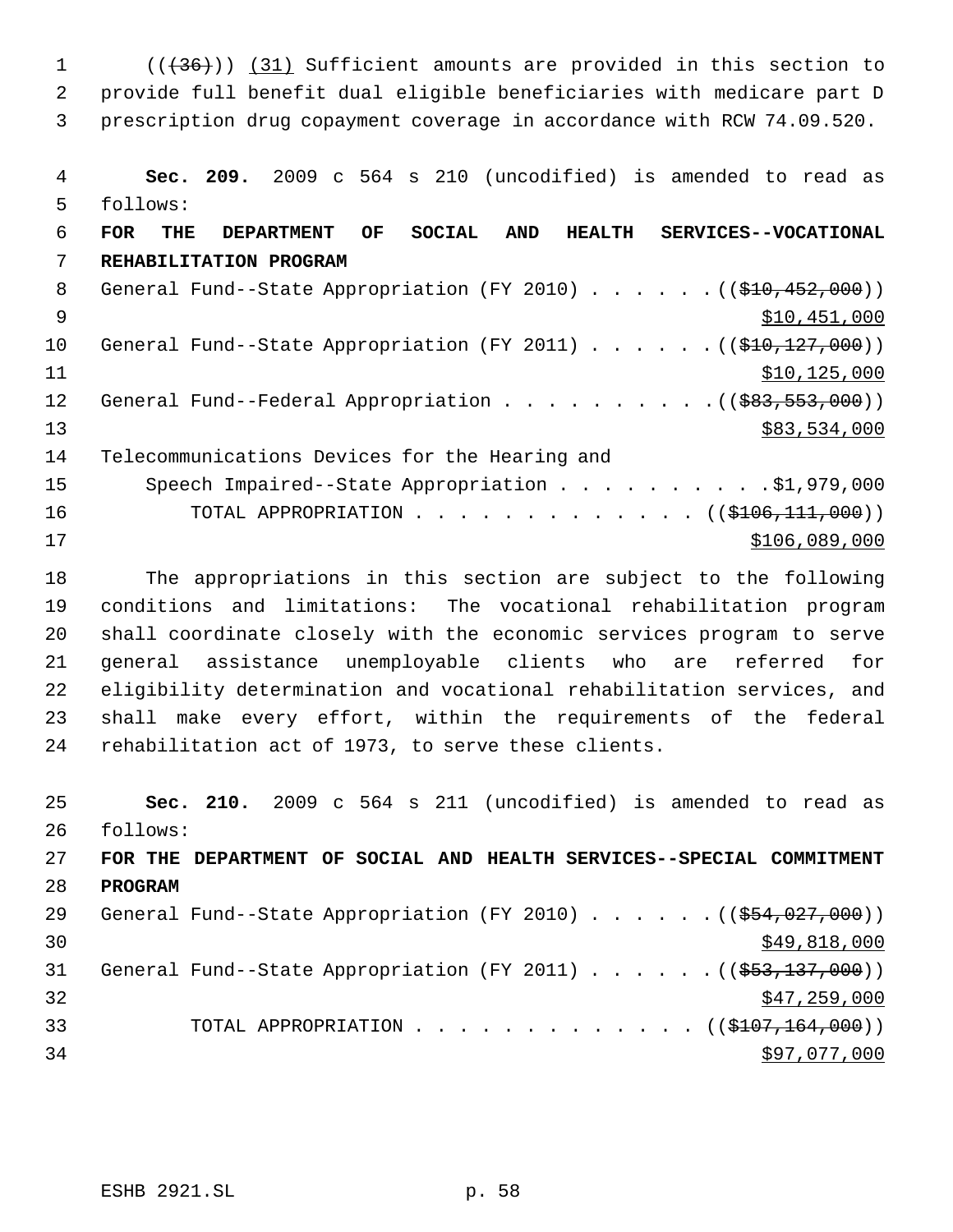|               | Sec. 211. 2009 c 564 s 212 (uncodified) is amended to read as                     |
|---------------|-----------------------------------------------------------------------------------|
| $\mathcal{L}$ | follows:                                                                          |
| 3             | FOR THE DEPARTMENT OF SOCIAL AND HEALTH SERVICES--ADMINISTRATION AND              |
| 4             | SUPPORTING SERVICES PROGRAM                                                       |
| 5             | General Fund--State Appropriation (FY 2010) $($ $($ $\frac{24}{534}, 549, 000)$ ) |
| 6             | \$34,425,000                                                                      |
| 7             | General Fund--State Appropriation (FY 2011) $($ $($ \$34,843,000))                |
| 8             | \$34,627,000                                                                      |
| 9             |                                                                                   |
| 10            | \$55,169,000                                                                      |
| 11            | General Fund--Private/Local Appropriation \$1,526,000                             |
| 12            | TOTAL APPROPRIATION ( $(\frac{$126}{,325},000)$ )                                 |
| 13            | \$125,747,000                                                                     |

 The appropriations in this section are subject to the following conditions and limitations: In addition to other reductions, the appropriations in this section reflect reductions targeted specifically to state government administrative costs. These administrative reductions shall be achieved, to the greatest extent possible, by reducing those administrative costs that do not affect direct client services or direct service delivery or programs.

 (1) \$150,000 of the general fund--state appropriation for fiscal year 2010 and \$150,000 of the general fund--state appropriation for fiscal year 2011 are provided solely for the Washington state mentors program to continue its public-private partnerships to provide technical assistance and training to mentoring programs that serve at-risk youth.

 (2) \$445,000 of the general fund--state appropriation for fiscal year 2010 and \$445,000 of the general fund--state appropriation for fiscal year 2011 are provided solely for funding of the teamchild project through the governor's juvenile justice advisory committee.

 (3) \$178,000 of the general fund--state appropriation for fiscal year 2010 and \$178,000 of the general fund--state appropriation for fiscal year 2011 are provided solely for the juvenile detention alternatives initiative.

 (4) Amounts appropriated in this section reflect a reduction to the family policy council. The family policy council shall reevaluate staffing levels and administrative costs to ensure to the extent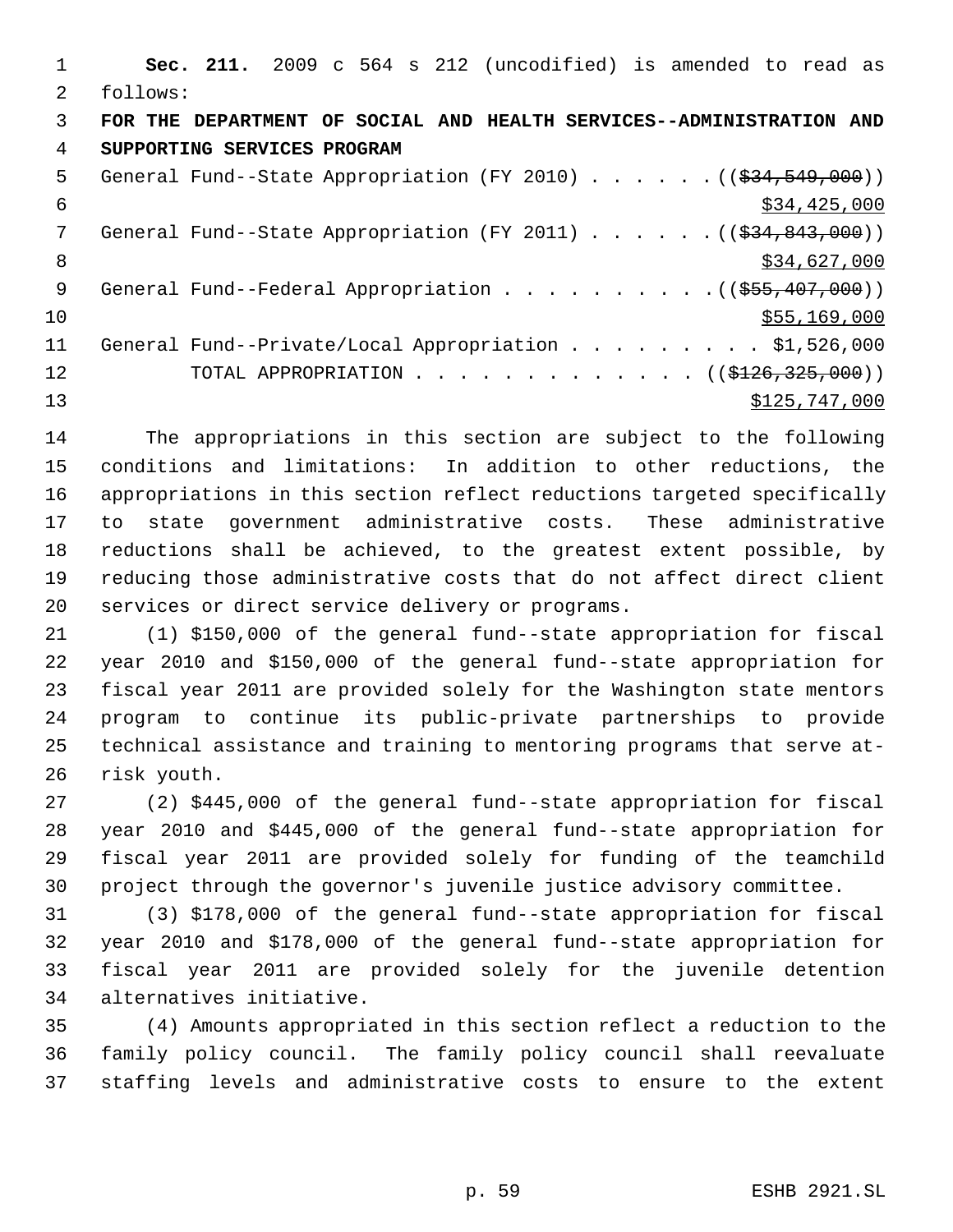possible a maximum ratio of grant moneys provided and administrative costs.

 (5) Amounts appropriated in this section reflect a reduction to the council on children and families. The council on children and families shall reevaluate staffing levels and administrative costs to ensure to the extent possible a maximum ratio of grant moneys provided and administrative costs.

 **Sec. 212.** 2009 c 564 s 215 (uncodified) is amended to read as follows: **FOR THE HUMAN RIGHTS COMMISSION** 11 General Fund--State Appropriation (FY 2010) . . . . . ((\$2,802,000))  $\frac{12}{2}$   $\frac{12}{2}$   $\frac{12}{2}$   $\frac{12}{2}$   $\frac{12}{2}$   $\frac{12}{2}$   $\frac{12}{2}$   $\frac{12}{2}$   $\frac{12}{2}$   $\frac{12}{2}$   $\frac{12}{2}$   $\frac{12}{2}$   $\frac{12}{2}$   $\frac{12}{2}$   $\frac{12}{2}$   $\frac{12}{2}$   $\frac{12}{2}$   $\frac{12}{2}$   $\frac{12}{2}$   $\frac{12}{2}$  13 General Fund--State Appropriation (FY 2011) . . . . . . ((\$2,814,000))

 $\frac{$2,533,000}{ }$ 15 General Fund--Federal Appropriation . . . . . . . . . . . \$1,299,000 16 TOTAL APPROPRIATION . . . . . . . . . . . . . ((<del>\$6,915,000</del>)) \$6,470,000

 **Sec. 213.** 2009 c 564 s 219 (uncodified) is amended to read as follows:

## **FOR THE INDETERMINATE SENTENCE REVIEW BOARD**

| 21 | General Fund--State Appropriation (FY 2010) ( $(\frac{1}{2}, 913, 000)$ ) |  |  |  |  |             |
|----|---------------------------------------------------------------------------|--|--|--|--|-------------|
| 22 |                                                                           |  |  |  |  | \$1,882,000 |
| 23 | General Fund--State Appropriation (FY 2011) $($ $(\frac{21.917}{100})$    |  |  |  |  |             |
| 24 |                                                                           |  |  |  |  | \$1,886,000 |
| 25 | TOTAL APPROPRIATION $\ldots$ , ( $(\frac{2}{53}, \frac{830}{100})$ )      |  |  |  |  |             |
| 26 |                                                                           |  |  |  |  | \$3,768,000 |

 **Sec. 214.** 2009 c 564 s 222 (uncodified) is amended to read as follows:

## **FOR THE DEPARTMENT OF HEALTH**

30 General Fund--State Appropriation (FY 2010) . . . . . ((\$108,879,000)) \$107,413,000 32 General Fund--State Appropriation (FY 2011) . . . . . . ((\$84,169,000)) \$82,806,000 General Fund--Federal Appropriation . . . . . . . . . . . \$480,871,000 General Fund--Private/Local Appropriation . . . . . . . . \$138,846,000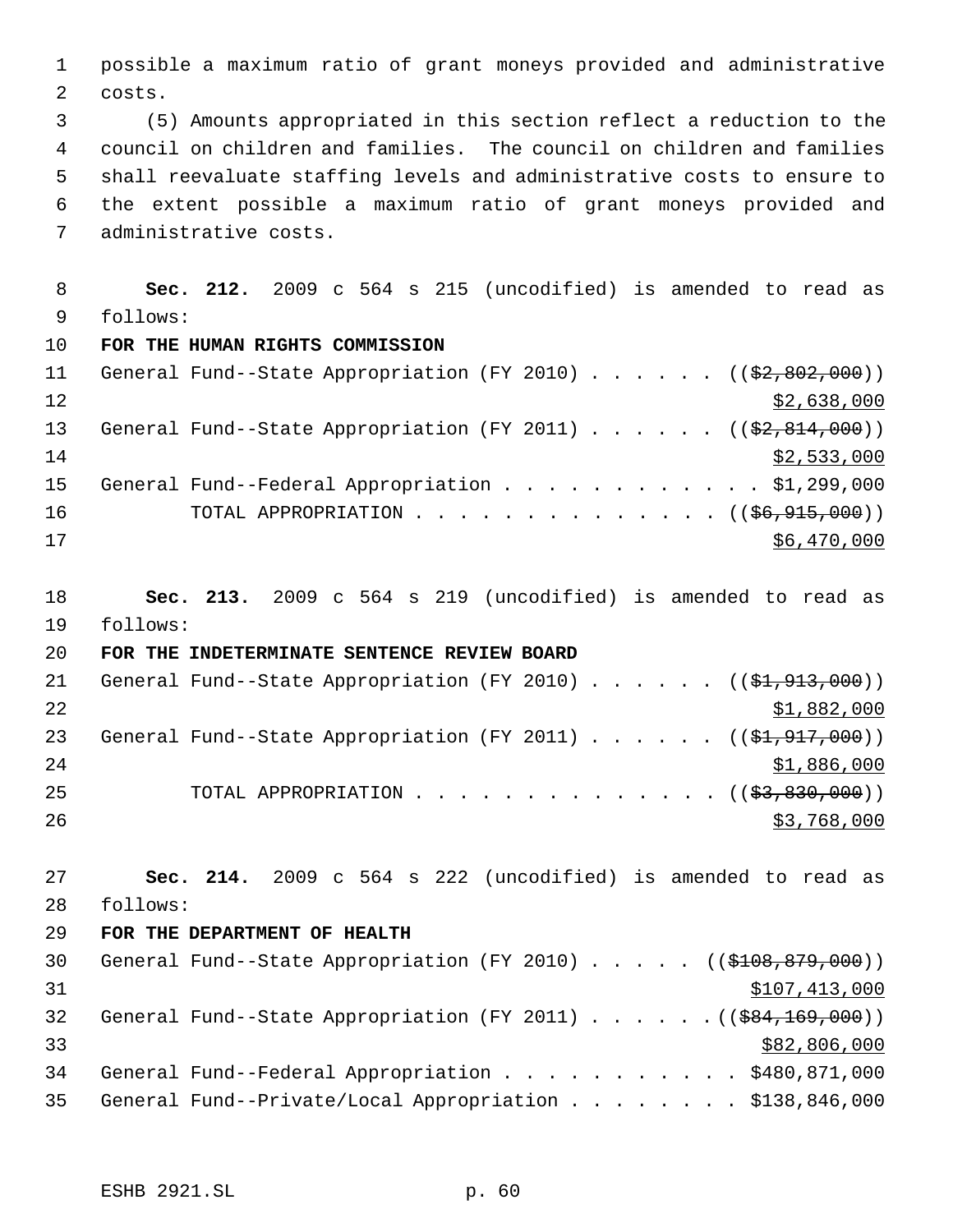| 1  | Hospital Data Collection Account--State Appropriation \$326,000      |
|----|----------------------------------------------------------------------|
| 2  | Health Professions Account--State Appropriation \$76,218,000         |
| 3  | Aquatic Lands Enhancement Account--State Appropriation \$603,000     |
| 4  | Emergency Medical Services and Trauma Care Systems                   |
| 5  | Trust Account--State Appropriation \$13,531,000                      |
| 6  | Safe Drinking Water Account--State Appropriation \$2,723,000         |
| 7  | Drinking Water Assistance Account--Federal                           |
| 8  | Appropriation \$22,817,000                                           |
| 9  | Waterworks Operator Certification--State Appropriation \$1,519,000   |
| 10 | Drinking Water Assistance Administrative Account--                   |
| 11 | State Appropriation \$326,000                                        |
| 12 | State Toxics Control Account--State Appropriation \$3,600,000        |
| 13 | Medical Test Site Licensure Account--State Appropriation \$2,117,000 |
| 14 | Youth Tobacco Prevention Account--State Appropriation \$1,512,000    |
| 15 | Public Health Supplemental Account--Private/Local                    |
| 16 |                                                                      |
| 17 | Accident Account--State Appropriation \$295,000                      |
| 18 | Medical Aid Account--State Appropriation \$48,000                    |
| 19 | Tobacco Prevention and Control Account--                             |
| 20 | State Appropriation $($ $($ $$46, 884, 000)$ $)$                     |
| 21 | \$46,852,000                                                         |
| 22 | Biotoxin Account--State Appropriation \$1,165,000                    |
| 23 | TOTAL APPROPRIATION ( $(\frac{1989}{1000}, \frac{974}{1000})$ )      |
| 24 | \$987,113,000                                                        |
|    |                                                                      |

 The appropriations in this section are subject to the following conditions and limitations:

 (1) The department of health shall not initiate any services that will require expenditure of state general fund moneys unless expressly authorized in this act or other law. The department of health and the state board of health shall not implement any new or amended rules pertaining to primary and secondary school facilities until the rules and a final cost estimate have been presented to the legislature, and the legislature has formally funded implementation of the rules through the omnibus appropriations act or by statute. The department may seek, receive, and spend, under RCW 43.79.260 through 43.79.282, federal moneys not anticipated in this act as long as the federal funding does not require expenditure of state moneys for the program in excess of amounts anticipated in this act. If the department receives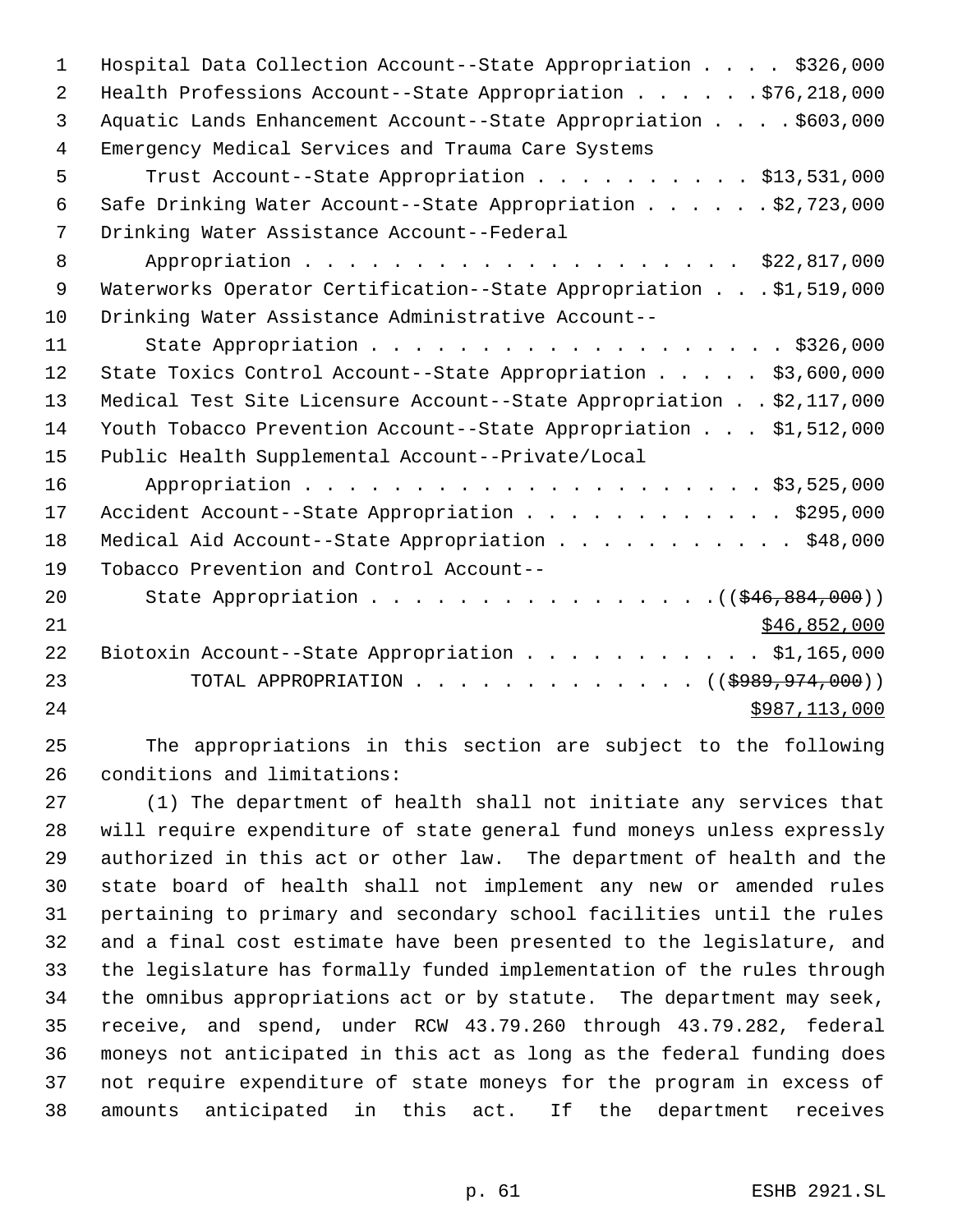unanticipated unrestricted federal moneys, those moneys shall be spent for services authorized in this act or in any other legislation that provides appropriation authority, and an equal amount of appropriated state moneys shall lapse. Upon the lapsing of any moneys under this subsection, the office of financial management shall notify the legislative fiscal committees. As used in this subsection, "unrestricted federal moneys" includes block grants and other funds that federal law does not require to be spent on specifically defined projects or matched on a formula basis by state funds.

 (2) Pursuant to RCW 43.135.055 and RCW 43.70.250, the department is authorized to establish fees by the amount necessary to fully support the cost of activities related to the administration of long-term care worker certification. The department is further authorized to increase fees by the amount necessary to implement the regulatory requirements of the following bills: House Bill No. 1414 (health care assistants), House Bill No. 1740 (dental residency licenses), and House Bill No. 1899 (retired active physician licenses).

 $((+4))$   $(3)$  \$764,000 of the health professions account--state appropriation is provided solely for the medical quality assurance commission to maintain disciplinary staff and associated costs sufficient to reduce the backlog of disciplinary cases and to continue to manage the disciplinary caseload of the commission.

 $((+5))$   $(4)$  \$57,000 of the general fund--state appropriation for fiscal year 2010 and \$58,000 of the general fund--state appropriation for fiscal year 2011 are provided solely for the midwifery licensure and regulatory program to offset a reduction in revenue from fees. There shall be no change to the current annual fees for new or renewed licenses for the midwifery program. The department shall convene the midwifery advisory committee on a quarterly basis to address issues related to licensed midwifery.

 $((+6))$  (5) Funding for the human papillomavirus vaccine shall not be included in the department's universal vaccine purchase program in fiscal year 2010. Remaining funds for the universal vaccine purchase program shall be used to continue the purchase of all other vaccines included in the program until May 1, 2010, or until state funds are exhausted, at which point state funding for the universal vaccine purchase program shall be discontinued. Funds from section 317 of the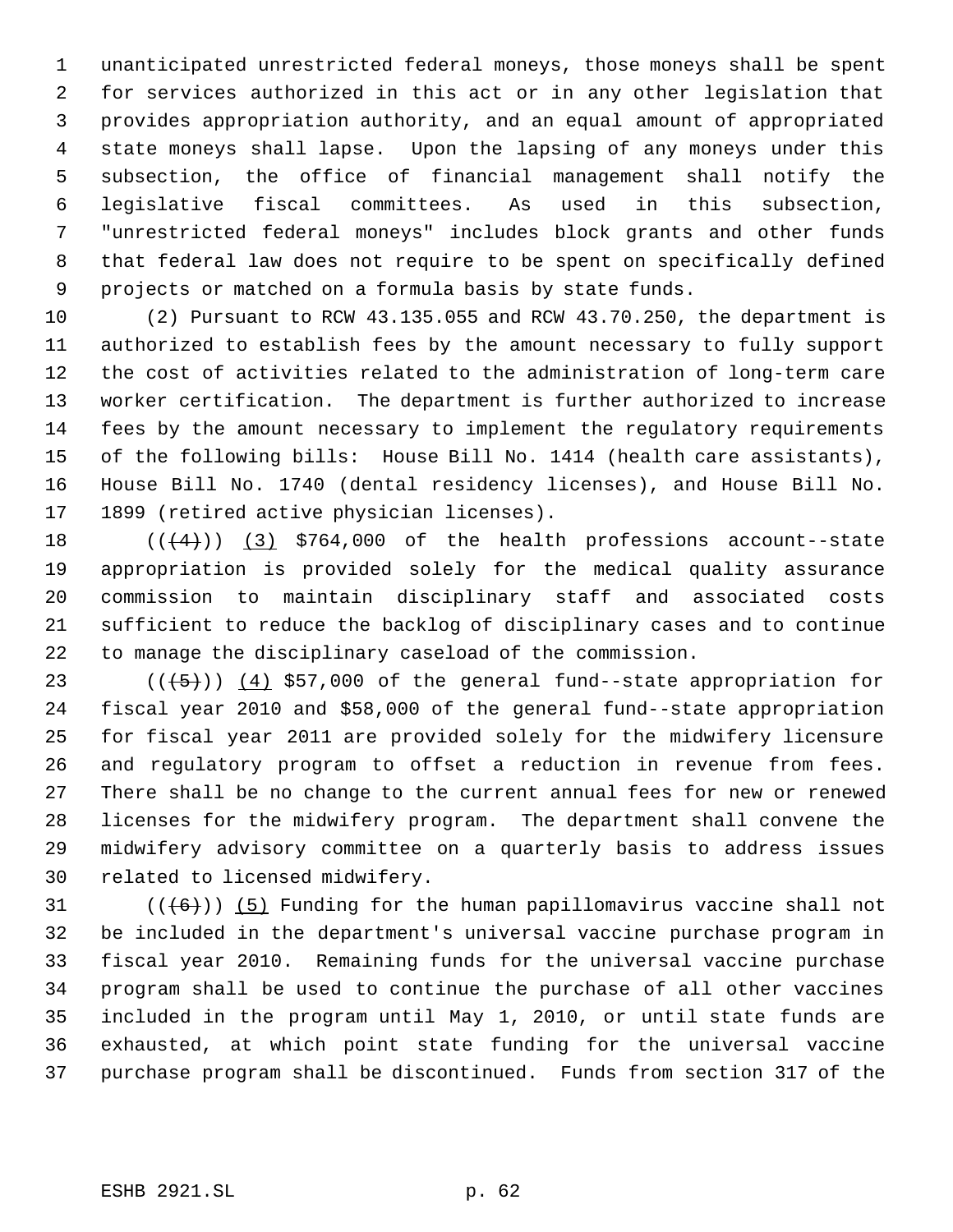federal public health services act direct assistance shall not be used in lieu of state funds.

  $((+7+))$  (6) Beginning July 1, 2010, the department, in collaboration with the department of social and health services, shall maximize the use of existing federal funds, including section 317 of the federal public health services act direct assistance as well as federal funds that may become available under the American recovery and reinvestment act, in order to continue to provide immunizations for low-income, nonmedicaid eligible children up to three hundred percent of the federal poverty level in state-sponsored health programs.

 $((\{8\})$  (7) The department shall eliminate outreach activities for the health care directives registry and use the remaining amounts to maintain the contract for the registry and minimal staffing necessary to administer the basic entry functions for the registry.

15  $((+9))$   $(8)$  Funding in this section reflects a temporary reduction of resources for the 2009-11 fiscal biennium for the state board of health to conduct health impact reviews.

18 (( $(410)$ ) (9) Pursuant to RCW 43.135.055 and 43.70.125, the department is authorized to adopt rules to establish a fee schedule to apply to applicants for initial certification surveys of health care facilities for purposes of receiving federal health care program reimbursement. The fees shall only apply when the department has determined that federal funding is not sufficient to compensate the department for the cost of conducting initial certification surveys. The fees for initial certification surveys may be established as follows: Up to \$1,815 for ambulatory surgery centers, up to \$2,015 for critical access hospitals, up to \$980 for end stage renal disease facilities, up to \$2,285 for home health agencies, up to \$2,285 for hospice agencies, up to \$2,285 for hospitals, up to \$520 for rehabilitation facilities, up to \$690 for rural health clinics, and up to \$7,000 for transplant hospitals.

 (( $(11)$ )) (10) Funding for family planning grants for fiscal year 2011 is reduced in the expectation that federal funding shall become available to expand coverage of services for individuals through programs at the department of social and health services. In the event that such funding is not provided, the legislature intends to continue funding through a supplemental appropriation at fiscal year 2010 levels.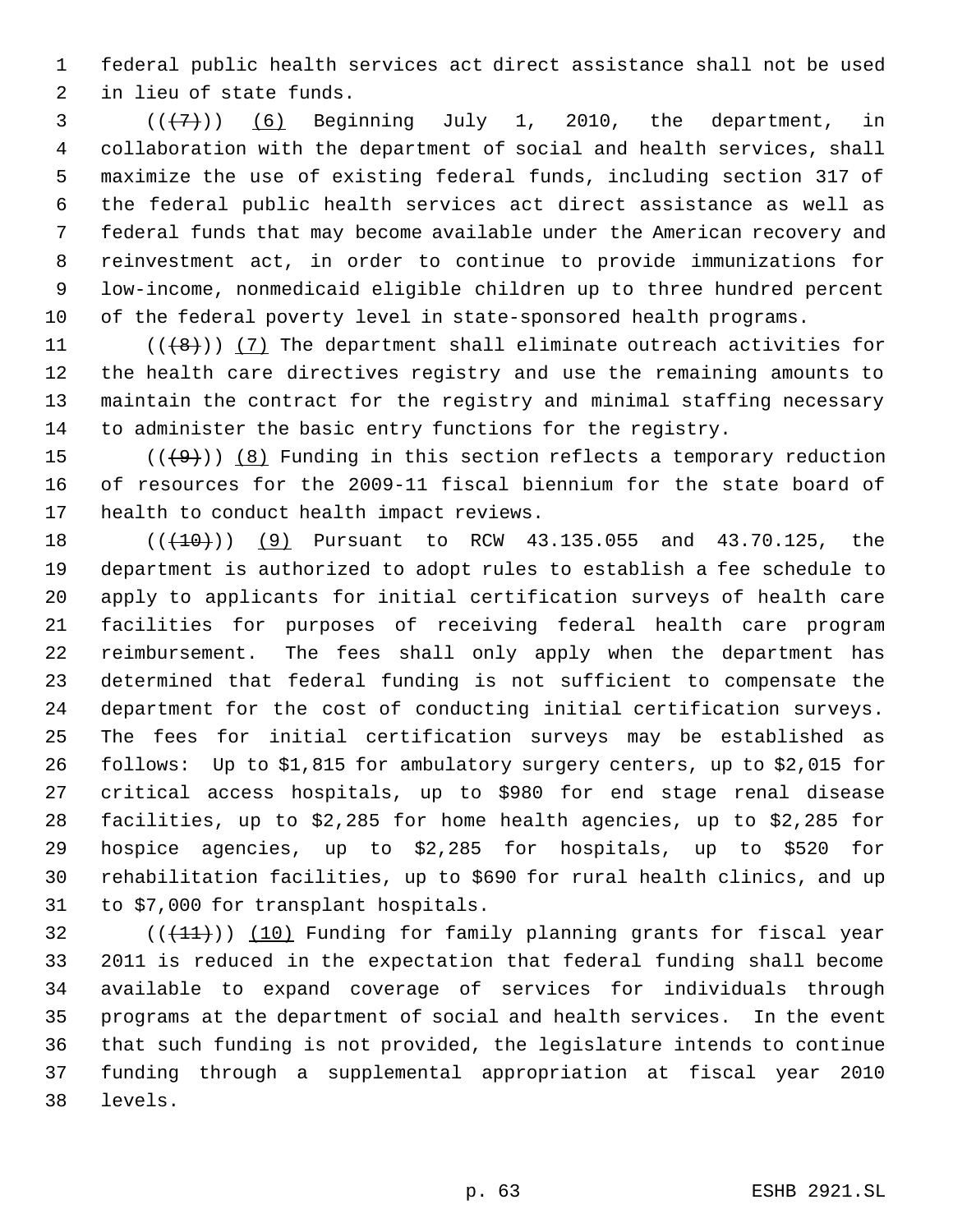$((+12))$   $(11)$  \$16,000,000 of the tobacco prevention and control account--state appropriation is provided solely for local health jurisdictions to conduct core public health functions as defined in RCW 43.70.514.

 $((+13))$   $(12)$  \$100,000 of the health professions account appropriation is provided solely for implementation of Substitute House Bill No. 1414 (health care assistants). If the bill is not enacted by June 30, 2009, the amount provided in this subsection shall lapse.

 $((+14))$   $(13)$  \$42,000 of the health professions account--state appropriation is provided solely to implement Substitute House Bill No. 1740 (dentistry license issuance). If the bill is not enacted by June 30, 2009, the amount provided in this section shall lapse.

 $((+15))$   $(14)$  \$23,000 of the health professions account--state appropriation is provided solely to implement Second Substitute House Bill No. 1899 (retired active physician licenses). If the bill is not enacted by June 30, 2009, the amount provided in this section shall lapse.

18 (( $(16)$ )) (15) \$12,000 of the general fund--state appropriation for fiscal year 2010 and \$67,000 of the general fund--private/local appropriation are provided solely to implement House Bill No. 1510 (birth certificates). If the bill is not enacted by June 30, 2009, the amount provided in this section shall lapse.

 $((+17))$   $(16)$  \$31,000 of the health professions account is provided for the implementation of Second Substitute Senate Bill No. 5850 (human trafficking). If the bill is not enacted by June 2009, the amount provided in this subsection shall lapse.

 $((+18))$   $(17)$  \$282,000 of the health professions account is provided for the implementation of Substitute Senate Bill No. 5752 (dentists cost recovery). If the bill is not enacted by June 2009, the amount provided in this subsection shall lapse.

 $((+19))$   $(18)$  \$106,000 of the health professions account is provided for the implementation of Substitute Senate Bill No. 5601 (speech language assistants). If the bill is not enacted by June 2009, the amount provided in this subsection shall lapse.

 **Sec. 215.** 2009 c 564 s 223 (uncodified) is amended to read as follows: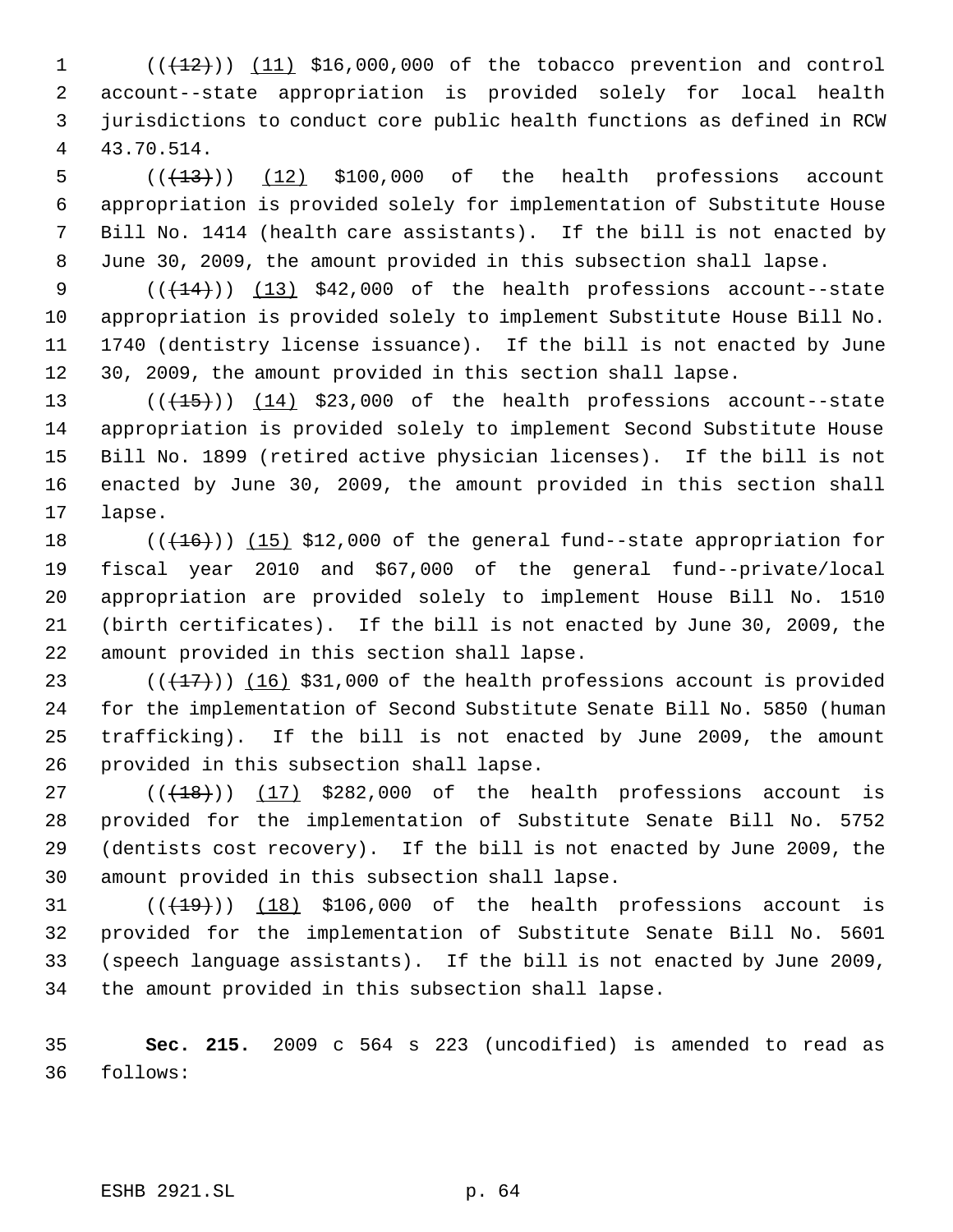## **FOR THE DEPARTMENT OF CORRECTIONS**

| 2   | (1) ADMINISTRATION AND SUPPORT SERVICES                    |
|-----|------------------------------------------------------------|
|     | 3 General Fund--State Appropriation (FY 2010) \$55,622,000 |
|     | 4 General Fund--State Appropriation (FY 2011) \$56,318,000 |
| - 5 | TOTAL APPROPRIATION $\ldots$ \$111,940,000                 |

 The appropriations in this subsection are subject to the following conditions and limitations:

 (a) Within funds appropriated in this section, the department shall seek contracts for chemical dependency vendors to provide chemical dependency treatment of offenders in corrections facilities, including corrections centers and community supervision facilities, which have demonstrated effectiveness in treatment of offenders and are able to provide data to show a successful treatment rate.

 (b) \$35,000 of the general fund--state appropriation for fiscal year 2010 and \$35,000 of the general fund--state appropriation for fiscal year 2011 are provided solely for the support of a statewide council on mentally ill offenders that includes as its members representatives of community-based mental health treatment programs, current or former judicial officers, and directors and commanders of city and county jails and state prison facilities. The council will investigate and promote cost-effective approaches to meeting the long- term needs of adults and juveniles with mental disorders who have a history of offending or who are at-risk of offending, including their mental health, physiological, housing, employment, and job training needs.

(2) CORRECTIONAL OPERATIONS

| 27              | General Fund--State Appropriation (FY 2010) ( $(\frac{2459}{575}, \frac{1000}{10})$ |
|-----------------|-------------------------------------------------------------------------------------|
| 28              | \$456,657,000                                                                       |
| 29              | General Fund--State Appropriation (FY 2011) ( $(\frac{2629}{1000})$ )               |
| 30              | \$626, 303, 000                                                                     |
| 31              | General Fund--Federal Appropriation \$185,131,000                                   |
| 32 <sup>°</sup> | General Fund--Private/Local Appropriation \$3,536,000                               |
| 33              | Washington Auto Theft Prevention Authority Account--                                |
| 34              | State Appropriation \$5,960,000                                                     |
| 35              | TOTAL APPROPRIATION ( $(\frac{21}{223}, \frac{272}{200})$ )                         |
| 36              | \$1,277,587,000                                                                     |
|                 |                                                                                     |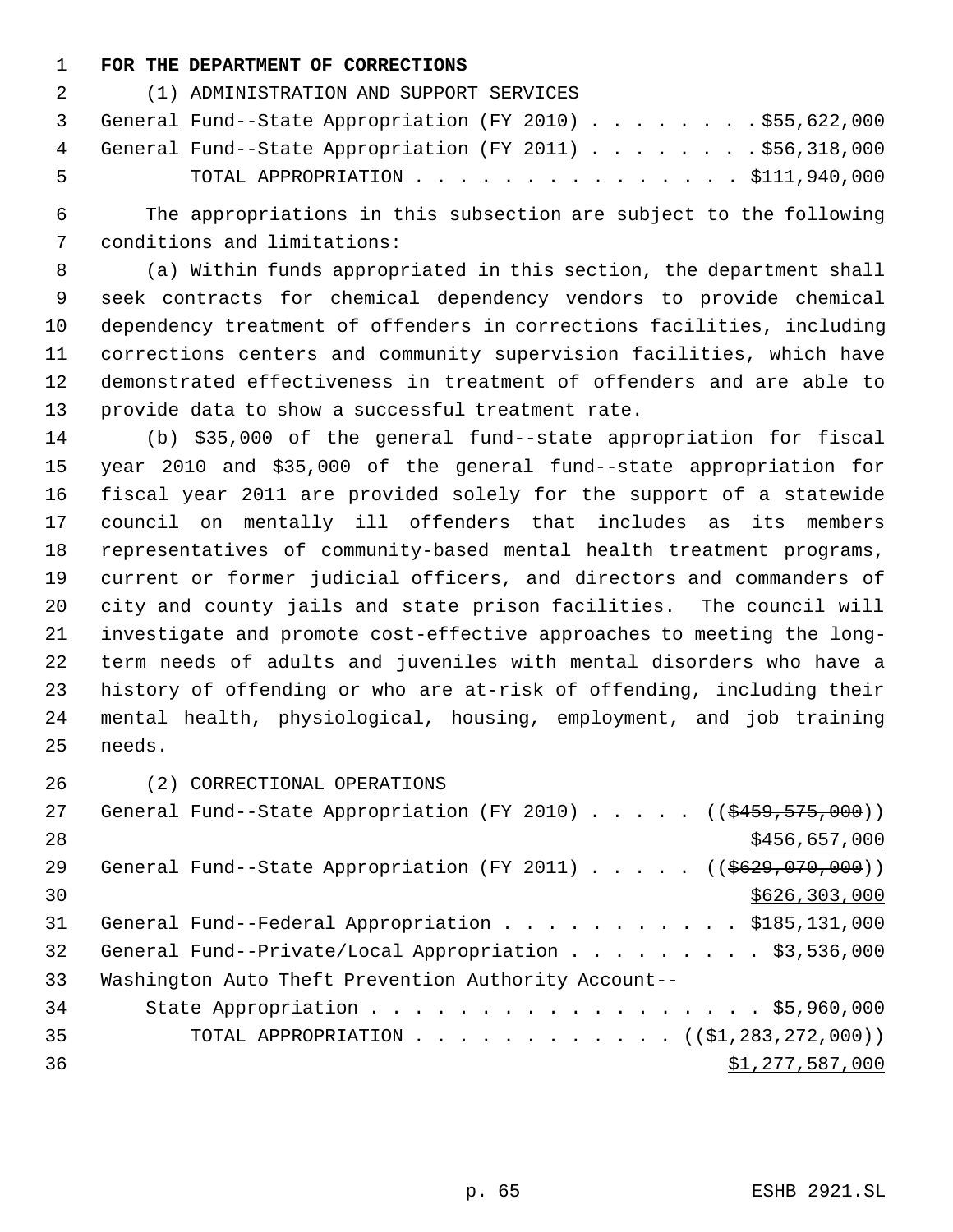The appropriations in this subsection are subject to the following conditions and limitations:

 (a) The department may expend funds generated by contractual agreements entered into for mitigation of severe overcrowding in local jails. Any funds generated in excess of actual costs shall be deposited in the state general fund. Expenditures shall not exceed revenue generated by such agreements and shall be treated as a recovery of costs.

 $((+e))$  (b) The department shall accomplish personnel reductions with the least possible impact on correctional custody staff, community custody staff, and correctional industries. For the purposes of this subsection, correctional custody staff means employees responsible for the direct supervision of offenders.

 $((\{d\})$  (c) During the 2009-11 biennium, when contracts are established or renewed for offender pay phone and other telephone services provided to inmates, the department shall select the contractor or contractors primarily based on the following factors: (i) The lowest rate charged to both the inmate and the person paying for the telephone call; and (ii) the lowest commission rates paid to the department, while providing reasonable compensation to cover the costs of the department to provide the telephone services to inmates and provide sufficient revenues for the activities funded from the institutional welfare betterment account.

24 ( $(\langle e \rangle)$ ) (d) The Harborview medical center shall provide inpatient and outpatient hospital services to offenders confined in department of corrections facilities at a rate no greater than the average rate that the department has negotiated with other community hospitals in Washington state.

29 ( $(\overline{+q})$ ) (e) A political subdivision which is applying for funding to mitigate one-time impacts associated with construction or expansion of a correctional institution, consistent with WAC 137-12A-030, may apply for the mitigation funds in the fiscal biennium in which the impacts occur or in the immediately succeeding fiscal biennium.

34 ( $(\overline{(h)})$  (f) Within amounts provided in this subsection, the department, jointly with the department of social and health services, shall identify the number of offenders released through the extraordinary medical placement program, the cost savings to the department of corrections, including estimated medical cost savings,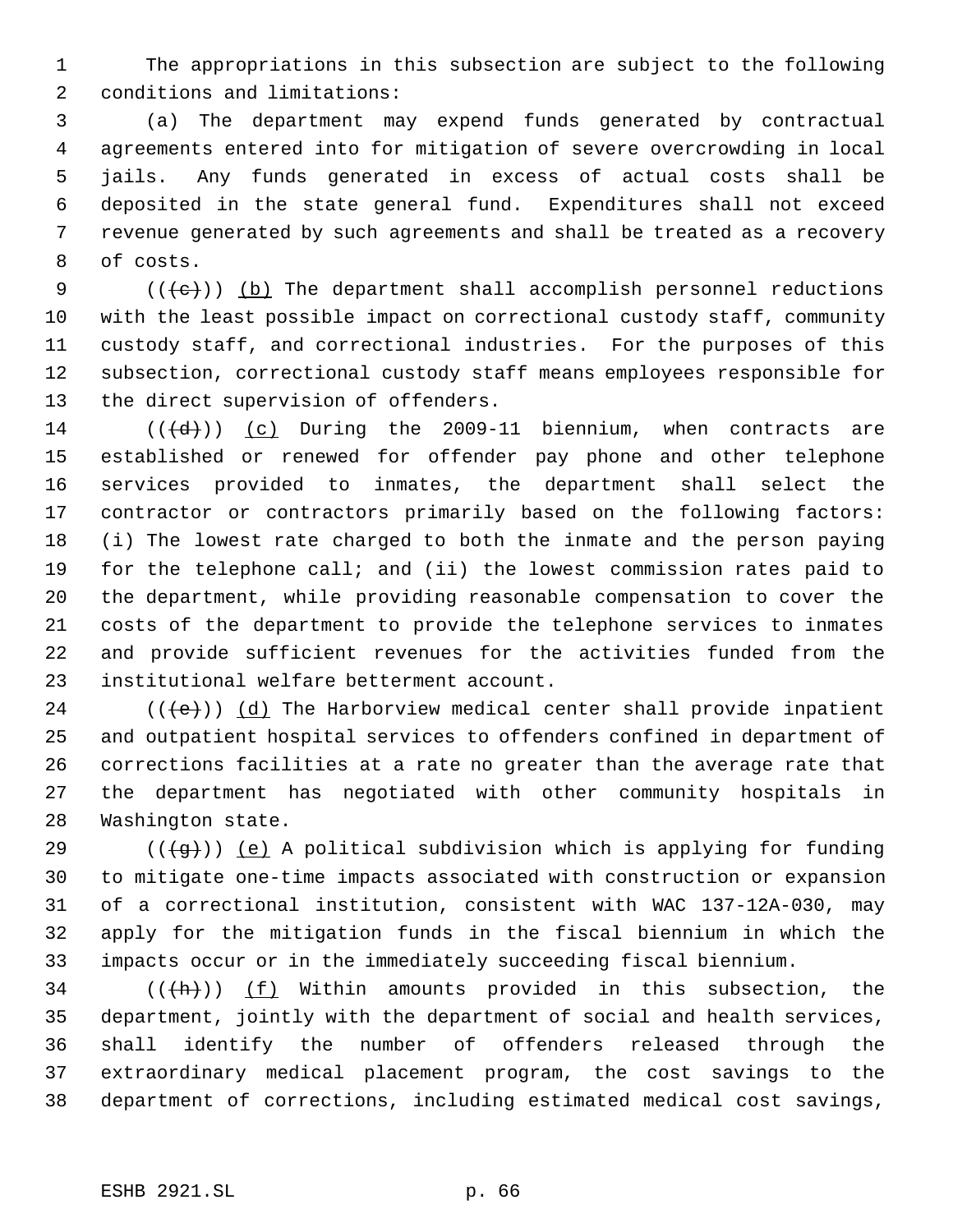and the costs for medical services in the community incurred by the department of social and health services. The department and the department of social and health services shall jointly report to the office of financial management and the appropriate fiscal committees of the legislature by November 30, 2010.

 $((\overleftrightarrow{t}))$  (g) \$11,863,000 of the general fund--state appropriation for fiscal year 2010, \$11,864,000 of the general fund--state appropriation for fiscal year 2011, and \$2,336,000 of the general fund- private/local appropriation are provided solely for in-prison evidence- based programs and for the reception diagnostic center program as part of the offender re-entry initiative.

(3) COMMUNITY SUPERVISION

| 13 | General Fund--State Appropriation (FY 2010) $($ $($ $\frac{152}{152}$ , $122$ , 000)) |
|----|---------------------------------------------------------------------------------------|
| 14 | \$151, 249, 000                                                                       |
| 15 | General Fund--State Appropriation (FY 2011) ( $(\frac{141.982}{000})$                 |
| 16 | \$141,785,000                                                                         |
| 17 | (( <del>General Fund - Federal Appropriation \$750,000</del> ))                       |
| 18 | TOTAL APPROPRIATION $\ldots$ , ( $(\$294, 854, 000)$ )                                |
| 19 | \$293,034,000                                                                         |

 The appropriations in this subsection are subject to the following conditions and limitations:

 (a) The department shall accomplish personnel reductions with the least possible impact on correctional custody staff, community custody staff, and correctional industries. For the purposes of this subsection, correctional custody staff means employees responsible for the direct supervision of offenders.

 (b) \$2,083,000 of the general fund--state appropriation for fiscal year 2010 and \$2,083,000 of the general fund--state appropriation for fiscal year 2011 are provided solely to implement Senate Bill No. 5525 (state institutions/release). If the bill is not enacted by June 30, 2009, the amounts provided in this subsection shall lapse.

 (c) ((\$375,000 of the general fund--state appropriation for fiscal 33 year 2010 is provided solely as a matching amount of state funds for a 34 federal second chance act grant and is contingent upon receipt of \$750,000 of federal funding under the second chance act.

36  $(d)$ )) The appropriations in this subsection are based upon savings assumed from the implementation of Engrossed Substitute Senate Bill No. 5288 (supervision of offenders).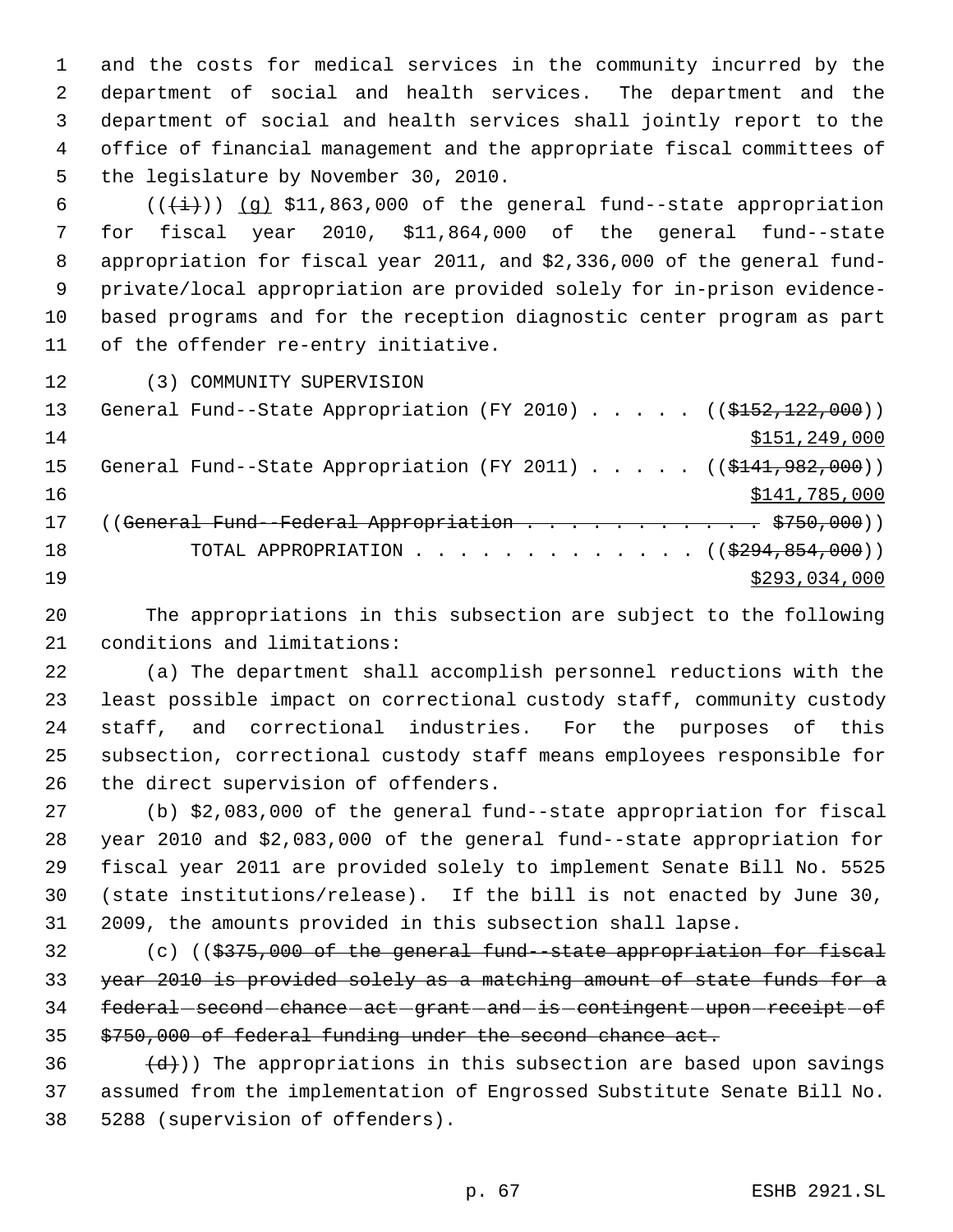$((\{e\}) \cap (\{d\})$  \$2,791,000 of the general fund--state appropriation for fiscal year 2010 and \$3,166,000 of the general fund--state appropriation for fiscal year 2011 are provided solely for evidence- based community programs and for community justice centers as part of the offender re-entry initiative.

(4) CORRECTIONAL INDUSTRIES

|     | 7 General Fund--State Appropriation (FY 2010) \$2,574,000 |  |
|-----|-----------------------------------------------------------|--|
|     | 8 General Fund--State Appropriation (FY 2011) \$2,565,000 |  |
| ∣ q | TOTAL APPROPRIATION \$5,139,000                           |  |

 The appropriations in this subsection are subject to the following conditions and limitations: \$132,000 of the general fund--state appropriation for fiscal year 2010 and \$132,000 of the general fund-- state appropriation for fiscal year 2011 are provided solely for transfer to the jail industries board. The board shall use the amounts provided only for administrative expenses, equipment purchases, and technical assistance associated with advising cities and counties in developing, promoting, and implementing consistent, safe, and efficient offender work programs.

(5) INTERAGENCY PAYMENTS

|    | 20 General Fund--State Appropriation (FY 2010) \$40,455,000 |  |  |  |  |  |
|----|-------------------------------------------------------------|--|--|--|--|--|
|    | 21 General Fund--State Appropriation (FY 2011) \$40,450,000 |  |  |  |  |  |
| 22 | TOTAL APPROPRIATION \$80,905,000                            |  |  |  |  |  |

 **Sec. 216.** 2009 c 564 s 225 (uncodified) is amended to read as follows:

**FOR THE SENTENCING GUIDELINES COMMISSION**

26 General Fund--State Appropriation (FY 2010) . . . . . . ((\$978,000)) 28 General Fund--State Appropriation (FY 2011) . . . . . . ((\$976,000)) 30 TOTAL APPROPRIATION  $\cdots$ ,  $\cdots$ ,  $\cdots$ ,  $\cdots$ ,  $\cdots$ ,  $\cdots$ ,  $\cdots$ ,  $\cdots$ \$1,922,000

 The appropriations in this section are subject to the following conditions and limitations:

 (1) Within the amounts appropriated in this section, the sentencing guidelines commission, in partnership with the courts, shall develop a plan to implement an evidence-based system of community custody for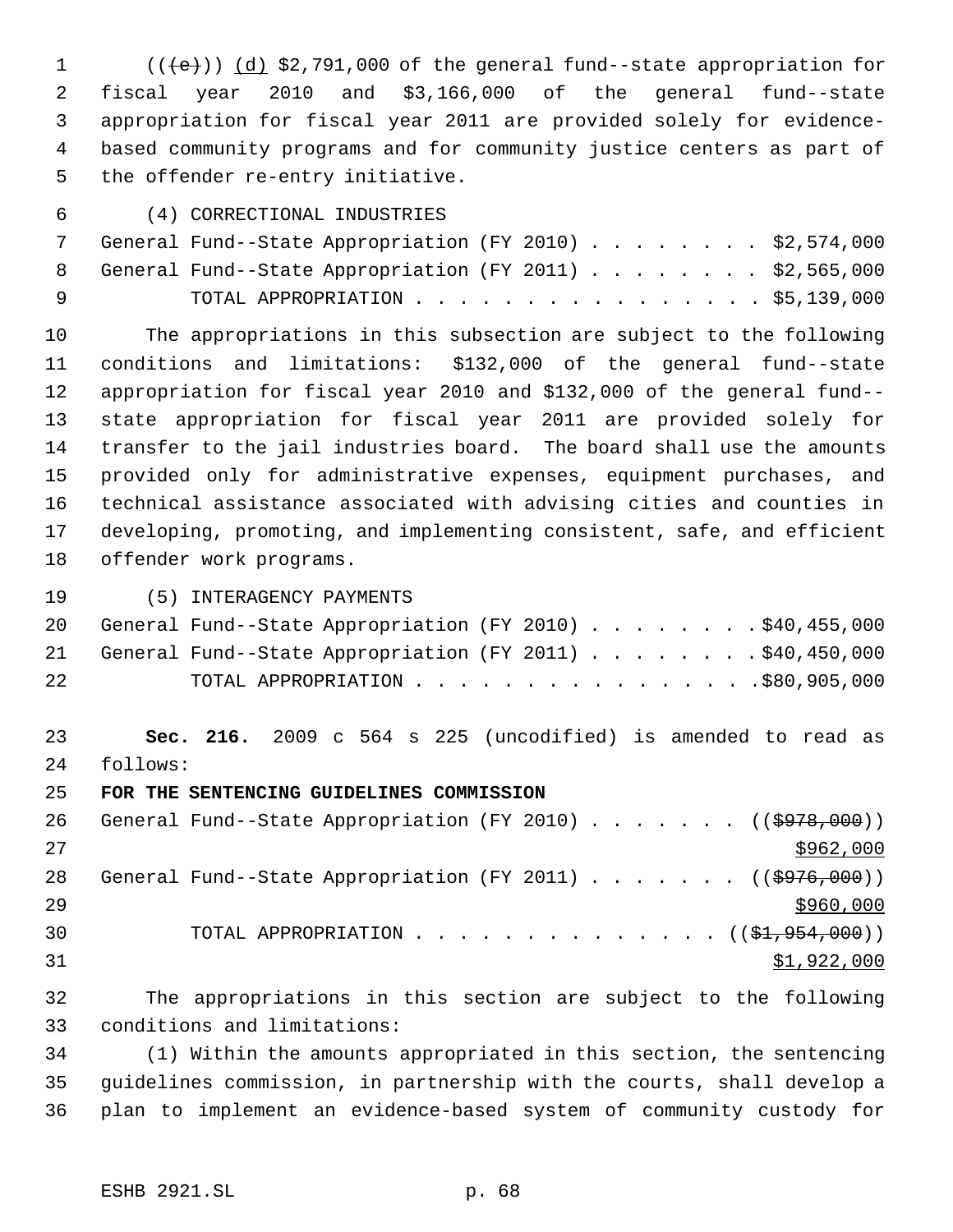adult felons that will include the consistent use of evidence-based risk and needs assessment tools, programs, supervision modalities, and monitoring of program integrity. The plan for the evidence-based system of community custody shall include provisions for identifying cost-effective rehabilitative programs; identifying offenders for whom such programs would be cost-effective; monitoring the system for cost- effectiveness; and reporting annually to the legislature. In developing the plan, the sentencing guidelines shall consult with: The Washington state institute for public policy; the legislature; the department of corrections; local governments; prosecutors; defense attorneys; victim advocate groups; law enforcement; the Washington federation of state employees; and other interested entities. The sentencing guidelines commission shall report its recommendations to the governor and the legislature by December 1, 2009.

 (2)(a) Except as provided in subsection (b), during the 2009-11 biennium, the reports required by RCW 9.94A.480(2) and 9.94A.850(2) (d) and (h) shall be prepared within the available funds and may be delayed or suspended at the discretion of the commission.

 (b) The commission shall submit the analysis described in section 15 of Engrossed Substitute Senate Bill No. 5288 no later than December 1, 2011.

(End of part)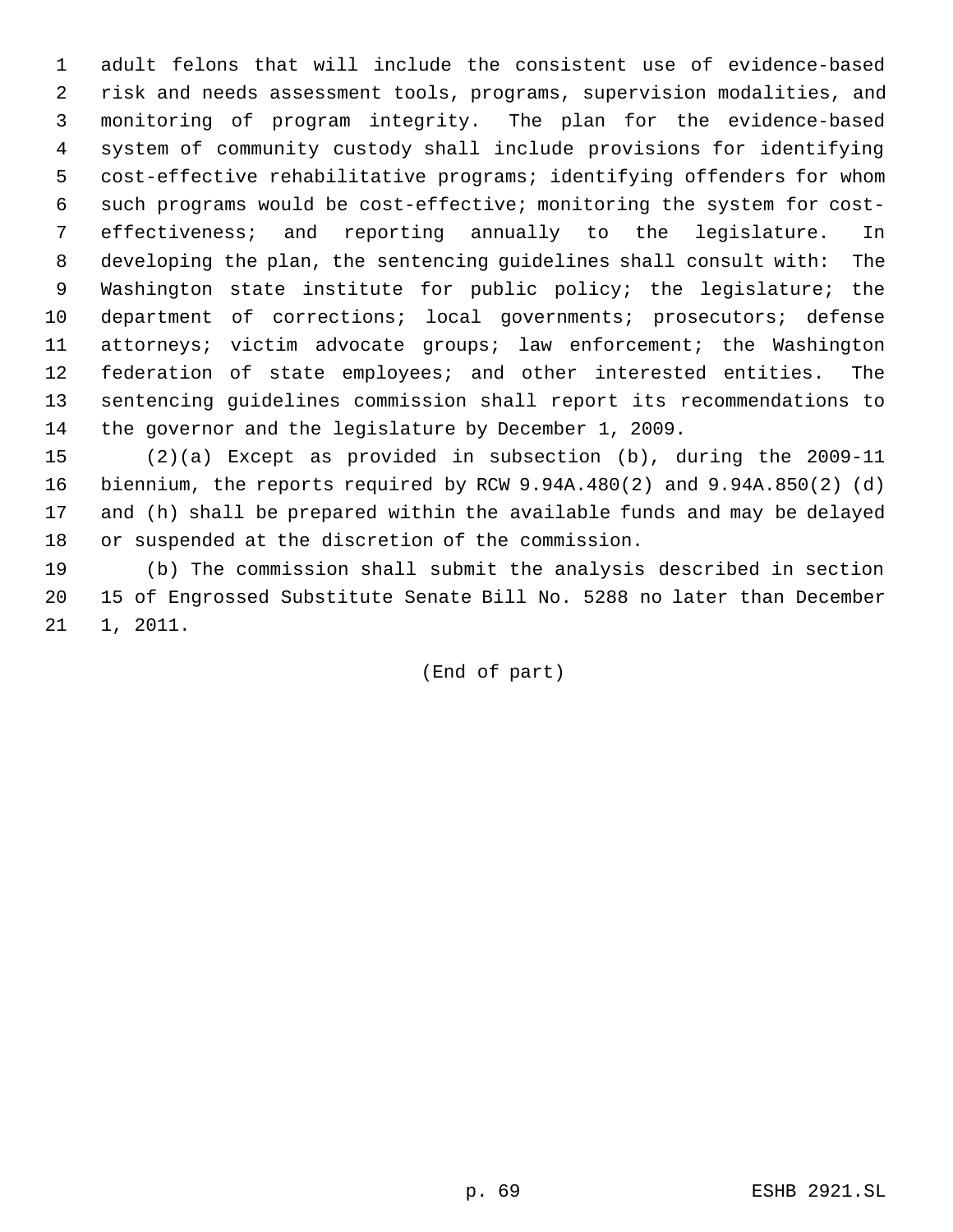| $\mathbf{1}$   | PART III                                                                      |
|----------------|-------------------------------------------------------------------------------|
| $\overline{2}$ | NATURAL RESOURCES                                                             |
|                |                                                                               |
| $\mathfrak{Z}$ | Sec. 301. 2009 c 564 s 302 (uncodified) is amended to read as                 |
| 4              | follows:                                                                      |
| 5              | FOR THE DEPARTMENT OF ECOLOGY                                                 |
| 6              | General Fund--State Appropriation (FY 2010) ( $(\frac{260}{166}, 000)$ )      |
| 7              | \$59,991,000                                                                  |
| 8              | General Fund--State Appropriation (FY 2011) $($ $($ $\frac{558}{190}$ , 000)) |
| $\mathsf 9$    | \$58,047,000                                                                  |
| 10             | General Fund--Federal Appropriation \$82,452,000                              |
| 11             | General Fund--Private/Local Appropriation \$16,668,000                        |
| 12             | Special Grass Seed Burning Research Account--State                            |
| 13             |                                                                               |
| 14             | Reclamation Account--State Appropriation \$3,679,000                          |
| 15             | Flood Control Assistance Account--State                                       |
| 16<br>17       |                                                                               |
| 18             | Waste Reduction/Recycling/Litter Control--State<br>Appropriation \$14,554,000 |
| 19             | State and Local Improvements Revolving Account                                |
| 20             | (Water Supply Facilities) -- State Appropriation \$426,000                    |
| 21             | Freshwater Aquatic Algae Control Account--State                               |
| 22             |                                                                               |
| 23             | Water Rights Tracking System Account--State                                   |
| 24             |                                                                               |
| 25             | Site Closure Account--State Appropriation \$706,000                           |
| 26             | Wood Stove Education and Enforcement Account--                                |
| 27             | State Appropriation \$612,000                                                 |
| 28             | Worker and Community Right-to-Know Account--                                  |
| 29             | State Appropriation \$1,670,000                                               |
| 30             | State Toxics Control Account--State                                           |
| 31             | Appropriation ((\$101,727,000))                                               |
| 32             | \$101,705,000                                                                 |
| 33             | State Toxics Control Account--Private/Local                                   |
| 34             |                                                                               |
| 35             | Local Toxics Control Account--State Appropriation \$24,730,000                |
| 36             | Water Quality Permit Account--State Appropriation \$37,433,000                |
|                |                                                                               |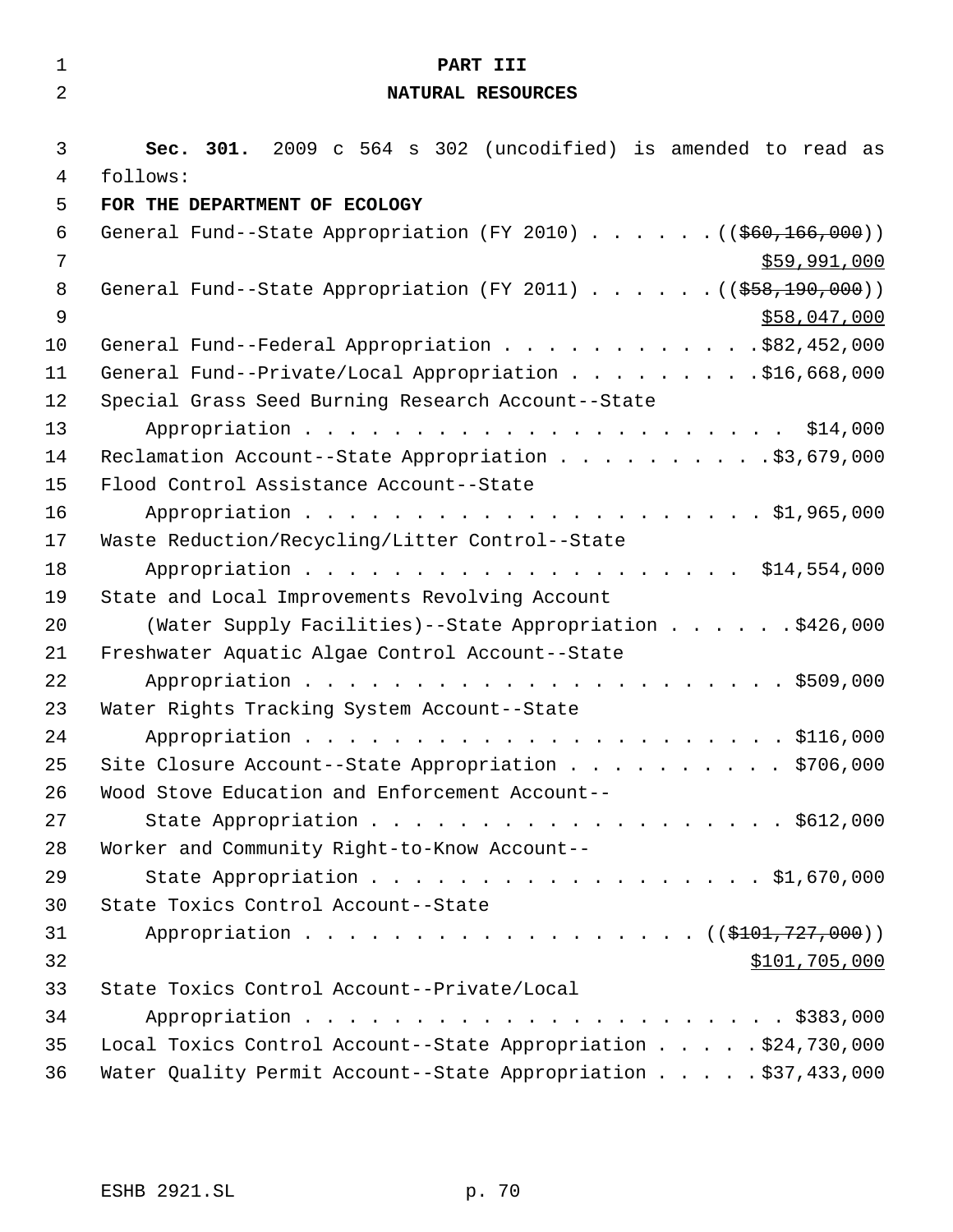| $\mathbf 1$    | Underground Storage Tank Account--State                                          |
|----------------|----------------------------------------------------------------------------------|
| $\overline{2}$ |                                                                                  |
| 3              | Biosolids Permit Account--State Appropriation \$1,413,000                        |
| 4              | Hazardous Waste Assistance Account--State                                        |
| 5              |                                                                                  |
| 6              | Air Pollution Control Account--State Appropriation ( $(\frac{2}{2}, 843, 000)$ ) |
| 7              | \$2,030,000                                                                      |
| 8              | Oil Spill Prevention Account--State Appropriation \$10,688,000                   |
| 9              | Air Operating Permit Account--State Appropriation \$2,783,000                    |
| 10             | Freshwater Aquatic Weeds Account--State                                          |
| 11             |                                                                                  |
| 12             | Oil Spill Response Account--State Appropriation \$7,078,000                      |
| 13             | Metals Mining Account--State Appropriation \$14,000                              |
| 14             | Water Pollution Control Revolving Account--State                                 |
| 15             |                                                                                  |
| 16             | Water Pollution Control Revolving Account--Federal                               |
| 17             |                                                                                  |
| 18             | TOTAL APPROPRIATION ( $(\frac{12444}{200},000)$ )                                |
| 19             | \$442,998,000                                                                    |
|                |                                                                                  |

 The appropriations in this section are subject to the following conditions and limitations:

 (1) \$170,000 of the oil spill prevention account--state appropriation is provided solely for a contract with the University of Washington's sea grant program to continue an educational program targeted to small spills from commercial fishing vessels, ferries, cruise ships, ports, and marinas.

 (2) \$240,000 of the woodstove education and enforcement account-- state appropriation is provided solely for citizen outreach efforts to improve understanding of burn curtailments, the proper use of wood heating devices, and public awareness of the adverse health effects of woodsmoke pollution.

 (3) \$3,000,000 of the general fund--private/local appropriation is provided solely for contracted toxic-site cleanup actions at sites where multiple potentially liable parties agree to provide funding.

 (4) \$3,600,000 of the local toxics account--state appropriation is provided solely for the standby emergency rescue tug stationed at Neah Bay.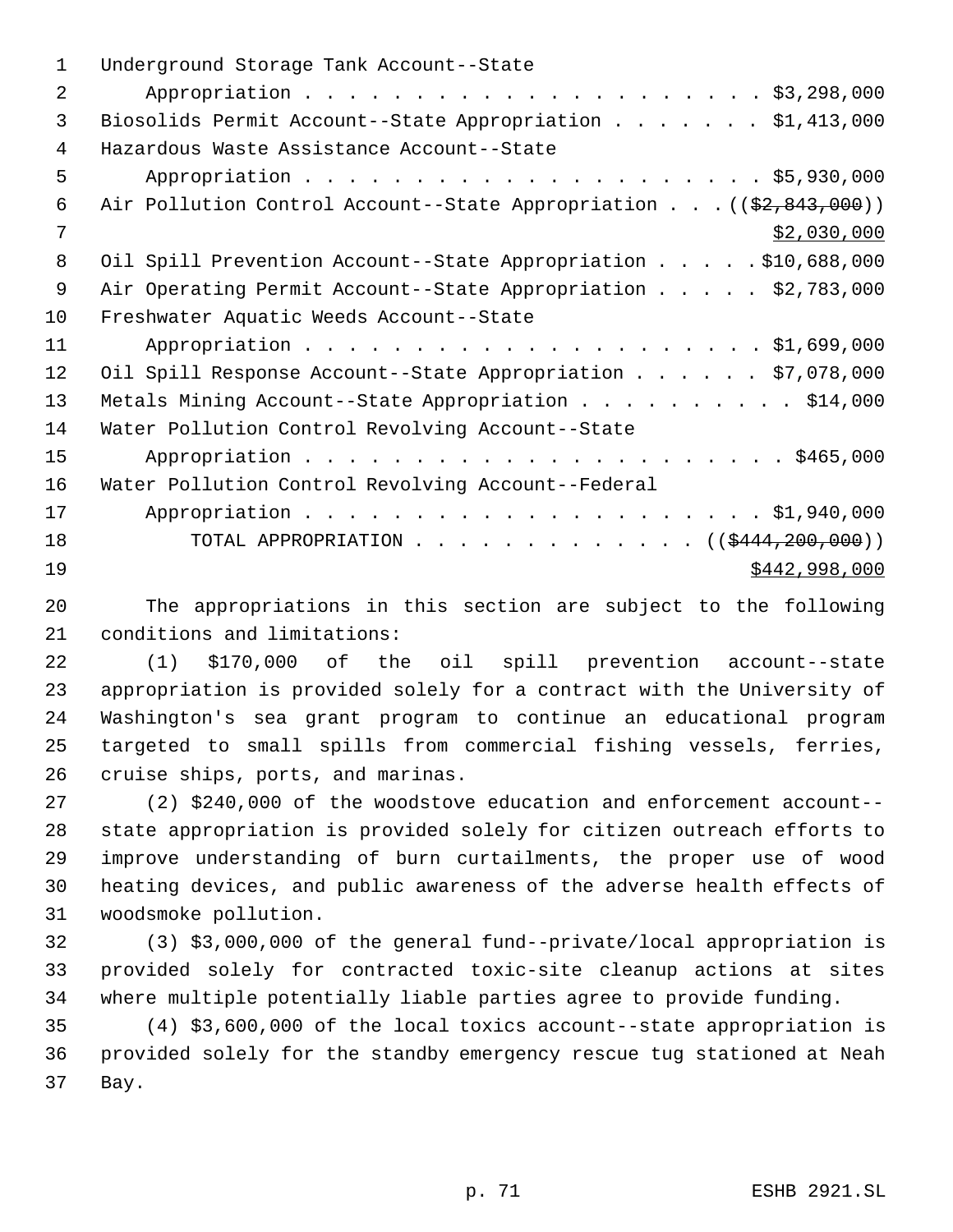(5) \$811,000 of the state toxics account--state appropriation is provided solely for oversight of toxic cleanup at facilities that treat, store, and dispose of hazardous wastes.

 (6) \$1,456,000 of the state toxics account--state appropriation is provided solely for toxic cleanup at sites where willing parties negotiate prepayment agreements with the department and provide necessary funding.

 (7) \$558,000 of the state toxics account--state appropriation and \$3,000,000 of the local toxics account--state appropriation are provided solely for grants and technical assistance to Puget Sound-area local governments engaged in updating shoreline master programs.

 (8) \$950,000 of the state toxics control account--state appropriation is provided solely for measuring water and habitat quality to determine watershed health and assist salmon recovery, beginning in fiscal year 2011.

 (9) RCW 70.105.280 authorizes the department to assess reasonable service charges against those facilities that store, treat, incinerate, or dispose of dangerous or extremely hazardous waste that involves both a nonradioactive hazardous component and a radioactive component. Service charges may not exceed the costs to the department in carrying out the duties in RCW 70.105.280. The current service charges do not meet the costs of the department to carry out its duties. Pursuant to RCW 43.135.055 and 70.105.280, the department is authorized to increase the service charges no greater than 18 percent for fiscal year 2010 and no greater than 15 percent for fiscal year 2011. Such service charges shall include all costs of public participation grants awarded to qualified entities by the department pursuant to RCW 70.105D.070(5) for facilities at which such grants are recognized as a component of a community relations or public participation plan authorized or required as an element of a consent order, federal facility agreement or agreed order entered into or issued by the department pursuant to any federal or state law governing investigation and remediation of releases of hazardous substances. Public participation grants funded by such service charges shall be in addition to, and not in place of, any other grants made pursuant to RCW 70.105D.070(5). Costs for the public participation grants shall be billed individually to the mixed waste facility associated with the grant.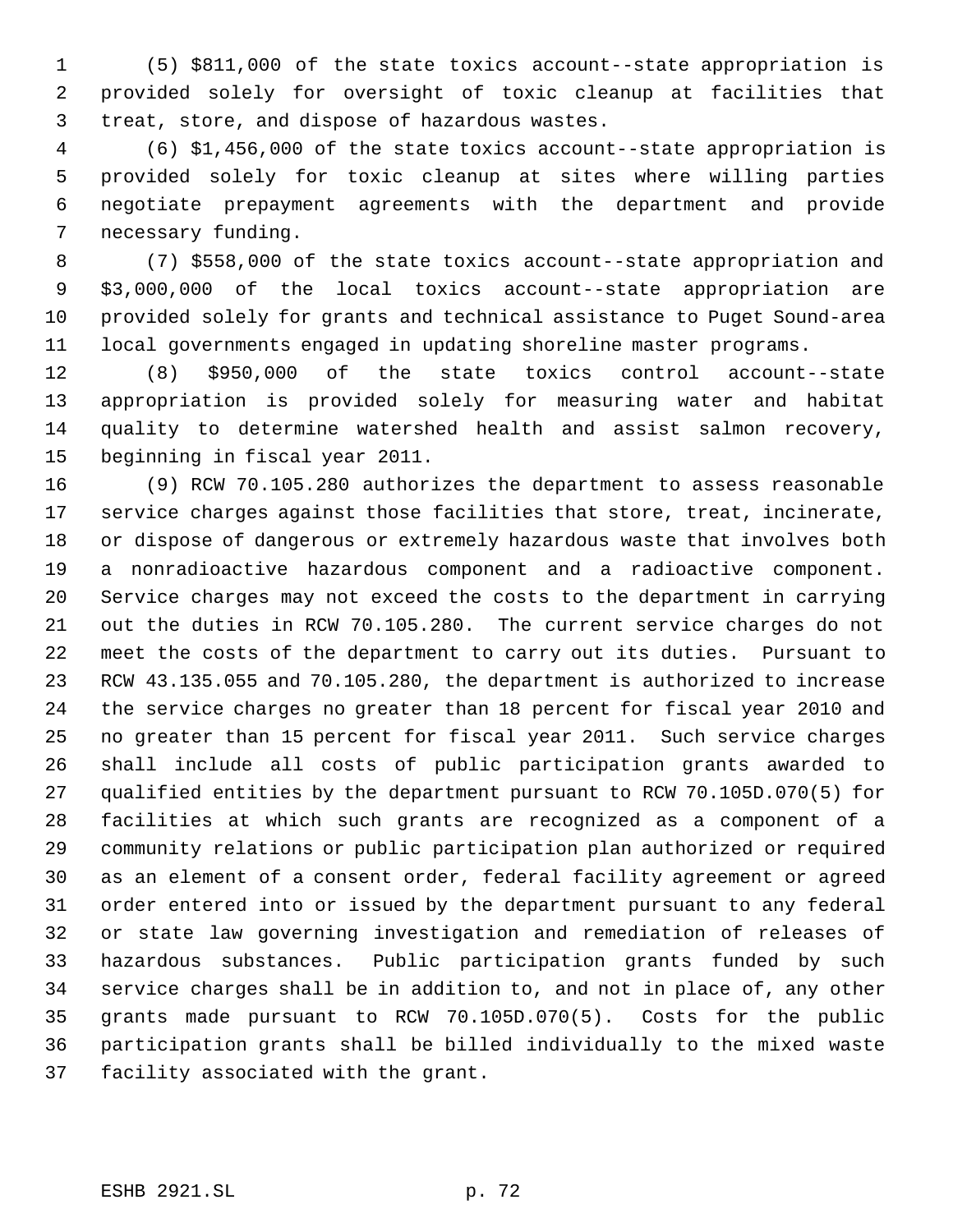(10) The department is authorized to increase the following fees in the 2009-2011 biennium as necessary to meet the actual costs of conducting business and the appropriation levels in this section: Environmental lab accreditation, dam safety and inspection, biosolids permitting, air emissions new source review, and manufacturer registration and renewal.

 $((+2)^2)$  (11) \$63,000 of the state toxics control account--state appropriation is provided solely for implementation of Substitute Senate Bill No. 5797 (solid waste handling permits). If the bill is not enacted by June 30, 2009, the amount provided in this subsection shall lapse.

 $((+13))$   $(12)$  \$225,000 of the general fund--state appropriation for fiscal year 2010 and \$193,000 of the general fund--state appropriation for fiscal year 2011 are provided solely for implementation of Engrossed Second Substitute Bill No. 5560 (agency climate leadership). If the bill is not enacted by June 30, 2009, the amounts provided in this subsection shall lapse.

 $((+14))$  (13) \$150,000 of the general fund--state appropriation for fiscal year 2010 and \$150,000 of the general fund--state appropriation for fiscal year 2011 are provided solely for watershed planning implementation grants to continue ongoing efforts to develop and implement water agreements in the Nooksack Basin and the Bertrand watershed. These amounts are intended to support project administration; monitoring; negotiations in the Nooksack watershed between tribes, the department, and affected water users; continued implementation of a flow augmentation project; plan implementation in the Fishtrap watershed; and the development of a water bank.

 $((+15))$   $(14)$  \$215,000 of the general fund--state appropriation for fiscal year 2010 and \$235,000 of the general fund--state appropriation for fiscal year 2011 are provided solely to provide watershed planning implementation grants for WRIA 32 to implement Substitute House Bill No. 1580 (pilot local water management program). If the bill is not enacted by June 30, 2009, the amounts provided in this subsection shall lapse.

 ( $(\overline{+16})$ )  $(15)$  \$200,000 of the general fund--state appropriation for fiscal year 2010 and \$200,000 of the general fund--state appropriation for fiscal year 2011 are provided solely for the purpose of supporting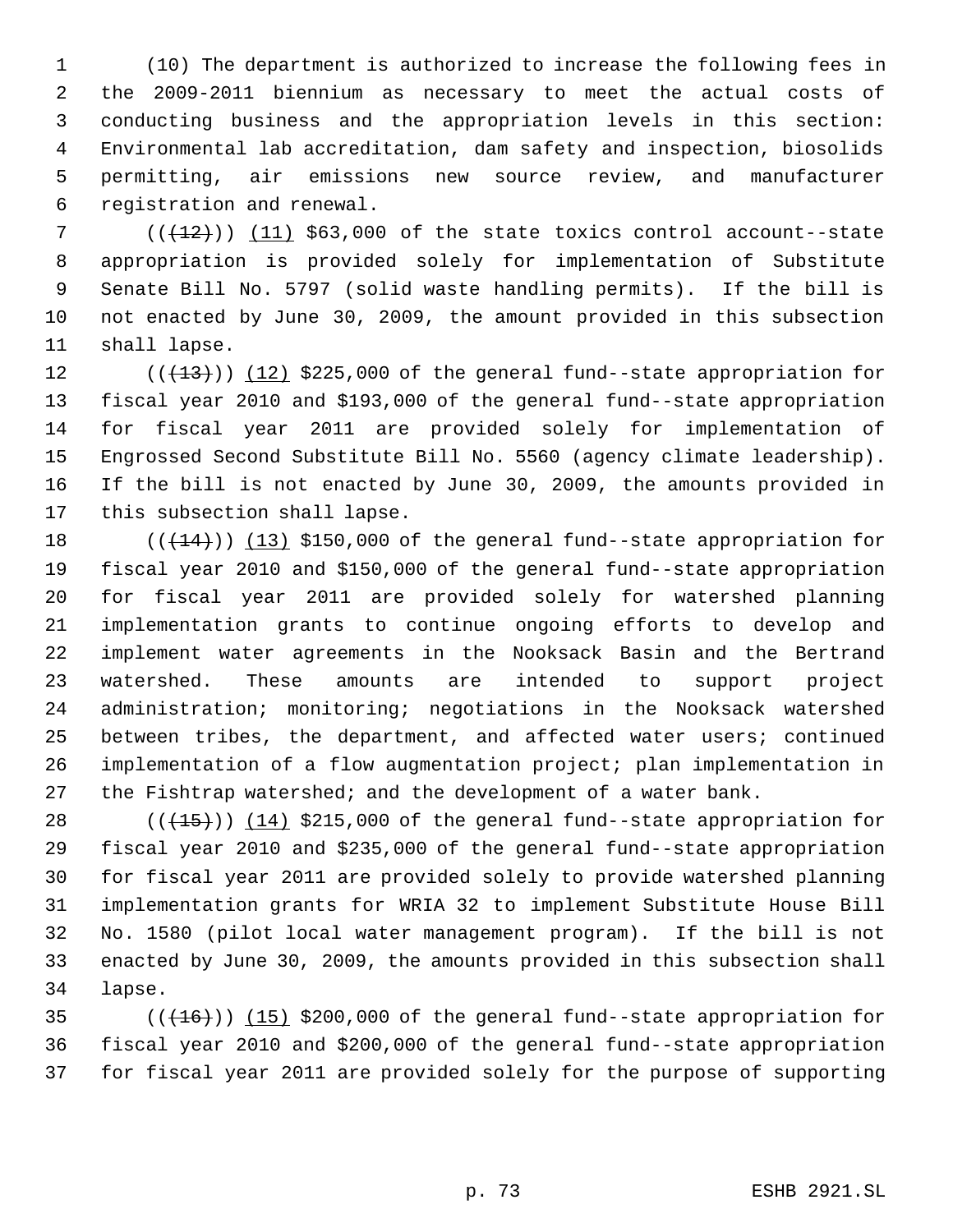the trust water rights program and processing trust water right transfer applications that improve instream flow.

 $\left(\frac{1}{27}\right)$  (16)(a) The department shall convene a stock water working group that includes: Legislators, four members representing agricultural interests, three members representing environmental interests, the attorney general or designee, the director of the department of ecology or designee, the director of the department of agriculture or designee, and affected federally recognized tribes shall be invited to send participants.

 (b) The group shall review issues surrounding the use of permit- exempt wells for stock-watering purposes and may develop recommendations for legislative action.

 (c) The working group shall meet periodically and report its activities and recommendations to the governor and the appropriate legislative committees by December 1, 2009.

 $((+19))$   $(17)$  \$73,000 of the water quality permit account--state appropriation is provided solely to implement Substitute House Bill No. 1413 (water discharge fees). If the bill is not enacted by June 30, 2009, the amount provided in this subsection shall lapse.

 $((+20))$   $(18)$  The department shall continue to work with the Columbia Snake River irrigators' association to determine how seasonal water operation and maintenance conservation can be utilized. In implementing this proviso, the department shall also consult with the Columbia River policy advisory group as appropriate.

 $((21))$  (19) The department shall track any changes in costs, wages, and benefits that would have resulted if House Bill No. 1716 (public contract living wages), as introduced in the 2009 regular session of the legislature, were enacted and made applicable to contracts and related subcontracts entered into, renewed, or extended during the 2009-11 biennium. The department shall submit a report to the house of representatives commerce and labor committee and the senate labor, commerce, and consumer protection committee by December 1, 2011. The report shall include data on any aggregate changes in wages and benefits that would have resulted during the 2009-11 biennium.

36 ( $(\frac{22}{2})$ ) (20) Within amounts appropriated in this section the department shall develop recommendations by December 1, 2009, for a convenient and effective mercury-containing light recycling program for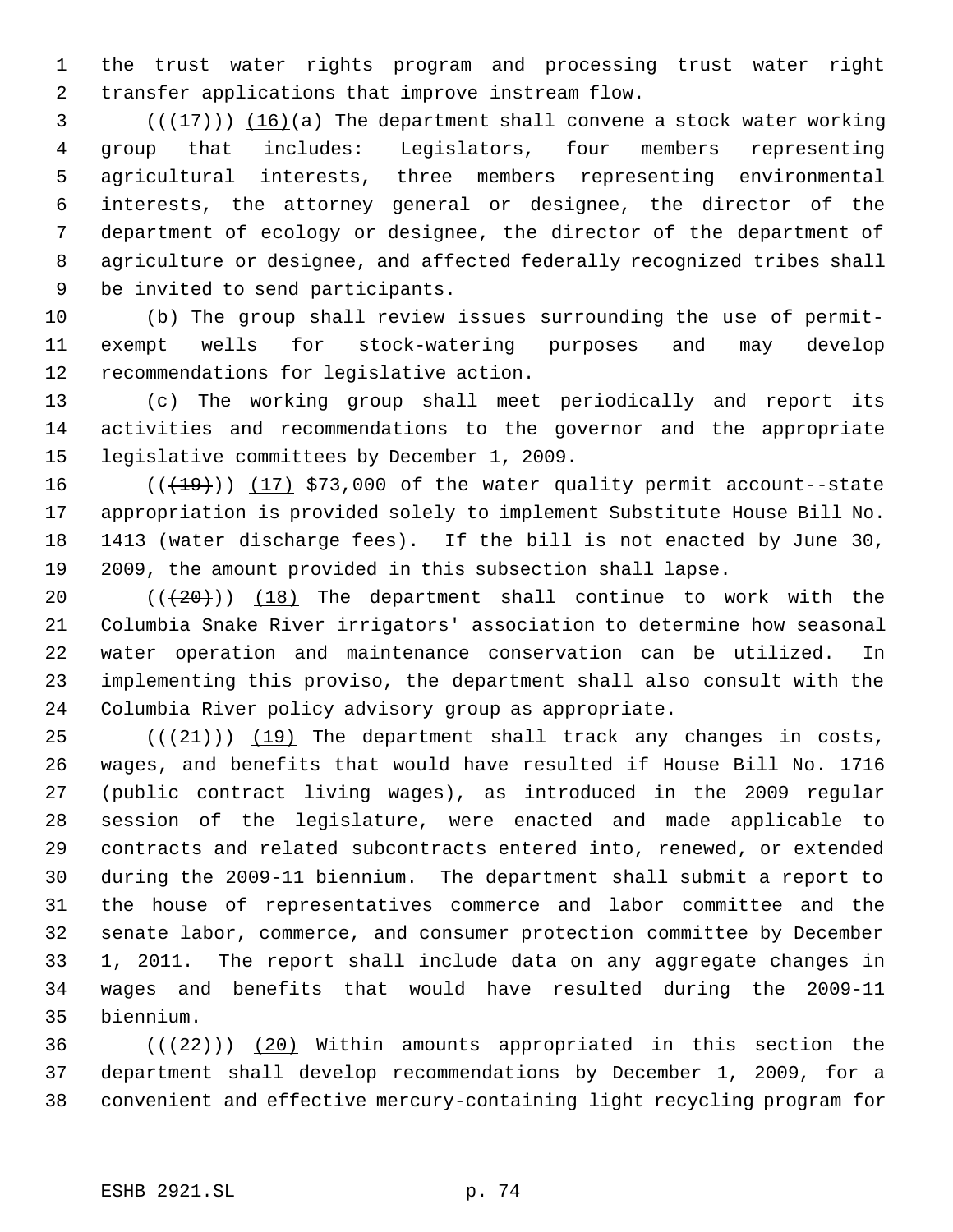residents, small businesses, and small school districts throughout the state. The department shall consider options including but not limited to, a producer-funded program, a recycler-supported or recycle fee program, a consumer fee at the time of purchase, general fund appropriations, or a currently existing dedicated account. The department shall involve and consult with stakeholders including persons who represent retailers, waste haulers, recyclers, mercury- containing light manufacturers or wholesalers, cities, counties, environmental organizations and other interested parties. The department shall report its findings and recommendations for a recycling program for mercury-containing lights to the appropriate committees of the legislature by December 1, 2009.

 $((+23))$   $(21)$  During the 2009-11 biennium, the department shall implement its cost reimbursement authority for processing water right applications using a competitive bidding process. For each cost reimbursement application, the department shall obtain cost proposals and other necessary information from at least three prequalified costs reimbursement consultants and shall select the lowest responsive bidder.

 $((+24))$   $(22)$  \$140,000 of the freshwater aquatic algae control account--state appropriation is provided solely for grants to cities, counties, tribes, special purpose districts, and state agencies for capital and operational expenses used to manage and study excessive saltwater algae with an emphasis on the periodic accumulation of sea lettuce on Puget Sound beaches.

26 ( $(\frac{25}{1})$ ) (23) By December 1, 2009, the department in consultation with local governments shall conduct a remedial action grant financing alternatives report. The report shall address options for financing the remedial action grants identified in the department's report, entitled "House Bill 1761, Model Toxics Control Accounts Ten-Year Financing Plan" and shall include but not be limited to the following: (a) Capitalizing cleanup costs using debt insurance; (b) capitalizing cleanup costs using prefunded cost-cap insurance; (c) other contractual instruments with local governments; and (d) an assessment of overall economic benefits of the remedial action grants funded using the instruments identified in this section.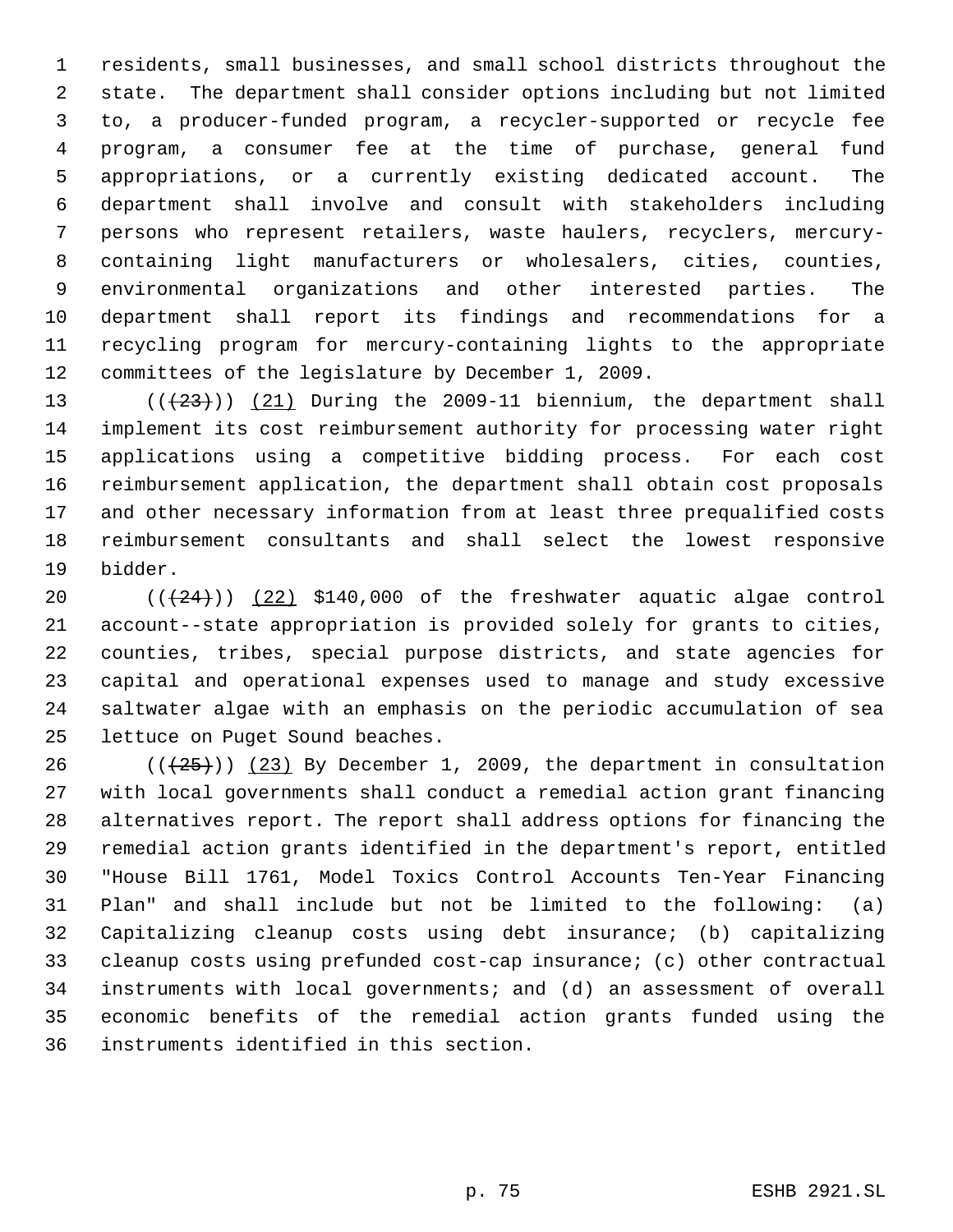1 **Sec. 302.** 2009 c 564 s 303 (uncodified) is amended to read as 2 follows: 3 **FOR THE STATE PARKS AND RECREATION COMMISSION**  4 General Fund--State Appropriation (FY 2010) . . . . . . ((\$23,541,000))  $\frac{1}{2}$  5 6 General Fund--State Appropriation (FY 2011) . . . . . .  $($   $($ \$22,944,000))  $7 \times 22,729,000$ 8 General Fund--Federal Appropriation . . . . . . . . . . . \$5,902,000 9 General Fund--Private/Local Appropriation . . . . . . . . . . . \$73,000 10 Winter Recreation Program Account--State 11 Appropriation . . . . . . . . . . . . . . . . . . . . . \$1,558,000 12 Off Road Vehicle Account--State Appropriation . . . . . . . \$239,000 13 Snowmobile Account--State Appropriation . . . . . . . . . . \$4,842,000 14 Aquatic Lands Enhancement Account--State Appropriation . . . . \$363,000 15 Recreation Resources Account--State Appropriation . . . . . \$9,802,000 16 NOVA Program Account--State Appropriation . . . . . . . . \$9,560,000 17 Parks Renewal and Stewardship Account--State 18 Appropriation . . . . . . . . . . . . . . . . ((\$73,278,000))  $19$  \$71,778,000 20 Parks Renewal and Stewardship Account-- 21 Private/Local Appropriation . . . . . . . . . . . . . . \$300,000 22 TOTAL APPROPRIATION . . . . . . . . . . . . ((\$<del>152,402,000</del>)) 23 \$150,472,000

24 The appropriations in this section are subject to the following 25 conditions and limitations:

 (1) \$79,000 of the general fund--state appropriation for fiscal year 2010 and \$79,000 of the general fund--state appropriation for fiscal year 2011 are provided solely for a grant for the operation of the Northwest avalanche center.

30  $((+3))$   $(2)$  Proceeds received from voluntary donations given by 31 motor vehicle registration applicants shall be used solely for the 32 operation and maintenance of state parks.

 $((+5))$   $(3)$  With the passage of Substitute House Bill No. 2339 (state parks system donation), the legislature finds that it has provided sufficient funds to ensure that all state parks remain open during the 2009-11 biennium. The commission shall not close state parks unless the bill is not enacted by June 30, 2009, or revenue collections are insufficient to fund the ongoing operation of state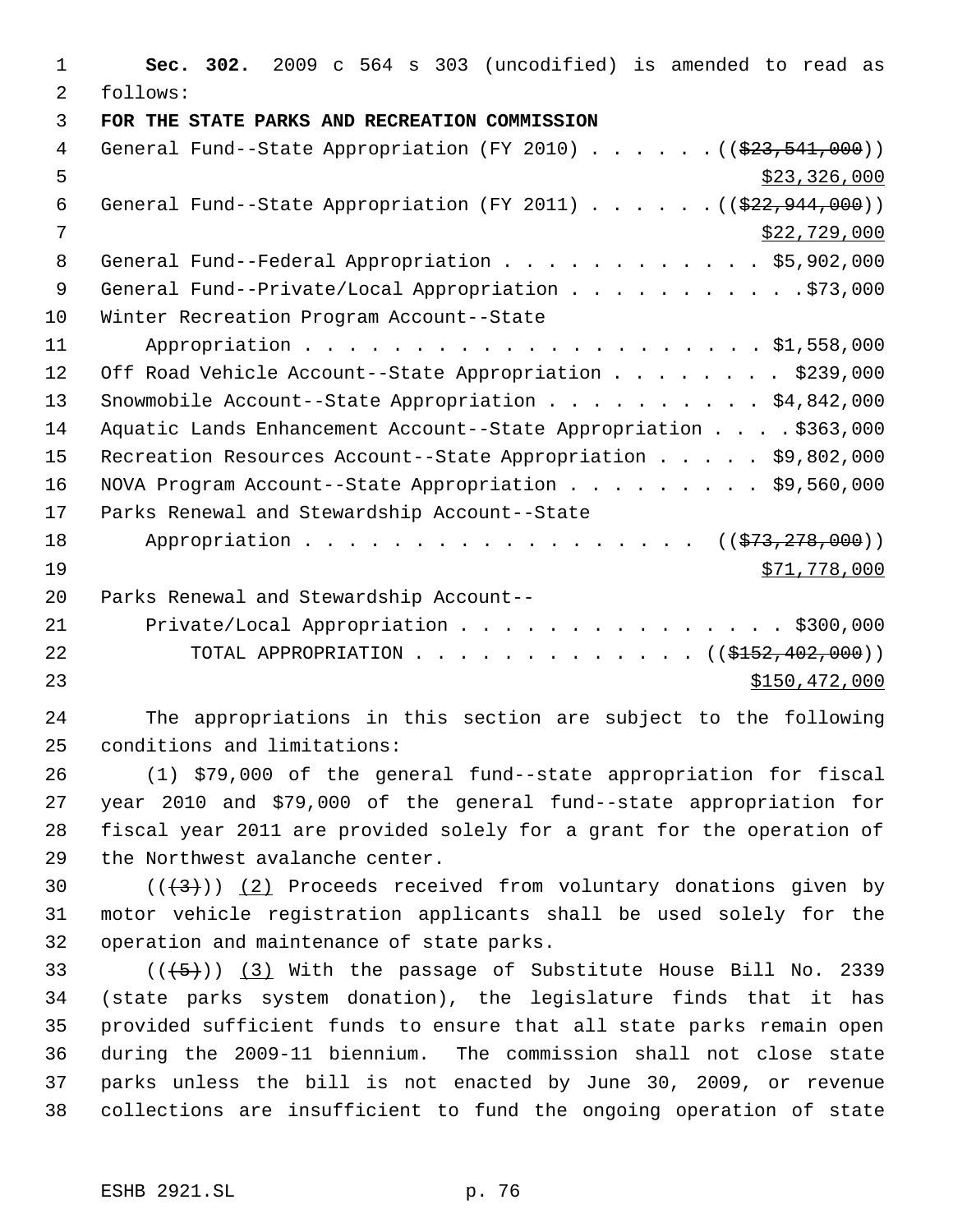parks. By January 10, 2010, the commission shall provide a report to the legislature on their budget and resources related to operating parks for the remainder of the biennium.

 (( $(6+)$ ))  $(4)$  The commission shall work with the department of general administration to evaluate the commission's existing leases with the intention of increasing net revenue to state parks. The commission shall provide to the office of financial management and the legislative fiscal committees no later than September 30, 2009, a list of leases the commission proposes be managed by the department of general administration.

 **Sec. 303.** 2009 c 564 s 306 (uncodified) is amended to read as follows:

**FOR THE CONSERVATION COMMISSION** 

| 14  | General Fund--State Appropriation (FY 2010) ( $(\frac{27}{67,692,000})$ |
|-----|-------------------------------------------------------------------------|
| 1.5 | \$7,575,000                                                             |
| 16  | General Fund--State Appropriation (FY 2011) $($ $($ \$7,707,000))       |
| 17  | \$7,590,000                                                             |
| 18  | General Fund--Federal Appropriation \$1,179,000                         |
| 19  |                                                                         |
| 20  | \$16,344,000                                                            |

 **Sec. 304.** 2009 c 564 s 307 (uncodified) is amended to read as follows:

## **FOR THE DEPARTMENT OF FISH AND WILDLIFE**

| 24 | General Fund--State Appropriation (FY 2010) $($ $($ $$41, 234, 000)$ )         |
|----|--------------------------------------------------------------------------------|
| 25 | \$40,686,000                                                                   |
| 26 | General Fund--State Appropriation (FY 2011) ( $(\frac{2939}{391}, 939, 000)$ ) |
| 27 | \$38,891,000                                                                   |
| 28 | General Fund--Federal Appropriation \$86,330,000                               |
| 29 | General Fund--Private/Local Appropriation \$47,490,000                         |
| 30 | Off Road Vehicle Account--State Appropriation \$415,000                        |
| 31 | Aquatic Lands Enhancement Account--State                                       |
| 32 |                                                                                |
| 33 | Recreational Fisheries Enhancement--State                                      |
| 34 |                                                                                |
| 35 | Warm Water Game Fish Account--State Appropriation \$2,877,000                  |
| 36 | Eastern Washington Pheasant Enhancement Account--                              |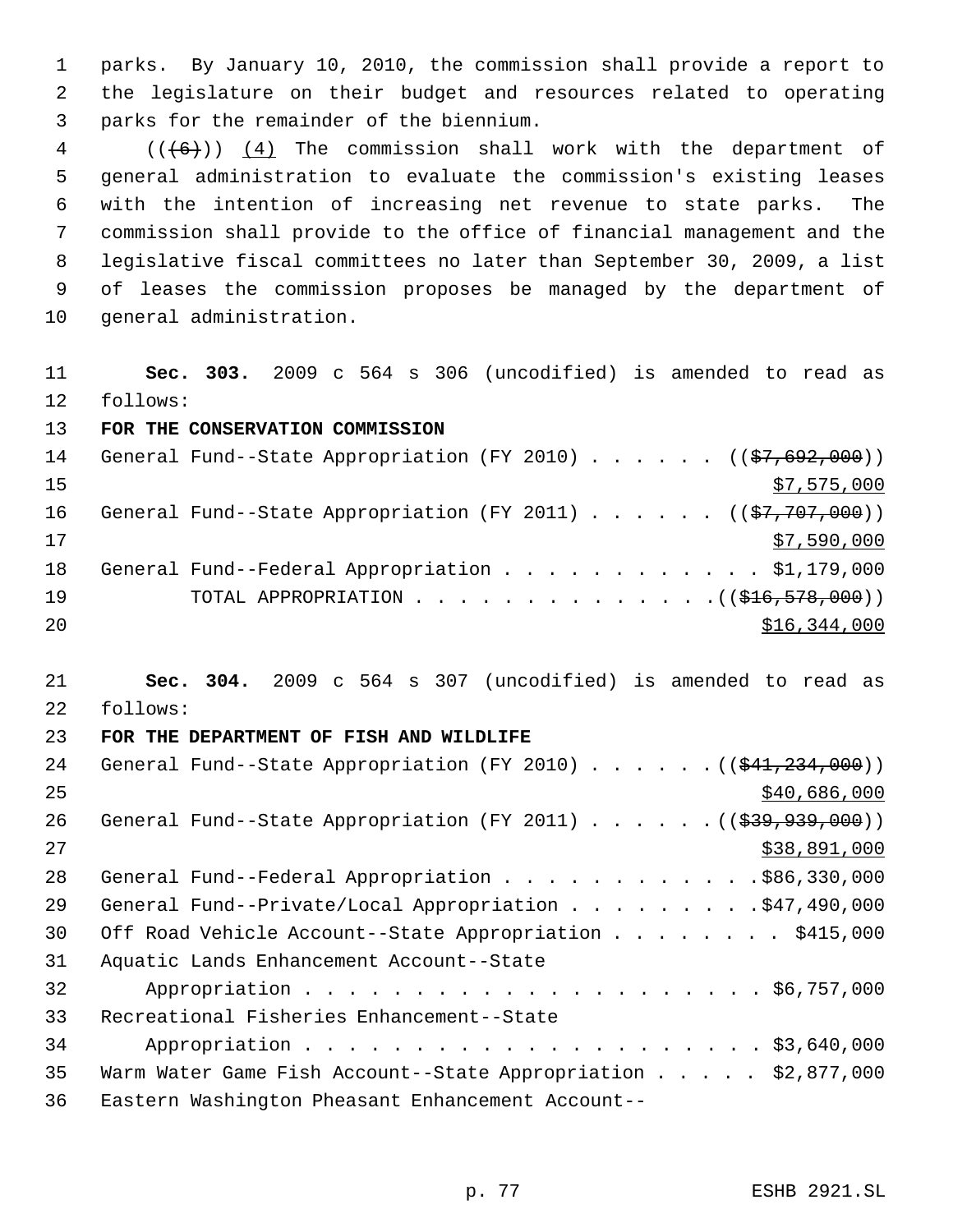| 1  |                                                                  |
|----|------------------------------------------------------------------|
| 2  | Aquatic Invasive Species Enforcement Account--                   |
| 3  | State Appropriation \$207,000                                    |
| 4  | Aquatic Invasive Species Prevention Account--                    |
| 5  | State Appropriation \$844,000                                    |
| 6  | Wildlife Account--State Appropriation $($ $($ \$74,744,000) $)$  |
| 7  | \$76,178,000                                                     |
| 8  | Game Special Wildlife Account--State Appropriation \$2,381,000   |
| 9  | Game Special Wildlife Account--Federal Appropriation \$8,928,000 |
| 10 | Game Special Wildlife Account--Private/Local                     |
| 11 |                                                                  |
| 12 | Wildlife Rehabilitation Account--State Appropriation \$270,000   |
| 13 | Regional Fisheries Salmonid Recovery Account--                   |
| 14 | Federal Appropriation \$5,001,000                                |
| 15 | Oil Spill Prevention Account--State Appropriation \$884,000      |
| 16 | Oyster Reserve Land Account--State Appropriation \$918,000       |
| 17 | TOTAL APPROPRIATION ( $(\frac{2324}{194},000)$ )                 |
| 18 | \$324,032,000                                                    |

 The appropriations in this section are subject to the following conditions and limitations:

 (1) \$294,000 of the aquatic lands enhancement account--state appropriation is provided solely for the implementation of hatchery reform recommendations defined by the hatchery scientific review group.

 (2) \$355,000 of the general fund--state appropriation for fiscal year 2010 and \$422,000 of the general fund--state appropriation for fiscal year 2011 are provided solely for the department to implement a pilot project with the Confederated Tribes of the Colville Reservation to develop expanded recreational fishing opportunities on Lake Rufus Woods and its northern shoreline and to conduct joint enforcement of lake fisheries on Lake Rufus Woods and adjoining waters, pursuant to state and tribal intergovernmental agreements developed under the Columbia River water supply program. For the purposes of the pilot project:

 (a) A fishing permit issued to a nontribal member by the Colville Tribes shall satisfy the license requirement of RCW 77.32.010 on the waters of Lake Rufus Woods and on the north shore of Lake Rufus Woods; (b) The Colville Tribes have agreed to provide to holders of its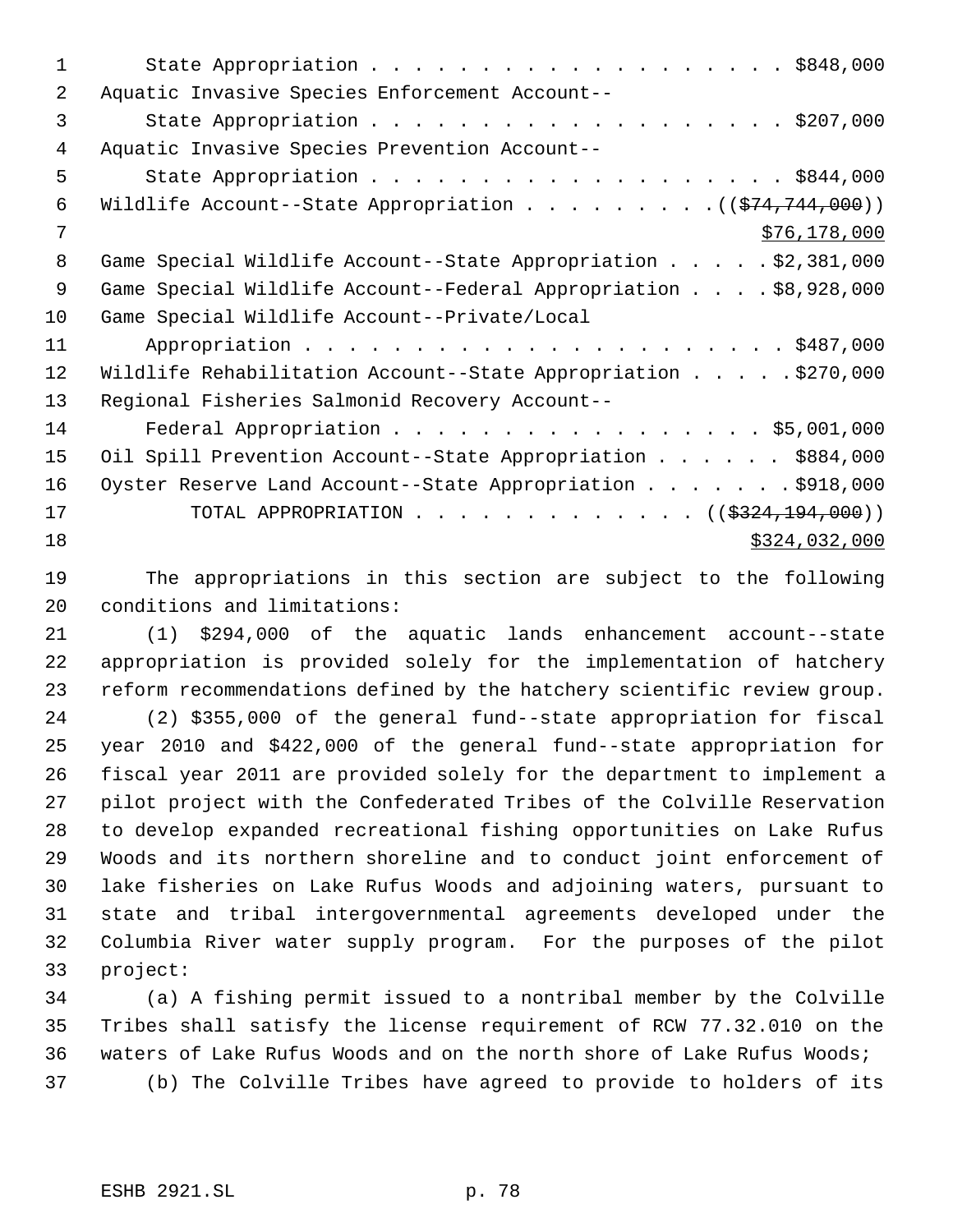nontribal member fishing permits a means to demonstrate that fish in 2 their possession were lawfully taken in Lake Rufus Woods;

 (c) A Colville tribal member identification card shall satisfy the license requirement of RCW 77.32.010 on all waters of Lake Rufus Woods; (d) The department and the Colville Tribes shall jointly designate fishing areas on the north shore of Lake Rufus Woods for the purposes of enhancing access to the recreational fisheries on the lake; and

 (e) The Colville Tribes have agreed to recognize a fishing license issued under RCW 77.32.470 or RCW 77.32.490 as satisfying the nontribal member fishing permit requirements of Colville tribal law on the reservation portion of the waters of Lake Rufus Woods and at designated fishing areas on the north shore of Lake Rufus Woods;

 (3) Prior to submitting its 2011-2013 biennial operating and capital budget request related to state fish hatcheries to the office of financial management, the department shall contract with the hatchery scientific review group (HSRG) to review this request. This review shall: (a) Determine if the proposed requests are consistent with HSRG recommendations; (b) prioritize the components of the requests based on their contributions to protecting wild salmonid stocks and meeting the recommendations of the HSRG; and (c) evaluate whether the proposed requests are being made in the most cost effective manner. The department shall provide a copy of the HSRG review to the office of financial management with their agency budget proposal.

 (4) Within existing funds, the department shall continue implementing its capital program action plan dated September 1, 2007, including the purchase of the necessary maintenance and support costs for the capital programs and engineering tools. The department shall report to the office of financial management and the appropriate committees of the legislature, its progress in implementing the plan, including improvements instituted in its capital program, by September 30, 2011.

 $((+6))$  (5) \$1,232,000 of the state wildlife account--state appropriation is provided solely to implement Substitute House Bill No. 1778 (fish and wildlife). If the bill is not enacted by June 30, 2009, the amount provided in this subsection shall lapse.

36  $((+7)$ ) (6) \$400,000 of the general fund--state appropriation for fiscal year 2010 and \$400,000 of the general fund--state appropriation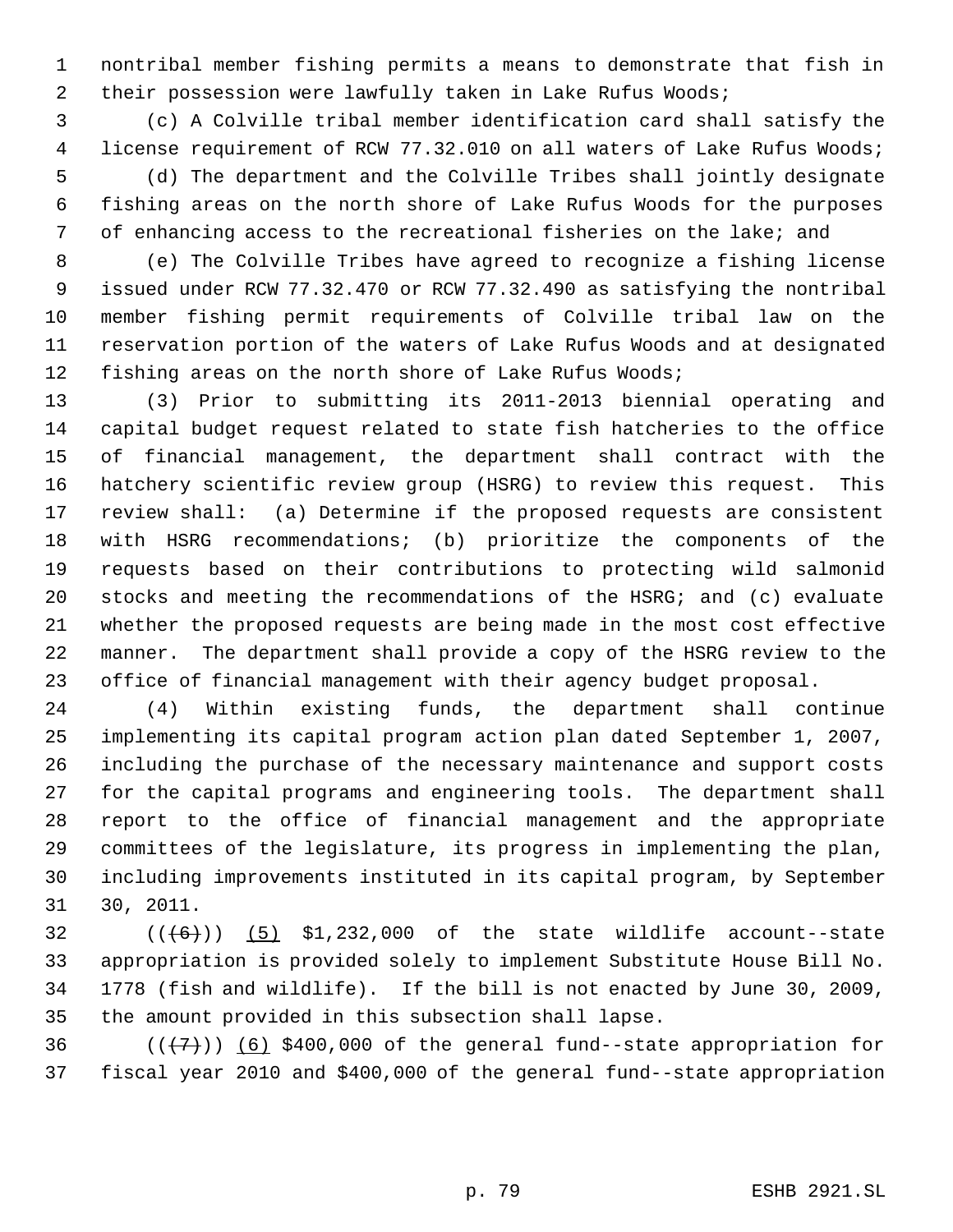for fiscal year 2011 are provided solely for a state match to support the Puget Sound nearshore partnership between the department and the U.S. army corps of engineers.

 ( $(\frac{1}{8})$ ) (7) \$100,000 of the general fund--state appropriation for fiscal year 2010 and \$100,000 of the general fund--state appropriation for fiscal year 2011 are provided solely for removal of derelict gear in Washington waters.

 $((+9))$   $(8)$  The department of fish and wildlife shall dispose of all fixed wing aircraft it currently owns. The proceeds from the aircraft shall be deposited into the state wildlife account. Disposal of the aircraft must occur no later than June 30, 2010.

 $((+10))$  (9) \$50,000 of the general fund--state appropriation for fiscal year 2010 is provided solely for an electron project fish passage study consistent with the recommendations and protocols contained in the 2008 electron project downstream fish passage final report.

17 (( $(11)$ )) (10) \$60,000 of the general fund--state appropriation for fiscal year 2010 and \$60,000 of the general fund--state appropriation for fiscal year 2011 are provided solely for implementation of Engrossed Second Substitute Bill No. 5560 (agency climate leadership). If the bill is not enacted by June 30, 2009, the amounts provided in this subsection shall lapse.

 $((+12))$  (11) If sufficient new revenues are not identified to continue hatchery operations, within the constraints of legally binding tribal agreements, the department shall dispose of, by removal, sale, lease, reversion, or transfer of ownership, the following hatcheries: McKernan, Colville, Omak, Bellingham, Arlington, and Mossyrock. Disposal of the hatcheries must occur by June 30, 2011, and any proceeds received from disposal shall be deposited in the state wildlife account. Within available funds, the department shall provide quarterly reports on the progress of disposal to the office of financial management and the appropriate fiscal committees of the legislature. The first report shall be submitted no later than September 30, 2009.

  $((+13))$   $(12)$  \$100,000 of the eastern Washington pheasant enhancement account--state appropriation is provided solely for the department to support efforts to enhance permanent and temporary pheasant habitat on public and private lands in Grant, Franklin, and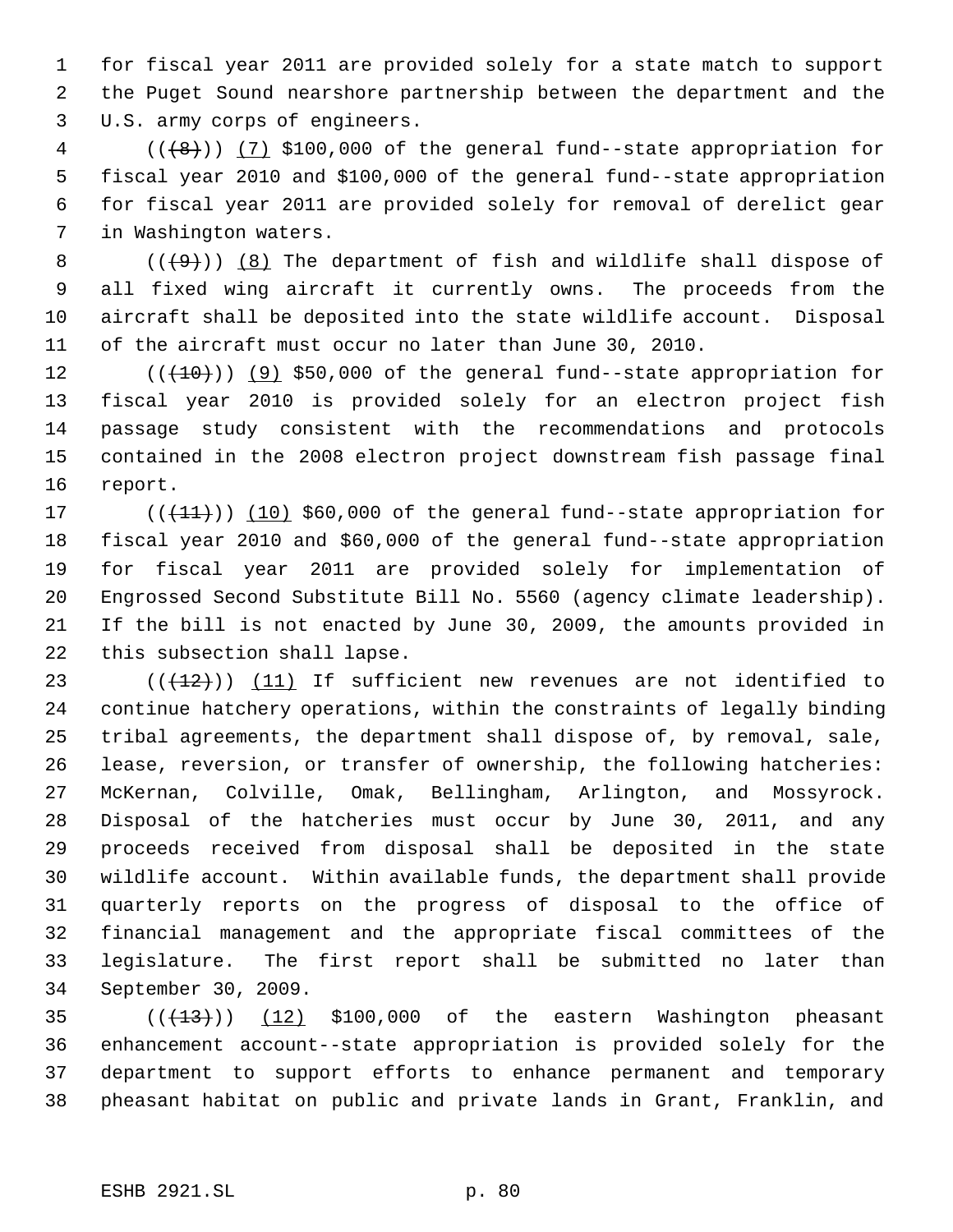Adams counties. The department may support efforts by entities including conservation districts, nonprofit organizations, and landowners, and must require such entities to provide significant nonstate matching resources, which may be in the form of funds, material, or labor.

 **Sec. 305.** 2009 c 564 s 309 (uncodified) is amended to read as follows:

## **FOR THE DEPARTMENT OF AGRICULTURE**

| - 9 | General Fund--State Appropriation (FY 2010) $($ $($ \$12,616,000))                 |
|-----|------------------------------------------------------------------------------------|
| 10  | \$12,329,000                                                                       |
| 11  | General Fund--State Appropriation (FY 2011) $($ $(\frac{12}{22}, \frac{295}{200})$ |
| 12  | \$11,271,000                                                                       |
| 13  | General Fund--Federal Appropriation \$11,565,000                                   |
| 14  | General Fund--Private/Local Appropriation \$194,000                                |
| 15  | Aquatic Lands Enhancement Account--State                                           |
| 16  |                                                                                    |
| 17  | State Toxics Control Account--State Appropriation $\ldots$ \$4,298,000             |
| 18  | Water Quality Permit Account--State Appropriation \$61,000                         |
| 19  | TOTAL APPROPRIATION $($ $($ $\frac{243,588,000)}{1000})$                           |
| 20  | \$42, 277, 000                                                                     |

 The appropriations in this section are subject to the following conditions and limitations:

 (1) \$350,000 of the aquatic lands enhancement account appropriation is provided solely for funding to the Pacific county noxious weed control board to eradicate remaining spartina in Willapa Bay.

 (2) \$19,000 of the general fund--state appropriation for fiscal year 2010 and \$6,000 of the general fund--state appropriation for fiscal year 2011 are provided solely to implement Substitute Senate Bill No. 5797 (solid waste handling permits). If the bill is not enacted by June 30, 2009, the amounts provided in this subsection shall lapse.

 (3) The department is authorized to establish or increase the following fees in the 2009-11 biennium as necessary to meet the actual costs of conducting business: Christmas tree grower licensing, nursery dealer licensing, plant pest inspection and testing, and commission merchant licensing.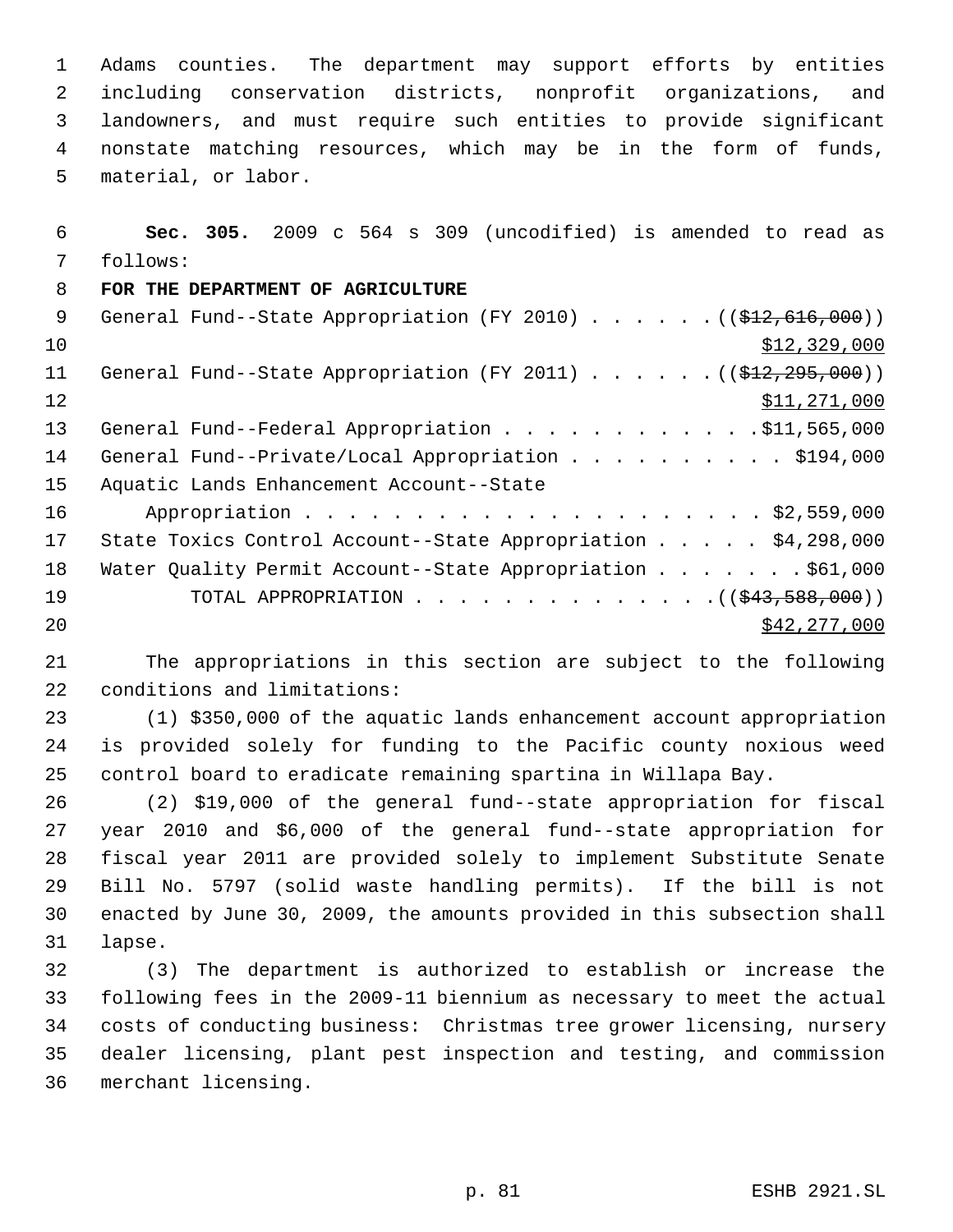**Sec. 306.** 2009 c 564 s 311 (uncodified) is amended to read as follows:

## **FOR THE PUGET SOUND PARTNERSHIP**

| 4  | General Fund--State Appropriation (FY 2010) $($ $($ \$3,223,000))    |
|----|----------------------------------------------------------------------|
| 5  | \$3,172,000                                                          |
| 6  | General Fund--State Appropriation (FY 2011) $($ $($ \$3,194,000) $)$ |
| 7  | \$3,143,000                                                          |
| 8  | General Fund--Federal Appropriation \$3,623,000                      |
| 9  | Aquatic Lands Enhancement Account--State Appropriation \$500,000     |
| 10 | State Toxics Control Account--State Appropriation \$896,000          |
| 11 |                                                                      |
| 12 | \$11,334,000                                                         |
|    |                                                                      |

 The appropriations in this section are subject to the following conditions and limitations:

 (1) \$305,000 of the general fund--state appropriation for fiscal year 2010 is provided solely for measuring water and habitat quality to determine watershed health and assist salmon recovery.

 (2) \$896,000 of the state toxics control account--state appropriation is provided solely for activities that contribute to Puget Sound protection and recovery, including provision of independent advice and assessment of the state's oil spill prevention, preparedness, and response programs, including review of existing activities and recommendations for any necessary improvements. The partnership may carry out this function through an existing committee, such as the ecosystem coordination board or the leadership council, or may appoint a special advisory council. Because this is a unique statewide program, the partnership may invite participation from outside the Puget Sound region.

 (3) Within the amounts appropriated in this section, the Puget Sound partnership shall facilitate an ongoing monitoring consortium to integrate monitoring efforts for storm water, water quality, watershed health, and other indicators to enhance monitoring efforts in Puget Sound.

 (4) The Puget Sound partnership shall work with Washington State University and the environmental protection agency to secure funding for the beach watchers program.

 (5) \$877,000 of the general fund--state appropriation for fiscal year 2010 and \$877,000 of the general fund--state appropriation for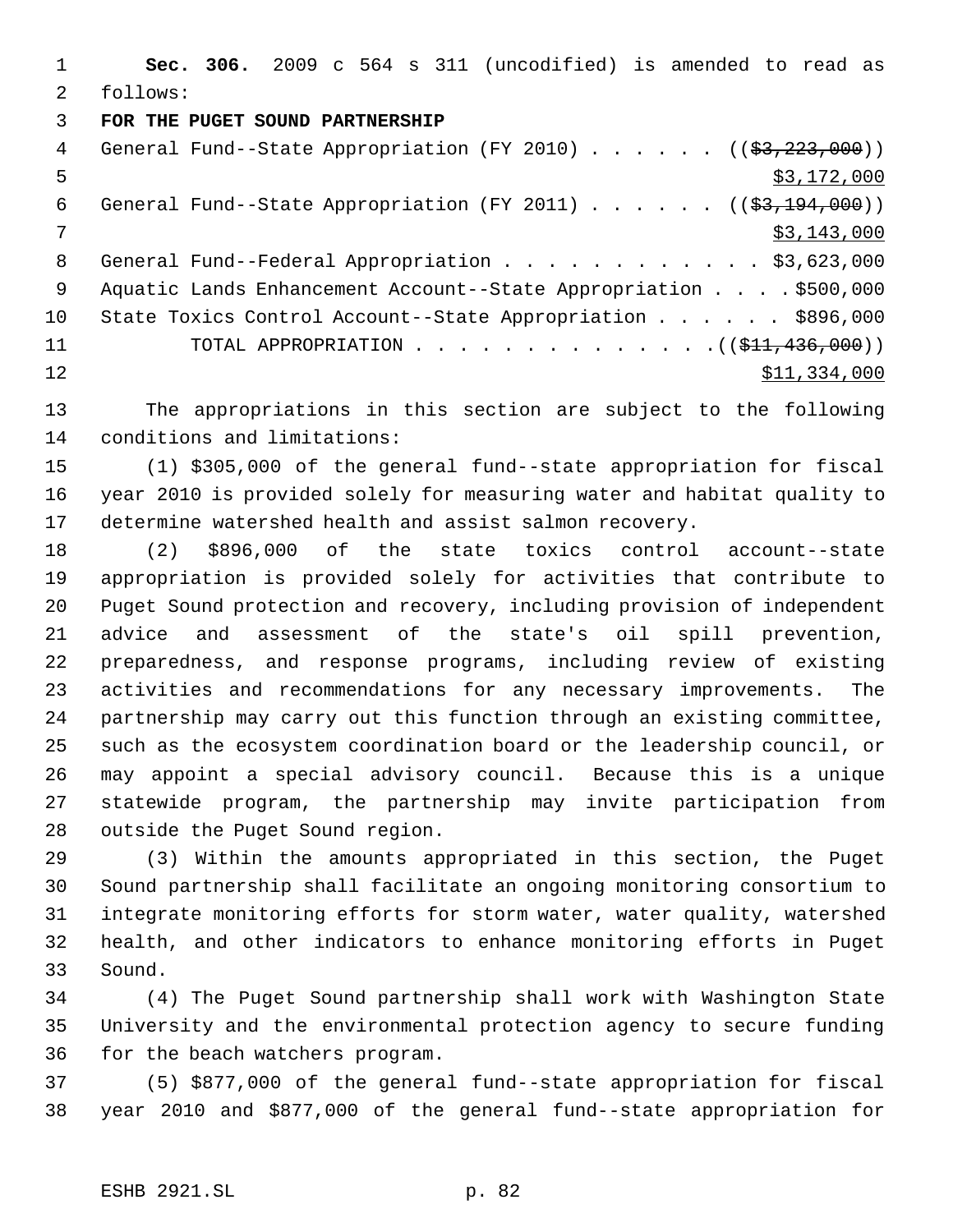fiscal year 2011 are provided solely to support public education and volunteer programs. The partnership is directed to distribute the majority of funding as grants to local organizations, local governments, and education, communication, and outreach network partners. The partnership shall track progress for this activity through the accountability system of the Puget Sound partnership.

(End of part)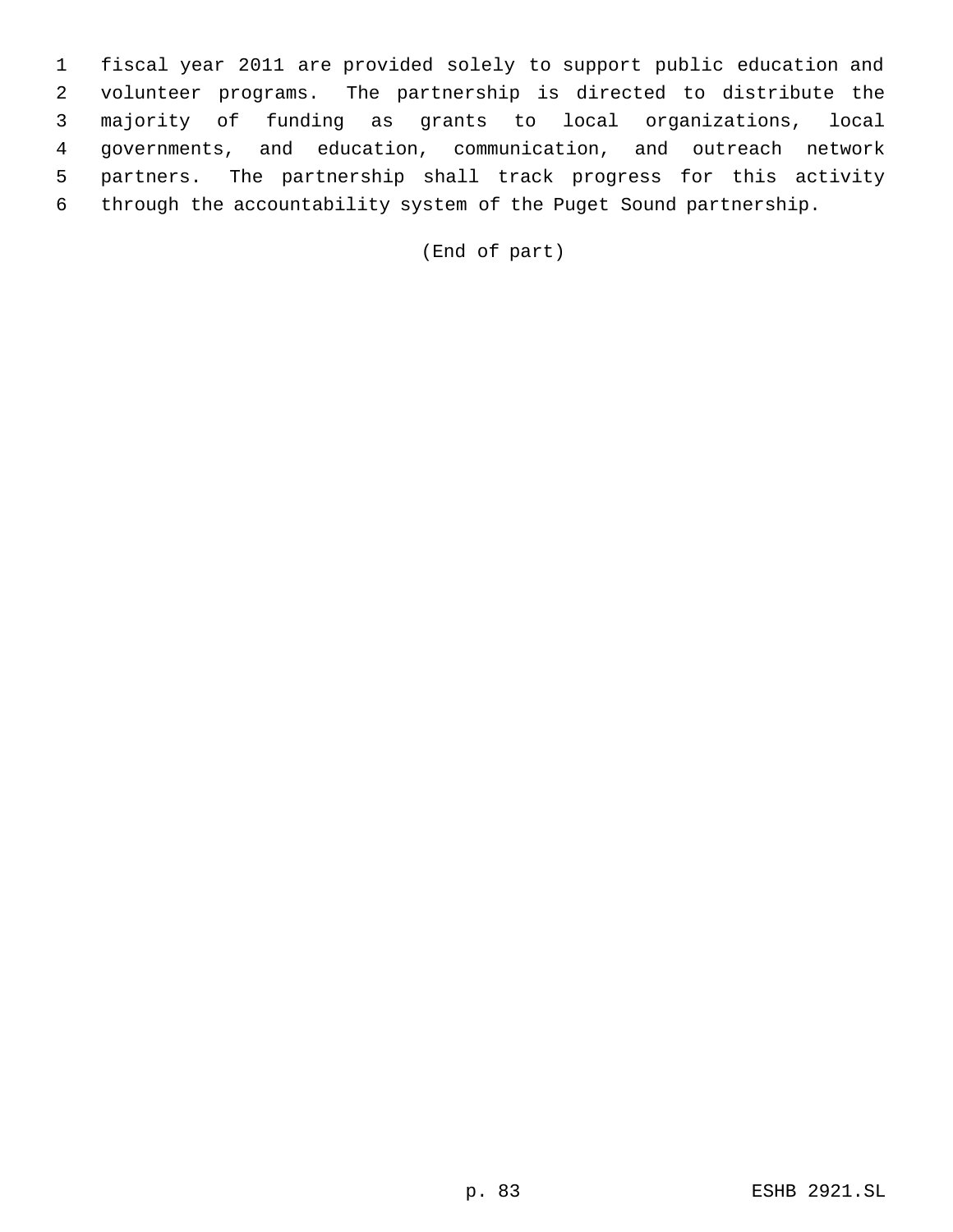| $\mathbf 1$    | PART IV                                                                           |
|----------------|-----------------------------------------------------------------------------------|
| $\overline{2}$ | <b>TRANSPORTATION</b>                                                             |
|                |                                                                                   |
| 3              | Sec. 401. 2009 c 564 s 401 (uncodified) is amended to read as                     |
| 4              | follows:                                                                          |
| 5              | FOR THE DEPARTMENT OF LICENSING                                                   |
| 6              | General Fund--State Appropriation (FY 2010) $($ $(\frac{21.668}{100})$            |
| $\overline{7}$ | \$1,436,000                                                                       |
| 8              | General Fund--State Appropriation (FY 2011) $($ $(\frac{1}{2}, 712, 000) )$       |
| $\overline{9}$ | \$1,535,000                                                                       |
| 10             | Architects' License Account--State Appropriation $($ $(\frac{1}{21}, 056, 000) )$ |
| 11             | \$767,000                                                                         |
| 12             | Professional Engineers' Account--State Appropriation \$3,586,000                  |
| 13             | Real Estate Commission Account--State Appropriation \$10,047,000                  |
| 14             | Master License Account--State Appropriation \$15,718,000                          |
| 15             | Uniform Commercial Code Account--State Appropriation \$3,100,000                  |
| 16             | Real Estate Education Account--State Appropriation \$276,000                      |
| 17             | Real Estate Appraiser Commission Account--State                                   |
| 18             |                                                                                   |
| 19             | Business and Professions Account--State Appropriation \$15,270,000                |
| 20             | Real Estate Research Account--State Appropriation \$320,000                       |
| 21             | Geologists' Account--State Appropriation \$53,000                                 |
| 22             | Derelict Vessel Removal Account--State Appropriation \$31,000                     |
| 23             | TOTAL APPROPRIATION ( $(\frac{255}{600})$ )                                       |
| 24             | \$53,831,000                                                                      |
| 25             | The appropriations in this section are subject to the following                   |
| 26             | conditions and limitations:                                                       |
| 27             | (1) Pursuant to RCW 43.135.055, the department is authorized to                   |
| 28             | increase fees for cosmetologists, funeral directors, cemeteries, court            |
| 29             | reporters and appraisers. These increases are necessary to support the            |
| 30             | expenditures authorized in this section, consistent with RCW 43.24.086.           |
| 31             | \$1,352,000 of the business and professions account--state<br>(2)                 |
| 32             | appropriation is provided solely to implement Substitute Senate Bill              |
| 33             | No. 5391 (tattoo and body piercing). If the bill is not enacted by                |
| 34             | June 30, 2009, the amount provided in this subsection shall lapse.                |
| 35             | $((+4))$ (3) \$358,000 of the business and professions account--state             |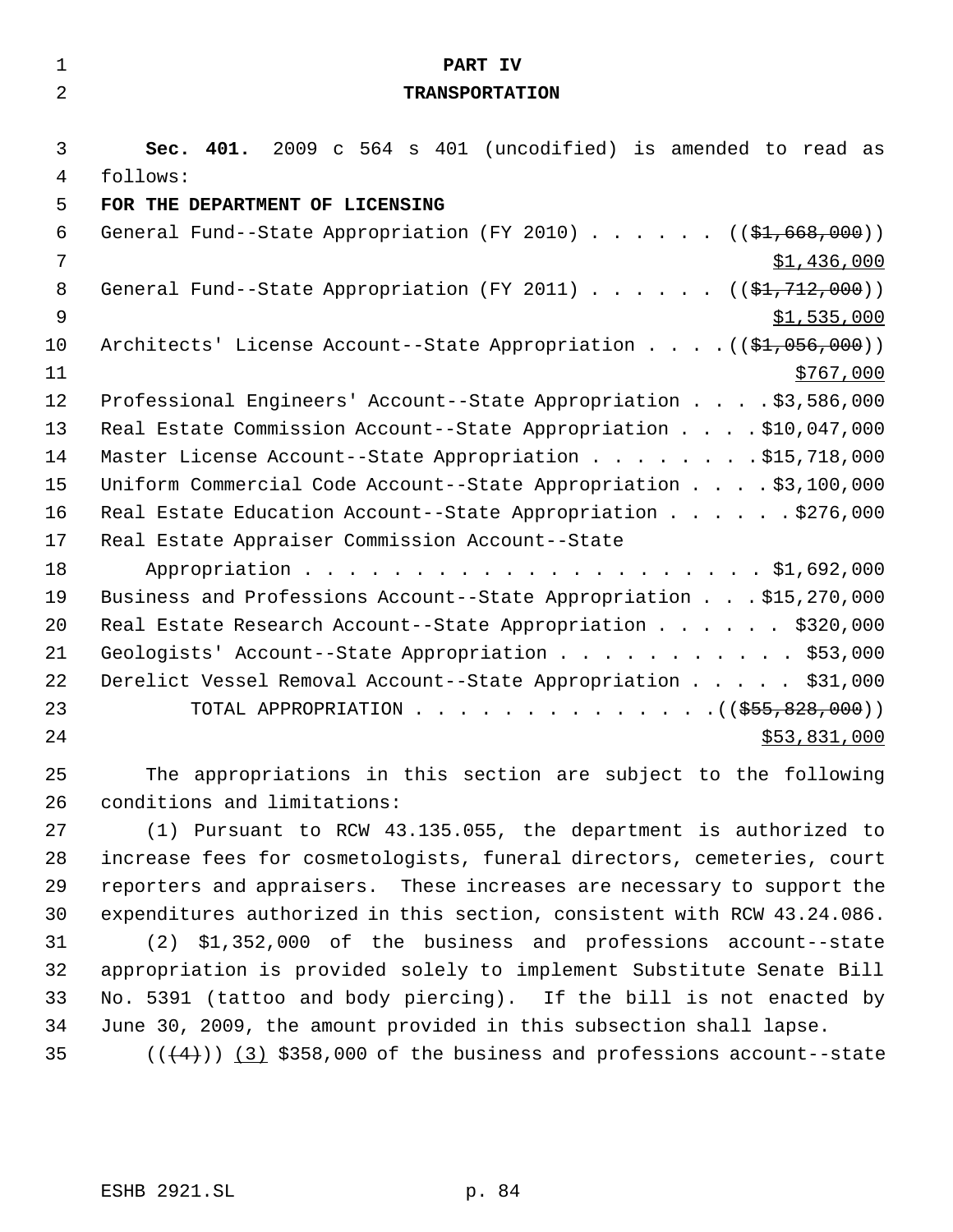appropriation is provided solely to implement Senate Bill No. 6126 (professional athletics). If the bill is not enacted by June 30, 2009, the amount provided in this subsection shall lapse.

 **Sec. 402.** 2009 c 564 s 402 (uncodified) is amended to read as follows: **FOR THE STATE PATROL** 7 General Fund--State Appropriation (FY 2010) . . . . . . ((\$41,468,000))  $8 \div 1000$ 9 General Fund--State Appropriation (FY 2011) . . . . . . ((\$40,366,000)) \$39,566,000 11 General Fund--Federal Appropriation . . . . . . . . . . . . \$11,401,000 12 General Fund--Private/Local Appropriation . . . . . . . . \$3,568,000 Death Investigations Account--State Appropriation . . . . . \$6,022,000 14 Enhanced 911 Account--State Appropriation . . . . . . . . . . \$589,000 County Criminal Justice Assistance Account--State Appropriation . . . . . . . . . . . . . . . . . . . . . \$3,122,000 Municipal Criminal Justice Assistance Account--State 18 Appropriation . . . . . . . . . . . . . . . . . . \$1,245,000 19 Fire Service Trust Account--State Appropriation . . . . . . \$131,000 20 Disaster Response Account--State Appropriation . . . . . . \$8,002,000 Fire Service Training Account--State Appropriation . . . . . \$8,717,000 Aquatic Invasive Species Enforcement Account--State Appropriation . . . . . . . . . . . . . . . . . . . . . . \$54,000 State Toxics Control Account--State Appropriation . . . . . . \$504,000 Fingerprint Identification Account--State Appropriation . . \$7,371,000 26 TOTAL APPROPRIATION . . . . . . . . . . . . ((\$<del>132,560,000</del>)) 27 \$130,960,000

 The appropriations in this section are subject to the following conditions and limitations:

 (1) \$200,000 of the fire service training account--state appropriation is provided solely for two FTEs in the office of the state director of fire protection to exclusively review K-12 construction documents for fire and life safety in accordance with the state building code. It is the intent of this appropriation to provide these services only to those districts that are located in counties without qualified review capabilities.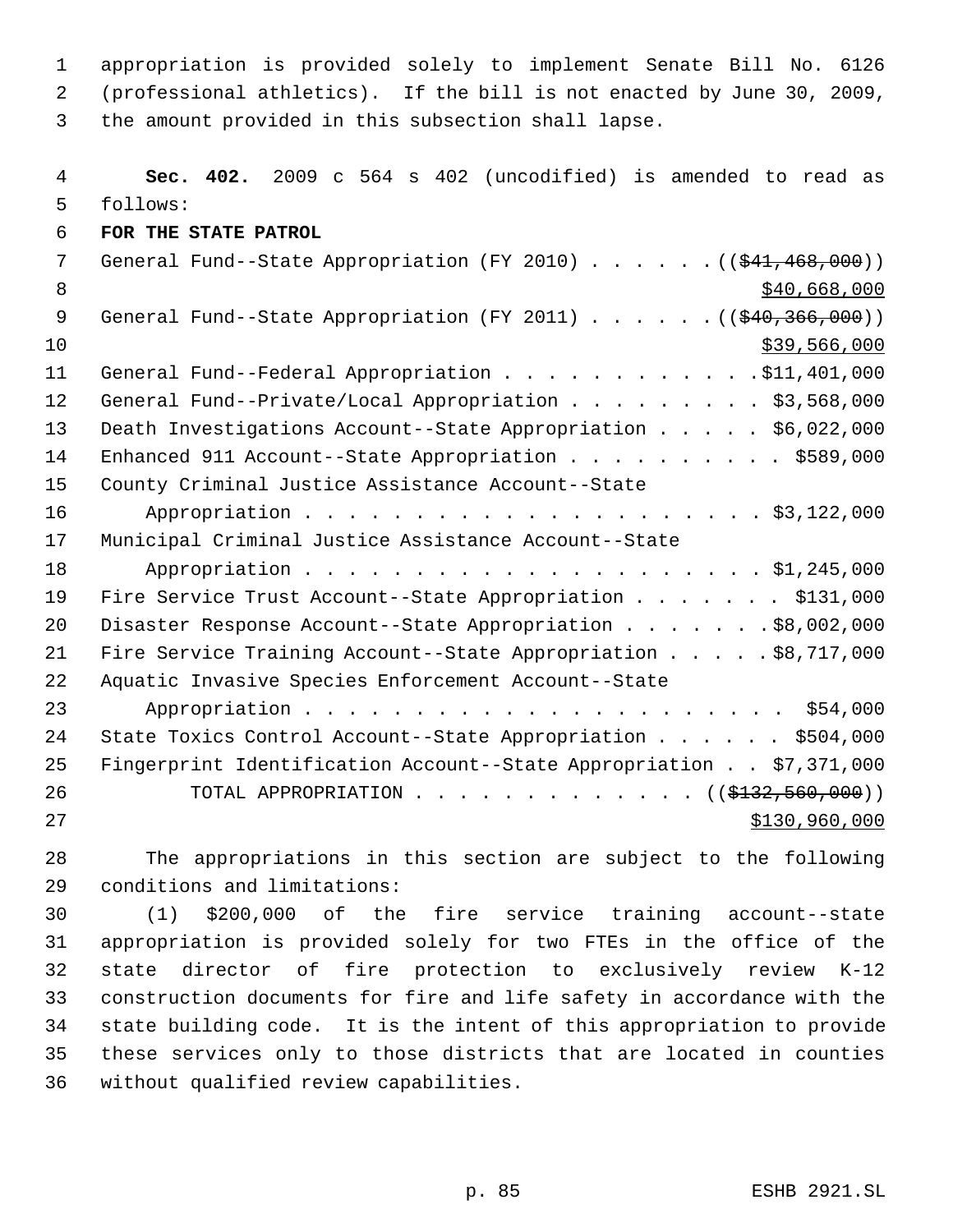(2) \$8,000,000 of the disaster response account--state appropriation is provided solely for Washington state fire service resource mobilization costs incurred in response to an emergency or disaster authorized under RCW 43.43.960 and 43.43.964. The state patrol shall submit a report quarterly to the office of financial management and the legislative fiscal committees detailing information on current and planned expenditures from this account. This work shall be done in coordination with the military department.

 $((+4))$   $(3)$  The 2010 legislature will review the use of king air planes by the executive branch and the adequacy of funding in this budget regarding maintaining and operating the planes to successfully accomplish their mission.

 $((+5))$   $(4)$  The appropriations in this section reflect reductions in the appropriations for the agency's administrative expenses. It is the intent of the legislature that these reductions shall be achieved, to the greatest extent possible, by reducing those administrative costs that do not affect direct client services or direct service delivery or programs.

19  $((+6))$   $(5)$  \$400,000 of the fire service training account--state appropriation is provided solely for the firefighter apprenticeship training program.

 $((+7))$   $(6)$  \$48,000 of the fingerprint identification account-- state appropriation is provided solely to implement Substitute House Bill No. 1621 (consumer loan companies). If the bill is not enacted by June 30, 2009, the amounts provided in this subsection shall lapse.

(End of part)

ESHB 2921.SL p. 86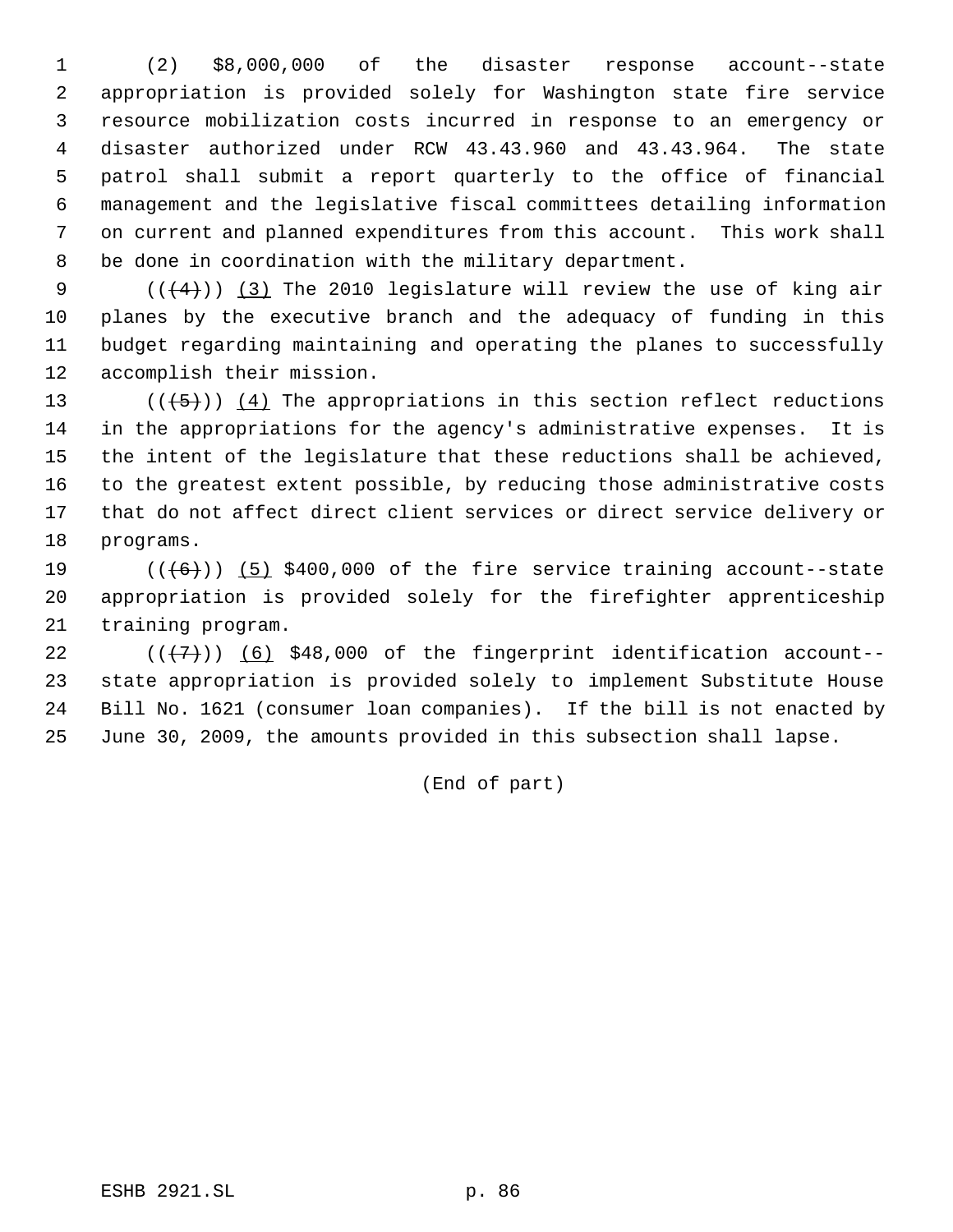| $\mathbf{1}$ | PART V                                                                                             |
|--------------|----------------------------------------------------------------------------------------------------|
| 2            | <b>EDUCATION</b>                                                                                   |
|              |                                                                                                    |
| 3            | Sec. 501. 2009 c 564 s 513 (uncodified) is amended to read as                                      |
| 4            | follows:                                                                                           |
| 5            | <b>FOR</b><br>OF<br>PUBLIC INSTRUCTION--EDUCATION<br><b>REFORM</b><br>THE<br><b>SUPERINTENDENT</b> |
| 6            | <b>PROGRAMS</b>                                                                                    |
| 7            | General Fund--State Appropriation (FY 2010) $($ $($ $\frac{695}{181},000)$ )                       |
| 8            | \$93,681,000                                                                                       |
| 9            | General Fund--State Appropriation (FY 2011) \$102,512,000                                          |
| 10           | General Fund--Federal Appropriation \$152,626,000                                                  |
| 11           | Education Legacy Trust Account--State                                                              |
| 12           |                                                                                                    |
| 13           | TOTAL APPROPRIATION ( $(\frac{2445}{131000})$ )                                                    |
| 14           | \$443,931,000                                                                                      |
| 15           | The appropriations in this section are subject to the following                                    |
| 16           | conditions and limitations:                                                                        |
| 17           | (1) \$36,806,000 of the general fund--state appropriation for fiscal                               |
| 18           | year 2010, \$34,516,000 of the general fund--state appropriation for                               |
| 19           | fiscal year 2011, \$1,350,000 of the education legacy trust                                        |
| 20           | account--state appropriation, and \$15,868,000 of the general fund--                               |
| 21           | federal appropriation are provided solely for development and                                      |
| 22           | implementation of the Washington assessments of student learning                                   |
| 23           | (WASL), including: (i) Development and implementation of retake                                    |
| 24           | assessments for high school students who are not successful in one or                              |
| 25           | more content areas of the WASL; and (ii) development and implementation                            |
| 26           | of alternative assessments or appeals procedures to implement the                                  |
| 27           | certificate of academic achievement. The superintendent of public                                  |
| 28           | instruction shall report quarterly on the progress on development and                              |
| 29           | implementation of alternative assessments or appeals procedures.                                   |
| 30           | Within these amounts, the superintendent of public instruction shall                               |
| 31           | contract for the early return of 10th grade student WASL results, on or                            |
| 32           | around June 10th of each year.                                                                     |
| 33           | (2) \$3,249,000 of the general fund--state appropriation for fiscal                                |
| 34           | year 2010 and \$3,249,000 of the general fund--state appropriation for                             |
| 35           | fiscal year 2011 are provided solely for the design of the state                                   |
|              |                                                                                                    |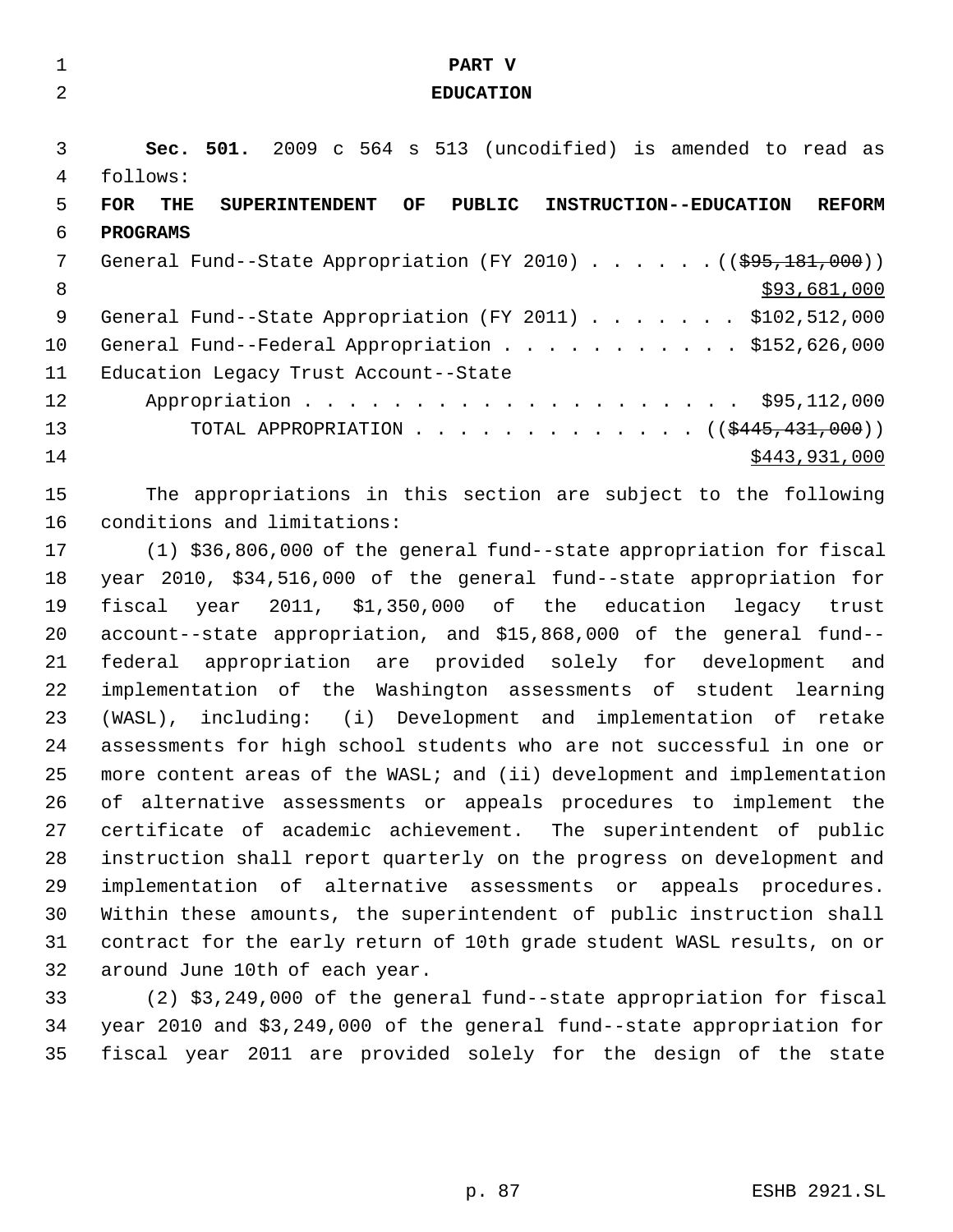assessment system and the implementation of end of course assessments for high school math.

 (3) \$1,014,000 of the education legacy trust account appropriation is provided solely for allocations to districts for salaries and benefits for the equivalent of two additional professional development days for fourth and fifth grade teachers during the 2008-2009 school year. The allocations shall be made based on the calculations of certificated instructional staff units for fourth and fifth grade provided in section 502 of this act and on the calculations of compensation provided in sections 503 and 504 of this act. Districts may use the funding to support additional days for professional development as well as job-embedded forms of professional development.

 (4) \$3,241,000 of the education legacy trust fund appropriation is provided solely for allocations to districts for salaries and benefits for the equivalent of three additional professional development days for middle and high school math and science teachers during the 2008- 2009 school year, as well as specialized training for one math and science teacher in each middle school and high school during the 2008- 2009 school year. Districts may use the funding to support additional days for professional development as well as job-embedded forms of professional development.

 (5) \$3,850,000 of the education legacy trust account--state appropriation is provided solely for a math and science instructional coaches program pursuant to chapter 396, Laws of 2007. Funding shall be used to provide grants to schools and districts to provide salaries, benefits, and professional development activities for up to twenty-five instructional coaches in middle and high school math and twenty-five instructional coaches in middle and high school science in each year of the biennium; and up to \$300,000 may be used by the office of the superintendent of public instruction to administer and coordinate the program.

 (6) \$1,781,000 of the general fund--state appropriation for fiscal year 2010 and \$1,943,000 of the general fund--state appropriation for fiscal year 2011 are provided solely to allow approved middle and junior high school career and technical education programs to receive enhanced vocational funding. The office of the superintendent of public instruction shall provide allocations to districts for middle and junior high school students in accordance with the funding formulas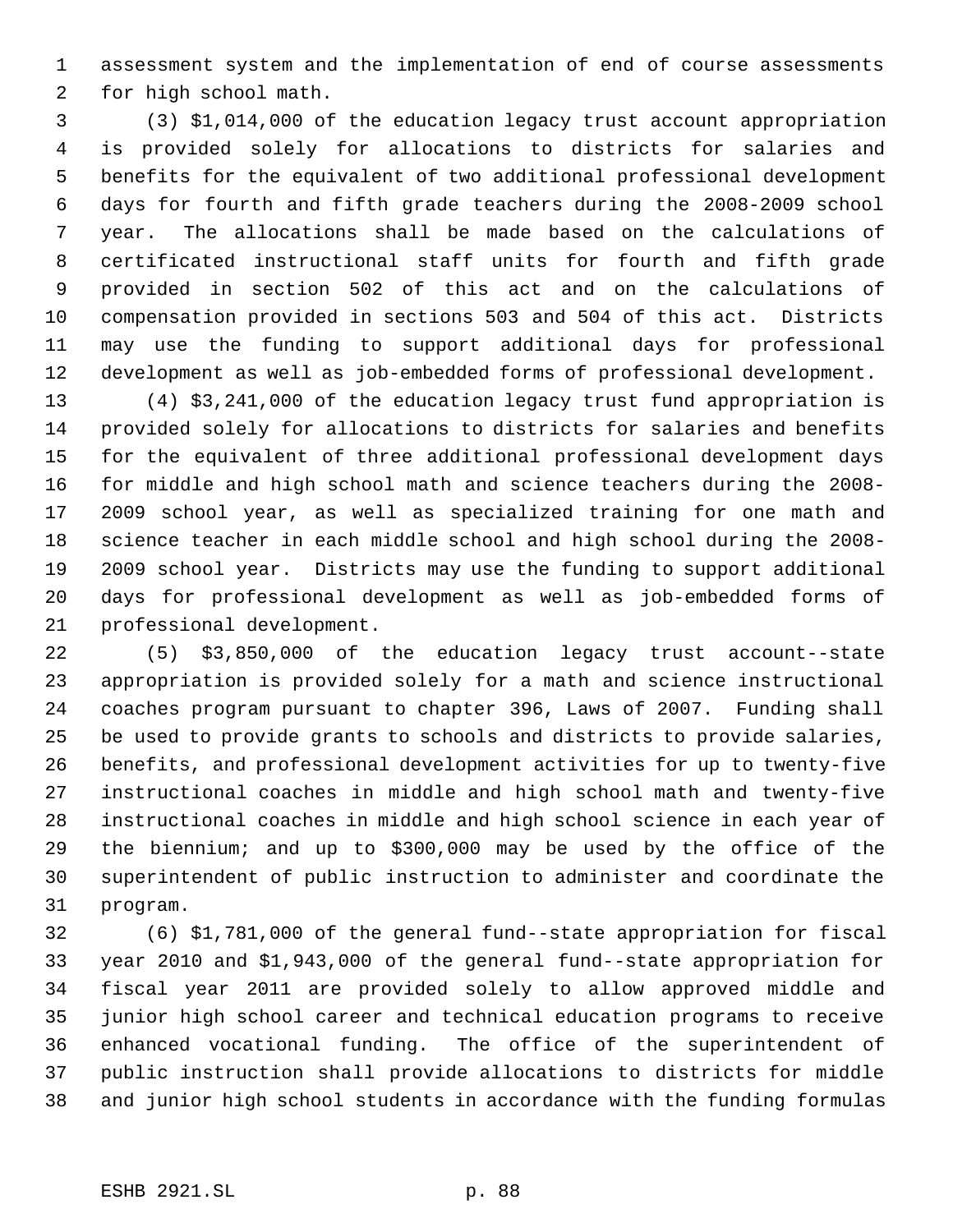provided in section 502 of this act. If Second Substitute Senate Bill No. 5676 is enacted the allocations are formula-driven, otherwise the office of the superintendent shall consider the funding provided in this subsection as a fixed amount, and shall adjust funding to stay within the amounts provided in this subsection.

 (7) \$139,000 of the general fund--state appropriation for fiscal year 2010 and \$139,000 of the general fund--state appropriation for fiscal year 2011 are provided solely for (a) staff at the office of the superintendent of public instruction to coordinate and promote efforts to develop integrated math, science, technology, and engineering programs in schools and districts across the state; and (b) grants of \$2,500 to provide twenty middle and high school teachers each year professional development training for implementing integrated math, science, technology, and engineering program in their schools.

 (8) \$1,579,000 of the general fund--state appropriation for fiscal year 2010 and \$1,579,000 of the general fund--state appropriation for fiscal year 2011 are provided solely for the Washington state leadership and assistance for science education reform (LASER) regional partnership activities coordinated at the Pacific science center, including instructional material purchases, teacher and principal professional development, and school and community engagement events. Funding shall be distributed to the various LASER activities in a manner proportional to LASER program spending during the 2007-2009 biennium.

 (9) \$81,010,000 of the education legacy trust account--state appropriation is provided solely for grants for voluntary full-day kindergarten at the highest poverty schools, as provided in chapter 400, Laws of 2007. The office of the superintendent of public instruction shall provide allocations to districts for recipient schools in accordance with the funding formulas provided in section 502 of this act. Each kindergarten student who enrolls for the voluntary full-day program in a recipient school shall count as one-half of one full-time equivalent student for the purpose of making allocations under this subsection. Although the allocations are formula-driven, the office of the superintendent shall consider the funding provided in this subsection as a fixed amount, and shall limit the number of recipient schools so as to stay within the amounts appropriated each fiscal year in this subsection. The funding provided in this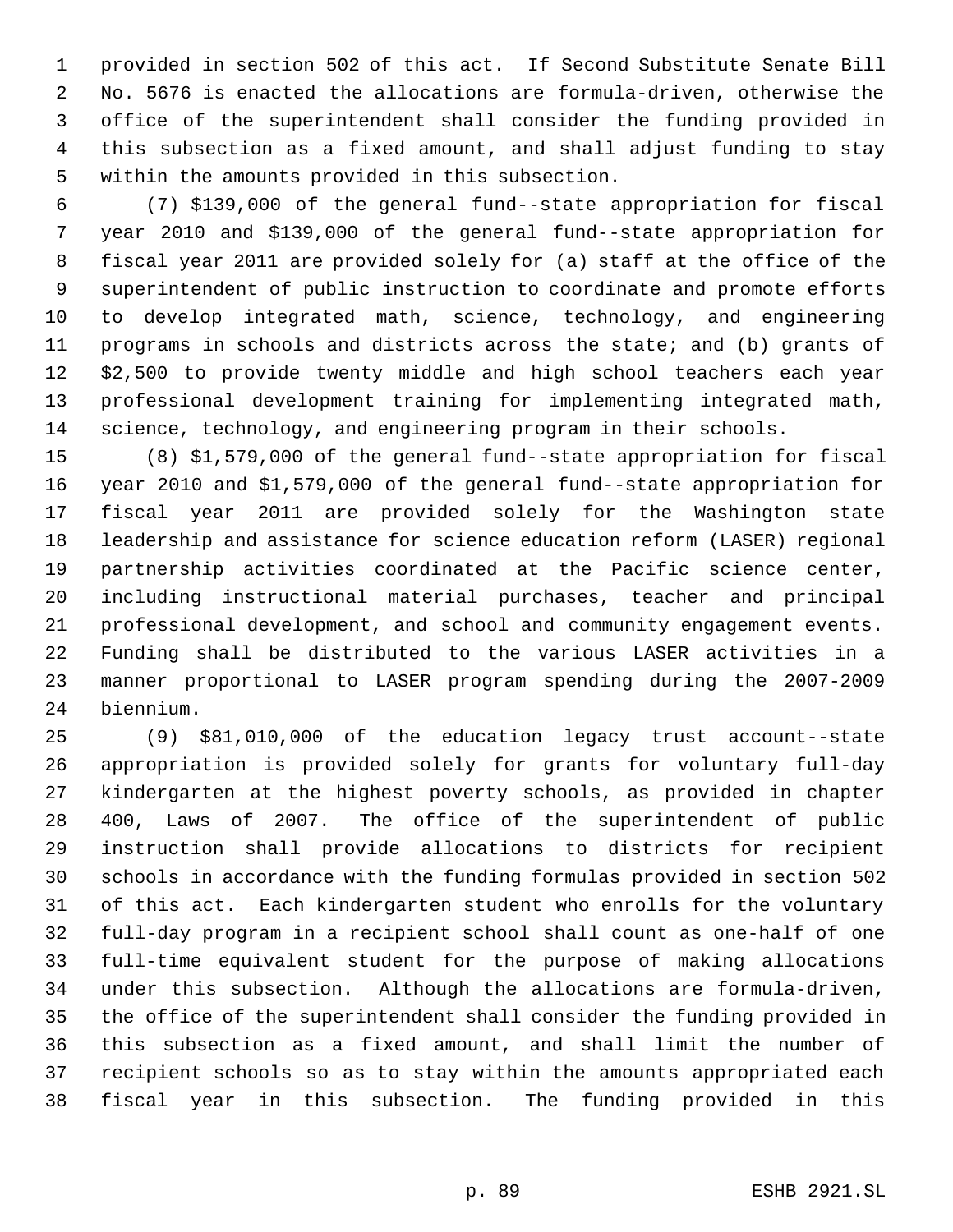subsection is estimated to provide full-day kindergarten programs for 20 percent of kindergarten enrollment. Funding priority shall be given to schools with the highest poverty levels, as measured by prior year free and reduced priced lunch eligibility rates in each school. Additionally, as a condition of funding, school districts must agree to provide the full-day program to the children of parents who request it in each eligible school. For the purposes of calculating a school district levy base, funding provided in this subsection shall be considered a state block grant program under RCW 84.52.0531.

 (a) Of the amounts provided in this subsection, a maximum of \$272,000 may be used for administrative support of the full-day kindergarten program within the office of the superintendent of public instruction.

 (b) Student enrollment pursuant to this program shall not be included in the determination of a school district's overall K-12 FTE for the allocation of student achievement programs and other funding formulas unless specifically stated.

 (10) \$700,000 of the general fund--state appropriation for fiscal year 2010 and \$900,000 of the general fund--state appropriation for fiscal year 2011 are provided solely for the development of a leadership academy for school principals and administrators. The superintendent of public instruction shall contract with an independent organization to design, field test, and implement a state-of-the-art education leadership academy that will be accessible throughout the state. Initial development of the content of the academy activities shall be supported by private funds. Semiannually the independent organization shall report on amounts committed by foundations and others to support the development and implementation of this program. Leadership academy partners, with varying roles, shall include the state level organizations for school administrators and principals, the superintendent of public instruction, the professional educator standards board, and others as the independent organization shall identify.

 (11) \$105,754,000 of the general fund--federal appropriation is provided for preparing, training, and recruiting high quality teachers and principals under Title II of the no child left behind act.

37 (12) ((\$3,046,000)) \$1,546,000 of the general fund--state appropriation for fiscal year 2010 and \$3,046,000 of the general fund--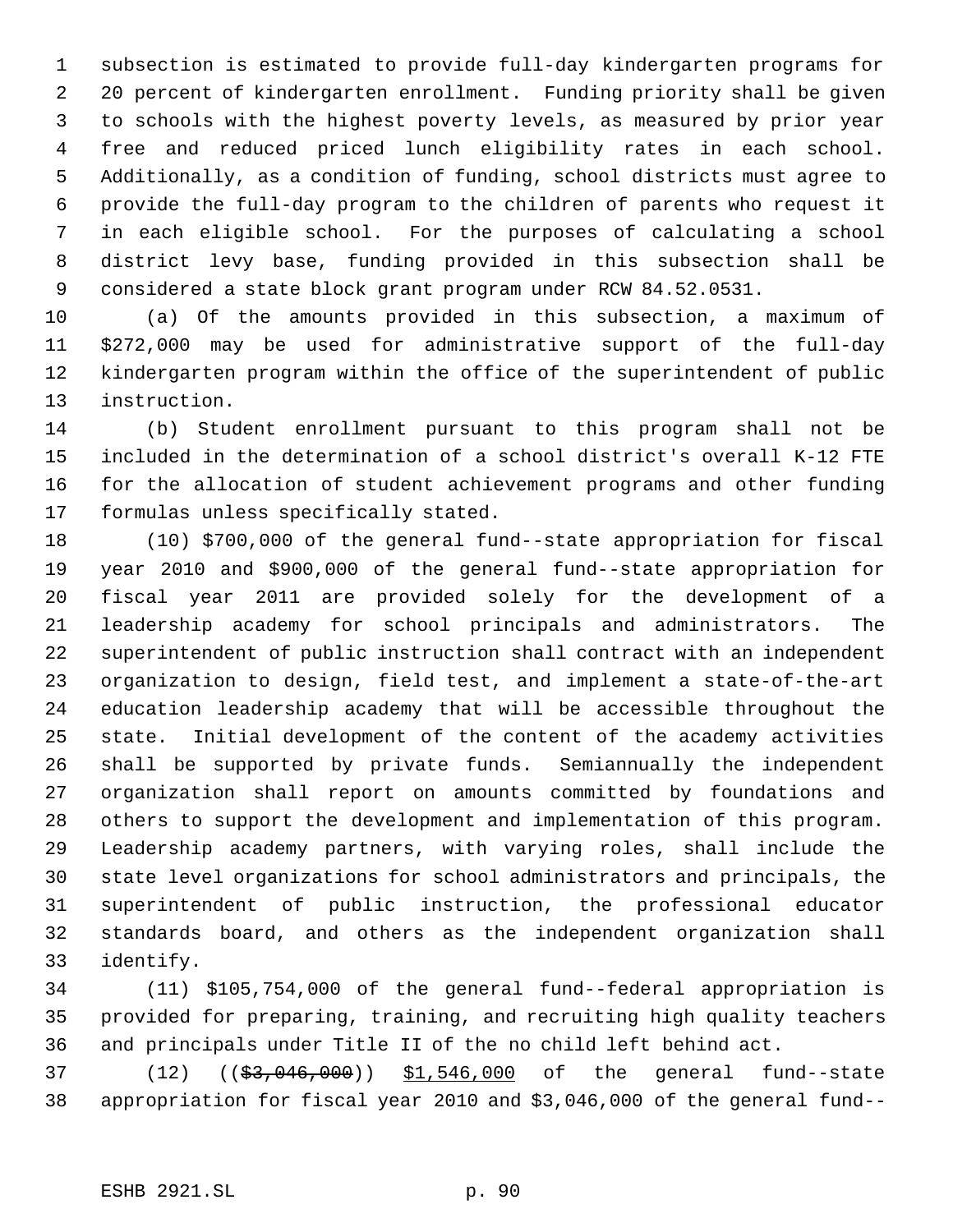state appropriation for fiscal year 2011 are provided solely to the office of the superintendent of public instruction for focused assistance. The office of the superintendent of public instruction shall conduct educational audits of low-performing schools and enter into performance agreements between school districts and the office to implement the recommendations of the audit and the community. Funding in this subsection may be used for focused assistance programs for individual schools as well as school districts.

 (13) \$30,702,000 of the general fund--federal appropriation is provided for the reading first program under Title I of the no child left behind act.

 (14) \$1,667,000 of the general fund--state appropriation for fiscal year 2010 and \$1,667,000 of the general fund--state appropriation for fiscal year 2011 are provided solely to eliminate the lunch co-pay for students in grades kindergarten through third grade that are eligible for reduced price lunch.

 (15) \$5,285,000 of the general fund--state appropriation for fiscal year 2010 and \$5,285,000 of the general fund--state appropriation for fiscal year 2011 are provided solely for: (a) The meals for kids program under RCW 28A.235.145 through 28A.235.155; (b) to eliminate the breakfast co-pay for students eligible for reduced price lunch; and (c) for additional assistance for school districts initiating a summer food service program.

 (16) \$1,056,000 of the general fund--state appropriation for fiscal year 2010 and \$1,056,000 of the general fund--state appropriation for fiscal year 2011 are provided solely for the Washington reading corps. The superintendent shall allocate reading corps members to low- performing schools and school districts that are implementing comprehensive, proven, research-based reading programs. Two or more schools may combine their Washington reading corps programs. Grants provided under this section may be used by school districts for expenditures from September 2009 through August 31, 2011.

 (17) \$3,594,000 of the general fund--state appropriation for fiscal year 2010 and \$3,594,000 of the general fund--state appropriation for fiscal year 2011 are provided solely for grants to school districts to provide a continuum of care for children and families to help children become ready to learn. Grant proposals from school districts shall contain local plans designed collaboratively with community service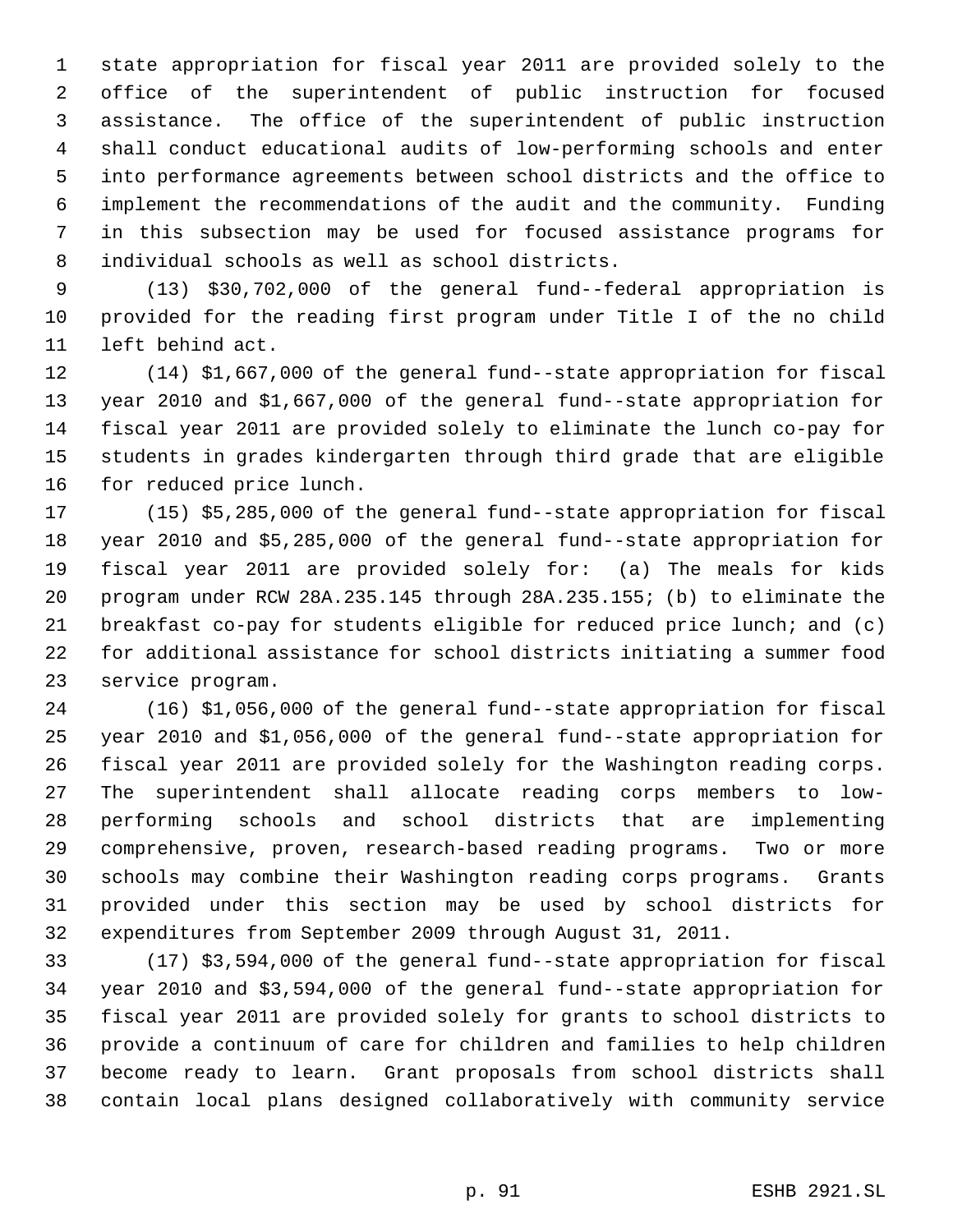providers. If a continuum of care program exists in the area in which the school district is located, the local plan shall provide for coordination with existing programs to the greatest extent possible. Grant funds shall be allocated pursuant to RCW 70.190.040.

 (18) \$1,959,000 of the general fund--state appropriation for fiscal year 2010 and \$1,959,000 of the general fund--state appropriation for fiscal year 2011 are provided solely for improving technology infrastructure, monitoring and reporting on school district technology development, promoting standards for school district technology, promoting statewide coordination and planning for technology development, and providing regional educational technology support centers, including state support activities, under chapter 28A.650 RCW.

 (19) \$225,000 of the general fund--state appropriation for fiscal year 2010 and \$225,000 of the general fund--state appropriation for fiscal year 2011 are provided solely for the operation of the center for the improvement of student learning pursuant to RCW 28A.300.130.

 (20) \$250,000 of the education legacy trust account--state appropriation is provided solely for costs associated with the office of the superintendent of public instruction's statewide director of technology position.

 (21)(a) \$28,270,000 of the general fund--state appropriation for fiscal year 2010 and \$36,513,000 of the general fund--state appropriation for fiscal year 2011 are provided solely for the following bonuses for teachers who hold valid, unexpired certification from the national board for professional teaching standards and who are teaching in a Washington public school, subject to the following conditions and limitations:

 (i) For national board certified teachers, a bonus of \$5,000 per teacher beginning in the 2007-08 school year and adjusted for inflation in each school year thereafter in which Initiative 732 cost of living adjustments are provided. National board certified teachers who become public school principals shall continue to receive this bonus for as long as they are principals and maintain the national board certification;

 (ii) An additional \$5,000 annual bonus shall be paid to national board certified teachers who teach in either: (A) High schools where at least 50 percent of student headcount enrollment is eligible for federal free or reduced price lunch, (B) middle schools where at least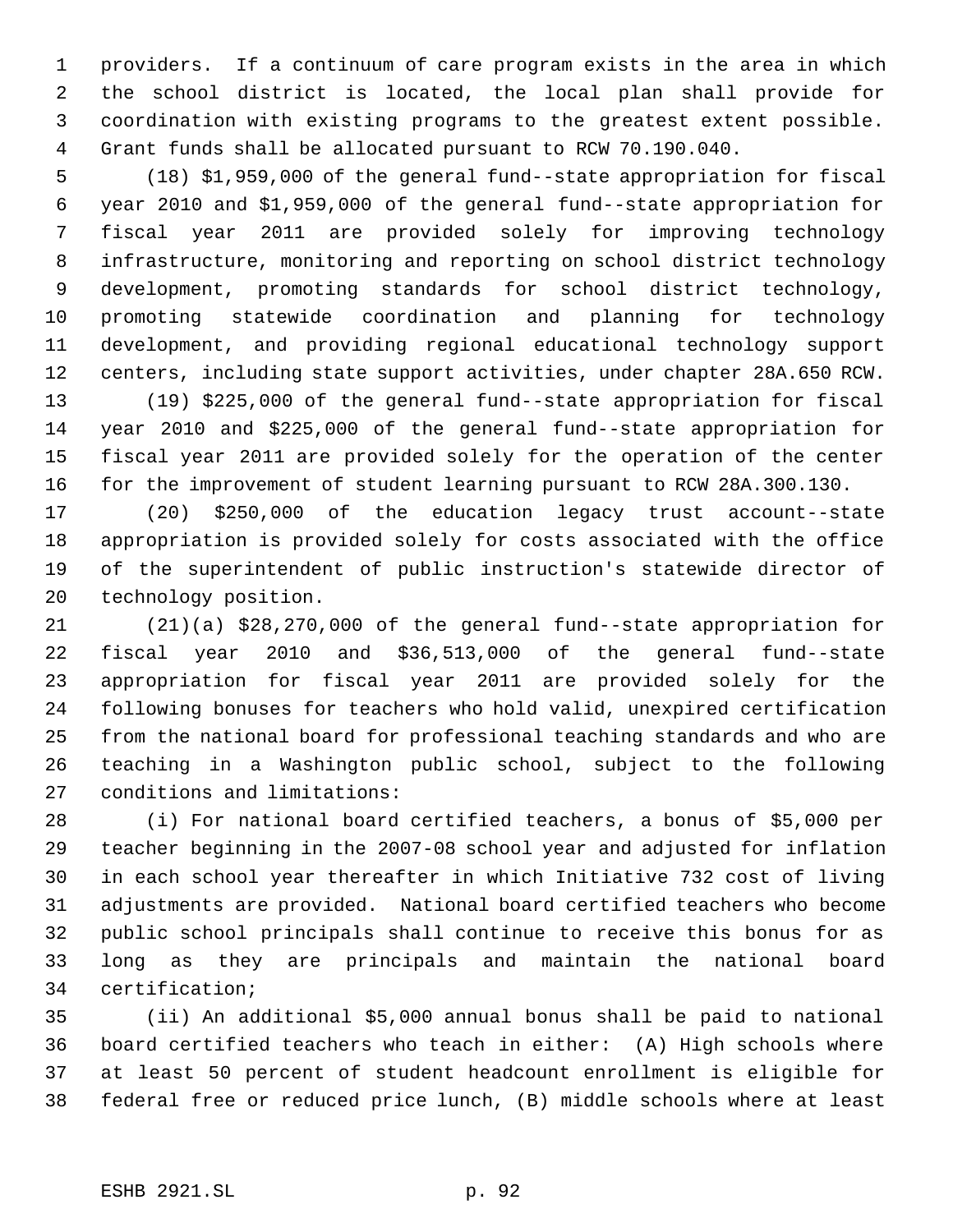60 percent of student headcount enrollment is eligible for federal free or reduced price lunch, or (C) elementary schools where at least 70 percent of student headcount enrollment is eligible for federal free or reduced price lunch;

 (iii) The superintendent of public instruction shall adopt rules to ensure that national board certified teachers meet the qualifications for bonuses under (a)(ii) of this subsection for less than one full 8 school year receive bonuses in a pro-rated manner; and

 (iv) During the 2009-10 and 2010-11 school years, and within the available appropriation, certificated instructional staff who have met the eligibility requirements and have applied for certification from the national board for professional teaching standards may receive a conditional two thousand dollars or the amount set by the office of the superintendent of public instruction to contribute toward the current assessment fee, not including the initial up-front candidacy payment. The fee shall be an advance on the first annual bonus under RCW 28A.405.415. The assessment fee for national certification is provided in addition to compensation received under a district's salary schedule adopted in accordance with RCW 28A.405.200 and shall not be included in calculations of a district's average salary and associated salary limitation under RCW 28A.400.200. Recipients who fail to receive certification after three years are required to repay the assessment fee, not including the initial up-front candidacy payment, as set by the national board for professional teaching standards and administered by the office of the superintendent of public instruction. The office of the superintendent of public instruction shall adopt rules to define the terms for initial grant of the assessment fee and repayment, including applicable fees.

 (b) Included in the amounts provided in this subsection are amounts for mandatory fringe benefits.

 (22) \$2,750,000 of the general fund--state appropriation for fiscal year 2010 and \$2,750,000 of the general fund--state appropriation for fiscal year 2011 are provided solely for secondary career and technical education grants pursuant to chapter 170, Laws of 2008. This funding may additionally be used to support FIRST Robotics programs.

 (23) \$300,000 of the general fund--state appropriation for fiscal year 2010 and \$300,000 of the general fund--state appropriation for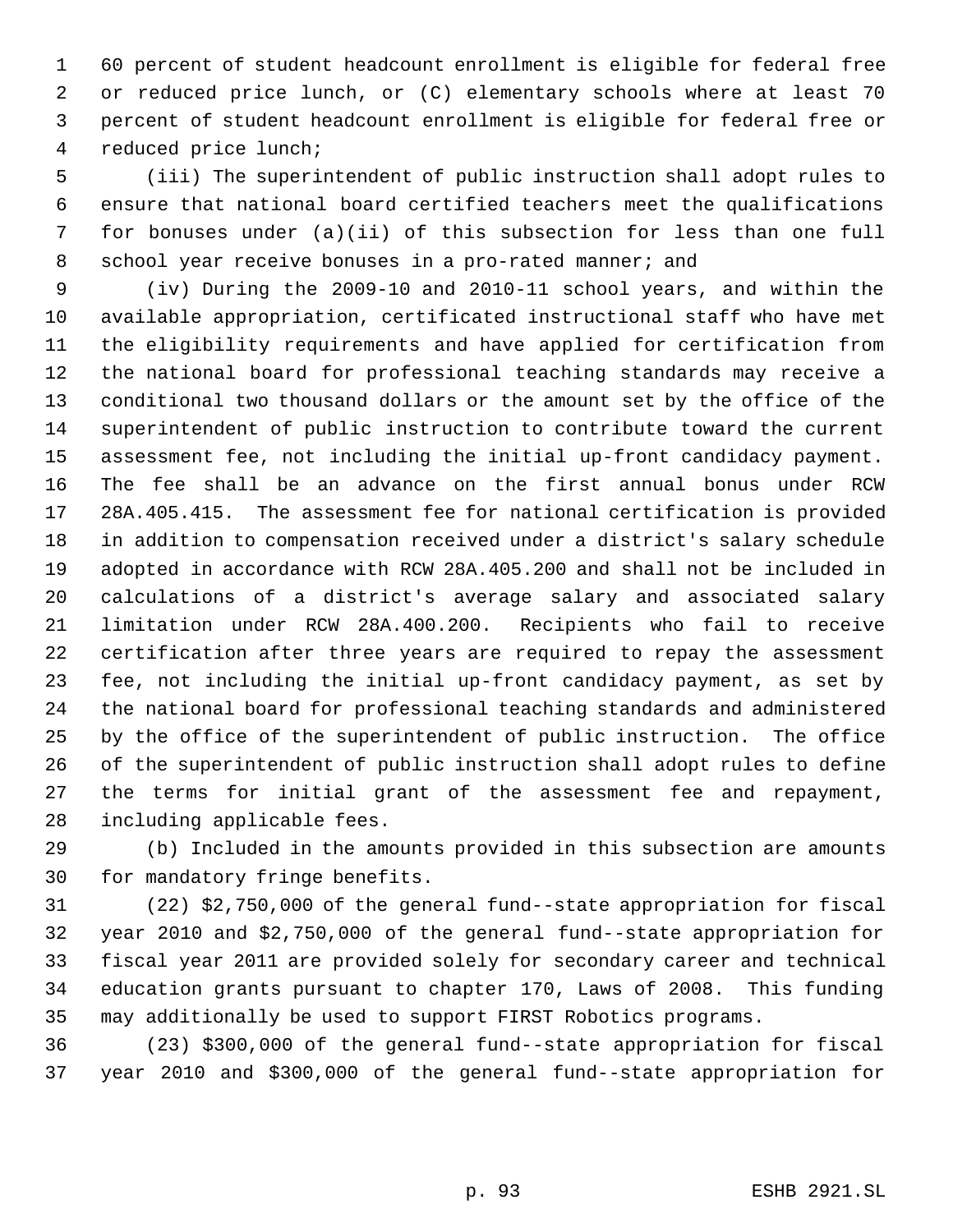fiscal year 2011 are provided solely for the local farms-healthy kids program as described in chapter 215, Laws of 2008.

 (24) \$2,348,000 of the general fund--state appropriation for fiscal year 2010 and \$2,348,000 of the general fund--state appropriation for fiscal year 2011 are appropriated for a beginning educator support program. School districts and/or regional consortia may apply for grant funding beginning in the 2009-10 school year. The superintendent shall implement this program in 5 to 15 school districts and/or regional consortia. The program provided by a district and/or regional consortia shall include: A paid orientation; assignment of a qualified mentor; development of a professional growth plan for each beginning teacher aligned with professional certification; release time for mentors and new teachers to work together, and teacher observation time with accomplished peers. \$250,000 may be used to provide state-wide professional development opportunities for mentors and beginning educators. The superintendent of public instruction shall adopt rules to establish and operate a research-based beginning educator support program no later than August 31, 2009. OSPI must evaluate the program's progress and may contract for this work. A report to the legislature about the beginning educator support program is due November 1, 2010.

 (25) \$4,400,000 of the education legacy trust account--state appropriation is provided solely for the development and implementation of diagnostic assessments, consistent with the recommendations of the Washington assessment of student learning work group.

 (26) \$70,000 of the general fund--state appropriation for fiscal year 2010 is provided solely for implementation of Engrossed Substitute Senate Bill No. 5414 (statewide assessments and curricula).

 (27) \$530,000 of the general fund--state appropriation for fiscal year 2010 and \$530,000 of the general fund--state appropriation for fiscal year 2011 are provided solely for the leadership internship program for superintendents, principals, and program administrators.

(End of part)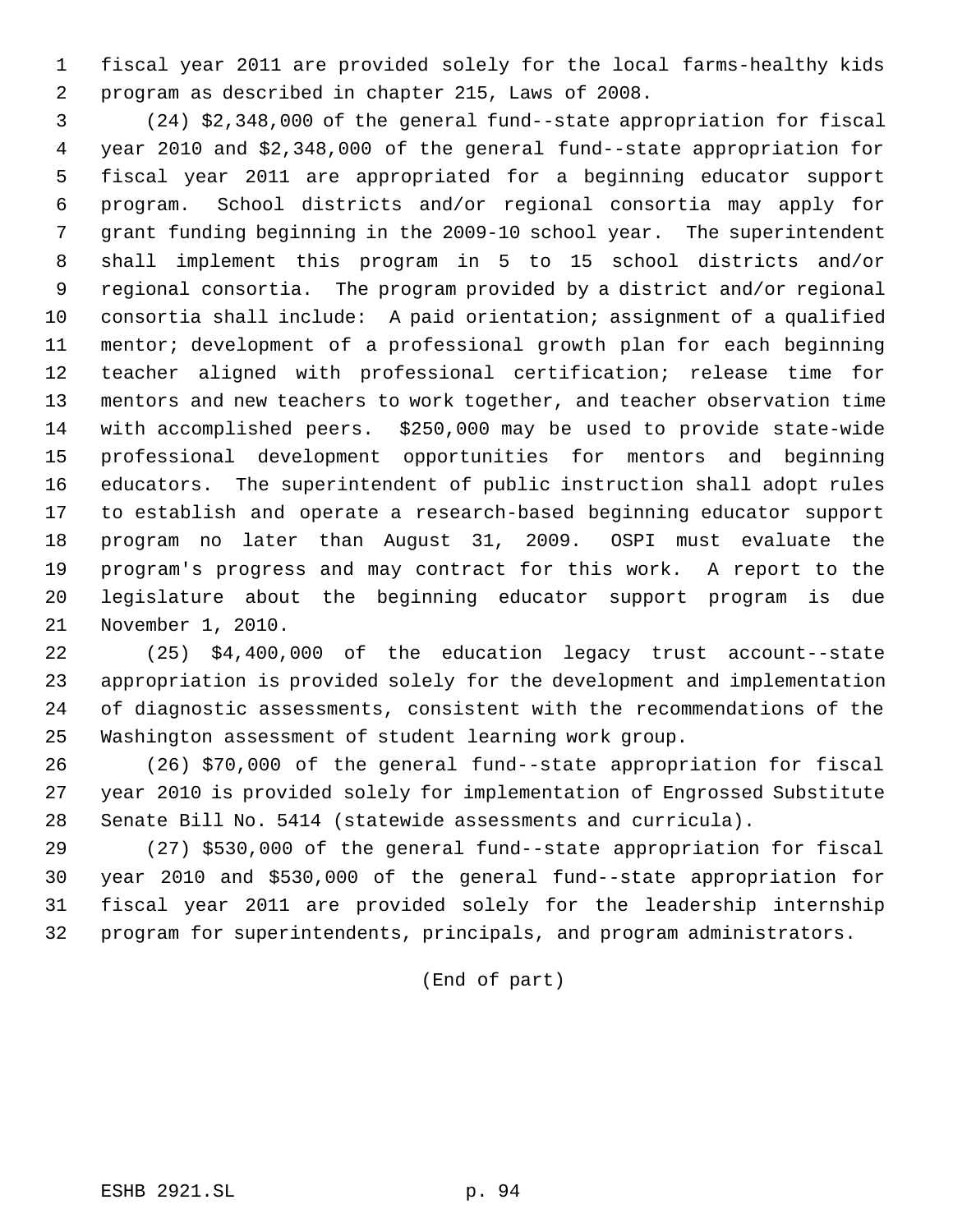| 1  | PART VI                                                                 |
|----|-------------------------------------------------------------------------|
| 2  | <b>MISCELLANEOUS</b>                                                    |
|    |                                                                         |
| 3  | NEW SECTION. Sec. 601. A new section is added to 2009 c 564             |
| 4  | (uncodified) to read as follows:                                        |
| 5  | NEW HIRES. (1) From the effective date of this section until July       |
| 6  | 1, 2011, state agencies of the legislative, executive, and judicial     |
| 7  | shall not establish new staff positions or fill vacant<br>branches      |
| 8  | existing staff positions except as specifically authorized by this      |
| 9  | section.                                                                |
| 10 | (2) The following activities of state agencies are exempt from          |
| 11 | subsection (1) of this section:                                         |
| 12 | (a) Direct custody, supervision, and patient care in corrections,       |
| 13 | juvenile rehabilitation, institutional care of veterans, the mentally   |
| 14 | ill, developmentally disabled, state hospitals, the special commitment  |
| 15 | center, and the schools for the blind and the deaf;                     |
| 16 | (b) Direct protective services to children and other vulnerable         |
| 17 | populations in the department of social and health services;            |
| 18 | Washington state patrol investigative services and field<br>(C)         |
| 19 | $enfore$ ment;                                                          |
| 20 | (d) Hazardous materials response and emergency cleanup;                 |
| 21 | (e) Emergency public health and patient safety response and the         |
| 22 | public health laboratory;                                               |
| 23 | (f)<br>Military operations and emergency<br>within the<br>management    |
| 24 | military department;                                                    |
| 25 | (g) Firefighting;                                                       |
| 26 | (h) Enforcement officers in the department of fish and wildlife,        |
| 27 | the liquor control board, the gambling commission, and the department   |
| 28 | of natural resources;                                                   |
| 29 | (i) Park rangers at the parks and recreation commission;                |
| 30 | (j) Seasonal employment by natural resources agencies to the extent     |
| 31 | that employment levels do not exceed the prior fiscal year;             |
| 32 | Seasonal employment in the department of transportation<br>(k)          |
| 33 | maintenance programs to the extent that employment levels do not exceed |
| 34 | the prior fiscal year;                                                  |
| 35 | (1) Employees hired on a seasonal basis by the department of            |
|    |                                                                         |
|    |                                                                         |
|    |                                                                         |
|    | p. 95<br>ESHB 2921.SL                                                   |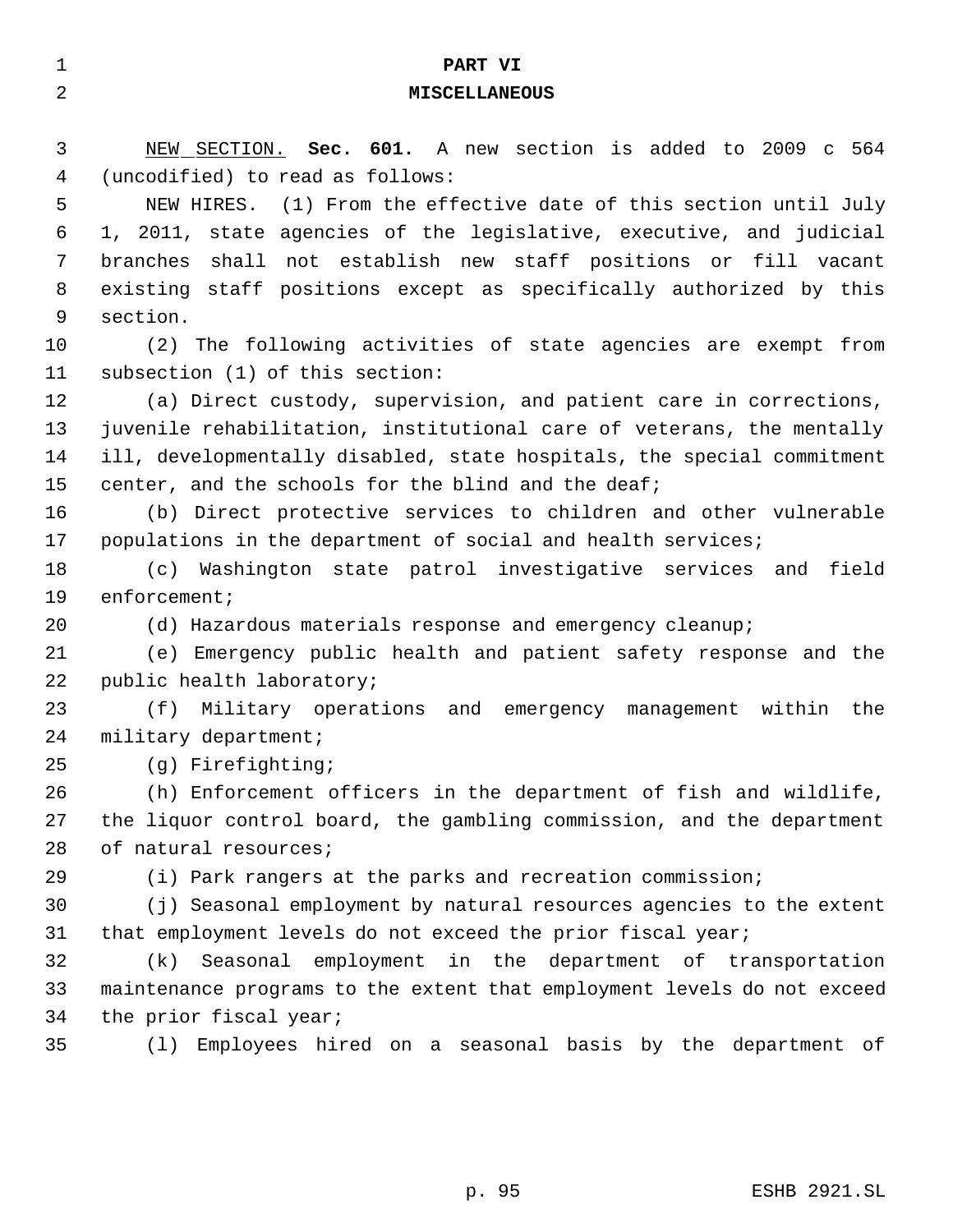agriculture for inspection and certification of agricultural products

and for insect detection;

 (m) Activities directly related to tax and fee collection, revenue generation, auditing, and recovery;

 (n) In institutions of higher education, any positions directly related to academic programs, as well as positions not funded from state funds or tuition, positions that are filled by enrolled students at their own institution as student workers, positions in campus police and security, positions related to emergency management and response, and positions related to student health care and counseling;

 (o) Operations of the state lottery and liquor control board business enterprises;

 (p) The unemployment insurance program of the employment security 14 department; and

 (q) Activities that are necessary to receive or maintain federal funds by the state.

 (3) The exemptions specified in subsection (2) of this section do not require the establishment of new staff positions or the filling of vacant staff positions in the activities specified.

 (4) Exceptions to this section may be granted under section 605 of this act.

 NEW SECTION. **Sec. 602.** A new section is added to 2009 c 564 (uncodified) to read as follows:

 NEW PERSONAL SERVICES CONTRACTS. (1) From the effective date of this section until July 1, 2011, state agencies of the legislative, executive, and judicial branches shall not enter into any contracts or other agreements entered into for the acquisition of personal services not related to an emergency or other catastrophic event that requires government action to protect life or public safety.

 (2) This section does not apply to personal services contracts or other agreements for the acquisition of personal services where the costs are funded exclusively from private or federal grants, where the costs are for tax and fee collection, where the costs are for revenue generation and auditing activities, where the costs are for the review and research conducted by the joint transportation committee pursuant to RCW 44.04.300, where the costs are necessary to receive or maintain federal funds by the state, or, in institutions of higher education,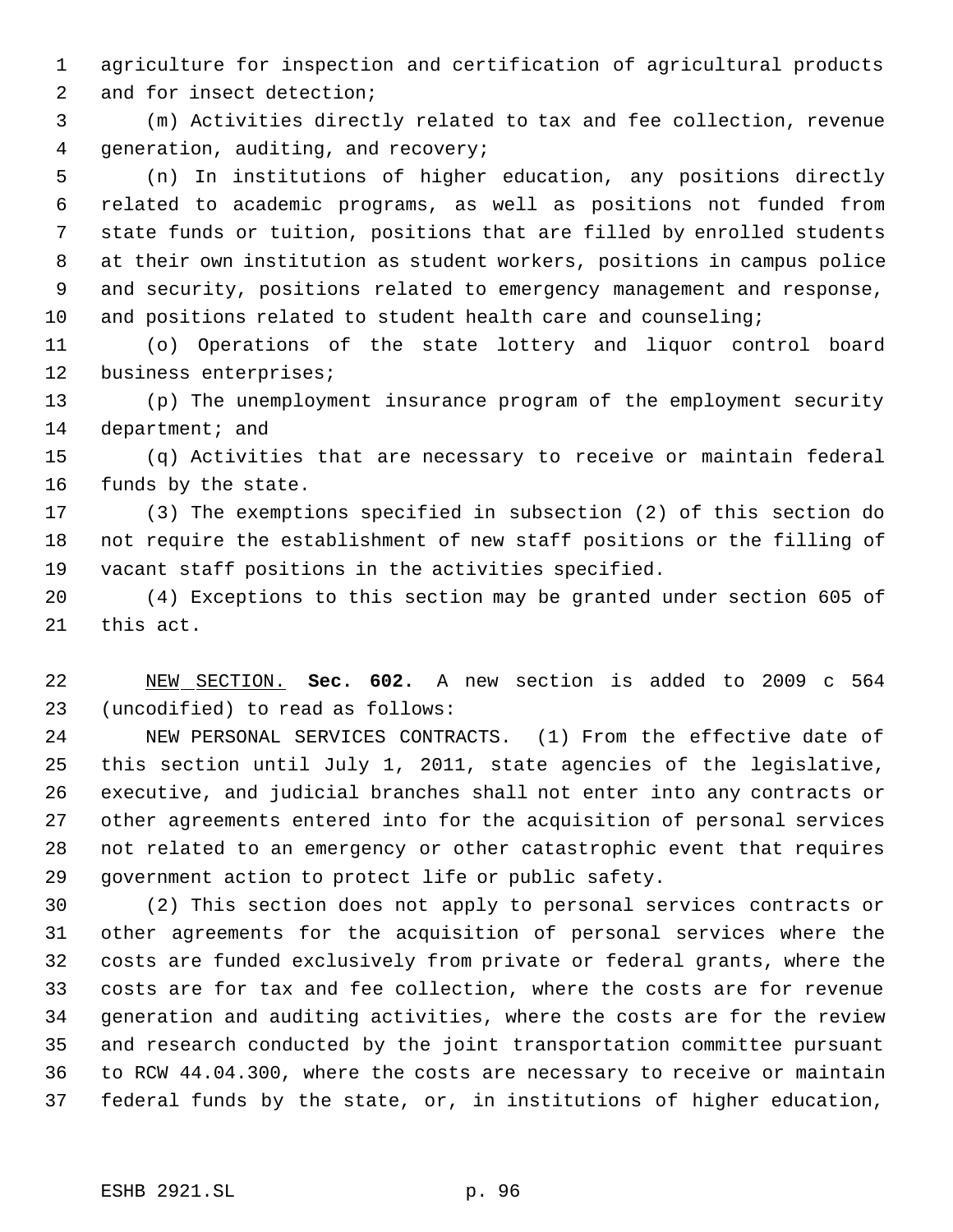where the costs are not funded from state funds or tuition. This section also does not apply where costs are related to hearing officers, where costs are related to real estate appraisals or habitat assessments, where costs are related to carrying out a court order, or where costs are related to information technology contracts related to an information services board approved information technology project, or where costs are related to judicial information system technology projects.

 (3) Exceptions to this section may be granted under section 605 of this act.

 NEW SECTION. **Sec. 603.** A new section is added to 2009 c 564 (uncodified) to read as follows:

 EQUIPMENT PURCHASES. (1) From the effective date of this section until July 1, 2011, state agencies of the legislative, executive, and judicial branches shall not enter into any contracts or other agreements for the acquisition of any item of equipment the cost of which exceeds five thousand dollars and is not related to an emergency or other catastrophic event that requires government action to protect life or public safety.

 (2) This section does not apply to the unemployment insurance program of the employment security department, to costs that are for tax and fee collection, for revenue generation and audit activities, or for receiving or maintaining federal funds by the state, or, in institutions of higher education, to costs not funded from state funds or tuition. This section also does not apply to costs that are funded exclusively from private or federal grants, or for equipment necessary to complete a project funded in the omnibus capital or transportation appropriation acts, or the operational divisions of the department of information services, or cost related to the continuation, renewal, or establishment of maintenance for existing computer software licensing and existing computer hardware, or for costs related to the judicial information system.

 (3) Exceptions to this section may be granted under section 605 of this act.

 NEW SECTION. **Sec. 604.** A new section is added to 2009 c 564 (uncodified) to read as follows: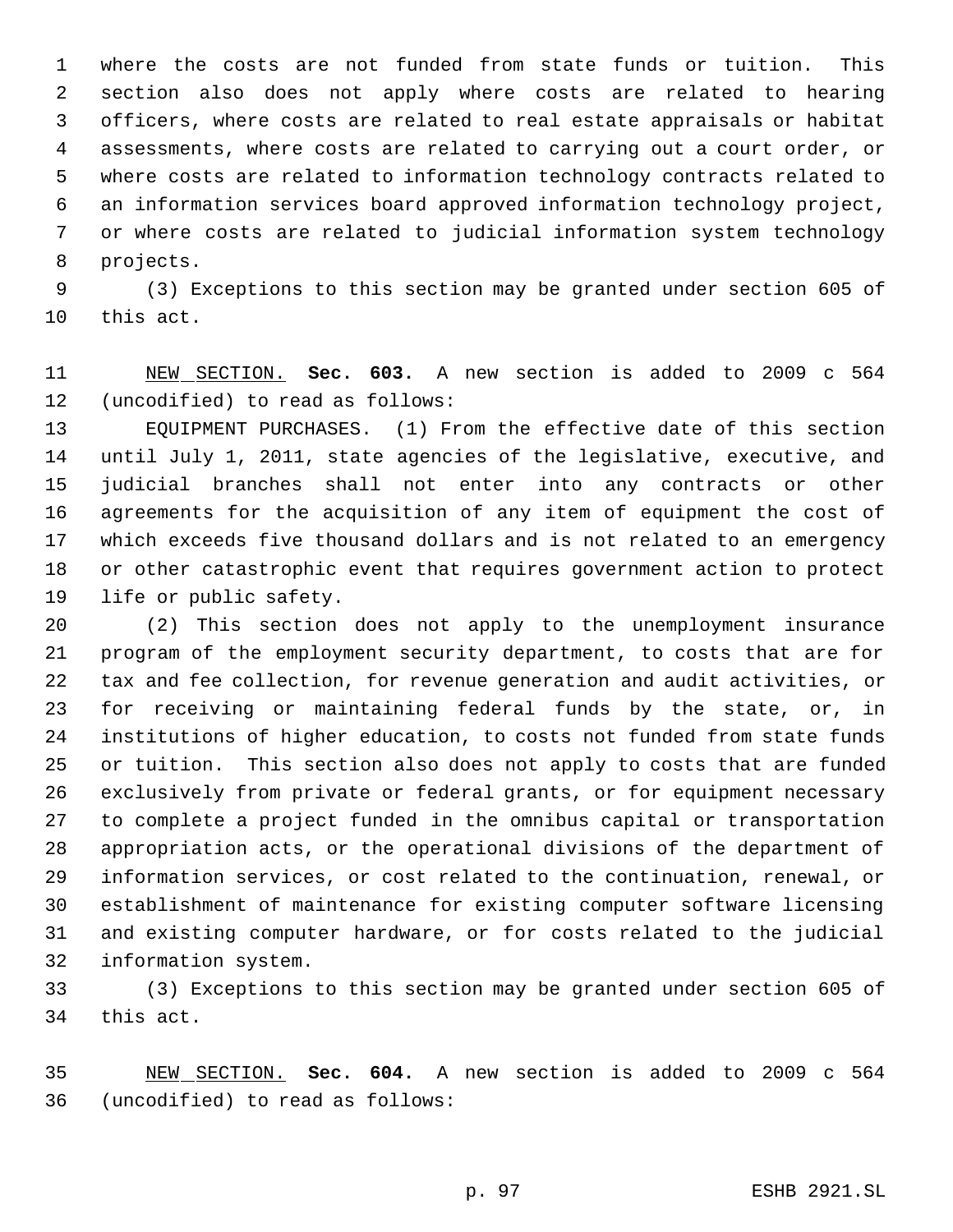STATE EMPLOYEE TRAVEL AND TRAINING. (1) State agencies of the legislative, executive, and judicial branches shall not make expenditures for the cost or reimbursement of out-of-state travel or out-of-state training by state employees where the travel or training is not related to an emergency or other catastrophic event that requires government action to protect life or public safety, or direct service delivery, and the travel or training occurs after the effective date of this section and before July 1, 2011.

 (2) This section does not apply to travel expenditures when the costs are funded exclusively from private or federal grants. This section does not apply to the unemployment insurance program of the employment security department, to costs that are for tax and fee collection, for revenue generation and audit activities, or for receiving or maintaining federal funds by the state, or, in institutions of higher education, to costs not funded from state funds or tuition. This section also does not apply to costs related to carrying out a court order or to costs to travel by air into Washington state from any airport located in a contiguous state of which the largest city is part of a metropolitan statistical area with a city located in Washington state, or to motor vehicle and parking costs for single day travel to a contiguous state or British Columbia, Canada.

 (3) Exceptions to this section may be granted under section 605 of this act.

 NEW SECTION. **Sec. 605.** A new section is added to 2009 c 564 (uncodified) to read as follows:

 EXCEPTIONS. (1) Exceptions to sections 601 through 604 of this act may be granted for the critically necessary work of an agency as provided in this section.

 (2) For agencies of the executive branch, the exceptions shall be subject to approval by the director of financial management or the director's designee. For agencies of the judicial branch, the exceptions shall be subject to approval of the chief justice of the supreme court. For the house of representatives and the senate, the exceptions shall be subject to approval of the chief clerk of the house of representatives and the secretary of the senate, respectively, under the direction of the senate committee on facilities and operations and the executive rules committee of the house of representatives. For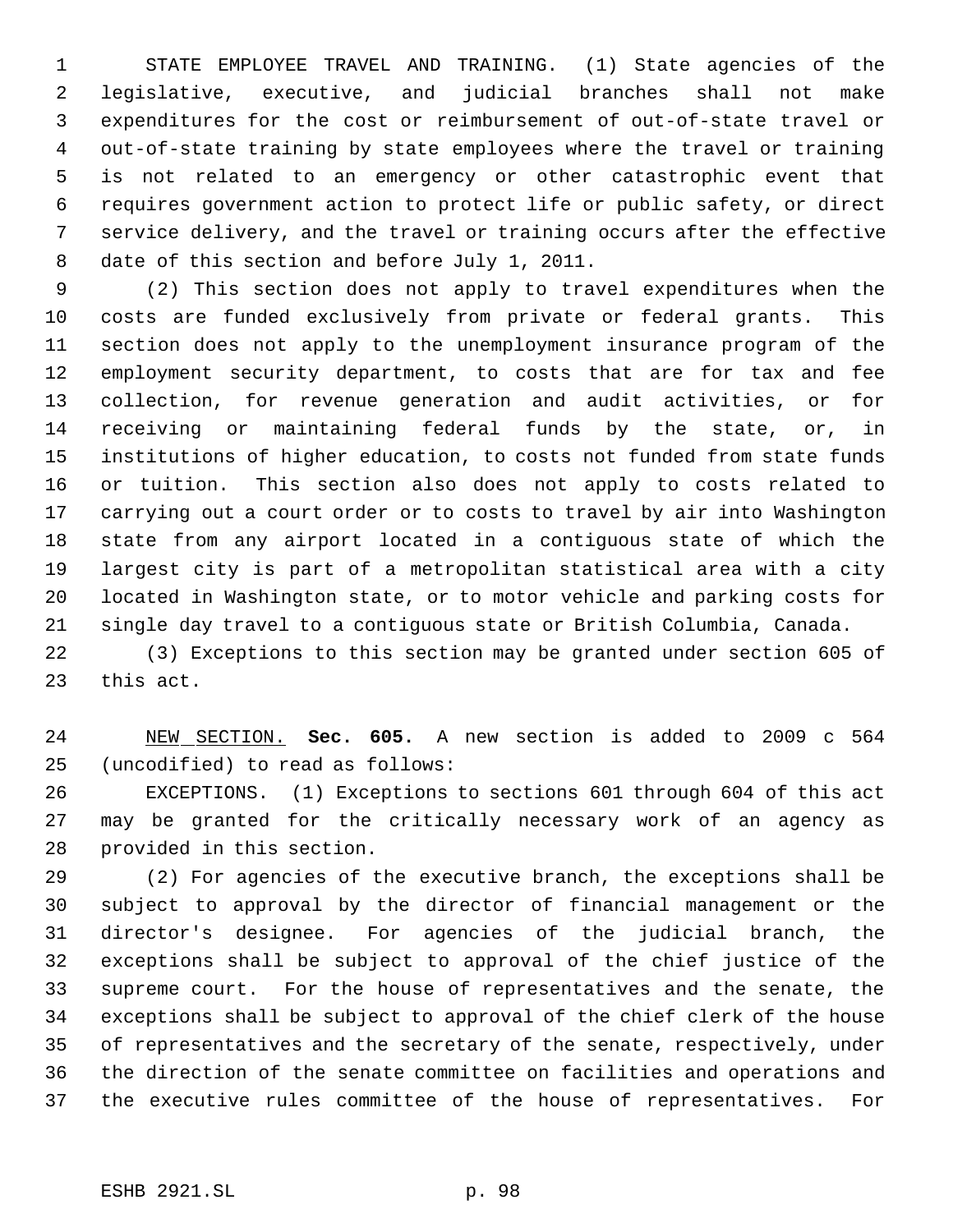other legislative agencies, the exceptions shall be subject to approval of both the chief clerk of the house of representatives and the secretary of the senate under the direction of the senate committee on facilities and operations and the executive rules committee of the house of representatives.

 (3) Exceptions approved under subsection (2) of this section shall take effect no sooner than five business days following notification of the chair and ranking minority member of the ways and means committees in the house of representatives and the senate. The person approving exceptions under subsection (2) of this section shall send the exceptions to the legislature for consideration every thirty days from the effective date of this section, or earlier should volume or circumstances so necessitate.

 (4) Exceptions approved and taking effect under this section shall be published electronically at least quarterly by the office of financial management on the state fiscal web site.

 (5) Sections 601 through 604 of this act do not apply to agricultural commodity commissions and boards, and agricultural inspection programs operated by the department of agriculture.

 NEW SECTION. **Sec. 606.** If any provision of this act or its application to any person or circumstance is held invalid, the remainder of the act or the application of the provision to other persons or circumstances is not affected.

 NEW SECTION. **Sec. 607.** This act is necessary for the immediate preservation of the public peace, health, or safety, or support of the state government and its existing public institutions, and takes effect immediately, except for sections 601 through 605 of this act which take effect thirty days after the effective date of this act.

(End of part)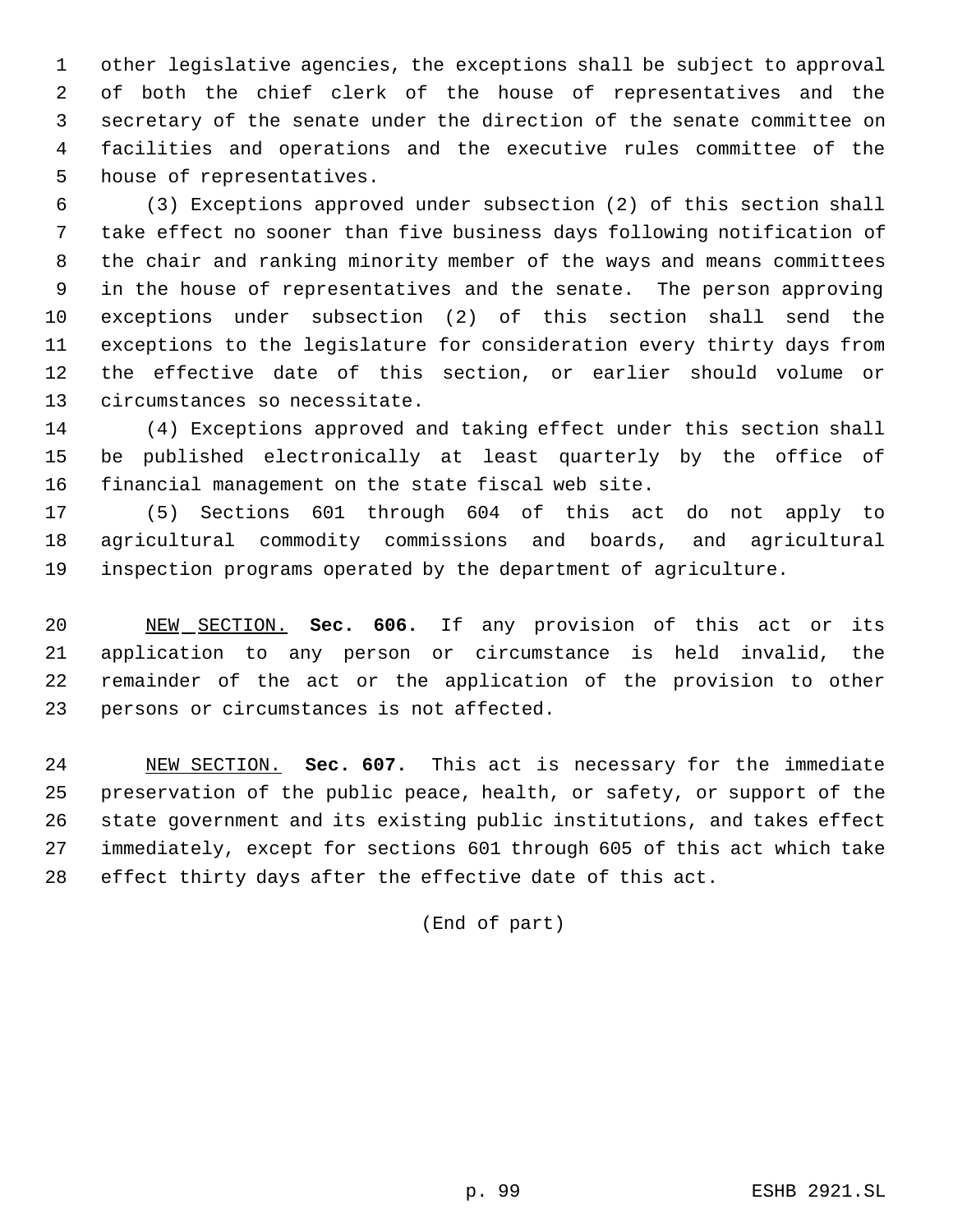| -3<br>ATTORNEY GENERAL                                          |
|-----------------------------------------------------------------|
| TAX APPEALS<br>14<br>BOARD OF                                   |
| -5<br>CASELOAD FORECAST COUNCIL                                 |
| -3<br>CITIZENS'<br>COMMISSION ON SALARIES FOR ELECTED OFFICIALS |
| 77<br>CONSERVATION COMMISSION                                   |
| AGRICULTURE<br>81<br>DEPARTMENT OF                              |
| OF<br>ARCHAEOLOGY AND HISTORIC PRESERVATION<br>18<br>DEPARTMENT |
| - 5<br>OF<br>COMMERCE<br>DEPARTMENT                             |
| 65<br>OF<br>CORRECTIONS<br>DEPARTMENT                           |
| 70<br>ECOLOGY<br>DEPARTMENT<br>OF                               |
| 77<br>FISH AND WILDLIFE<br>DEPARTMENT<br>OF                     |
| 60<br>HEALTH<br>DEPARTMENT<br>OF                                |
| 15<br>OF<br>INFORMATION SERVICES<br>DEPARTMENT                  |
| 84<br>OF<br>LICENSING<br>DEPARTMENT                             |
| 13<br>DEPARTMENT<br>OF<br>REVENUE                               |
| SOCIAL AND HEALTH SERVICES<br>OF<br>DEPARTMENT                  |
| 59<br>ADMINISTRATION AND SUPPORTING SERVICES PROGRAM            |
| AGING AND ADULT SERVICES PROGRAM<br>40                          |
| 49<br>ALCOHOL AND SUBSTANCE ABUSE PROGRAM                       |
| 19<br>CHILDREN AND FAMILY SERVICES PROGRAM                      |
| 34<br>DEVELOPMENTAL DISABILITIES PROGRAM                        |
| 45<br>ECONOMIC SERVICES PROGRAM                                 |
| 25<br>JUVENILE REHABILITATION PROGRAM                           |
| 49<br>MEDICAL ASSISTANCE PROGRAM                                |
| 29<br>MENTAL HEALTH PROGRAM                                     |
| 58                                                              |
| VOCATIONAL REHABILITATION PROGRAM 58                            |
| ECONOMIC AND REVENUE FORECAST COUNCIL 11                        |
| GROWTH MANAGEMENT HEARINGS BOARD<br>. 18                        |
|                                                                 |
| INDETERMINATE SENTENCE REVIEW BOARD 60                          |
| MILITARY DEPARTMENT                                             |
| OFFICE OF FINANCIAL MANAGEMENT<br>. 11                          |
|                                                                 |
| SECRETARY OF STATE                                              |
| SENTENCING GUIDELINES COMMISSION 68                             |